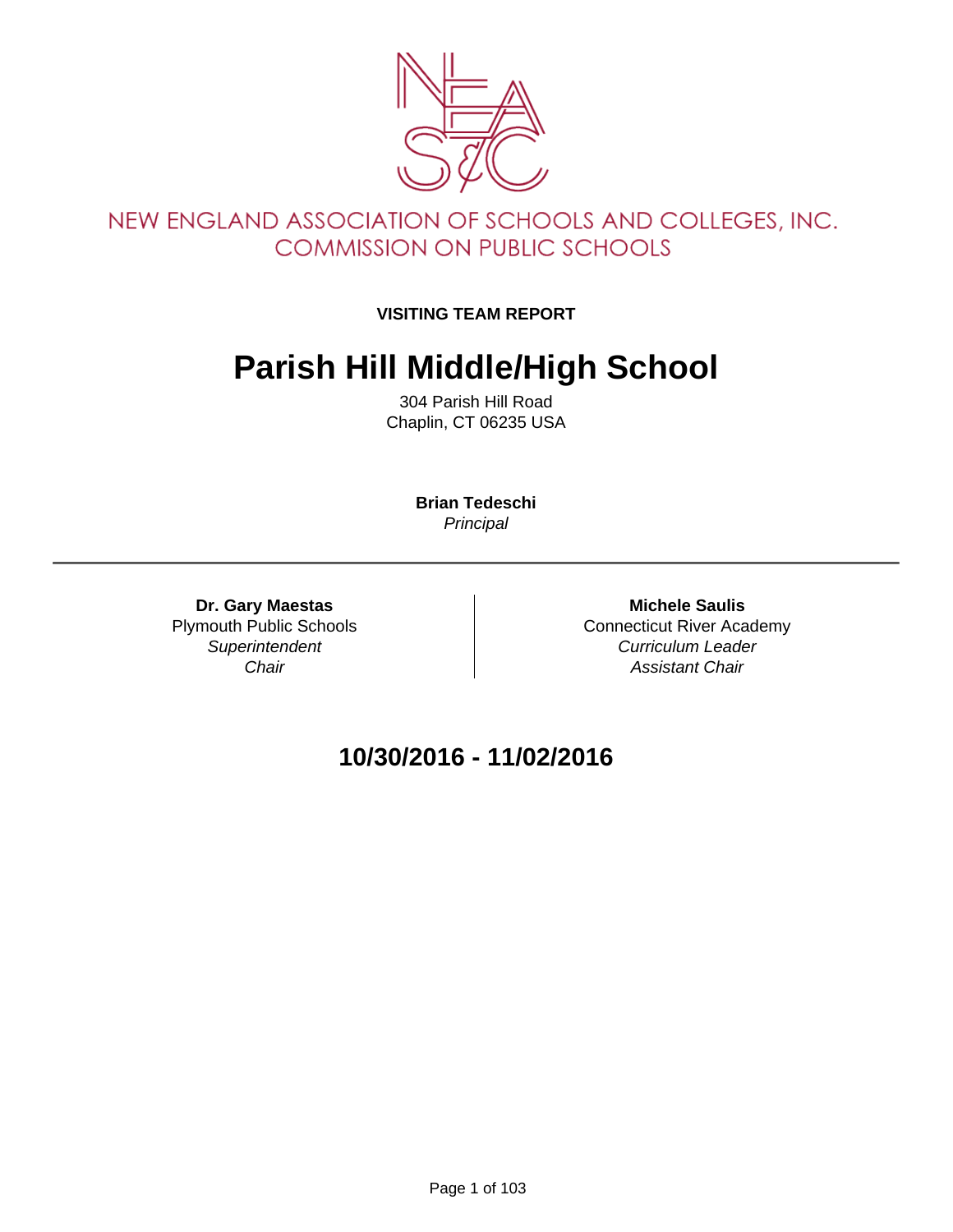# **STATEMENT ON LIMITATIONS**

#### THE DISTRIBUTION, USE, AND SCOPE OF THE VISITING COMMITTEE REPORT

The Committee on Public Secondary Schools of the New England Association of Schools and Colleges considers this visiting committee report to be a privileged document submitted by the Committee on Public Secondary Schools of the New England Association of Schools and Colleges to the principal of the school and by the principal to the state department of education. Distribution of the report within the school community is the responsibility of the school principal. The final visiting committee report must be released in its entirety within sixty days (60) of its completion to the superintendent, school board, public library or town office, and the appropriate news media.

The prime concern of the visiting committee has been to assess the quality of the educational program at this school in terms of the Commission's Standards for Accreditation. Neither the total report nor any of its subsections is to be considered an evaluation of any individual staff member but rather a professional appraisal of the school as it appeared to the visiting committee.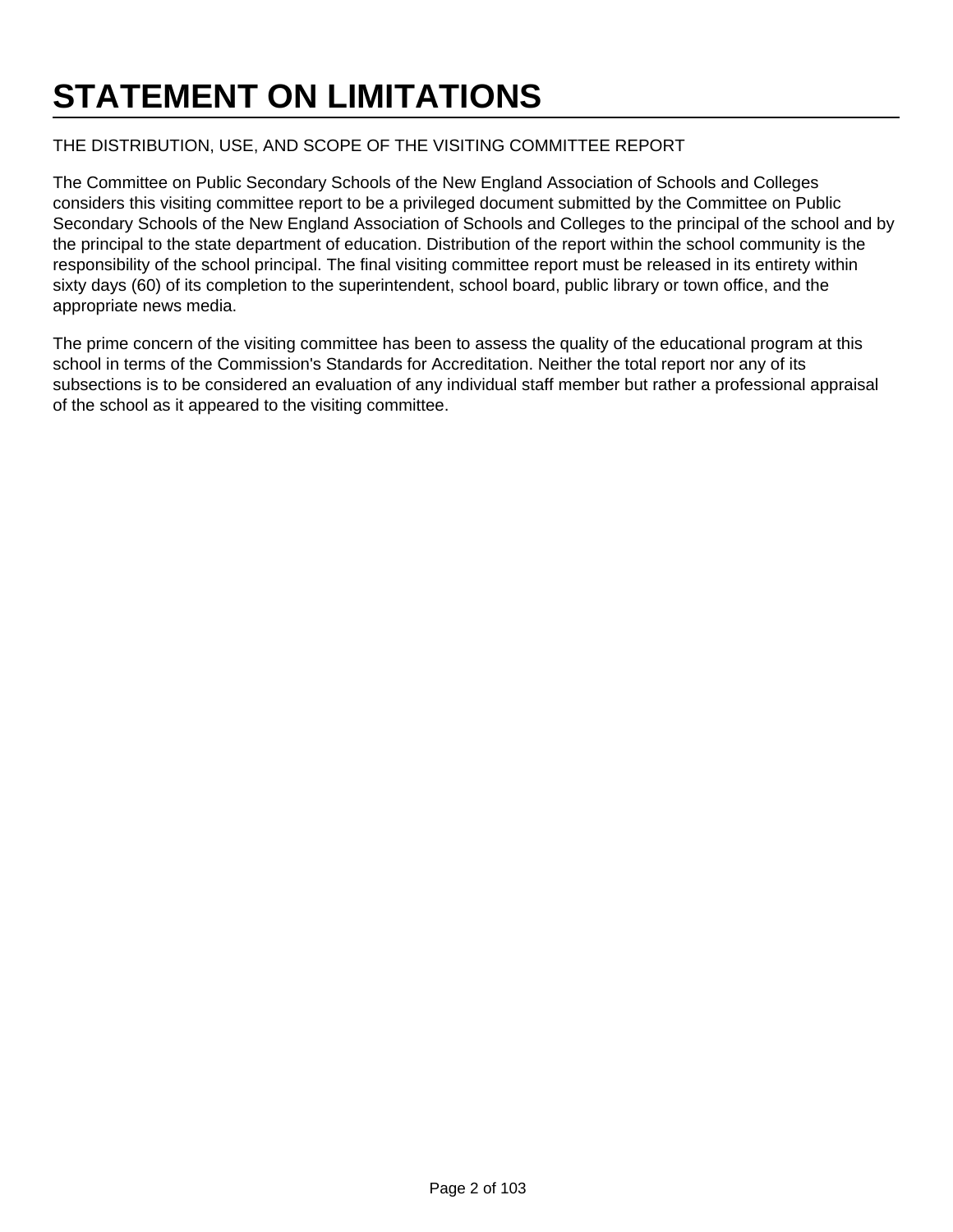# **STANDARDS FOR ACCREDITATION**

The Committee on Public Secondary School's Standards for Accreditation serve as the foundation for the accreditation process and by which accreditation decisions are made. The seven Standards are qualitative, challenging, and reflect current research and best practice. The Standards, written and approved by the membership, establish the components of schools to ensure an effective and appropriate focus on teaching and learning and the support of teaching and learning.

### **Teaching and Learning Standards**

**Core Values and Beliefs About Learning**

**Curriculum**

**Instruction**

**Assessment of and for Student Learning**

#### **Support Standards**

**School Culture and Leadership**

**School Resources for Learning**

**Community Resources for Learning**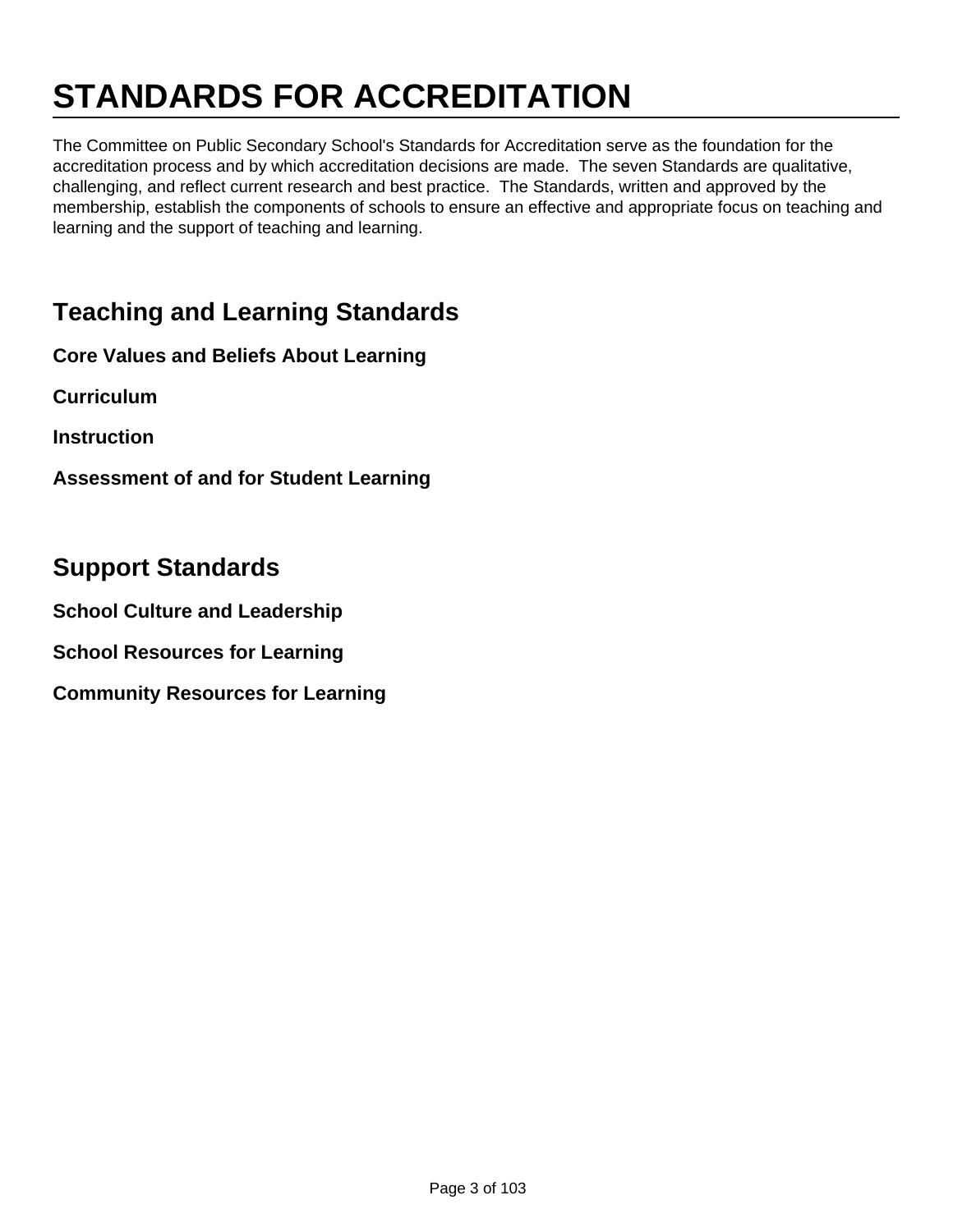# **CORE VALUES, BELIEFS, AND LEARNING EXPECTATIONS**

### **Teaching and Learning Standard**

Effective schools identify core values and beliefs about learning that function as explicit foundational commitments to students and the community. Decision-making remains focused on and aligned with these critical commitments. Core values and beliefs manifest themselves in research-based, school-wide 21st century learning expectations. Every component of the school is driven by the core values and beliefs and supports all students' achievement of the school's learning expectations.

- 1. The school community engages in a dynamic, collaborative, and inclusive process informed by current research-based practices to identify and commit to its core values and beliefs about learning.
- 2. The school has challenging and measurable 21st century learning expectations for all students which address academic, social and civic competencies. Each expectation is defined by specific and measurable criteria for success, such as school-wide analytic rubrics, which define targeted high levels of achievement.
- 3. The school's core values, beliefs, and 21st century learning expectations are actively reflected in the culture of the school, drive curriculum, instruction, and assessment in every classroom, and guide the school's policies, procedures, decisions and resource allocations.
- 4. The school regularly reviews and revises its core values, beliefs, and 21st century learning expectations based on research, multiple data sources, as well as district and school community priorities.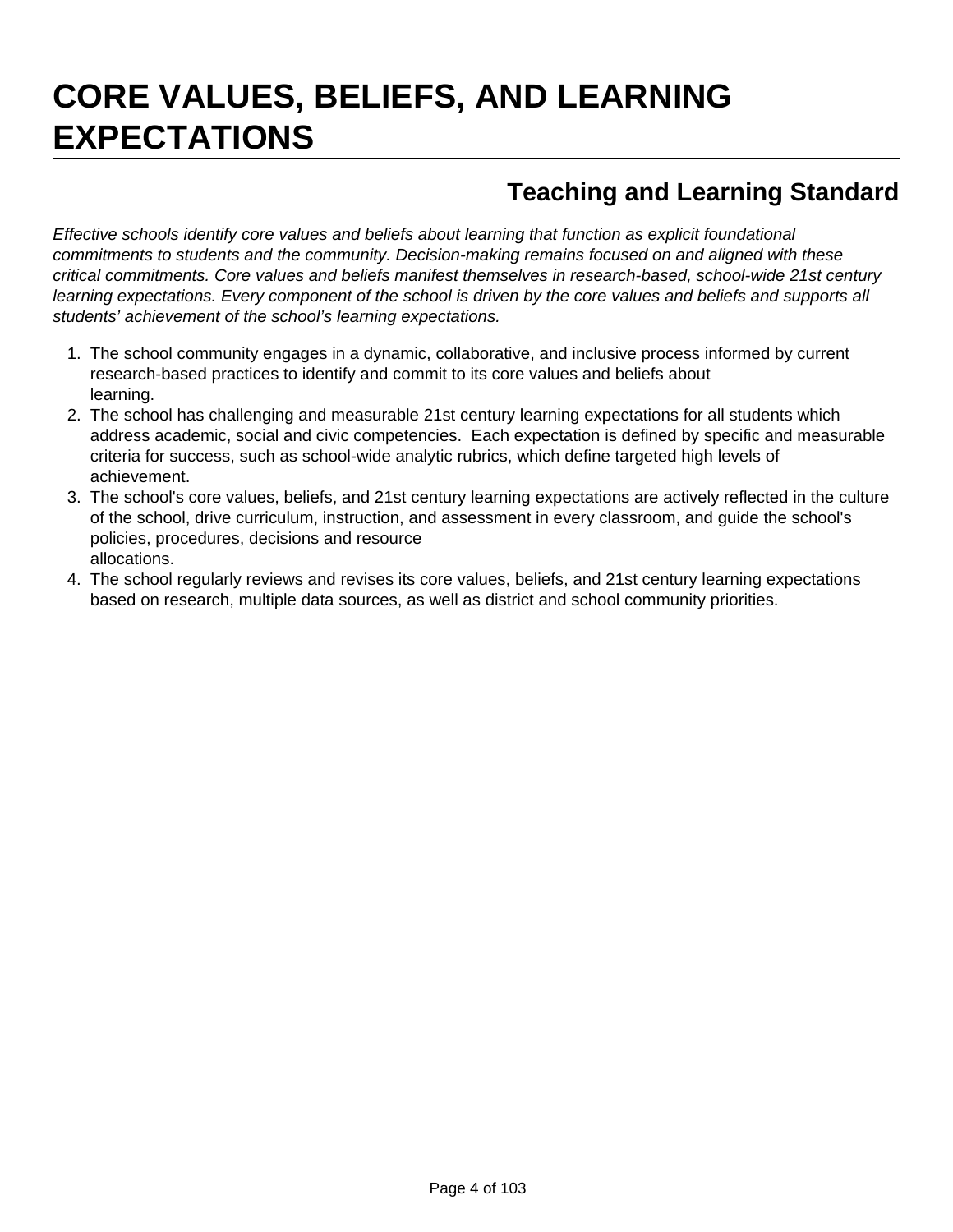### **Teaching and Learning Standard**

The written and taught curriculum is designed to result in all students achieving the school's 21st century expectations for student learning. The written curriculum is the framework within which a school aligns and personalizes the school's 21st century learning expectations. The curriculum includes a purposefully designed set of course offerings, co-curricular programs, and other learning opportunities. The curriculum reflects the school's core values, beliefs, and learning expectations. The curriculum is collaboratively developed, implemented, reviewed, and revised based on analysis of student performance and current research.

- 1. The curriculum is purposefully designed to ensure that all students practice and achieve each of the school's 21st century learning expectations.
- 2. The curriculum is written in a common format that includes:
	- $\circ$  units of study with essential questions, concepts, content, and skills
	- $\circ$  the school's 21st century learning expectations
	- $\circ$  instructional strategies
	- $\circ$  assessment practices that include the use of specific and measurable criteria for success, school-wide analytic and course-specific rubrics.
- 3. The curriculum emphasizes depth of understanding and application of knowledge through:
	- $\circ$  inquiry and problem-solving
	- $\circ$  higher order thinking
	- cross-disciplinary learning
	- $\circ$  authentic learning opportunities both in and out of school
	- o informed and ethical use of technology.
- 4. There is clear alignment between the written and taught curriculum.
- 5. Effective curricular coordination and vertical articulation exist between and among all academic areas within the school as well as with sending schools in the district.
- 6. Staffing levels, instructional materials, technology, equipment, supplies, facilities, and the resources of the library/media center are sufficient to fully implement the curriculum, including the co-curricular programs and other learning opportunities.
- 7. The district provides the school's professional staff with sufficient personnel, time, and financial resources for ongoing and collaborative development, evaluation, and revision of the curriculum using assessment results and current research.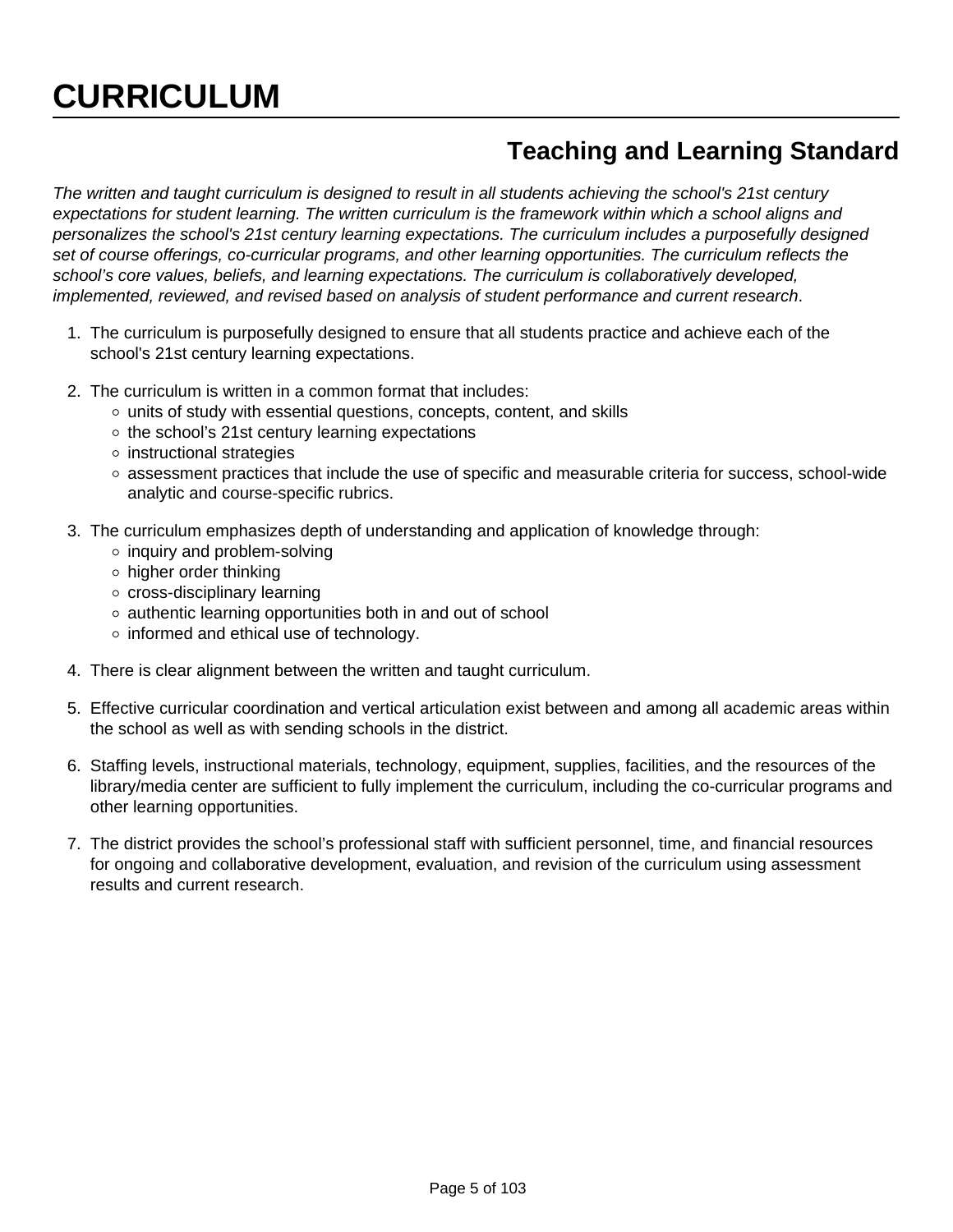# **INSTRUCTION**

### **Teaching and Learning Standard**

The quality of instruction is the single most important factor in students' achievement of the school's 21st century learning expectations. Instruction is responsive to student needs, deliberate in its design and delivery, and grounded in the school's core values, beliefs, and learning expectations. Instruction is supported by research in best practices. Teachers are reflective and collaborative about their instructional strategies and collaborative with their colleagues to improve student learning.

- 1. Teachers' instructional practices are continuously examined to ensure consistency with the school's core values, beliefs, and 21st century learning expectations.
- 2. Teachers' instructional practices support the achievement of the school's 21st century learning expectations by:
	- personalizing instruction
	- $\circ$  engaging students in cross-disciplinary learning
	- engaging students as active and self-directed learners
	- $\circ$  emphasizing inquiry, problem-solving, and higher order thinking
	- o applying knowledge and skills to authentic tasks
	- o engaging students in self-assessment and reflection
	- o integrating technology.
- 3. Teachers adjust their instructional practices to meet the needs of each student by:
	- using formative assessment, especially during instructional time
	- $\circ$  strategically differentiating
	- o purposefully organizing group learning activities
	- $\circ$  providing additional support and alternative strategies within the regular classroom.
- 4. Teachers, individually and collaboratively, improve their instructional practices by:
	- $\circ$  using student achievement data from a variety of formative and summative assessments
	- $\circ$  examining student work
	- using feedback from a variety of sources, including students, other teachers, supervisors, and parents
	- examining current research
	- engaging in professional discourse focused on instructional practice.
- 5. Teachers, as adult learners and reflective practitioners, maintain expertise in their content area and in content-specific instructional practices.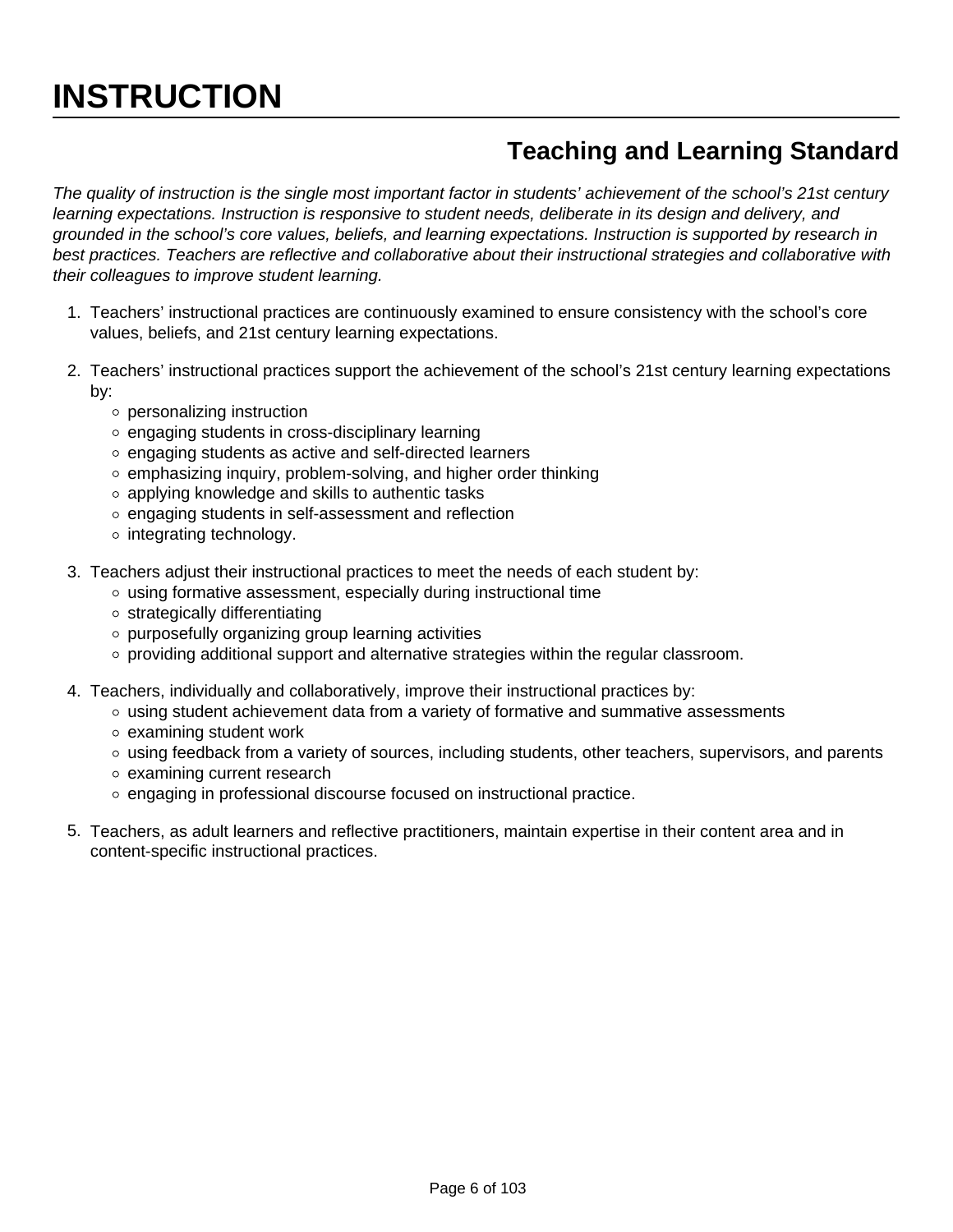# **ASSESSMENT OF AND FOR STUDENT LEARNING**

### **Teaching and Learning Standard**

Assessment informs students and stakeholders of progress and growth toward meeting the school's 21st century learning expectations. Assessment results are shared and discussed on a regular basis to improve student learning. Assessment results inform teachers about student achievement in order to adjust curriculum and instruction.

- 1. The professional staff continuously employs a formal process to assess whole-school and individual student progress in achieving the school's 21st century learning expectations based on specific and measurable criteria for success, such as school-wide analytic rubrics
- 2. The school's professional staff communicates:
	- o individual student progress in achieving the school's 21st century learning expectations to students and their families
	- $\circ$  the school's progress in achieving the school's 21st century learning expectations to the school community.
- 3. Professional staff collects, disaggregates, and analyzes data to identify and respond to inequities in student achievement.
- 4. Prior to each unit of study, teachers communicate to students the school's applicable 21st century learning expectations and related unit-specific learning goals to be assessed.
- 5. Prior to summative assessments, teachers provide students with specific and measurable criteria for success, such as corresponding rubrics, which define targeted high levels of achievement.
- 6. In each unit of study, teachers employ a range of assessment strategies, including formative and summative assessments.
- 7. Teachers collaborate regularly in formal ways on the creation, analysis, and revision of formative and summative assessments, including common assessments.
- 8. Teachers provide specific, timely, and corrective feedback to ensure students revise and improve their work.
- 9. Teachers regularly use formative assessment to inform and adapt their instruction for the purpose of improving student learning.
- 10. Teachers and administrators, individually and collaboratively, examine a range of evidence of student learning for the purpose of revising curriculum and improving instructional practice, including all of the following:
	- o student work
	- o common course and common grade-level assessments
	- $\circ$  individual and school-wide progress in achieving the school's 21st century learning expectations
	- o standardized assessments
	- o data from sending schools, receiving schools, and post-secondary institutions
	- o survey data from current students and alumni.
- 11. Grading and reporting practices are regularly reviewed and revised to ensure alignment with the school's core values and beliefs about learning.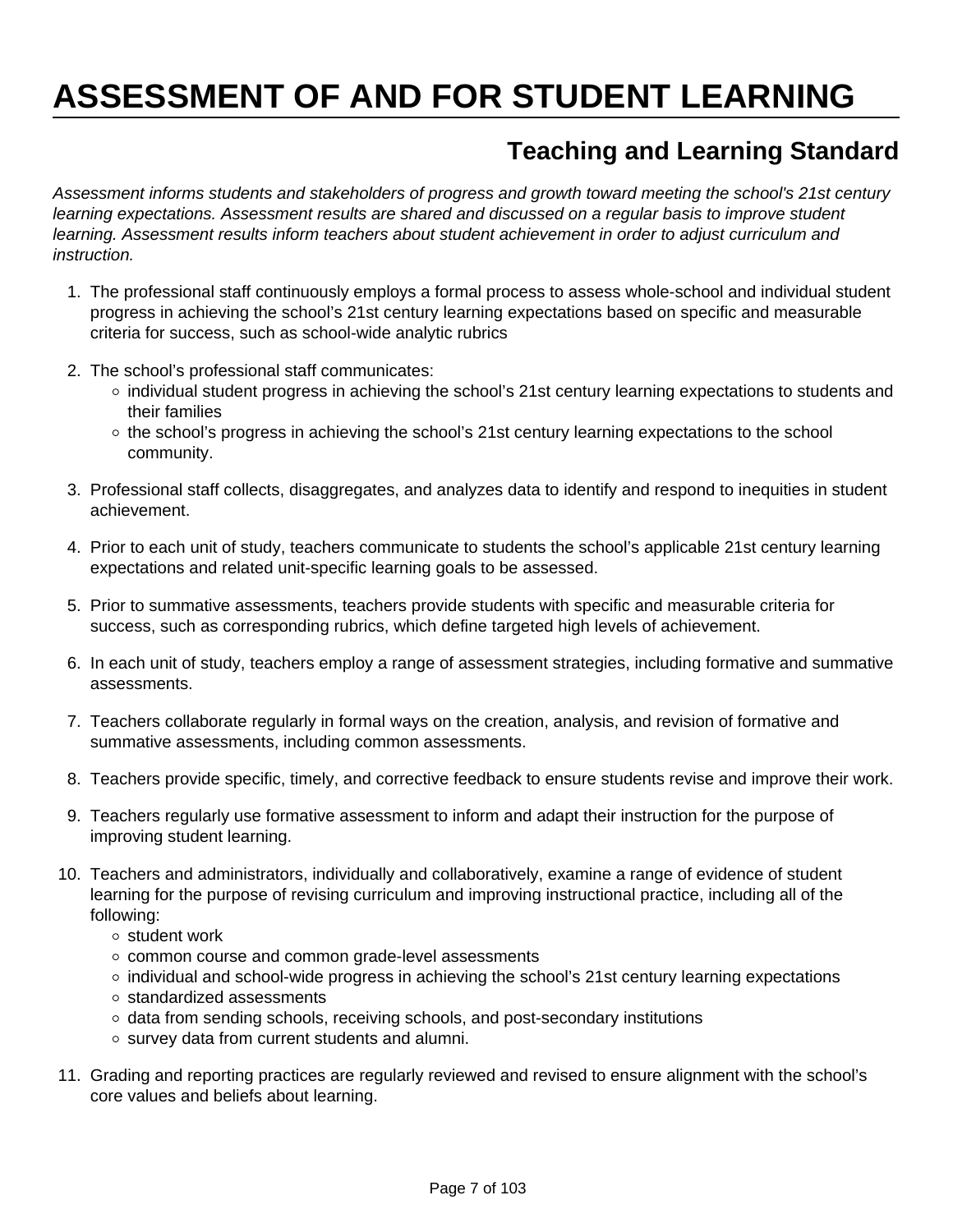# **SCHOOL CULTURE AND LEADERSHIP**

### **Support Standard**

The school culture is equitable and inclusive, and it embodies the school's foundational core values and beliefs about student learning. It is characterized by reflective, collaborative, and constructive dialogue about researchbased practices that support high expectations for the learning of all students. The leadership of the school fosters a safe, positive culture by promoting learning, cultivating shared leadership, and engaging all members of the school community in efforts to improve teaching and learning.

- 1. The school community consciously and continuously builds a safe, positive, respectful, and supportive culture that fosters student responsibility for learning and results in shared ownership, pride, and high expectations for all.
- 2. The school is equitable and inclusive, ensuring access to challenging academic experiences for all students, making certain that courses throughout the curriculum are populated with students reflecting the diversity of the student body, fostering heterogeneity, and supporting the achievement of the school's 21st century learning expectations.
- 3. There is a formal, on-going program(s) or process(es) through which each student has an adult in the school, in addition to the school counselor, who knows the student well and assists the student in achieving the school's 21st century learning expectations.
- 4. In order to improve student learning through professional development, the principal and professional staff:
	- o engage in professional discourse for reflection, inquiry, and analysis of teaching and learning
	- $\circ$  use resources outside of the school to maintain currency with best practices
	- o dedicate formal time to implement professional development
	- o apply the skills, practices, and ideas gained in order to improve curriculum, instruction, and assessment.
- 5. School leaders regularly use research-based evaluation and supervision processes that focus on improved student learning.
- 6. The organization of time supports research-based instruction, professional collaboration among teachers, and the learning needs of all students.
- 7. Student load and class size enable teachers to meet the learning needs of individual students.
- 8. The principal, working with other building leaders, provides instructional leadership that is rooted in the school's core values, beliefs, and learning expectations.
- 9. Teachers, students, and parents are involved in meaningful and defined roles in decision-making that promote responsibility and ownership.
- 10. Teachers exercise initiative and leadership essential to the improvement of the school and to increase students' engagement in learning.
- 11. The school board, superintendent, and principal are collaborative, reflective, and constructive in achieving the school's 21st century learning expectations.
- 12. The school board and superintendent provide the principal with sufficient decision-making authority to lead the school.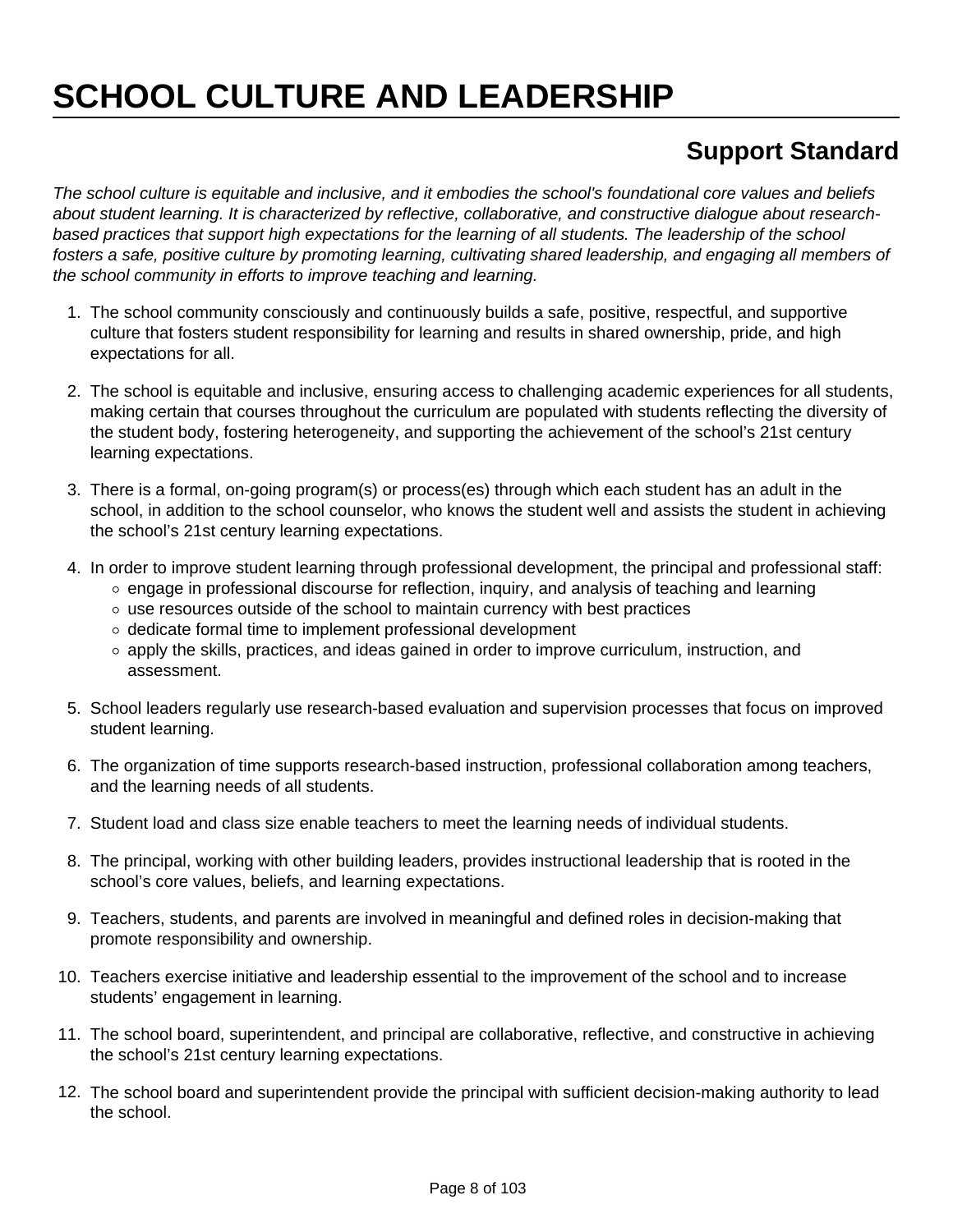# **SCHOOL RESOURCES FOR LEARNING**

### **Support Standard**

Student learning and well-being are dependent upon adequate and appropriate support. The school is responsible for providing an effective range of coordinated programs and services. These resources enhance and improve student learning and well-being and support the school's core values and beliefs. Student support services enable each student to achieve the school's 21st century learning expectations.

- 1. The school has timely, coordinated, and directive intervention strategies for all students, including identified and at-risk students, that support each student's achievement of the school's 21st century learning expectations.
- 2. The school provides information to families, especially to those most in need, about available student support services.
- 3. Support services staff use technology to deliver an effective range of coordinated services for each student.
- 4. School counseling services have an adequate number of certified/licensed personnel and support staff who:
	- $\circ$  deliver a written, developmental program
	- $\circ$  meet regularly with students to provide personal, academic, career, and college counseling
	- $\circ$  engage in individual and group meetings with all students
	- o deliver collaborative outreach and referral to community and area mental health agencies and social service providers
	- use ongoing, relevant assessment data, including feedback from the school community, to improve services and ensure each student achieves the school's 21st century learning expectations.
- 5. The school's health services have an adequate number of certified/licensed personnel and support staff who:
	- $\circ$  provide preventative health services and direct intervention services
	- use an appropriate referral process
	- conduct ongoing student health assessments
	- o use ongoing, relevant assessment data, including feedback from the school community, to improve services and ensure each student achieves the school's 21st century learning expectations.
- 6. Library/media services are integrated into curriculum and instructional practices and have an adequate number of certified/licensed personnel and support staff who:
	- $\circ$  are actively engaged in the implementation of the school's curriculum
	- $\circ$  provide a wide range of materials, technologies, and other information services in support of the school's curriculum
	- $\circ$  ensure that the facility is available and staffed for students and teachers before, during, and after school
	- $\circ$  are responsive to students' interests and needs in order to support independent learning
	- $\circ$  conduct ongoing assessment using relevant data, including feedback from the school community, to improve services and ensure each student achieves the school's 21st century learning expectations.
- 7. Support services for identified students, including special education, Section 504 of the ADA, and English language learners, have an adequate number of certified/licensed personnel and support staff who:
	- o collaborate with all teachers, counselors, targeted services, and other support staff in order to achieve the school's 21st century learning expectations
	- $\circ$  provide inclusive learning opportunities for all students
	- $\circ$  perform ongoing assessment using relevant data, including feedback from the school community, to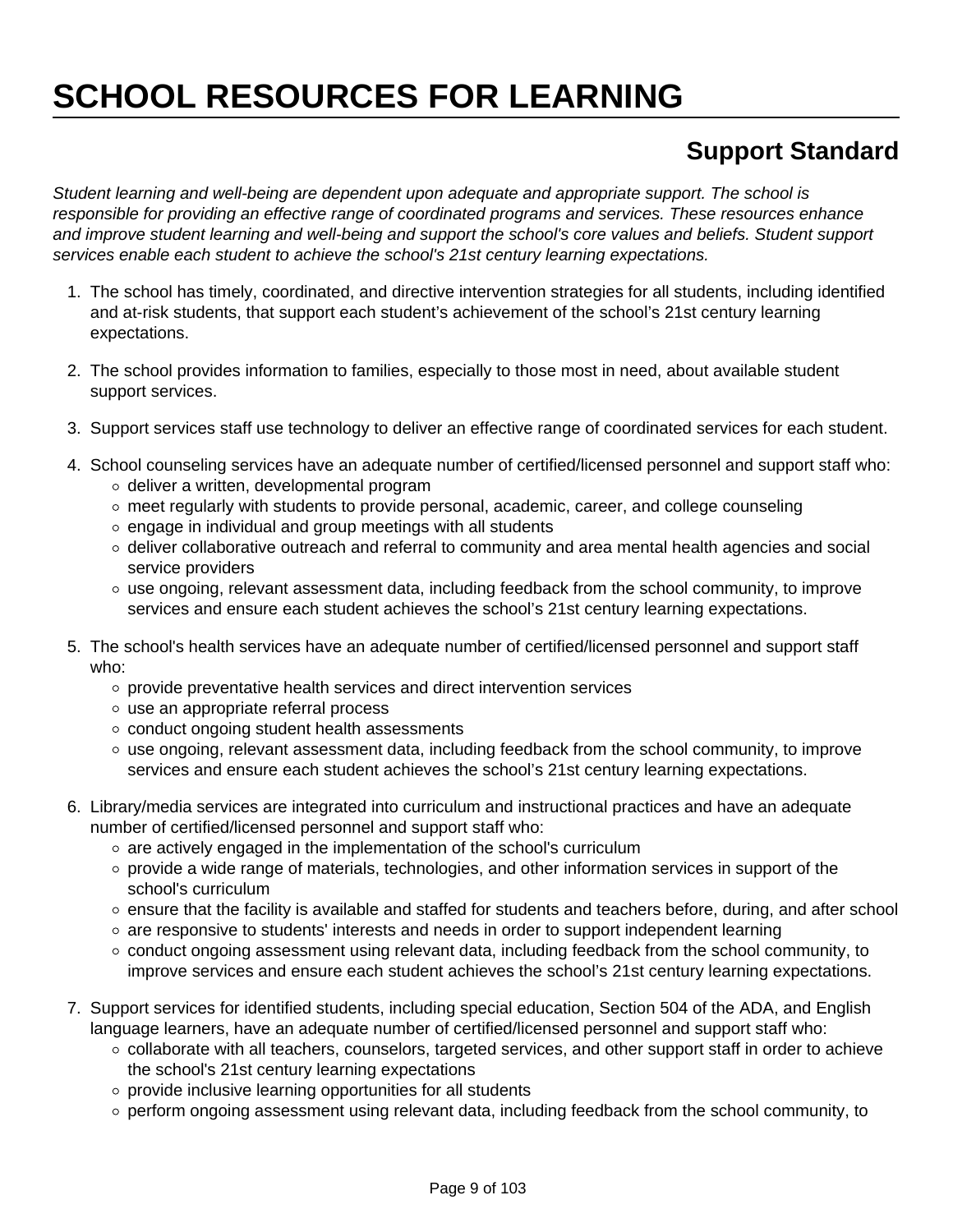improve services and ensure each student achieves the school's 21st century learning expectations.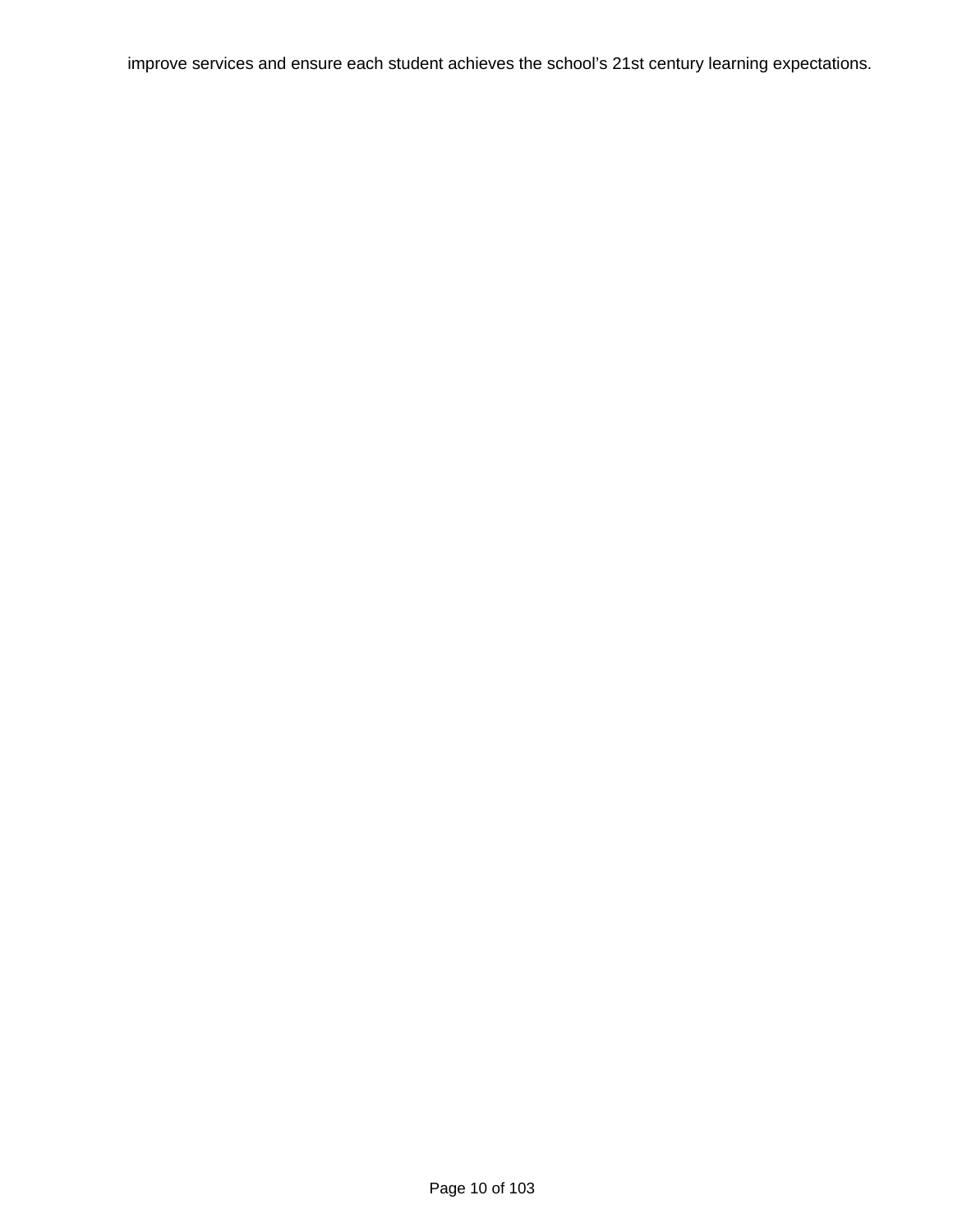# **COMMUNITY RESOURCES FOR LEARNING**

### **Support Standard**

The achievement of the school's 21st century learning expectations requires active community, governing board, and parent advocacy. Through dependable and adequate funding, the community provides the personnel, resources, and facilities to support the delivery of curriculum, instruction, programs, and services.

- 1. The community and the district's governing body provide dependable funding for:
	- $\circ$  a wide range of school programs and services
	- $\circ$  sufficient professional and support staff
	- o ongoing professional development and curriculum revision
	- a full range of technology support
	- sufficient equipment
	- $\circ$  sufficient instructional materials and supplies.
- 2. The school develops, plans, and funds programs:
	- $\circ$  to ensure the maintenance and repair of the building and school plant
	- $\circ$  to properly maintain, catalogue, and replace equipment
	- $\circ$  to keep the school clean on a daily basis.
- 3. The community funds and the school implements a long-range plan that addresses:
	- programs and services
	- o enrollment changes and staffing needs
	- o facility needs
	- o technology
	- capital improvements.
- 4. Faculty and building administrators are actively involved in the development and implementation of the budget.
- 5. The school site and plant support the delivery of high quality school programs and services.
- 6. The school maintains documentation that the physical plant and facilities meet all applicable federal and state laws and are in compliance with local fire, health, and safety regulations.
- 7. All professional staff actively engage parents and families as partners in each student's education and reach out specifically to those families who have been less connected with the school.
- 8. The school develops productive parent, community, business, and higher education partnerships that support student learning.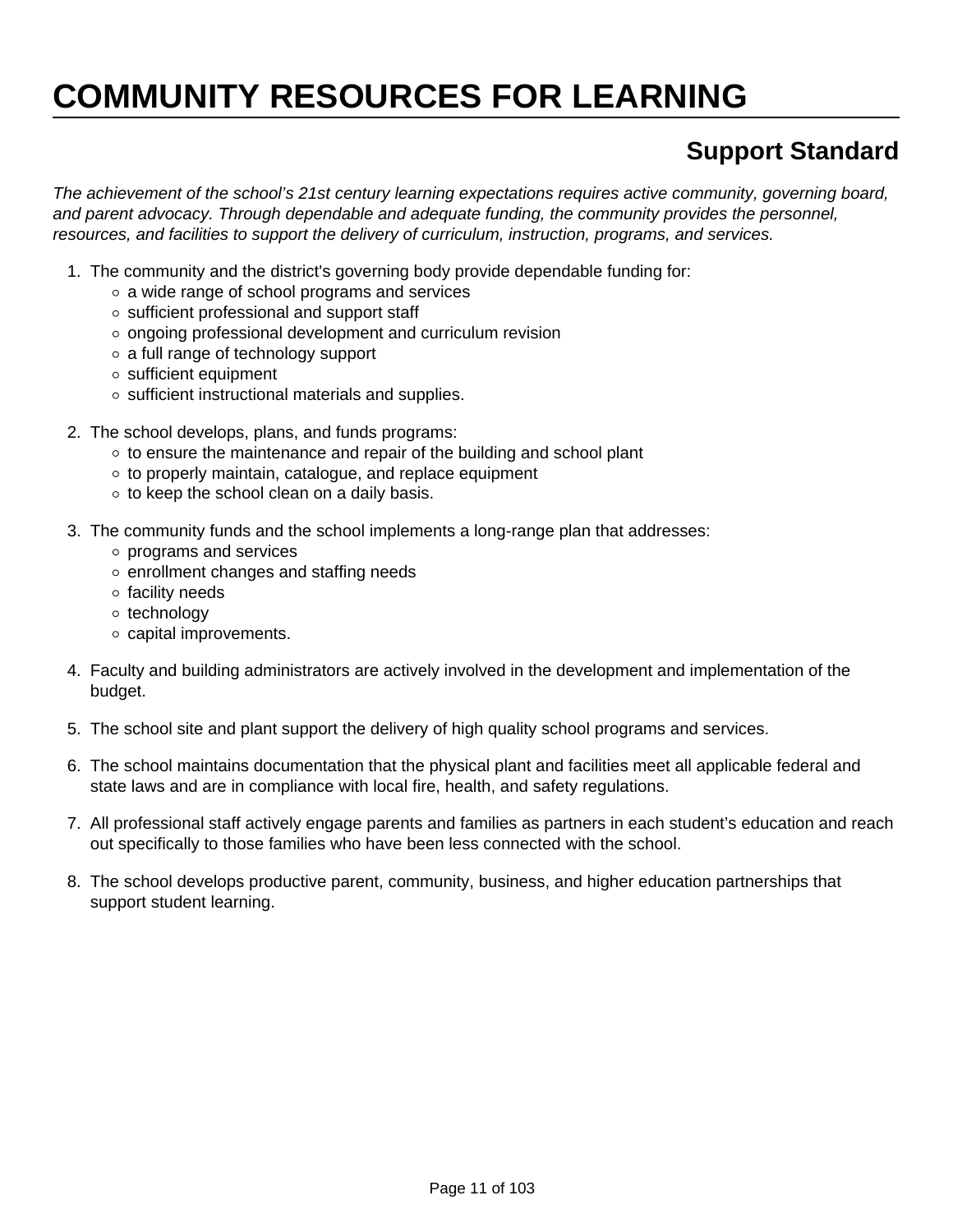### **School and Community Summary**

Parish Hill Middle High School (PHMHS), located in the town of Chaplin in northeastern Connecticut, serves the towns of Chaplin, Scotland, and Hampton. These three rural towns are located approximately 45 minutes from the state capital.

Chaplin, Scotland, and Hampton have a combined population of 5,905 as of 2011, and the communities are economically, racially, culturally, and ethnically similar. English is the primary spoken language in all three towns. Twenty-eight percent of Chaplin residents have a bachelor's degree or higher; 38% of Hampton residents have a bachelor's degree or higher, and 22% of Scotland residents have a bachelor's degree or higher as of 2012. Chaplin has the largest population with 2,412 residents; Hampton has 1,799; and Scotland has 1,694. The median household income for Chaplin is \$75,333; Hampton is \$75, 278; and Scotland is \$77,143. The poverty rate for Chaplin is 4.2%; Hampton is 6.5%; and Scotland is 1.1% as of 2012.

Employment opportunities are limited in the three towns. Chaplin has the most opportunity for industry with construction, retail trades, and food services. Scotland's major industry is farming. In Hampton, the local regional educational service center (RESC) is the major employer. Impactful employers located in these three towns include Savino Transportation, EastConn Administrative Offices, Bass Brothers Farm, and Twin Hill Trucking.

Chaplin, Scotland, and Hampton each operate independent elementary schools. Chaplin's elementary school totals 183 students; Hampton's elementary school enrolls 111 students; and Scotland's elementary school has a total of 133 students as of the 2012-2013 school year.

Regional District 11 has a per-pupil expenditure of \$19,865 per year as of the 2012-2013 school year. This is \$5,233 more than the average state expenditure per-pupil of \$14,642.

Parish Hill Middle High School serves grades 7-12, and has a total enrollment of 259 students, which includes 140 males and 119 females. Eighty-five and four tenths percent of students are white; 8.5% Hispanic or Latino; and 2.7% black or African American. About 20% of students are students with Individualized Education Plans; this does not include students with Section 504 Plans. During the 2015-2016 academic year, 77 students qualified for free or reduced lunches. There are a total of 27 content teachers, which allows for a 1:9.6 studentteacher ratio. PHMHS has a 100% graduation rate. The average teacher at PHMHS is absent 9.4 days per academic year due to illness or personal time, compared to the state average of 9.3. Nineteen percent of eighth grade students opt to enroll at a technical school after attending PHMHS for grades seven and eight as of 2016. There are currently seven students that pay tuition to attend PHMHS at a cost of \$7,500 each per year.

Parish Hill Middle High School provides many opportunities for students to enrich and broaden their educational experiences. In the 2013-2014 academic year, PHMHS entered into a tuition agreement with nearby Windham Public Schools, which has brought greater diversity to the district. A small number of students from Windham now attend Parish Hill, leading to increased diversity. Parish Hill subscribes to an online learning and credit recovery program, Fuel Ed. The school also subscribes to the Middlebury Interactive World Language program in order to broaden student access to language choices.

The school also has a strong advisory program, through which all students are encouraged to form a mentorbased relationship with one adult in the building. Weekly advisory lessons, which are tailored to each grade level, provide opportunities for discussions based upon topics such as respect, responsibility, goal setting, peer relationships, and post-graduate planning. Additionally, seventh grade students are further supported through the School Success Skills class, which serves as a transition support.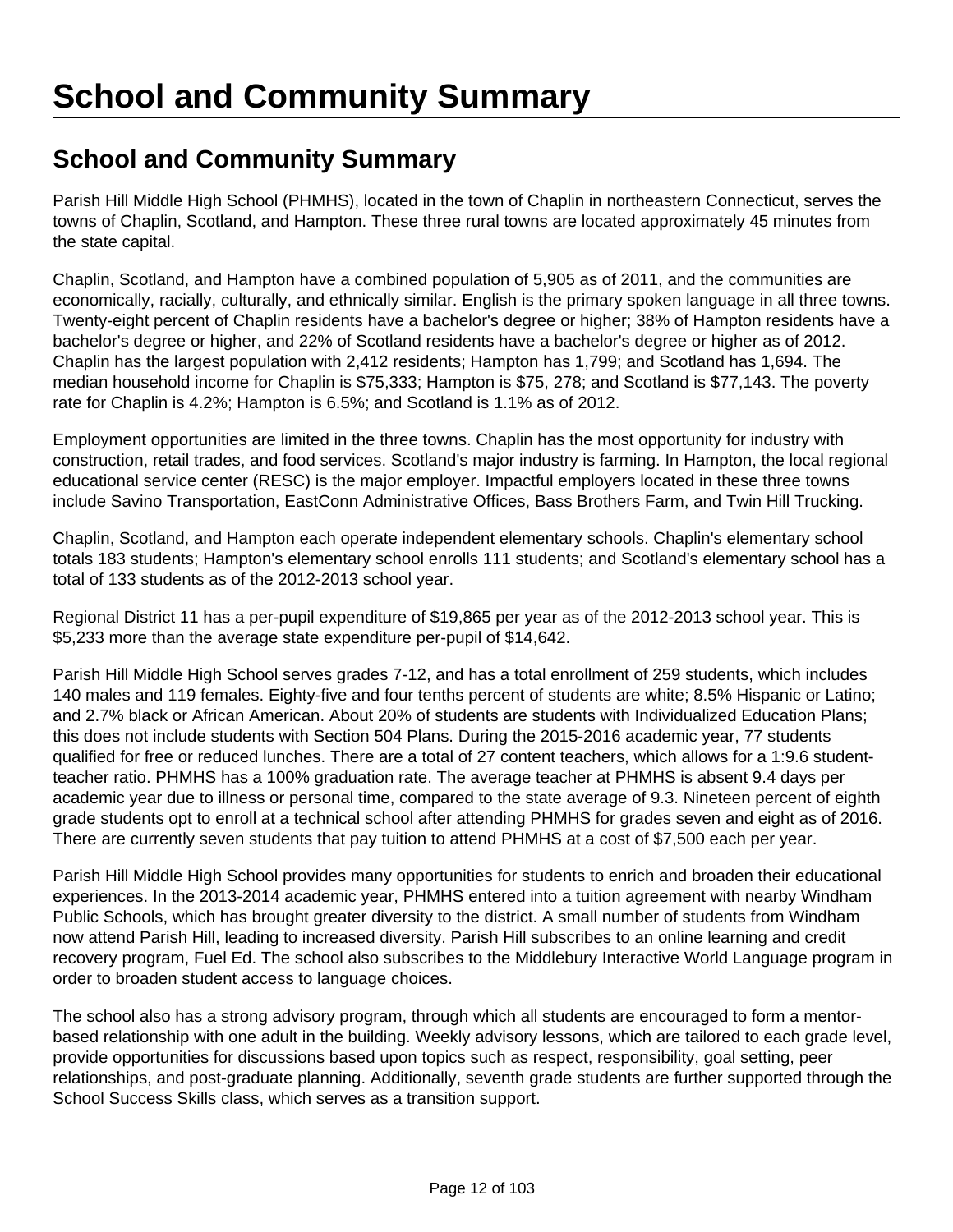Parish Hill Middle High School has a range of partnerships with various community educational and vocational institutions. These opportunities include the Windham High Incentive Program (WHIP) program Eastern Connecticut State University, college partnerships with Quinebaug Valley Community College and Three Rivers, and early college experience (ECE) credits through the University of Connecticut.

Fifty-seven percent of 2016 PHMHS graduates planned to attend a four-year college, and 25% planned to attend a two-year college. The University of Connecticut and Quinebaug Valley Community College were the top two choices for post-secondary educational institutes. Of the remaining graduates, 7% planned to attend a technical school and 11% reported plans to work after graduation.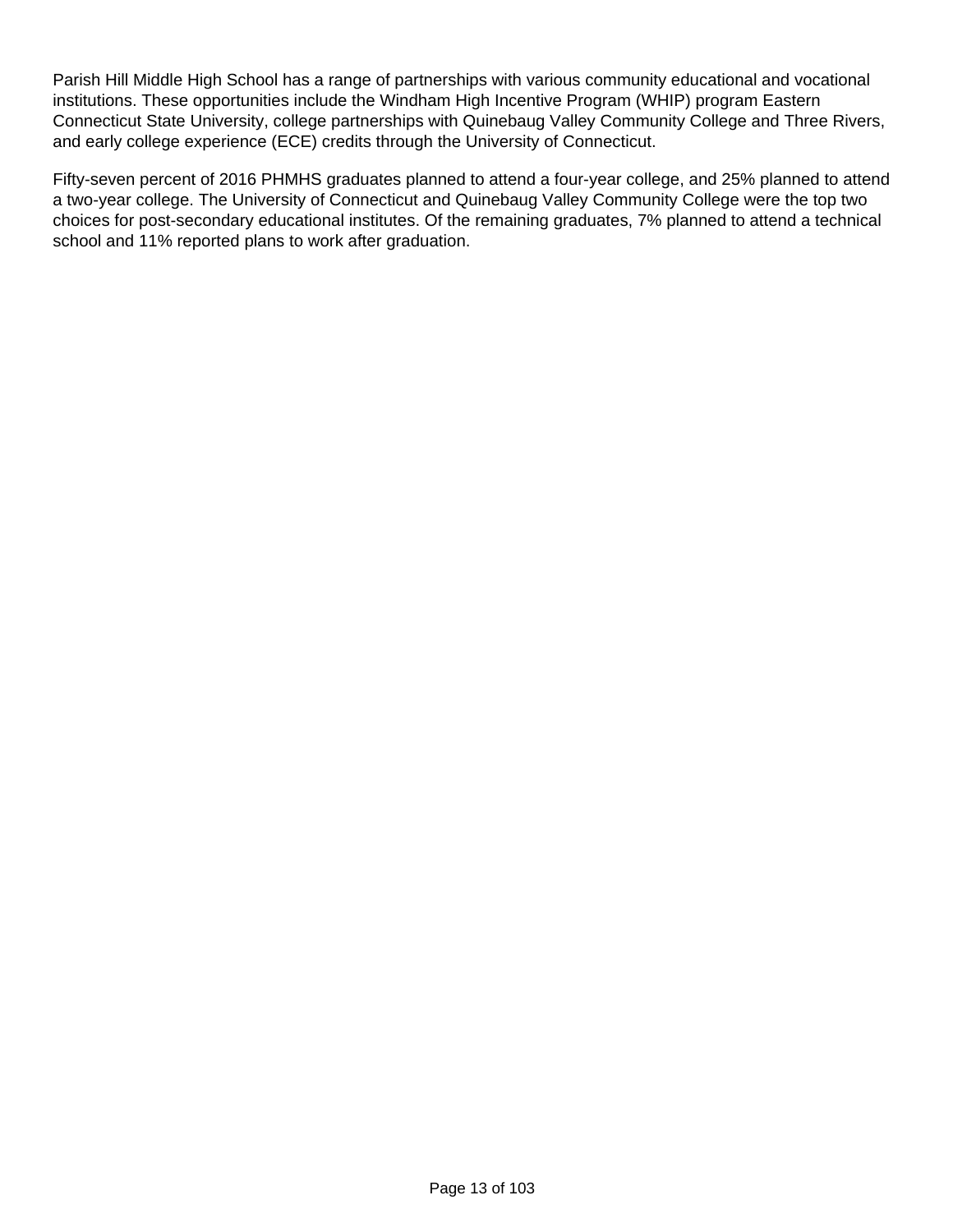### **Core Values, Beliefs and Learning Expectations**

We believe students learn best and become contributing, productive members of society through:

- \*Highly engaging, rigorous and relevant instruction
- \*Varied educational experiences
- \*An environment that allows them to grow academically, socially, and personally \*Participation within a safe school climate

#### **21st Century Learning Expectations ACADEMIC**

Students will:

- \*Demonstrate effective communication
- \*Use information, media and technology effectively and responsibly
- \*Demonstrate the ability to effectively apply problem solving skills across the curriculum
- \*Become independent and self-directed learners
- \*Attain the skills and habits for college and career readiness

#### **CIVIC/SOCIAL**

Students will:

\*Apply decision making/problem solving skills in social/civic areas

- \*Handle social situations with respect and responsibility toward others
- \*Demonstrate responsibility for their own behavior and actions

\*Contribute to the welfare of others

#### **Characteristics of a Parish Hill Pirate**

**Problem Solver Independent Respectful and responsible Academic achiever Technologically proficient Effective Communicator**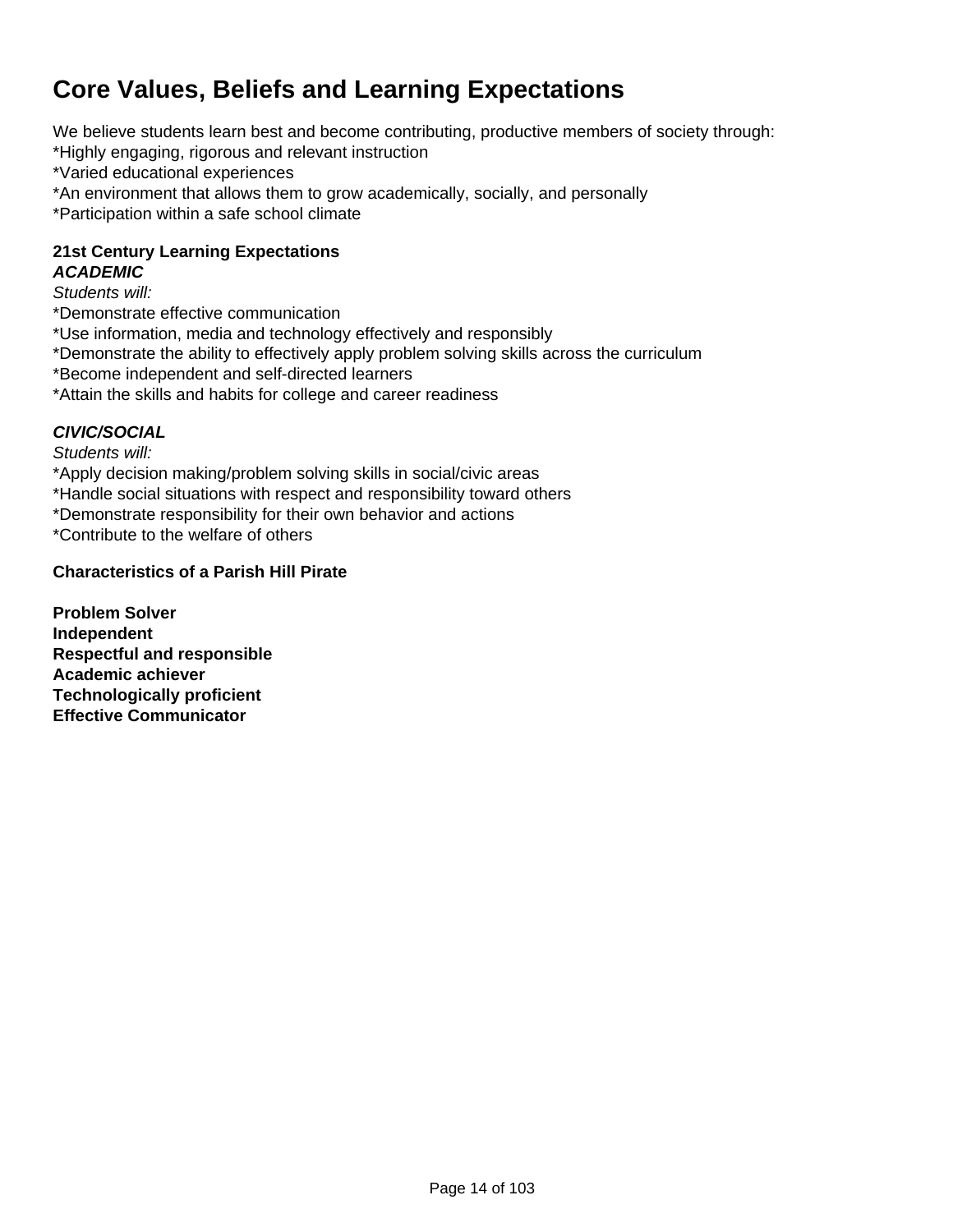## **Introduction**

### **Introduction**

The New England Association of Schools and Colleges (NEASC) is the oldest of the six regional accrediting agencies in the United States. Since its inception in 1885, the Association has awarded membership and accreditation to those educational institutions in the six-state New England region who seek voluntary affiliation.

The governing body of the Association is its Board of Trustees which supervises the work of four Commissions: the Commission on Institutions of Higher Education (CIHE), the Commission on Independent Schools (CIS), the Commission on Public Schools which is comprised of the Committee on Public Secondary Schools (CPSS), the Commiittee on Technical and Career Institutions (CTCI), and the Committee on Public Elementary and Middle Schools (CPEMS), and the Commission on International Education (CIE).

As the responsible agency for matters of the evaluation and accreditation of public secondary school member institutions, CPSS requires visiting teams to assess the degree to which the evaluated schools meet the qualitative Standards for Accreditation of the Committee. Those Standards are:

Teaching and Learning Standards

Core Values, Beliefs, and Learning Expectations

**Curriculum** 

**Instruction** 

Assessment of and for Student Learning

#### Support of Teaching and Learning Standards

School Culture and Leadership

School Resources for Learning

Community Resources for Learning

The accreditation program for public schools involves a threefold process: the self-study conducted by the local professional staff, the on-site evaluation conducted by the Committee's visiting team, and the follow-up program carried out by the school to implement the findings of its own self-study and the valid recommendations of the visiting team and those identified by the Committee in the Follow-Up process. Continued accreditation requires that the school be reevaluated at least once every ten years and that it show continued progress addressing identified needs.

#### **Preparation for the Accreditation Visit - The School Self-Study**

A steering committee of the professional staff was appointed to supervise the myriad details inherent in the school's self-study. At Parish Hill Middle/High School a committee of 12 members, including the principal, supervised all aspects of the self-study. The steering committee assigned teachers and administrators in the school to appropriate subcommittees to determine the quality of all programs, activities, and facilities available for young people.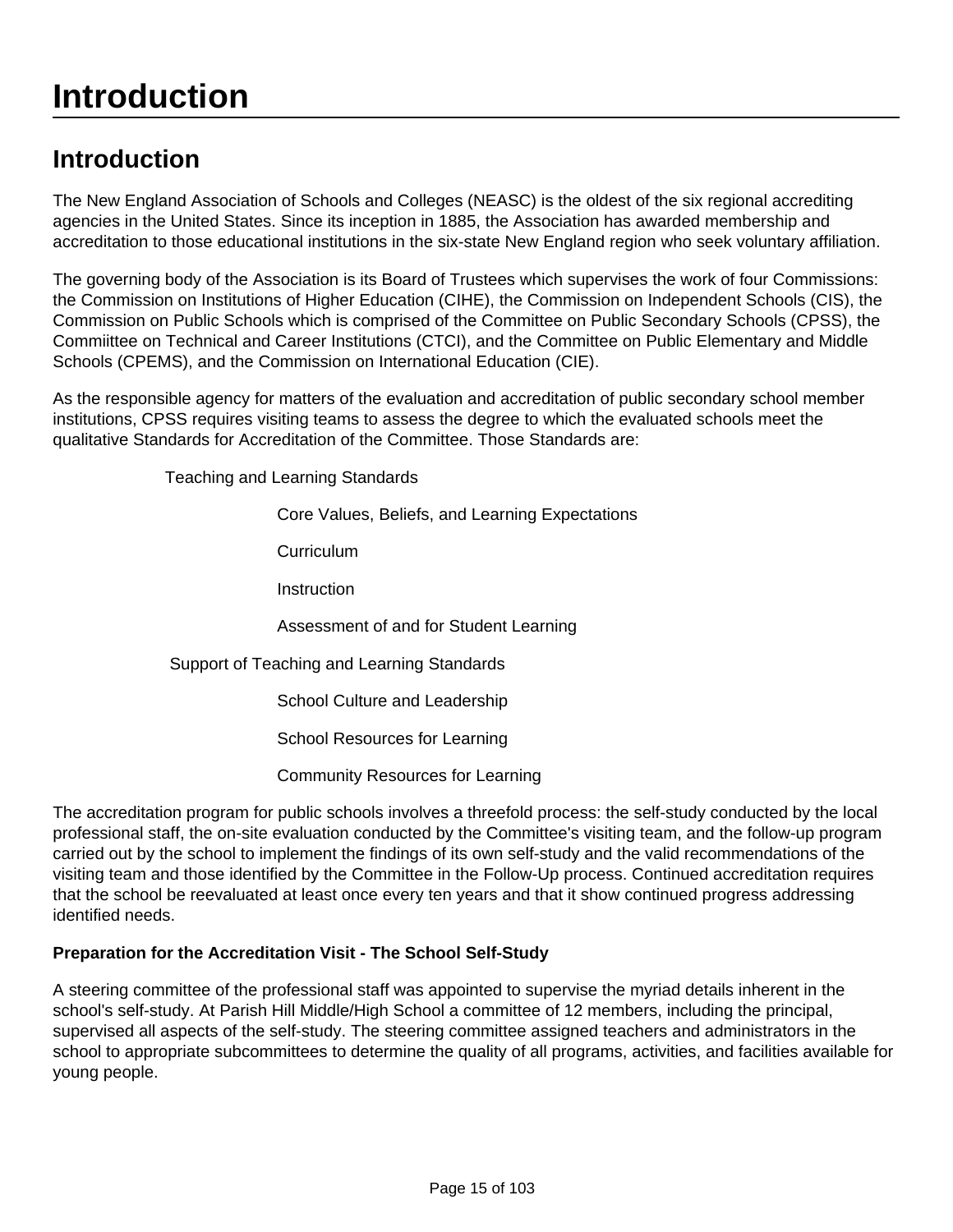The self-study of Parish Hill Middle/High School extended over a period of 18 school months from October 2014 to October 2016. Student representatives, parents, central office staff, and school board members joined the professional staff in the self-study deliberations.

Public schools evaluated by the Committee on Public Secondary Schools must complete appropriate materials to assess their alignment with the Standards for Accreditation and the quality of their educational offerings in light of the school's core values, beliefs, and learning expectations, and unique student population. In addition to using the Self-Study Guides developed by a representative group of New England educators and approved by the Committee, Parish Hill Middle/High School also used questionnaires developed by The Research Center at Endicott College to reflect the concepts contained in the Standards for Accreditation. These materials provided discussion items for a comprehensive assessment of the school by the professional staff during the self-study.

It is important that the reader understand that every subcommittee appointed by the steering committee was required to present its report to the entire professional staff for approval. No single report developed in the selfstudy became part of the official self-study documents until it had been approved by the entire professional staff.

#### **The Process Used by the Visiting Team**

A visiting team of 12 members was assigned by the Committee on Public Secondary Schools to evaluate the Parrish Hill Middle/High School. The visiting team members spent four days in Chaplin, Connecticut at Parish Hill Middle/High School, reviewed the self-study documents, which had been prepared for their examination, met with administrators, teachers, other school and system personnel, students and parents, shadowed students, visited classes, and interviewed teachers to determine the degree to which the school aligns with the Committee's Standards for Accreditation. Because the members of the visiting team represented classroom teachers, guidance counselors, library/media specialists, building administrators, and central office administrators, diverse points of view were brought to bear on the evaluation of Parish Hill Middle/High School.

The visiting team built its professional judgment on evidence collected from the following sources:

- review of the school's self-study materials
- 36 hours shadowing 12 students for a half day
- a total of 22 hours of classroom observation (in addition to time shadowing students)
- numerous informal observations in and around the school
- tours of the facility

- individual meetings with 24 teachers about their work, instructional approaches, and the assessment of student learning

- group meetings with students, parents, school and district administrators, and teachers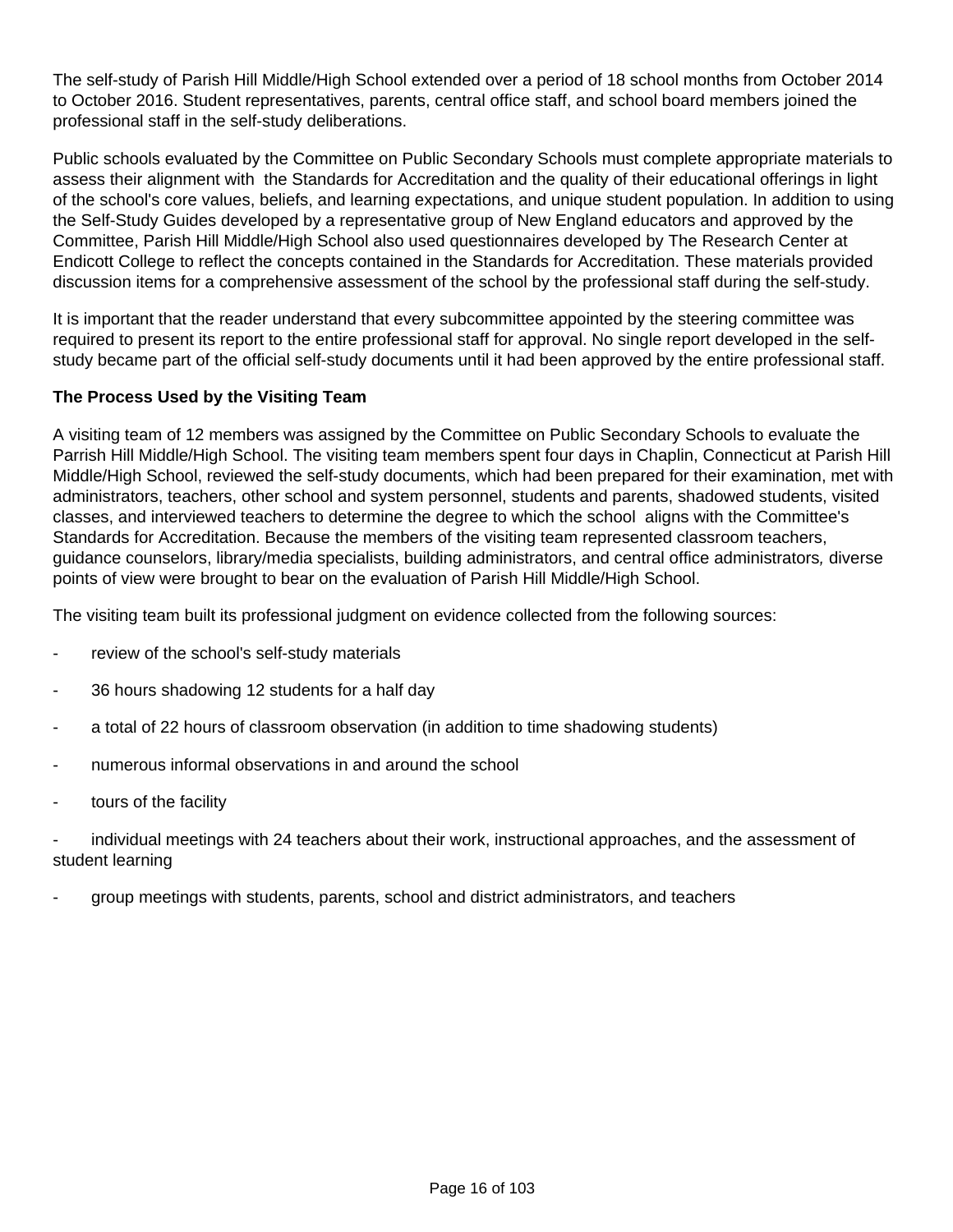Parish Hill Middle/High School (PSMHS) engaged in a dynamic, collaborative, and inclusive process informed by current research-based best practices to identify and commit to its core values and beliefs about learning. PHMHS models the core values and beliefs as purposeful foundational practices that inspire and support the school and community as a whole. Understanding by Design (UbD), was used as a model for the systemic development of core values and beliefs about learning. The practices recommended through UbD coupled with a common understanding of personalized brain-based educational are the foundational models that support the core values and beliefs developments at PHMHS. In addition to the UbD engagement, several significant partnerships have been formed with regional colleges and institutions. These partnerships have provided the opportunity for PHMHS to take advantage of programming grounded in evidenced-based practices allowing students and staff to access information that would otherwise not be available. Programs such the Early College Experience (ECE) and the Middlebury Language Interactive program have become successful avenues for student engagement. The school community recognizes the importance in maintaining the core values and beliefs about learning and is committed to providing optimum learning opportunities and transferable skills for student success within and beyond PHMHS. The school began the 18-month process of creating and implementing the core values and beliefs in preparation for implementation during the 2012-2013 school year. The staff devoted several professional development days and faculty meetings in order to closely examine the mission statement. In addition to collecting stakeholder feedback to guide the development process, exemplar models were reviewed to inform the process. Thus, the experience was inspired by best practices. The staff analyzed the mission statement in order to decide which principles from the statement that were desirable for adoption into the new core values and beliefs. The staff took part in a variety of activities such as a gallery walk in the library using posters and bulletin boards to express emerging themes. As a result of a variety of opportunities for input, faculty members came to a consensus on priority values and beliefs relative to PHMHS. A survey was provided to all parents during the 2012-2013 school year at parent-teacher conferences requesting input toward the core values and beliefs. In scheduled advisory groups, students were also provided surveys, which sought their perspective. Based upon the variety of feedback, staff came to an agreement as to what should be adopted as the core values and beliefs of PHMHS. The stakeholders' finalized core values and beliefs were reviewed by the PHMHS Board of Education, and were officially adopted by the school and community in June 2013. Although most students demonstrate great acknowledge and personal connection to the core values, beliefs, and learning expectations, the varied responses from students indicate that there is difficulty with comprehension from middle school students in grasping the scope of the core values, beliefs, and learning expectations. One staff member explained a lesson plan opportunity he created that focused on breaking down the core values and learning expectations into relevant chunks in an effort to engage students. This opportunity evolved into the development of a variety of posters that offered a youthful perspective on the current core values, beliefs, and learning expectations model. Because the school engaged in thoughtful, collaborative, stakeholder inclusive, and meaningful development of its core values and beliefs about learning informed by current research-based best practices, parents, students, and community members have a common understanding of and have committed to Parish Hill's Core Values, Beliefs, and 21st Century Learning Expectations.

- classroom observations
- self-study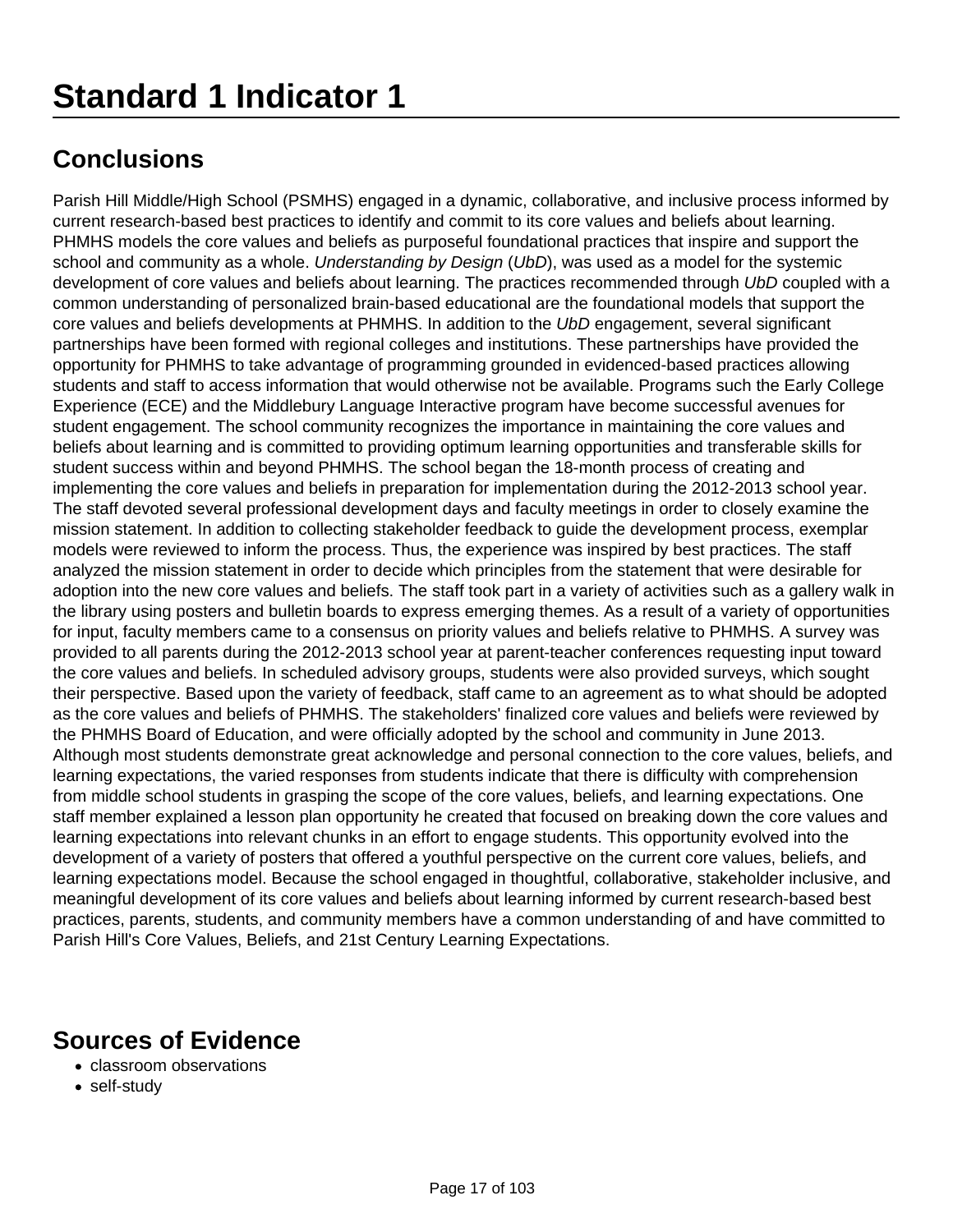- student shadowing
- panel presentation
- facility tour
- student work
- teacher interview
- parents
- school board
- department leaders
- central office personnel
- school leadership
- school support staff
- Endicott survey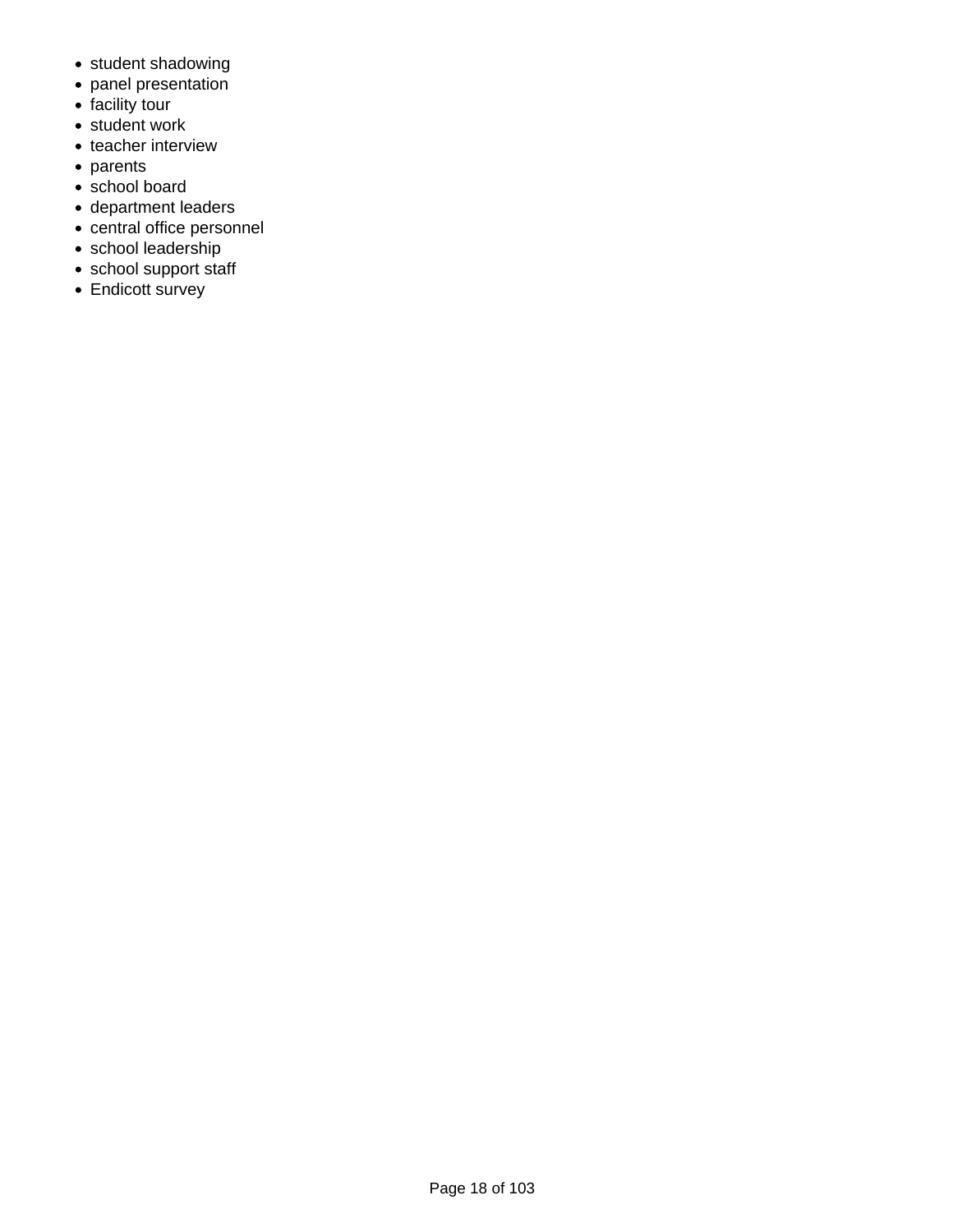The school has challenging and measurable 21st century learning expectations for all students which address academic, social, and civic competencies, and are defined by school-wide analytic rubrics or specific, measurable criteria but all departments do not consistently identify how students achieve or exceed targeted high levels of achievement. The school designed a matrix for each department that outlines which classes are responsible for implementing each rubric. Benchmark assessments are entered into PowerSchool once per semester, and data results are entered per each indicator of the rubric so that student feedback is specific. In addition to designing data collection matrices, the data is analyzed in an effort to provide feedback on student learning outcomes used to gauge end-of-semester and end-of-course content mastery. All teachers are required to enter one benchmark assessment every semester. The school counseling department also collects data about the civic and social expectations for each student through the advisory program. Weekly advisory lessons are often centered on the core values and beliefs, and students are periodically assessed on their knowledge of the core values and beliefs through these lessons. In the school year 2013-2014, the rubrics were modified to the new core values and beliefs. In the school year 2014-2015, benchmark data was entered into PowerSchool that was based upon the rubrics and the standards. PHMHS is in the process of working with the PowerSchool provider in order to finalize a format in which to report out the data to the community. In the school year 2016- 2017, the goal is to report out on the benchmarks. Teachers in some areas utilize challenging and measurable 21st century learning expectations for all students which address academic, social, and civic competencies and are measured by school-wide analytic rubrics that identify limited advanced levels of achievement. In 2013, the rubric development committees were formed and charged with creating rubrics designed to affect each part of the core values and beliefs: writing, speaking, independent learner, problem-solving, technology, college-career readiness, and civic-social. This process was collaborative and offered teachers the opportunity to provide input and feedback throughout the yearlong process. Committees were inclusive of all faculty and meetings took place in order to discuss and approve each rubric. In an attempt to engage students in the use of rubrics, advisory periods were used to familiarize students with each rubric. Students were given a consistent overview that included understanding individual indicators for each rubric. The strong staff and student understanding of these rubrics are reflected in the Endicott survey. One hundred percent of staff agrees that the school has adopted school-wide analytic rubrics that define all of the 21st century academic, social, and civic learning expectations, and 81.2 percent of the students are familiar with the school-wide rubrics. Additionally, 77.9 percent of parents agree that they understand the level of learning that is expected of their sons/daughters. Each department at PHMHS is assigned one or more of the rubrics that they are expected to specifically focus upon with their curriculum. These rubrics are expected to be used at least twice per year with benchmark assessments in these classes so that all students are being equally assessed. For example, the math department is responsible for collecting and analyzing data from the problem-solving rubric and the independent learner rubric. The English department is expected to use the writing and speaking rubrics. In many classrooms, students use rubrics to selfassess and monitor their own learning and support the goal of providing consistent school-wide rubrics. PHMHS has created challenging and measurable 21st century learning expectation for all students, which address academic, social, and civic competencies that are measured by school-wide analytic rubrics; therefore, identifying targeted high levels of achievement will increase the rigor expected of students.

- classroom observations
- self-study
- student shadowing
- panel presentation
- student work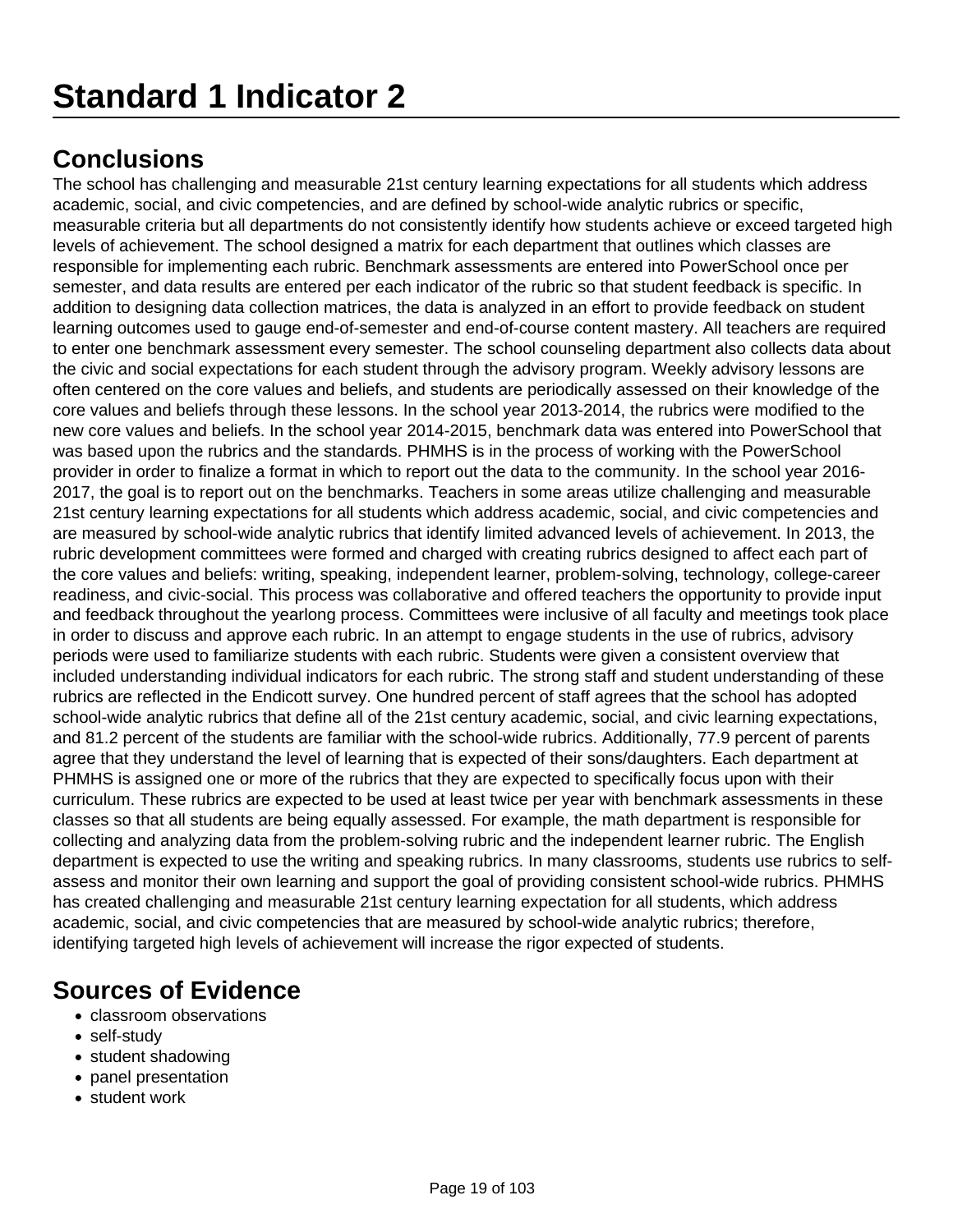- teacher interview
- school board
- central office personnel
- school leadership
- school support staff
- Endicott survey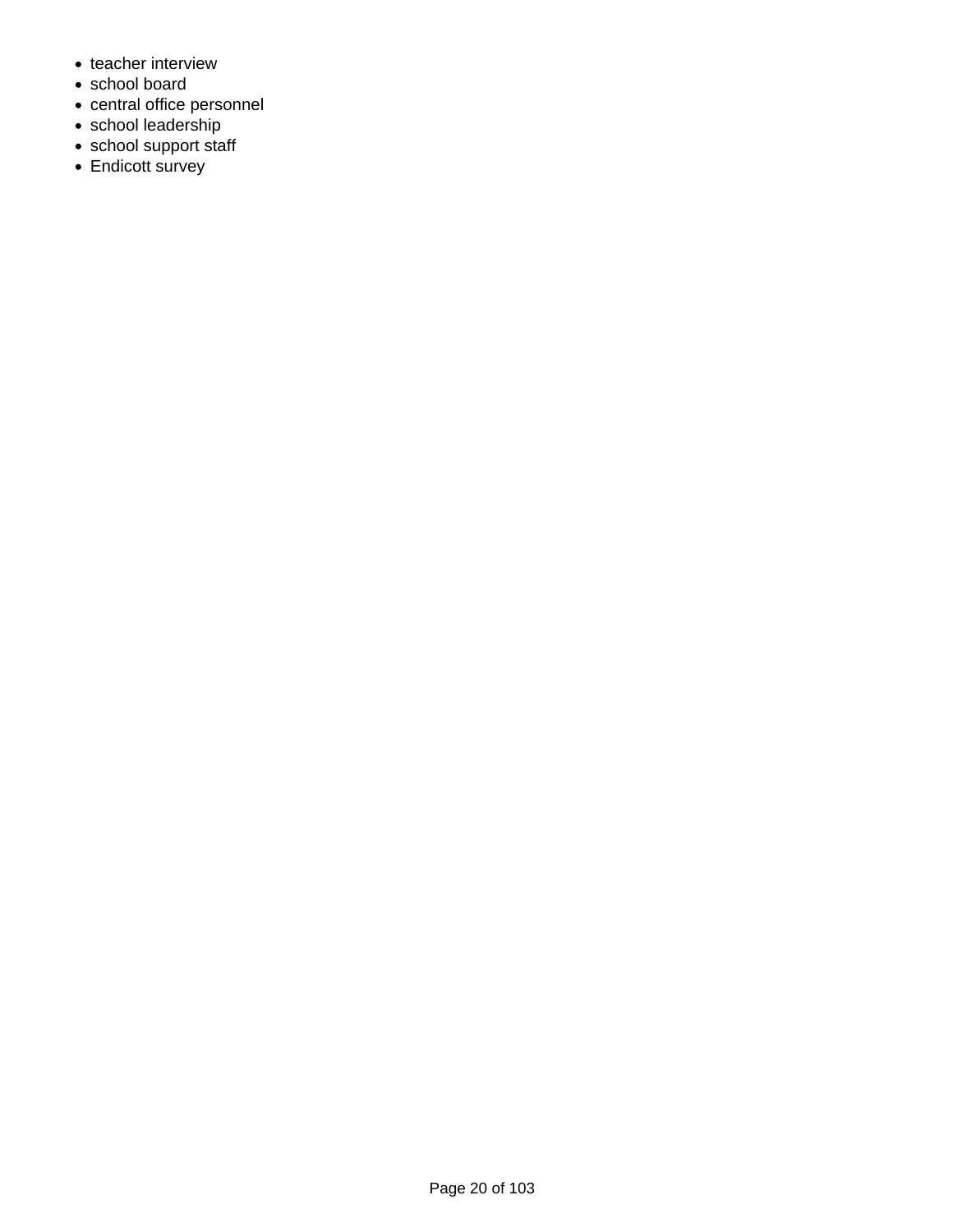The school's core values, beliefs, and 21st century learning expectations are consciously reflected in the culture of the school, often drive curriculum, instruction, and assessment in some classrooms, and guide the school's policies, procedures, decisions, and resource allocations. The core values and beliefs are pervasive in the school. Students and staff clearly care for one another, feel appreciated by each other, and have much pride in PHMHS. Students are encouraged to join and even create organizations, such as the Gay Straight Alliance, equestrian club, math club, coding club, and a variety of student-motivated opportunities to meet the needs of their peers who may not traditionally seek to join a club. School awards and recognition procedures are reflective of these values and beliefs. Opportunities focusing on community service such as the Empty Bowl program and Middle School Kindness have made a significant impact on a positive culture in the building. Student Council, National Honor Society, Pirate Pride Referrals, and others demonstrate the learning expectations of personal responsibility. Posters of the core values and beliefs are clearly posted in each classroom, as well as in other areas of the school. Teachers' personal values have been codified in the core values. The school has five College Connection courses and also participates in the Early College Experience (ECE) through the University of Connecticut. PHMHS has secured academic relationships with additional local educational institutions in order to challenge students: Windham High Incentive Program (WHIP) with Eastern Connecticut State University, College Partnership with Quinebaug Valley Community College (QVCC). Students are also able to participate in music regional auditions, Model United Nations, National Honor Societies, and the peer mentoring program, all of which promote independence and foster academia. The school's pirate mascot is used as an acronym and stimulus to convey the school's core values and beliefs: "P" is for problem solver; "I" is for independent; "R" is for respect and responsible; "A" is for academic achiever; "T" is for technologically proficient; and "E" is for effective communicator. The acronym was created in an effort for students be able to articulate the core values and beliefs in an accessible format. Although posters and pirate acronyms are visible through the school and on the website, the middle school students find the core values and beliefs posters cumbersome and difficult to make personal thus far in their educational experience at PHMHS. The core values and beliefs also drive curriculum in a variety of ways. Many PHMHS course offerings reflect the principles of the core values and beliefs. Furthermore, the course catalogue lists the core values and beliefs, and the 21st century learning expectations. PHMHS core values and beliefs are intended to instill an expectation of high achievement for each student; expectations that are inclusive of both academics and independence. As a result of greater focus on core values and beliefs an increase in Advanced Placement courses has been elevated to eight. The senior Capstone project is a culminating project that requires students to demonstrate many of the core values and beliefs, including effective communication through both speaking and writing. Seniors have the option to take human communications courses to supplement this core value. Additionally, a practice Capstone project was added to the seventh grade curriculum to meet this need. The Middlebury Language Interactive program and Fuel Ed program reflect the core values' emphasis on using technology while also fostering the tenet of independence. PHMHS supports efforts to instill values of independence and problem solving within each of the students; thus daily instruction and planning is informed by these beliefs. PHMHS adapted the best-practice lesson plan format in order to incorporate the core values and beliefs to drive instruction. The core values and beliefs and the 21st century learning expectations are written in all formal lesson plans, and are routinely visible in daily instruction. Wiggins and McTighe's Understanding by Design (UbD) lesson plan format is used, and in 2013 characteristics of UbD were added to the formal lesson plan, which requires teachers to identify which core values and beliefs and 21st century learning expectations the teachers will use in their lessons. Teachers also post the core values and beliefs that apply to either daily lessons or unit plans in their classrooms. In addition to the consistency of the lesson planning, there is a greater emphasis to gauge understanding through the use of a variety of formal and informal assessments. In addition to the decisions aligned to the core values and beliefs that drive curriculum, instruction, and the culture and climate of the school, PHMHS sought to improve their technology capabilities in order to align to their core values and beliefs, so several decisions and resource allocations were made. A second computer lab was added. There was an initiative to have a SMART Board in every classroom, which is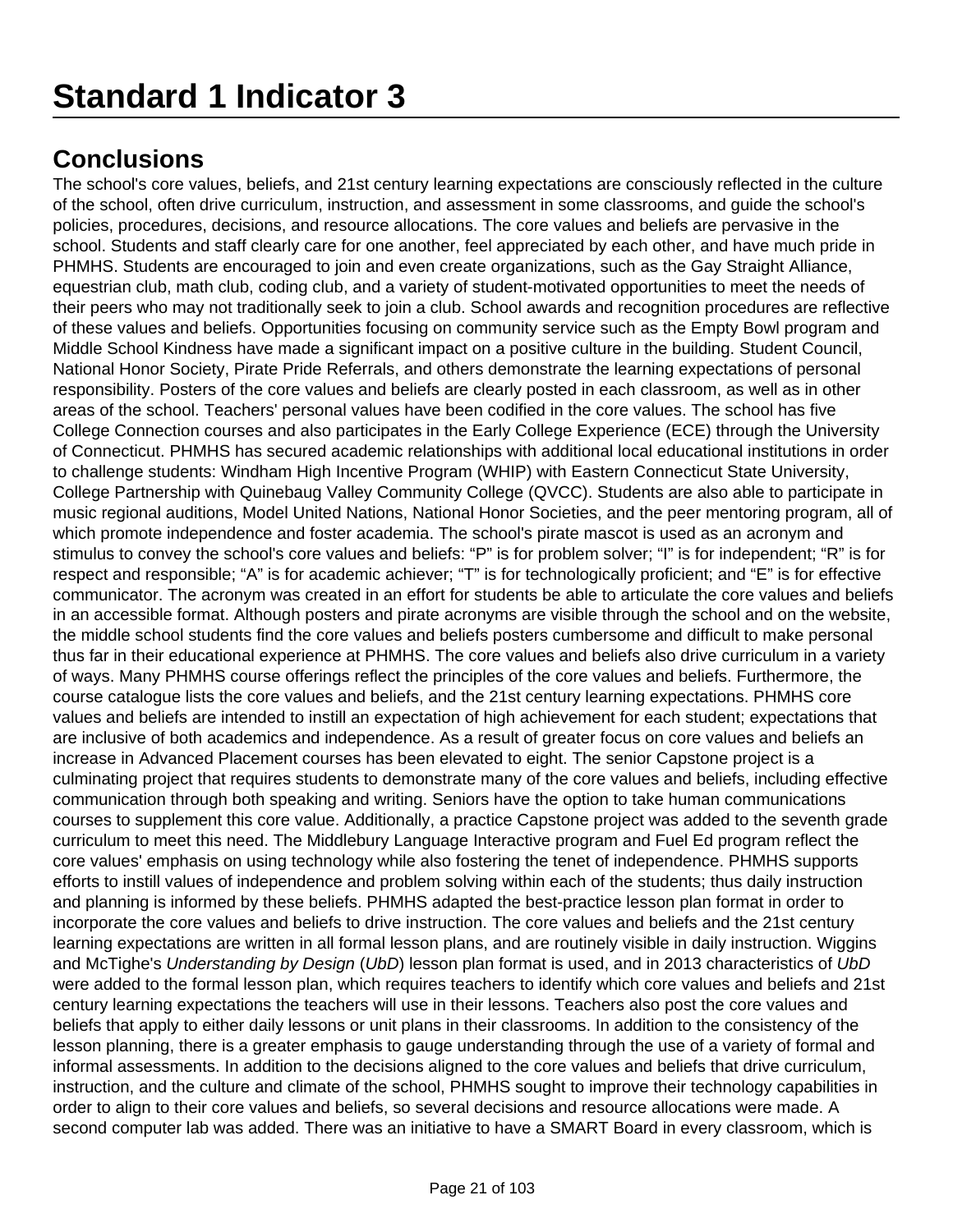nearly complete. Teachers also use iPads and clicker technology as classroom response systems during instruction. The school has also purchased four Chromebook carts, which are housed in specific departments. In the fall of 2015, PHMHS made a school-wide shift toward faculty and student use of Google Apps for Education. Students and faculty are equipped with their own Google account. Perkins Grant funding was used to revamp the family and consumer science wing into a restaurant-grade system. The school has a morning broadcast video production that is largely run by students, and Naviance, a software program used by all students through guidance. The school now has a full commitment to the "Bring Your Own Device" (BYOD) policy, which was a collaborative effort between staff and students. Because the school's core values, beliefs, and 21st century learning expectations are actively reflected in the culture of the school, drive curriculum, instruction, and some assessment practices, and guide the school's policies, procedures, decisions, and resource allocations, they permeate the learning community and provide students with multiple opportunities to achieve the learning expectations.

- classroom observations
- self-study
- student shadowing
- panel presentation
- student work
- teacher interview
- teachers
- parents
- school board
- central office personnel
- school leadership
- school support staff
- Endicott survey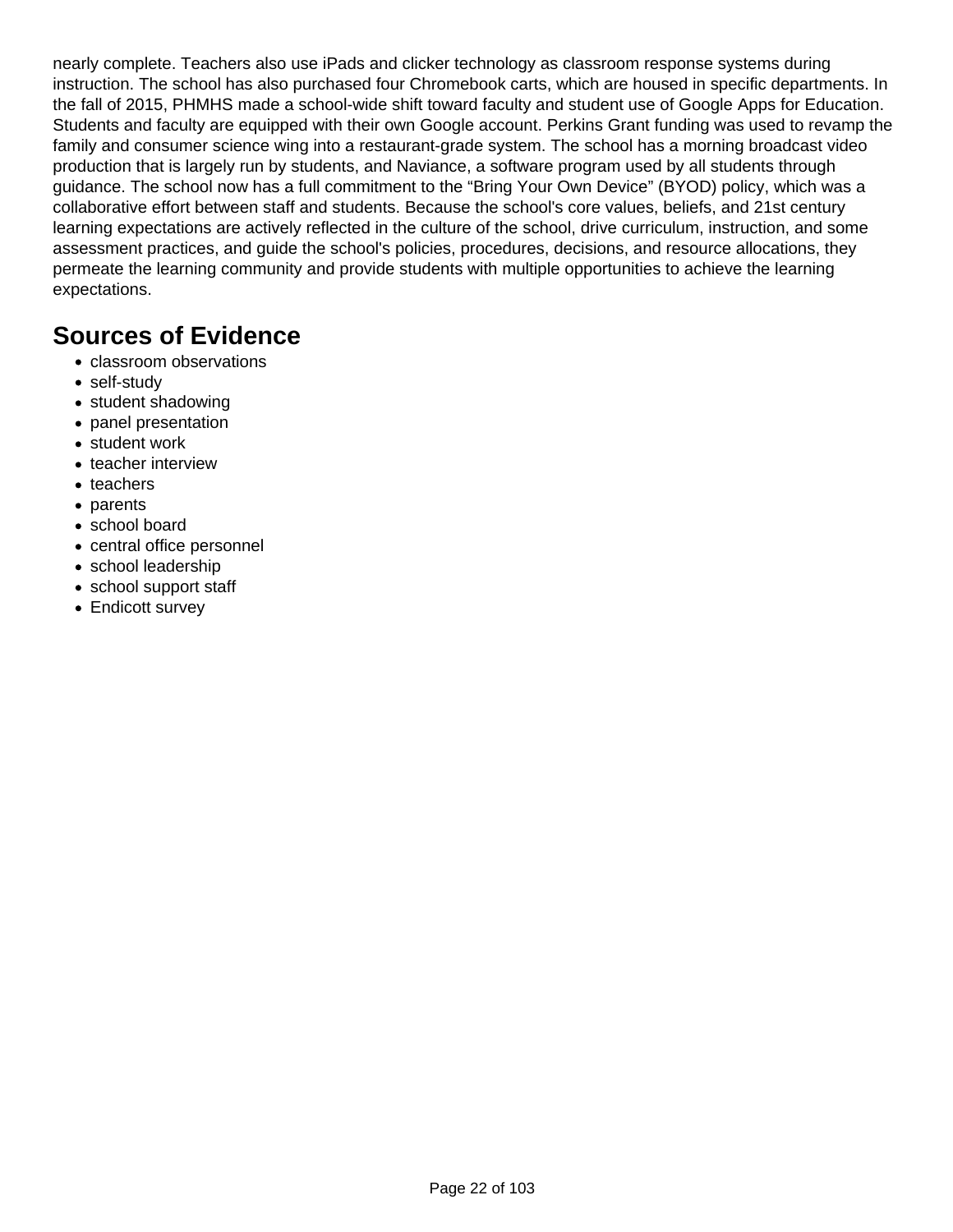## **Standard 1 Indicator 4**

### **Conclusions**

The school is in the process of developing a plan to review and revise its core values, beliefs, and 21st century learning expectations, which will be based on research and multiple data sources, as well as on district and community priorities. The current core values, beliefs, and 21st century learning expectations were adopted by 2013. In the school year 2016-2017, Parish Hill Middle/High School will be reviewing data and reviewing core values and beliefs. The school community anticipates reviewing and revising this document in five years. When the school develops a process to regularly review and revise its core values, beliefs and 21st century learning expectations based on research and multiple data sources, as well as on district and community priorities, the school can ensure the core values, beliefs, and 21st century learning expectations are relevant and will drive decision making at the school.

- classroom observations
- student shadowing
- panel presentation
- facility tour
- teacher interview
- school board
- department leaders
- school leadership
- school support staff
- Endicott survey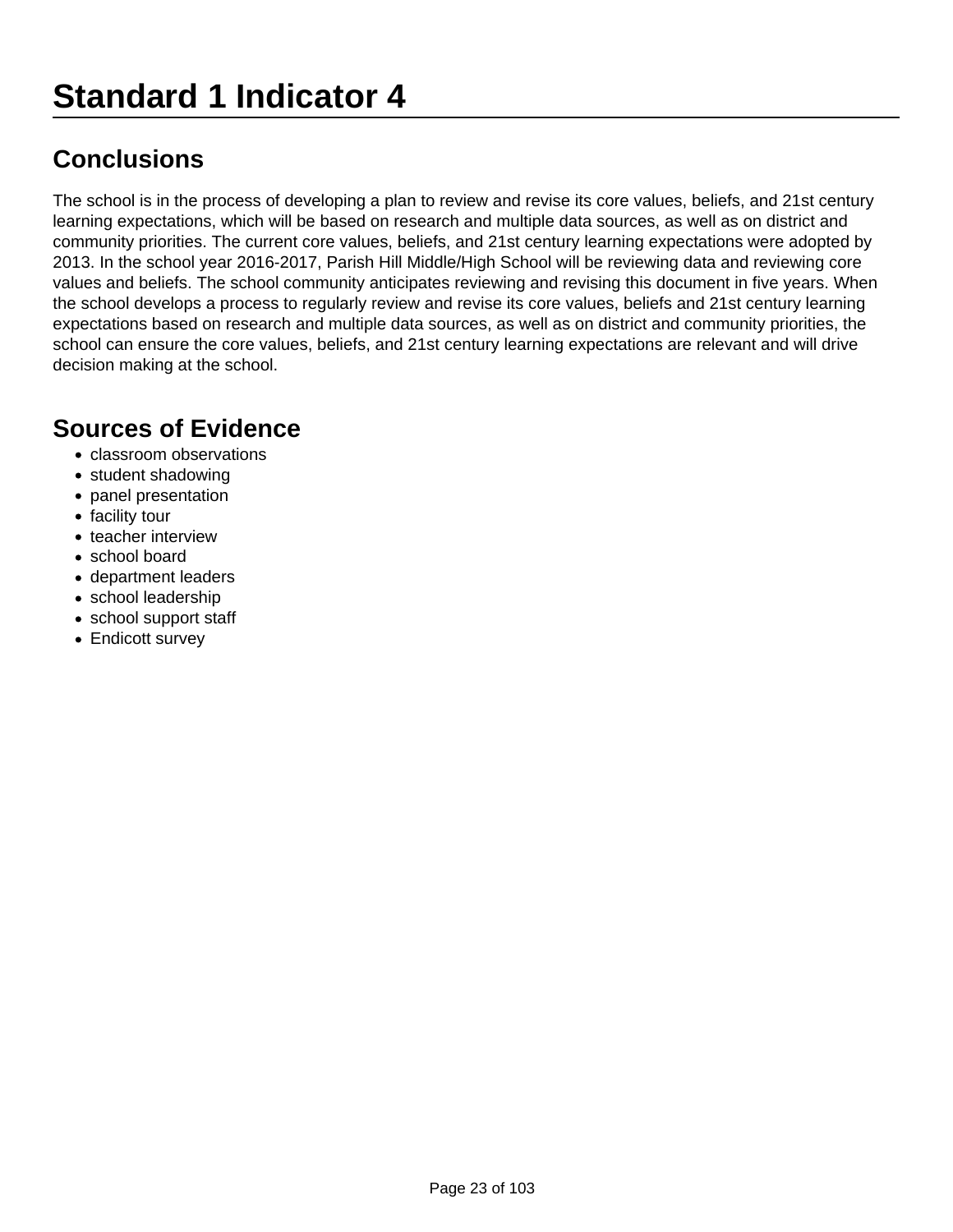# **Standard 1 Commendations**

### **Commendation**

The identification of the need to revise the core values, beliefs, and 21st century learning expectations for relevancy

### **Commendation**

The pervasive extent to which the core values and beliefs are embedded and reflected in the school's culture and instruction

### **Commendation**

The involvement of all stakeholders in the development and approval of the core values, beliefs, and learning expectations over a four-year period

### **Commendation**

The consistent reinforcement of the core values, beliefs, and 21st century learning expectations across the school

### **Commendation**

The development of an acronym using the school mascot to infuse the core values into the culture of the school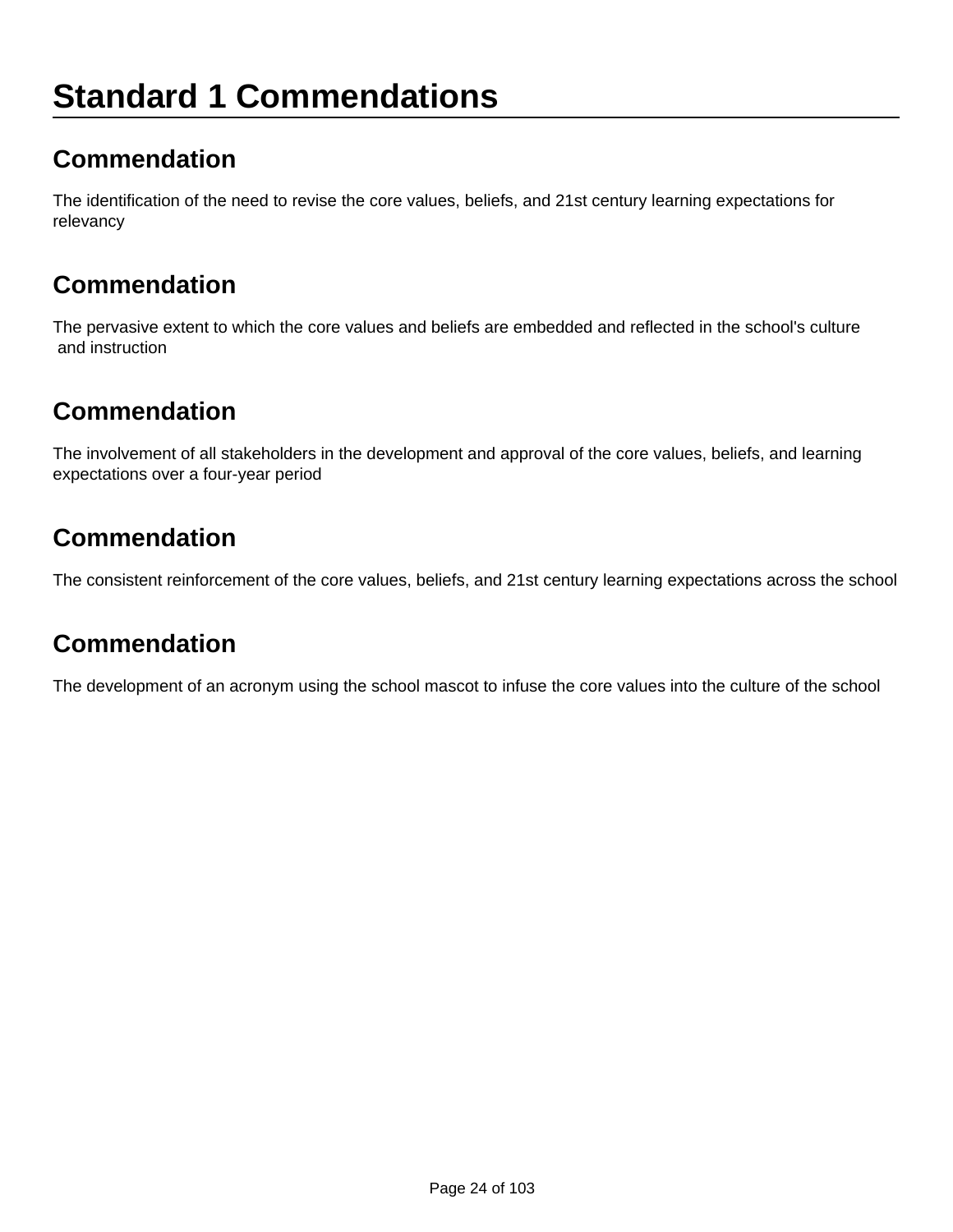### **Recommendation**

Review and revise the core values, beliefs, and 21st century learning expectations regularly to ensure relevancy for all students

#### **Recommendation**

Address the current school-wide rubrics to ensure targeted high levels of achievement at the middle school and high school levels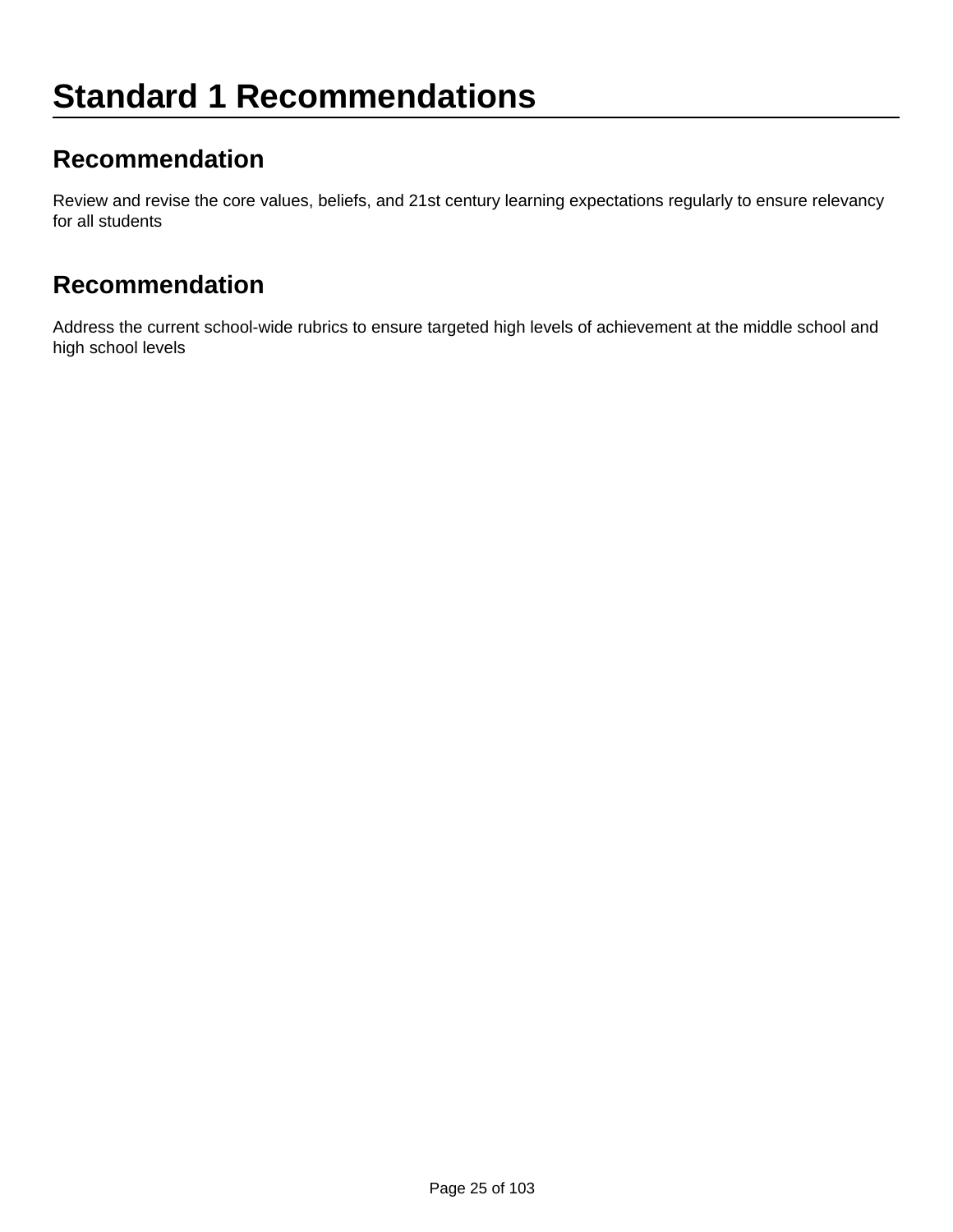The Parish Hill Middle/High School curriculum is purposefully designed in several areas to ensure that all students practice and achieve each of the school's 21st century learning expectations. Many staff have aligned their curriculum to the learning expectations by designing units using the Understanding by Design (UbD ) template, but completion of the process has been delayed by K-6 articulation with sending schools, curriculum coordination, and inconsistencies in staff training. According to the Endicott survey, 61.4 percent of the school's staff is in agreement that the formal curriculum design ensures that all students practice and achieve all of the learning expectations, while 85.1 percent of parents believe the same. Some staff employ an informal method of curriculum writing that includes the identification of core values, beliefs, and learning expectations. Nevertheless, effective single units using UbD have been created and used throughout the school. An Advanced Placement (AP) English Language and Composition unit analyzed an author's purpose by examining rhetorical appeals and textual evidence. An Introduction to Computer-Aided Design (CAD) unit included competency-based applied learning that increased student problem-solving skills. A math unit analyzed functions, rules, and inputs/outputs. In addition, almost the entire science curriculum was designed using UbD criteria. In addition, the UbD units are directly aligned to Connecticut's Common Core State Standards. Completed student work focused on the 21st century learning expectations is posted in hallways, particularly in the science wing of the school. Much student work adorns walls and bulletin boards of individual classrooms. Individual teachers understand which learning expectations they are responsible for teaching. The curriculum for a Capstone program has been in place for several years that combines interdepartmental involvement with students that results in a senior project product that addresses the 21st century learning expectations. However, new teachers lack training in the common format lesson planning format and inconsistencies exist. As curriculum in all areas is purposefully designed and implemented in all classes, all students can consistently practice and achieve each of the school's 21st century learning expectations.

- classroom observations
- self-study
- student shadowing
- teacher interview
- teachers
- students
- department leaders
- Endicott survey
- Standard sub-committee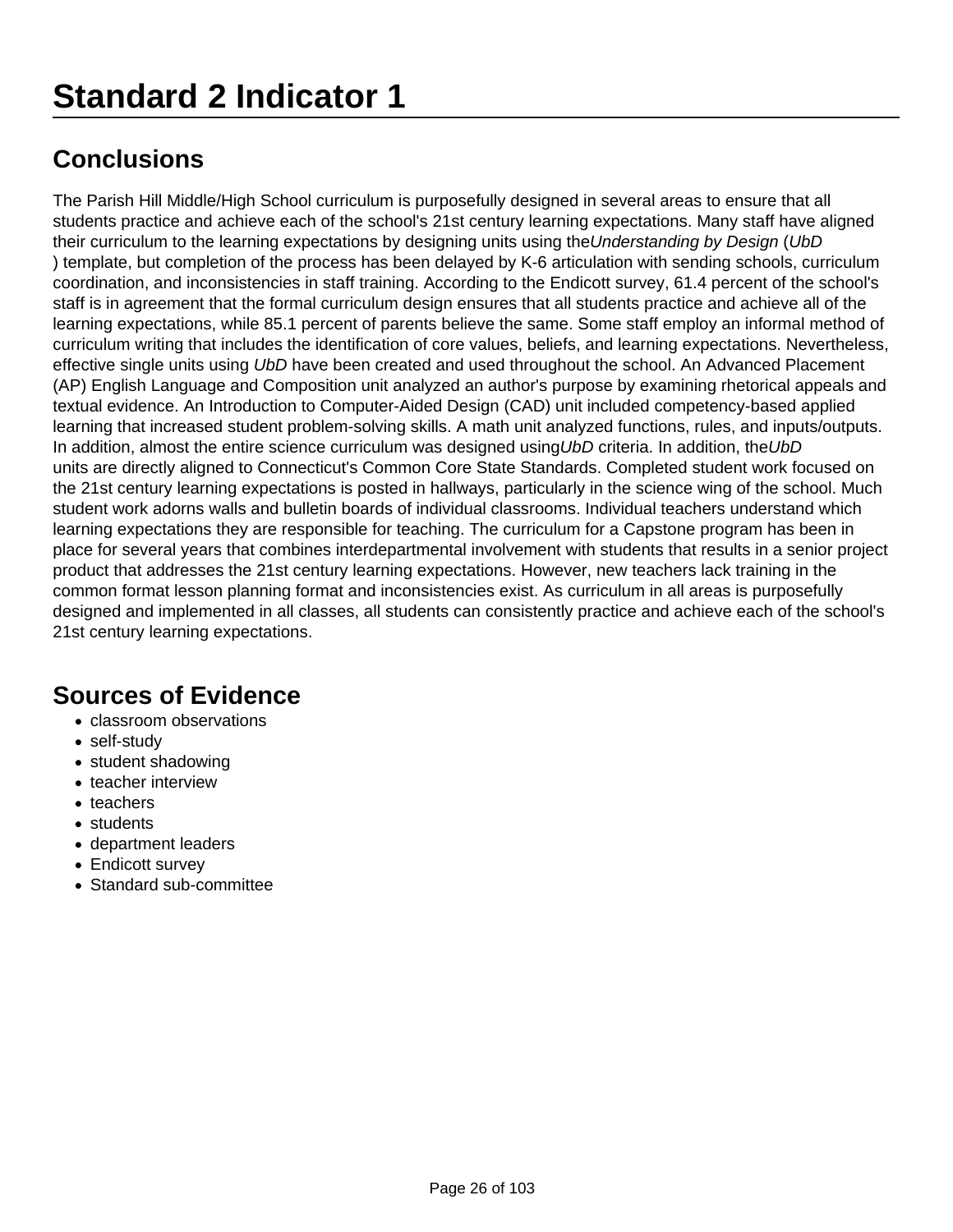The curriculum at Parish Hill Middle/High School is frequently written in a common format and includes essential questions, concepts, content, skills, the school's 21st century learning expectations, instructional strategies, and assessment practices that include the use of course and school-wide analytic rubrics. Many departments have employed the Understanding by Design (UbD) template to write their curricula, but the practice has not been consistent among all departments. Some existing curricula have not yet been transferred over to the UbD template. Some curricula are still in development, in general. Presently, all departments are working toward a 100 percent completion rate to use the common UbD format. According to the Endicott survey, 81.6 percent of staff agrees that a common, formal curriculum template is used in all subjects. Unit plans include various forms of technology and student-centered learning.In social studies, Civics and United States History curricula were written in the UbD format. The scope and sequence of skills are not always clearly articulated vertically or horizontally within and among departments. For example, updating curriculum templates in music and social studies were done with partial fidelity to the template. The music curriculum infused the core values, 21st century skills, and state standards into the newly revised curricula in the fall of 2016, but the curriculum template was not used. All science curricula use this format, although not all grade-level curricula have been uploaded to the curriculum repository on the internal drive. In math, AP Calculus and Algebra II courses/units have been completed using the format. Unless after-school hours were used, there is not enough formal time for curricular planning. Monthly department meetings are sometimes used to discuss curriculum coordination. The school has instituted "curriculum writing Saturdays" in order to provide extra paid time for teachers to write curriculum and was extended beyond the prescribed certain Saturdays in the year. There are also some after-school hours for curriculum writing. Assessment practices include the use of school-wide analytic and course-specific rubrics. Teachers explain and apply rubric use to increase learning objectives and academic skills. According to the Endicott survey, 57.9 percent of staff agrees the formal curriculum design ensures all students practice and achieve all the school's learning expectations. Likewise, curriculum is structured to include learning expectations, core values, and beliefs. The advisory and Capstone curricula integrate civic/social expectations through weekly lessons that are designed per grade level. The Endicott survey reveals 72.7 percent of parents were informed of their children's school-wide learning expectations. Although much of the curriculum is written in a common format and includes essential questions, concepts, content, skills, the school's 21st century learning expectations, instructional strategies, and assessment practices that include the use of course and school-wide analytic rubrics, ensuring all curricula are written in a common format will further support teaching and learning.

- classroom observations
- self-study
- student work
- teacher interview
- teachers
- parents
- department leaders
- school leadership
- Endicott survey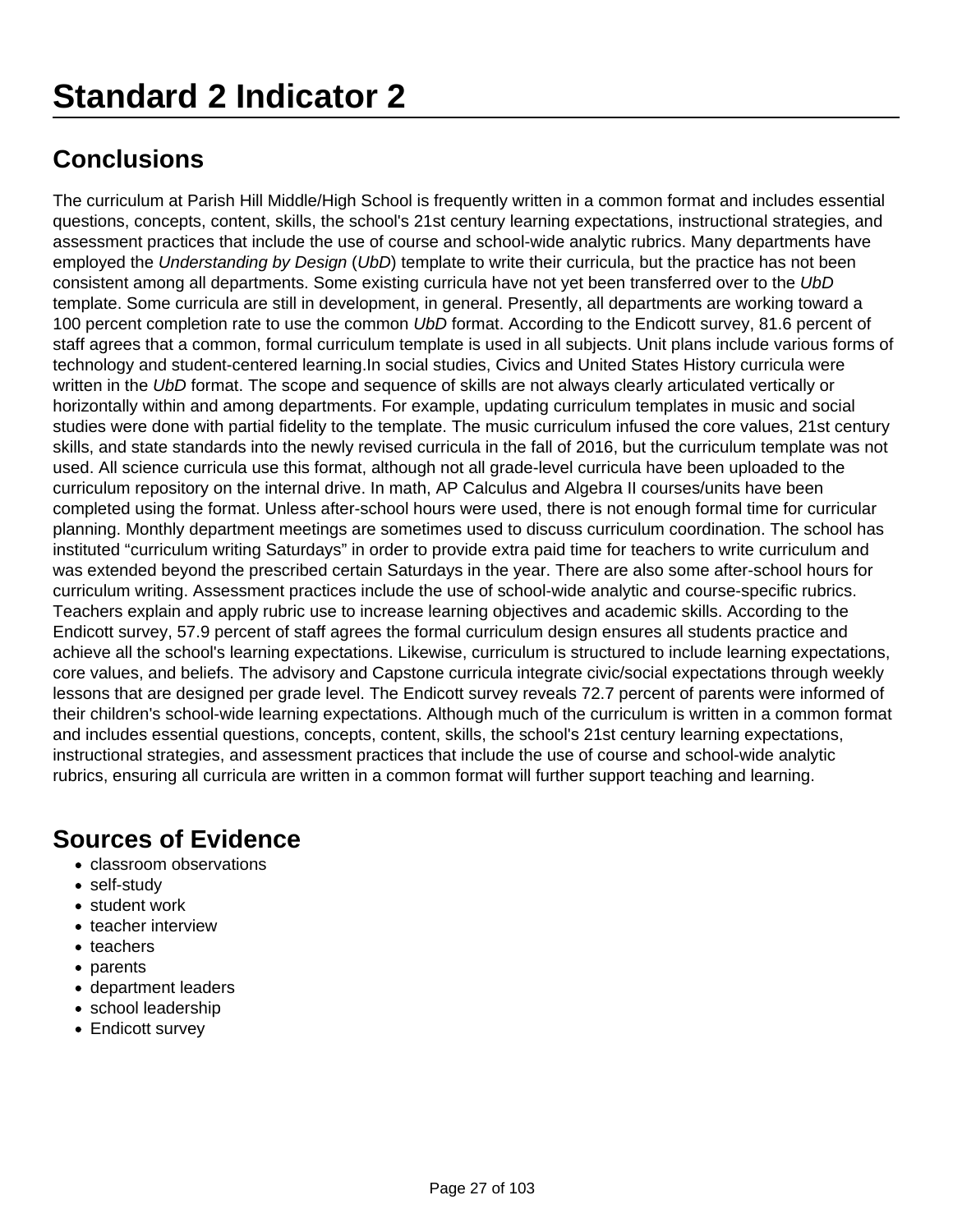The curriculum emphasizes depth of understanding and application of knowledge through inquiry and problem solving; higher order thinking; cross-disciplinary learning; authentic learning opportunities both in and out of school, and informed and ethical use of technology to some extent. The scope and sequence of skills are not always clearly articulated vertically within the written curriculum, in part, because teachers author their own curriculum with limited ability to formally consult with their colleagues about horizontal or vertical articulation. Although there is an identified need for curriculum coordination, the faculty has significant depth of understanding and practical application knowledge in their respective subject areas. This is supported by the feedback from Endicott survey, which indicates 94 percent of teachers agree that the curriculum in their department or content area emphasizes both a depth of knowledge and application of knowledge. The integration of inquiry-based learning and higher order thinking skills, along with an emphasis on high depth of knowledge is not consistent among or within all departments. The Endicott survey reveals that 71.3 percent of students believe that their courses challenge them to think critically and to solve problems. Students also report that their courses demand depth of understanding and application of knowledge 89.5 percent of the time. However, the curriculum and classroom practices do not yet support a consistent, high level of rigor in all courses in all disciplines. The Capstone project infuses authentic inquiry-based learning that calls upon students to utilize higher order thinking skills both in and outside of school. It also involves cross-disciplinary learning and a connection to the community. The Capstone project emphasizes higher order thinking skills in a cross-disciplinary method. The curriculum for the advisory program is also scaffolded with skills in the 11th and 12th grades that helps lead students toward proficiency in the Capstone standards and college and career readiness skills, such as resume and cover letter writing and mock interviews. Students report that some of the curriculum in the seventh grade School Success Skills course also helps prepare them for time management and research and presentation skills that serve to prepare them for the Capstone project. Because the curriculum provides an emphasis on crossdisciplinary learning experiences and informed and ethical use of technology, the teaching staff indicated students partially show a depth of understanding and application of knowledge in some disciplines. Many students are exposed to a minimum of one cross-disciplinary unit of instruction each year. The Endicott survey reveals that 73.7 percent of teachers and 75.1 percent of students believe that the curriculum emphasizes crossdisciplinary learning opportunities. There is a project revolving around World War I, spearheaded by the social studies, English, and science departments in which the medical, literary, and historical impact of the war is explored through the poetry of a soldier. Another example of an interdisciplinary unit includes a science, technology, engineering, math (STEM) science project about building bridges, in which the technology department students help design and produce bridges using their three dimensional (3D) printer. There are some authentic learning experiences for students with the inclusion of guest speakers. The accounting classes provided a guest certified public accountant (CPA) to talk with students and bring in real-world experience. In a newly created math course, Financial Algebra, students encounter real-world, authentic material by tracking the stock market and by allowing those who have jobs to learn to do their own taxes. Lab projects in science, music concerts, world languages travel experiences, student-created video productions, and a restaurant run by culinary students are other examples of authentic experiences and student outcomes grounded in real-life experiences such as directing the production of a public service announcement, designing meals focused on nutrition or experiencing the opportunity to engage with speakers of foreign languages in other countries. With the infusion of technology in recent years, the curriculum is integrated with technology. Students are regularly trained and assessed on their use of technology in discipline-specific coursework and projects, as well as in the Capstone project, often using the school-wide rubrics. Additionally, there is a Bring Your Own Device (BYOD) policy in the school, which holds students accountable for the ethical use of technology. The Endicott survey shows that 85.2 percent of students believe that their courses include the ethical use of technology. When all curricula emphasize depth of understanding and application of knowledge through inquiry, problem-solving, higher order thinking, cross-disciplinary learning, with authentic learning opportunities in and outside the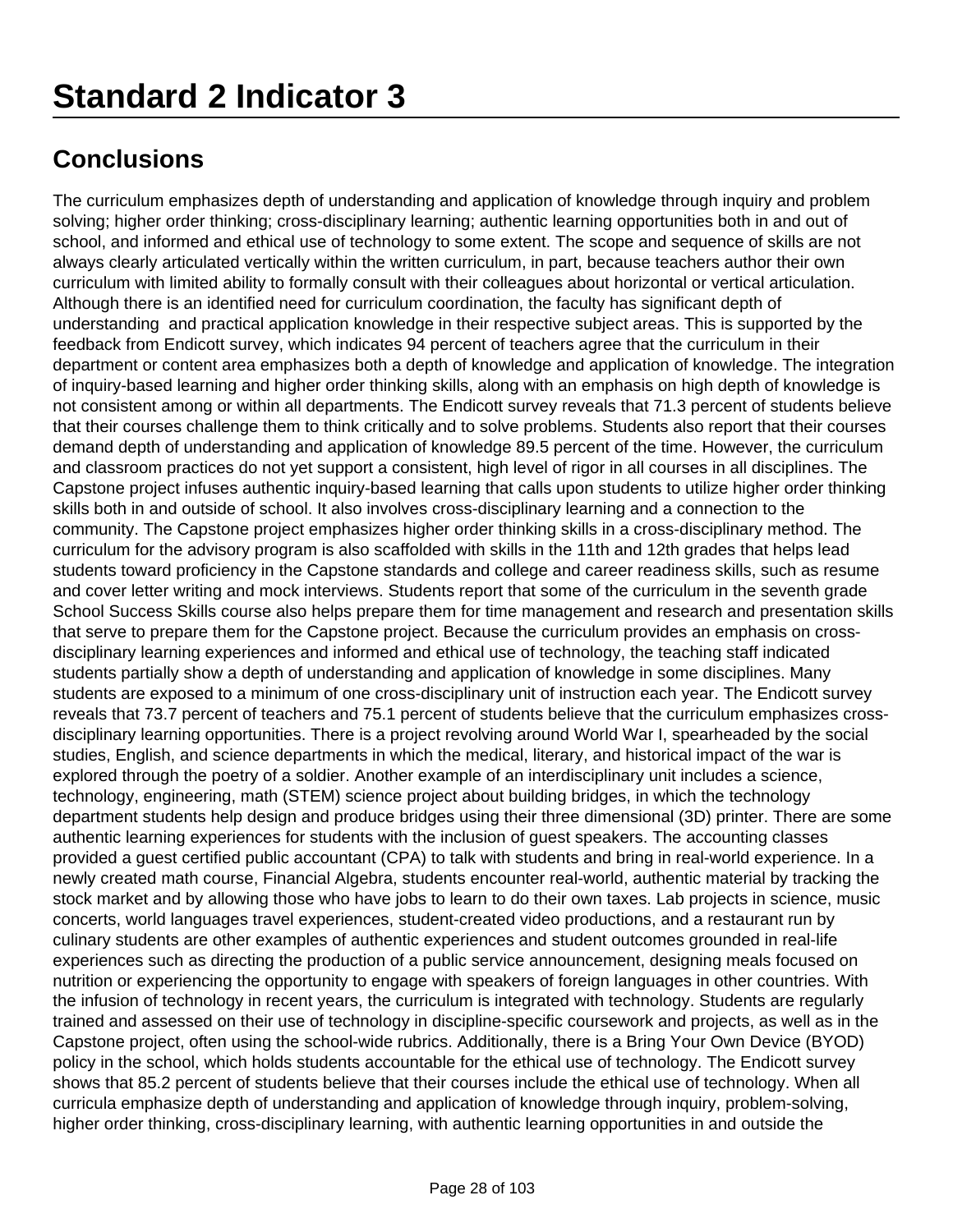classroom that are implemented with fidelity, the school can more fully meet its commitment to provide an equitable and rigorous classroom environment to give students explicit connections to college and career readiness skills.

- classroom observations
- self-study
- student shadowing
- student work
- teacher interview
- teachers
- students
- department leaders
- school leadership
- Endicott survey
- Standard sub-committee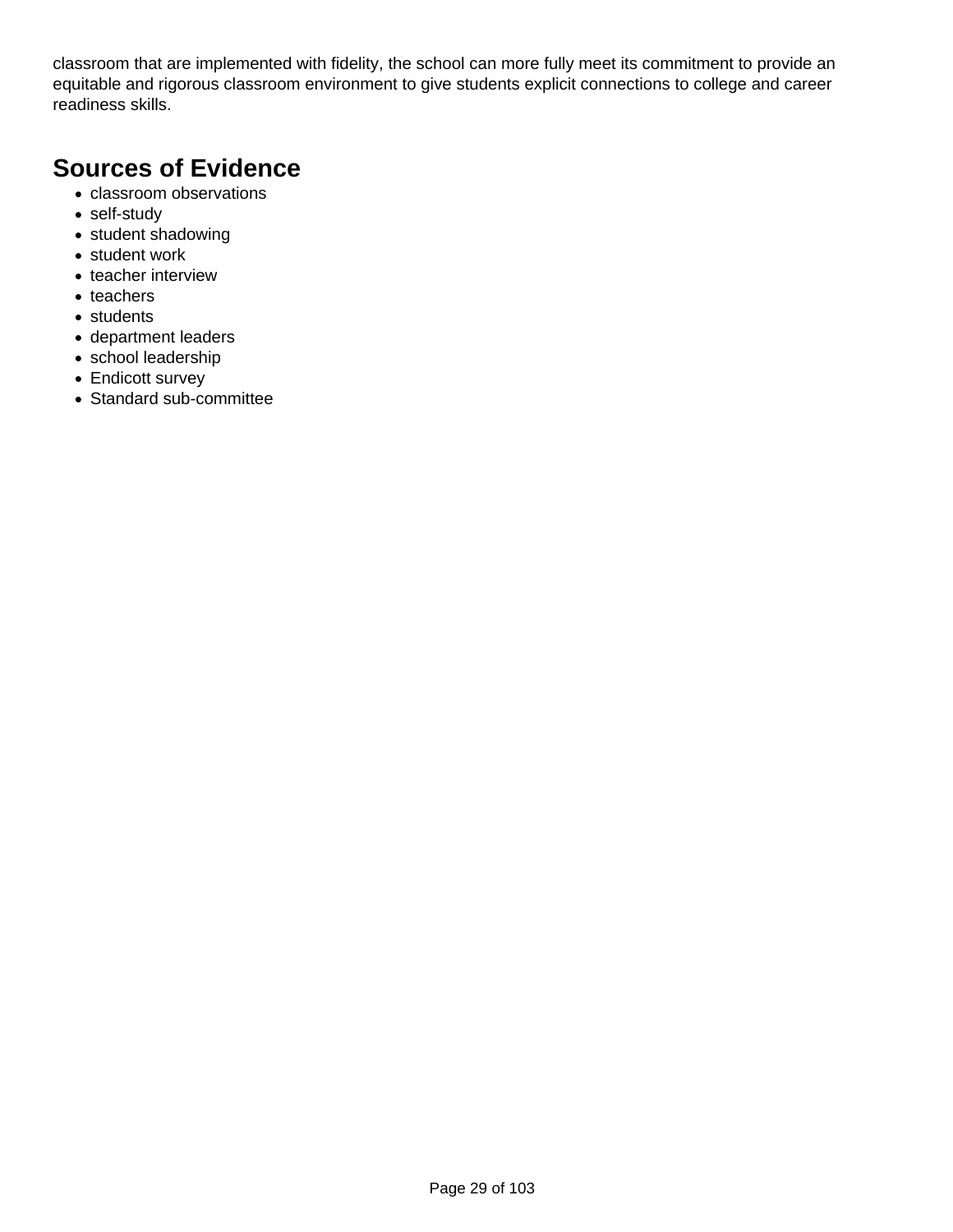Clear alignment between the written and taught curriculum is evolving. There is evidence to suggest that in most classrooms what is outlined in the formal curriculum documents is being taught with fidelity by all teachers, and supported by the Endicott survey indicating that 78.9 percent of the staff believes that the written and taught curriculum are aligned. A great deal of work has been completed in the development of curriculum in most areas; however, the availability and accessibility of the curriculum online repository is inconsistent. A great effort has been undertaken in the past few years to acquire training regarding curriculum writing and development. The school is developing Understanding by Design (UbD) curriculum units for all subject areas. Teachers' lesson objectives and daily agendas define clear learning expectations and align with the UbD unit and lesson plans. Additionally, these learning expectations are posted daily in each classroom. Teachers meet with their respective evaluator during a pre-conference meeting and identify the expectations and objectives prior to formal classroom observations. The evaluator or any student should be able to identify skills and concepts related to each lesson's objectives and specifically answer each unit's essential questions. Administrators look for evidence of teachers incorporating effective teaching strategies, posting learning targets and essential questions, and implementing assignments that are aligned with 21st century learning skills or other core values and beliefs. Common formative assessments (CFAs), such as pre- and post-tests or common exams, assess student progress and determine mastery of course content and skills. Additionally, all midyear and final exams assess student mastery of the curriculum and of the learning expectations for the course. Data is gathered and analyzed from common assessments and standardized testing results to evaluate and improve the curriculum and its delivery. By reviewing these results, it can be determined how well the written and taught curriculum are aligned. Further development of designed units and implementation of the units with fidelity will ensure clear and consistent delivery of the written and taught curriculum.

- classroom observations
- self-study
- student shadowing
- teachers
- students
- department leaders
- school leadership
- Endicott survey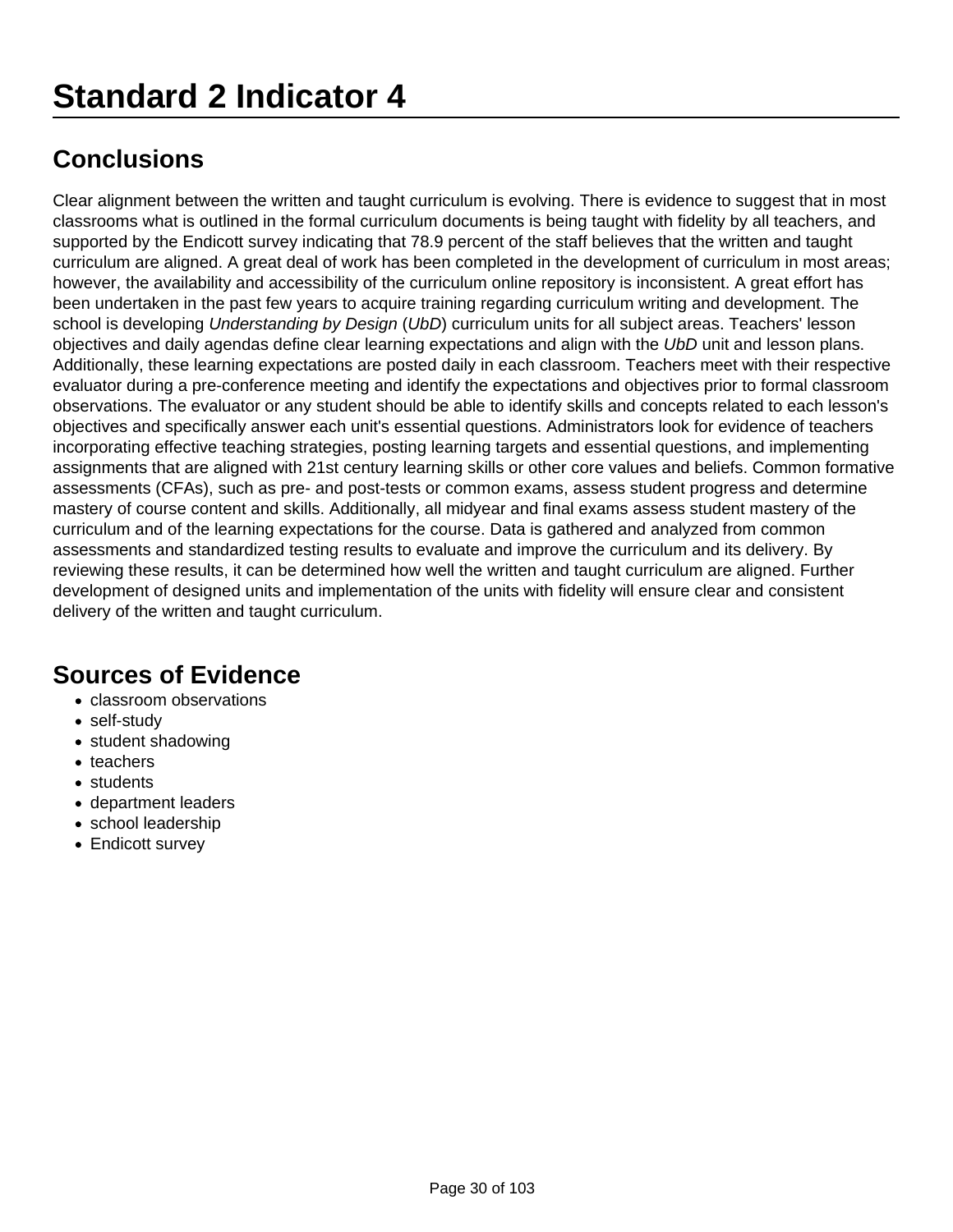Sporadic curricular coordination and vertical articulation exist between and among academic areas within the school as well as with sending schools in the district. The greatest challenge with articulation of a K-12 vertical model is that there are four sending districts with independent school boards that support these entities. Regardless of these challenges, curriculum articulation at PHMHS is a long-term goal of the district. At this time, there is limited formal, curricular planning time and data to identify needs and improvements. Monthly faculty and department meetings are sometimes used to discuss curriculum coordination. Nevertheless, the program of studies and subsequent professional development in the form of staff meetings, department meetings, and curriculum writing workshops assist in articulating the school's curriculum coordination through a structure that includes core values and beliefs, graduation criteria, school-wide rubrics, guidelines for post-secondary education, and course designations. In addition to regular meetings, the school has used opportunities to open the building on weekends to foster curriculum writing opportunities for faculty who have been designated to function in this capacity. This opportunity has assisted greatly in the development of curricula. Individual courses are listed and clearly described by department. Pre-requisite information is listed with each course. Communication regarding course availability and parental rights is listed at the end of the program of studies book. In addition, the English department has a summer reading program that requires all students to read and complete challenging assignments. All written work is due on the first day of school. The middle school math program also requires students to complete summer content work and assessment-related curricula. In grade 7, a summer math pre-test is given to incoming students to assess math knowledge. Students email the test directly to the teacher. Incoming grade 8 students prepare for the fall by completing a packet of math assignments during the summer. Students can email their teacher for extra help. All students are expected to bring the completed assignment to their first math class. High school students are encouraged to prepare for the SAT in mathematics by completing summer work through Khan Academy and the College Board website. The purpose for this summer work is to increase student scores by practicing the basics. In addition to work on the written curriculum, professional development time has been scheduled to assist in coordinating the articulation across grade levels and subject areas. At the high school level, teachers have been asked to include at least one cross-disciplinary unit for each course during the year to further coordinate curriculum. For example, the art, music, social studies, and English departments created an interdisciplinary unit titled "Exploring the Cultures of Native American (Northeast)." Staggered projects, along with presentations of student work, will be presented in January and will be assessed with the use of the technology and other rubrics. Vertical articulation between middle school teachers and administrative staff from the sending elementary schools is limited. Parish Hill serves three elementary schools from the three surrounding towns in the region. Seventh grade teachers meet with the vertical coordination team from sending schools twice a year to discuss articulation of curriculum expectations and placement of individual students. Meetings are designed for the purpose of developing clear vertical articulation. Although there is a clear effort from Parrish Hill faculty to ensure curriculum articulation, the sending elementary schools have little opportunity to work toward PK-12 articulation. When there is a formal structure between and among all academic areas within the school and with sending schools to establish continuity, then more effective curricular coordination and vertical articulation will exist.

- self-study
- student shadowing
- teacher interview
- parents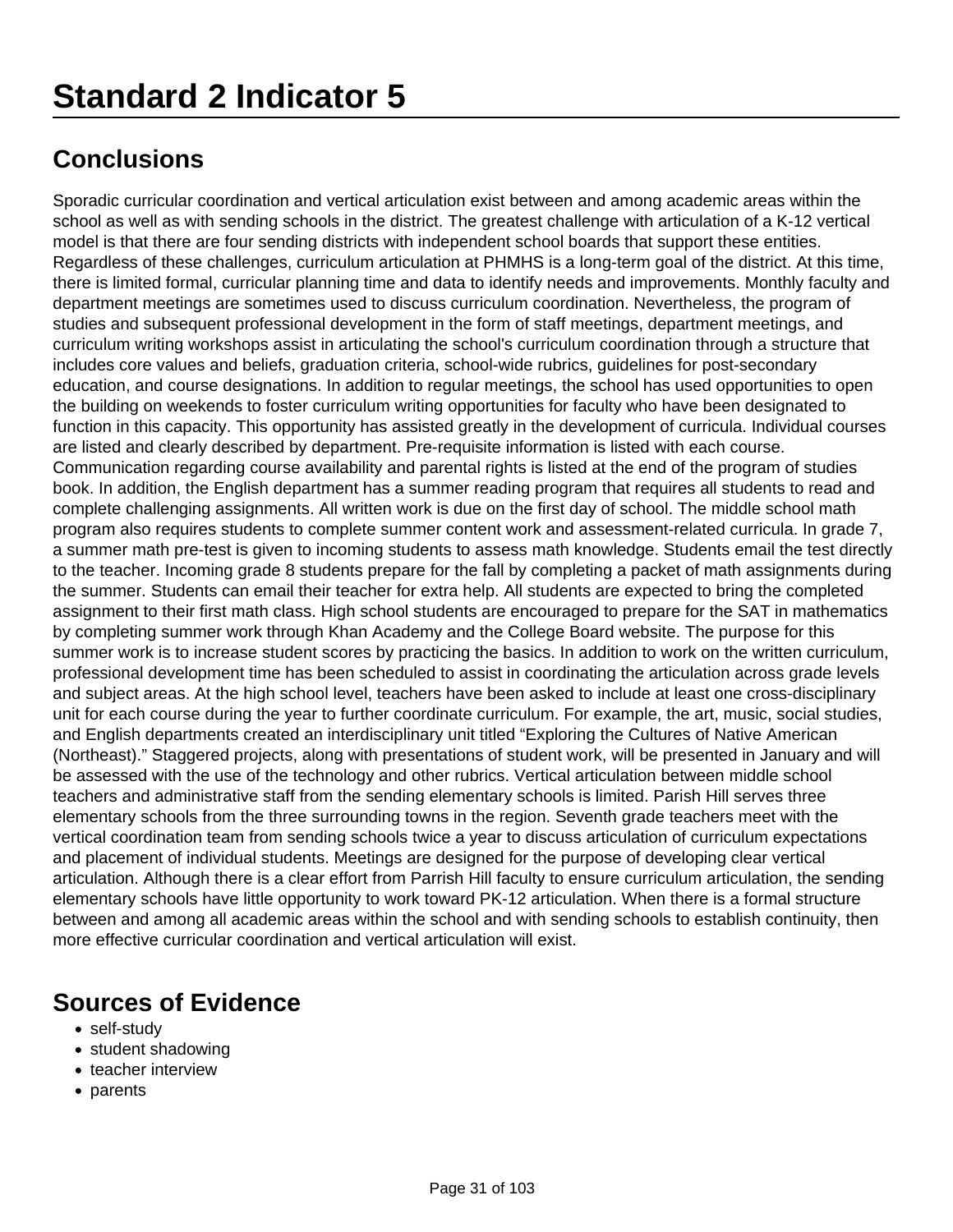- department leaders
- Endicott survey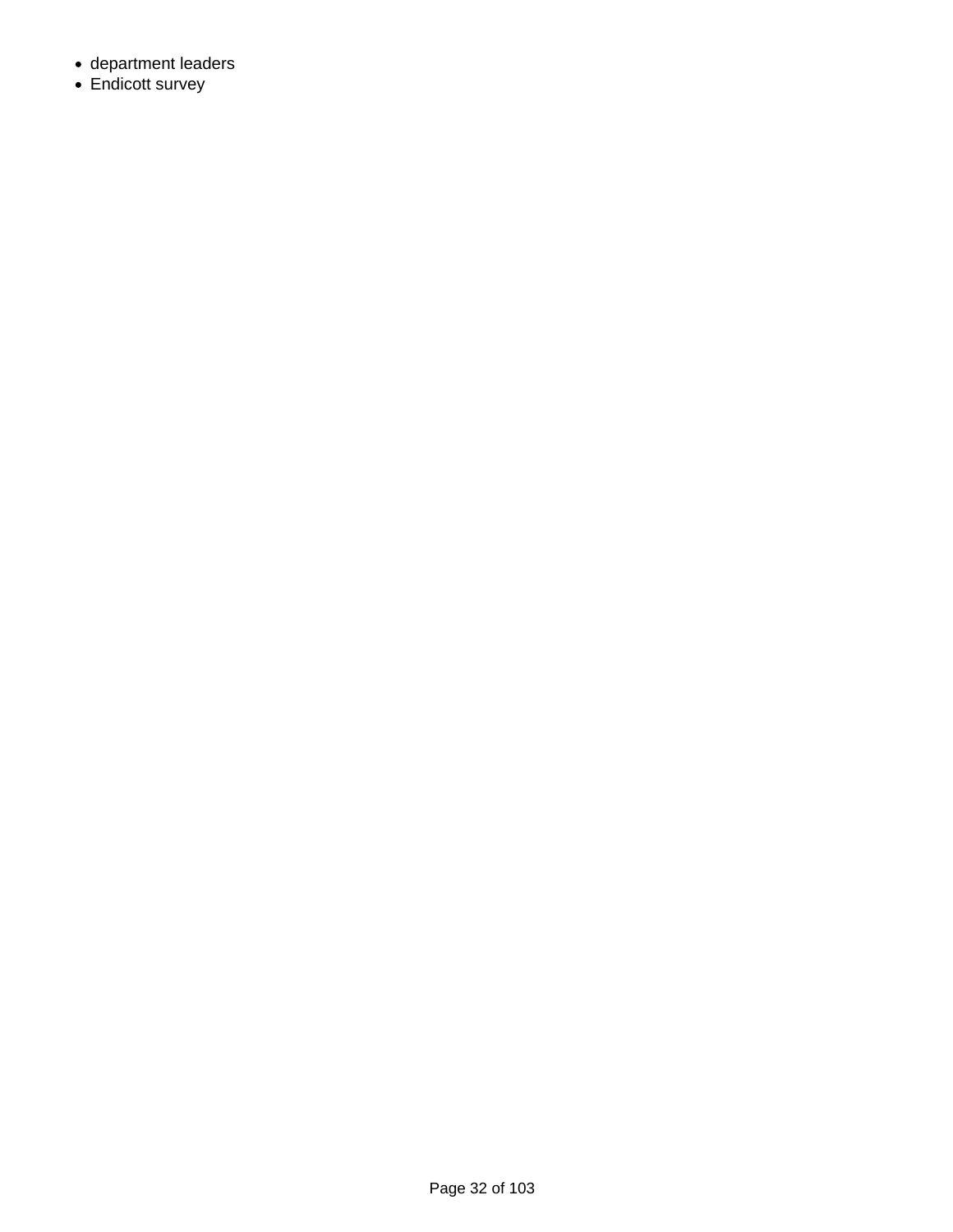Staffing levels, instructional materials, technology, equipment, supplies, facilities and the resources of the library/media center are partially sufficient to implement the curriculum, including the co-curricular programs and other learning opportunities. The Endicott survey shows that 50 percent of the staff feels that the staffing levels are adequate to implement the curriculum and the other co-curricular programs. The staff consists of 27 full-time equivalent (FTE) teachers and the teacher-to-student ratio is 9.6 to 1. Many staff members are asked to wear multiple hats to accomplish the many needed roles within the school, both in and outside the classroom. Currently key teachers who receive a stipend for their services function as quasi-department heads have a full teaching load and complete their administrative duties outside of their teaching hours as there is no release time or other mechanism for them to attend to the larger issues about vision and school-wide articulation, specifically as it pertains to curriculum collaboration and articulation. Access to technology is adequate according to the 75 percent of parents responding to the Endicott survey. Similarly, 84.7 percent of students and 76.4 percent of parents report that they have the materials, equipment and technology that their children need in their coursework. Almost all classrooms are equipped with an interactive whiteboard. Specific technologies and programming options are made available for most departments. The online Middlebury Language program costs \$10,000 per year for 300 licenses, with an additional \$175 spent per pupil enrolled in a course needing an external instructor. Currently, three students are enrolled in a German course and one student is enrolled in Chinese. In the fine arts department, three licenses at \$90 each have been purchased for the SMART music program, which allows for ongoing formative assessment through an innovative alternative approach to music education. One fine arts teacher paid for a license out of pocket. Teachers have adequate access to supplies and resources much of the time. For example, fine arts teachers have an ample budget for supplies, which allows for full implementation of the curriculum. The math department recently received ten new graphing calculators and also a set of Chromebooks dedicated to their department, which is pivotal to helping teachers implement curriculum effectively. New equipment in technology education and culinary were received through grants, which is a common method for attaining needed supplies and materials. World languages cited a need for new headsets, as some were broken and/or missing, which was inhibiting the students' ability to listen and/or record via the online Middlebury Language program. The majority of parents, 75.8 percent, believe that the library/media center (LMC) adequately supports learning in their son's/daughter's classes. Since the offering of the Endicott survey, the LMC position has been reduced to a .5 full-time equivalent position creating the awareness that the LMC is not supervised and inaccessible to students and staff before and after school and at various times during the school day. There is access toa variety of digital, print, and non-print resources to implement the curriculum. However, the use of the LMC is sporadic and initiated most often by teachers soliciting help with a unit of instruction/project for their students. The Endicott survey reports that 76.4 percent of the students say their teachers require them to do research in the LMC. However, the reduced hours of the LMC each week negatively impact students' ability to complete work and teachers' ability to fully implement the curriculum. The Endicott survey reports that 67.5 percent of parents believe the facilities are adequate for implementing the curriculum and co-curricular opportunities. The science laboratories are adequate to conduct experiments in a safe and productive environment. The band and chorus rooms have adequate space, and the culinary kitchen space is modernized, with industrial grade stainless steel equipment attained through a grant proposal. Sufficient staffing levels, instructional materials, technology, equipment, supplies, and the resources of the library/media center having adequate access to materials and technology, will ensure full implementation of the curriculum.

### **Sources of Evidence**

classroom observations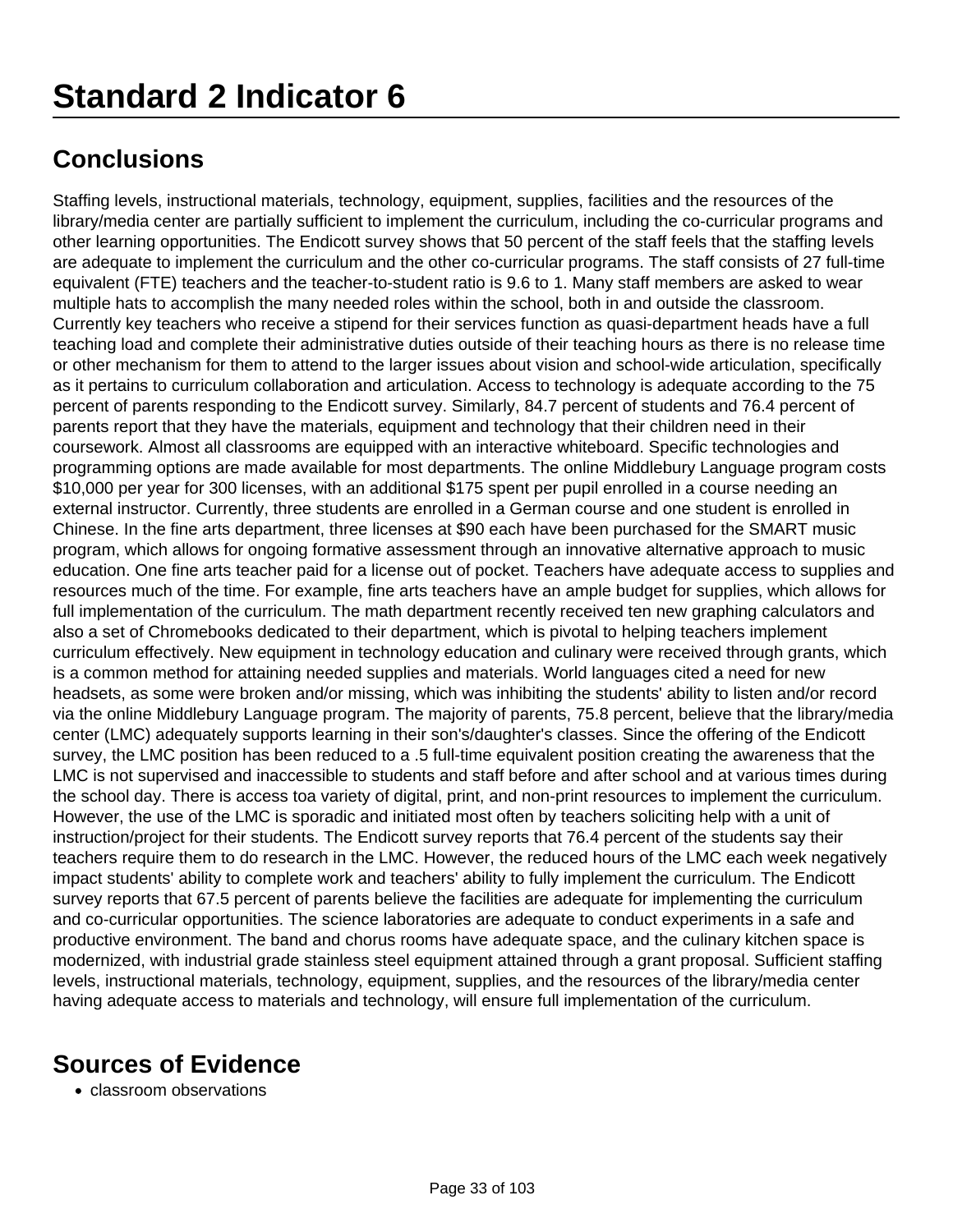- self-study
- student shadowing
- panel presentation
- facility tour
- teacher interview
- teachers
- parents
- school leadership
- Endicott survey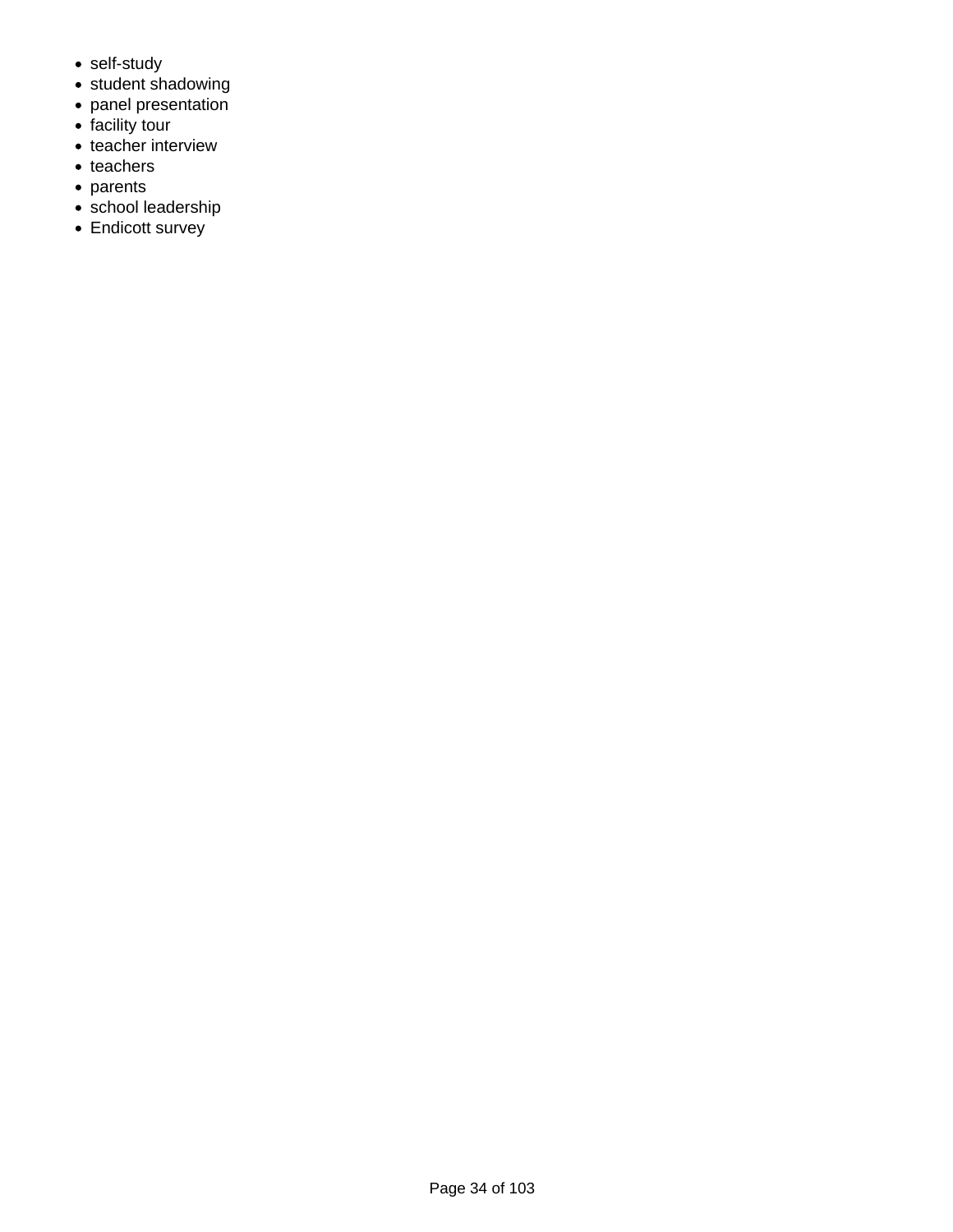# **Standard 2 Indicator 7**

### **Conclusions**

The district provides the school's professional staff with sufficient personnel, time, and financial resources for ongoing and collaborative development, evaluation, and revision of the curriculum using assessment results and current research in a limited way. The staff and administrators have used problem-solving skills to fill in gaps to help provide adequate personnel, time, and financial resources for ongoing and collaborative development, evaluation, and revision of the curriculum using assessment results and current research. According to the Endicott survey, 81.6 percent of staff report being directly involved in curriculum evaluation, review, and revision work; however, only 36.8 percent of staff feel they have sufficient time for the process. Collectively, staff expressed the need for more time to do curriculum work. Collaborative development of curricula sometimes occurs in courses with multiple teachers. Through Title I grant funding, the district opens the building once a month on Saturdays for teachers to be paid to write curriculum. Only four to eight teachers make use of this opportunity each time, as it is not mandatory for staff to attend. For the last three years, one or two professional days have been used for individual curriculum writing and interdisciplinary curriculum writing. The district has a formal five-year curriculum review cycle that was developed in 2016 , and measures are in place to ensure fidelity of implementation. A large percentage of the staff is working independently or informally collaborating to write curricula, but there is not currently a formally planned process or time allotted for oversight of articulation of the curricula. Expenditures for curriculum development, evaluation and revision, including release time, stipends, leadership positions, etc., over the last three years fluctuate between \$4,500 and \$4,800 per year. Due to a zero percent increase budget in 2015-2016, the professional development budget for curriculum writing was reduced to \$1,500, but the administration was able to restore the line item to the original \$4,500 by supplementing it with grant money. The school uses archived data collected from assessment of the school's learning expectations to make revisions to the curriculum. A review of statewide testing data over several years indicated that the students were not making the gains needed in writing; the school used this data-mining effort to assist in driving programmatic changes. In 2015-2016, the results of standardized tests revealed significant gains in that core skill, and the practical writing course was removed and a survey literature course was added in the senior year. Other new courses added to the program of studies were added such as courses on Forensics and Environmental Science. Examples of other innovative thinking and practices as they pertain to delivery of the curriculum include a writing assignment for ninth graders on environmental energy, the inclusion of Escape Rooms lessons based on the book, The Giver, the creation of solar cookers, and Newton racers in science. As the district provides sufficient personnel, time, and financial resources for ongoing and collaborative development, evaluation, and revision of the curriculum using assessment results and current research, the curriculum can more fully meet the academic needs of students.

- self-study
- teacher interview
- teachers
- department leaders
- school leadership
- Endicott survey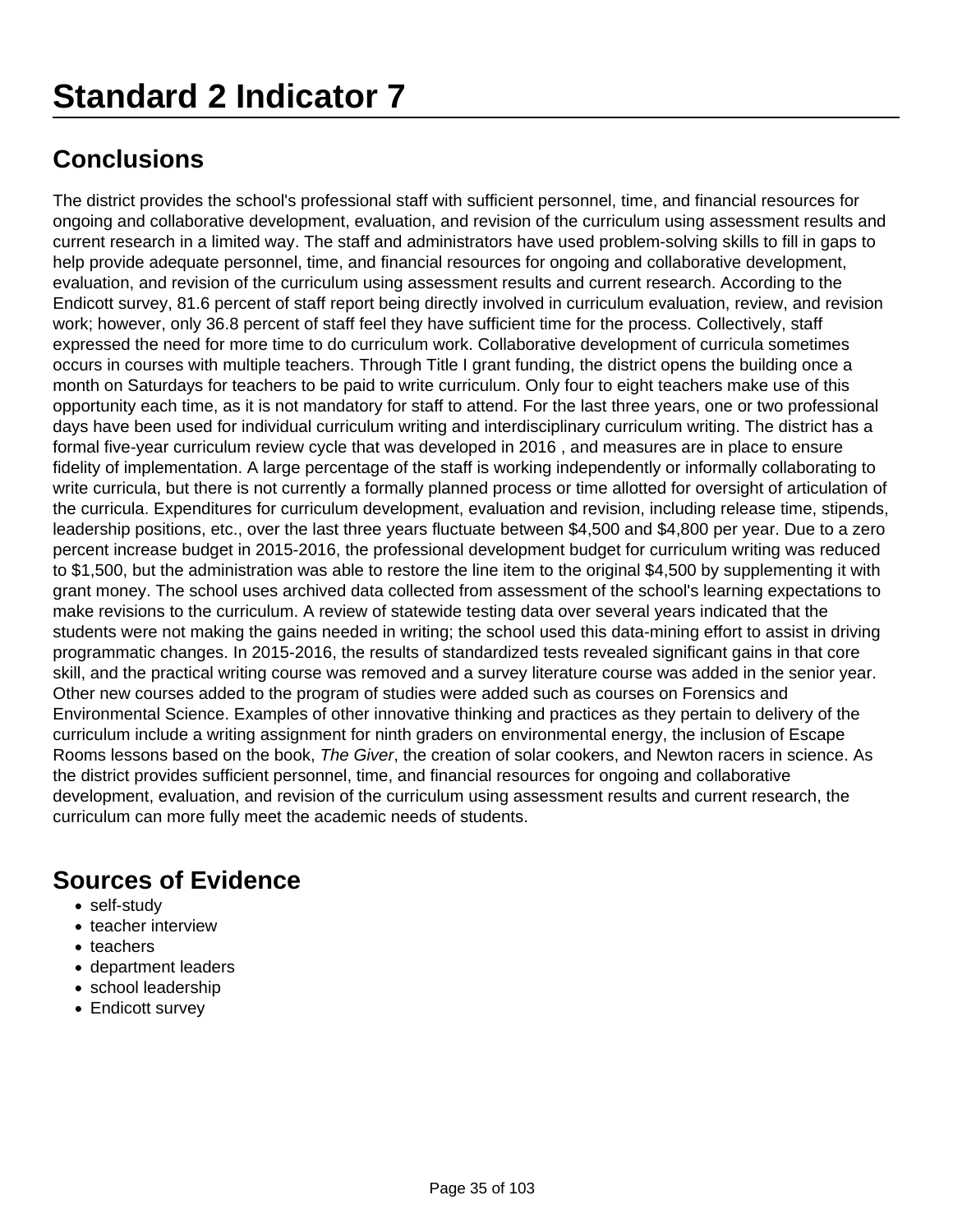# **Standard 2 Commendations**

### **Commendation**

The curriculum for the advisory program that consistently addresses the civic and social expectations for all students

### **Commendation**

The purposeful selection of a common template for all curricula using the Understanding by Design (UbD) model

### **Commendation**

The ongoing commitment and involvement of staff to write curriculum units employing the Understanding by Design (UbD) template

### **Commendation**

The middle/high school program of studies that clearly articulates the curricular and course coordination and vertical structures

### **Commendation**

The access to a multitude of technologies, programs, materials, resources, equipment and facilities that support implementation of the curriculum

### **Commendation**

The inclusion of a cross-disciplinary Capstone project in the curriculum, which challenges students with rigorous, integrated goals and expectations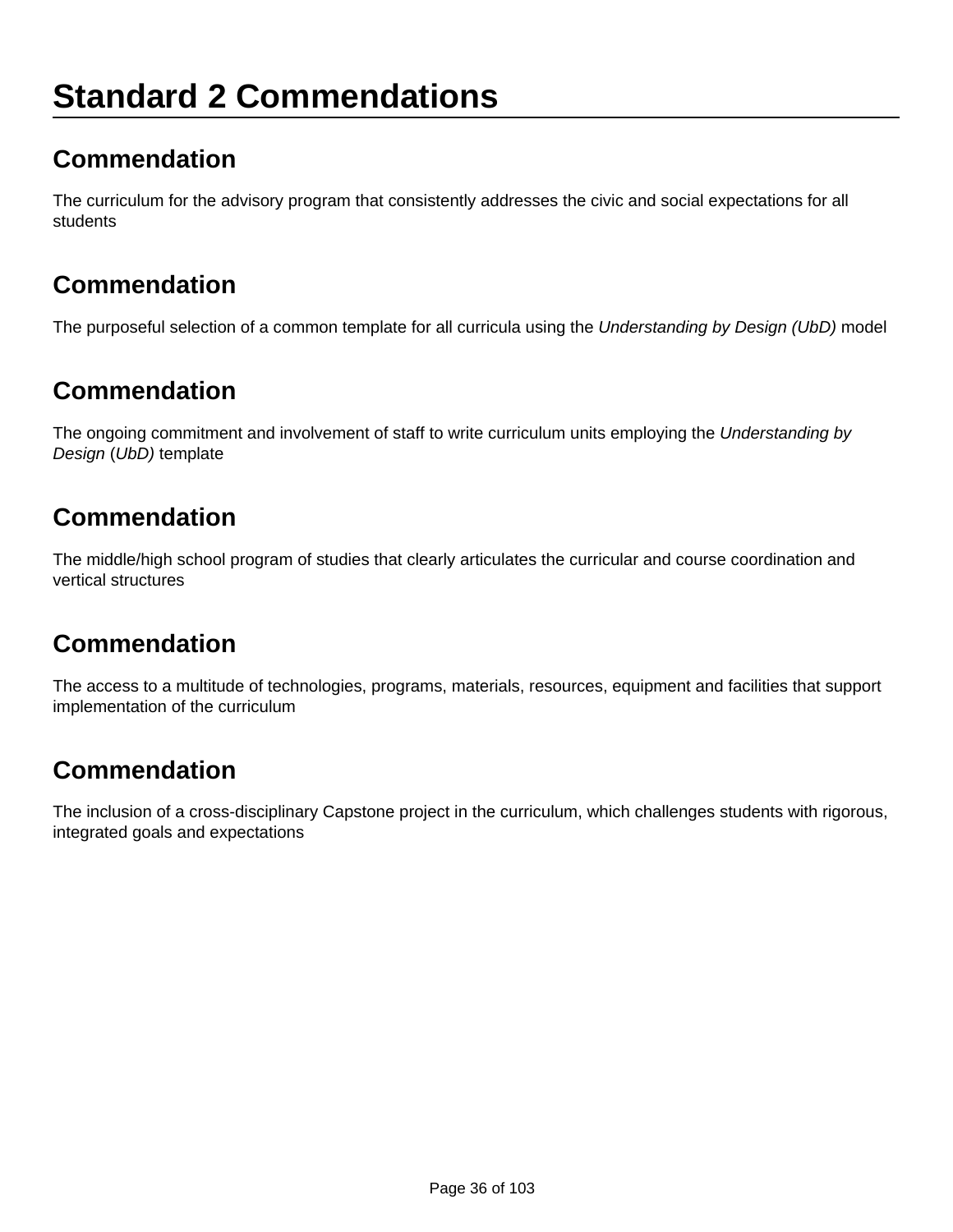# **Standard 2 Recommendations**

#### **Recommendation**

Ensure all curricula is purposefully designed so that students practice and achieve each of the school's learning expectations

#### **Recommendation**

Complete writing the curriculum for all subject areas in the common Understanding by Design (UbD) format

#### **Recommendation**

Ensure all curricula further emphasize depth of understanding and application of knowledge through inquiry and problem solving, higher order thinking, cross-disciplinary learning, and authentic learning opportunities both in and out of school

#### **Recommendation**

Establish methods to ensure alignment between the written and taught curriculum

#### **Recommendation**

Develop and implement protocols that ensure effective curricular coordination and vertical articulation between and among all academic areas within the school, as well as with sending schools

### **Recommendation**

Provide sufficient staffing levels, instructional materials, technology, equipment, supplies, and resources and materials for the library/media center to ensure full implementation of the curriculum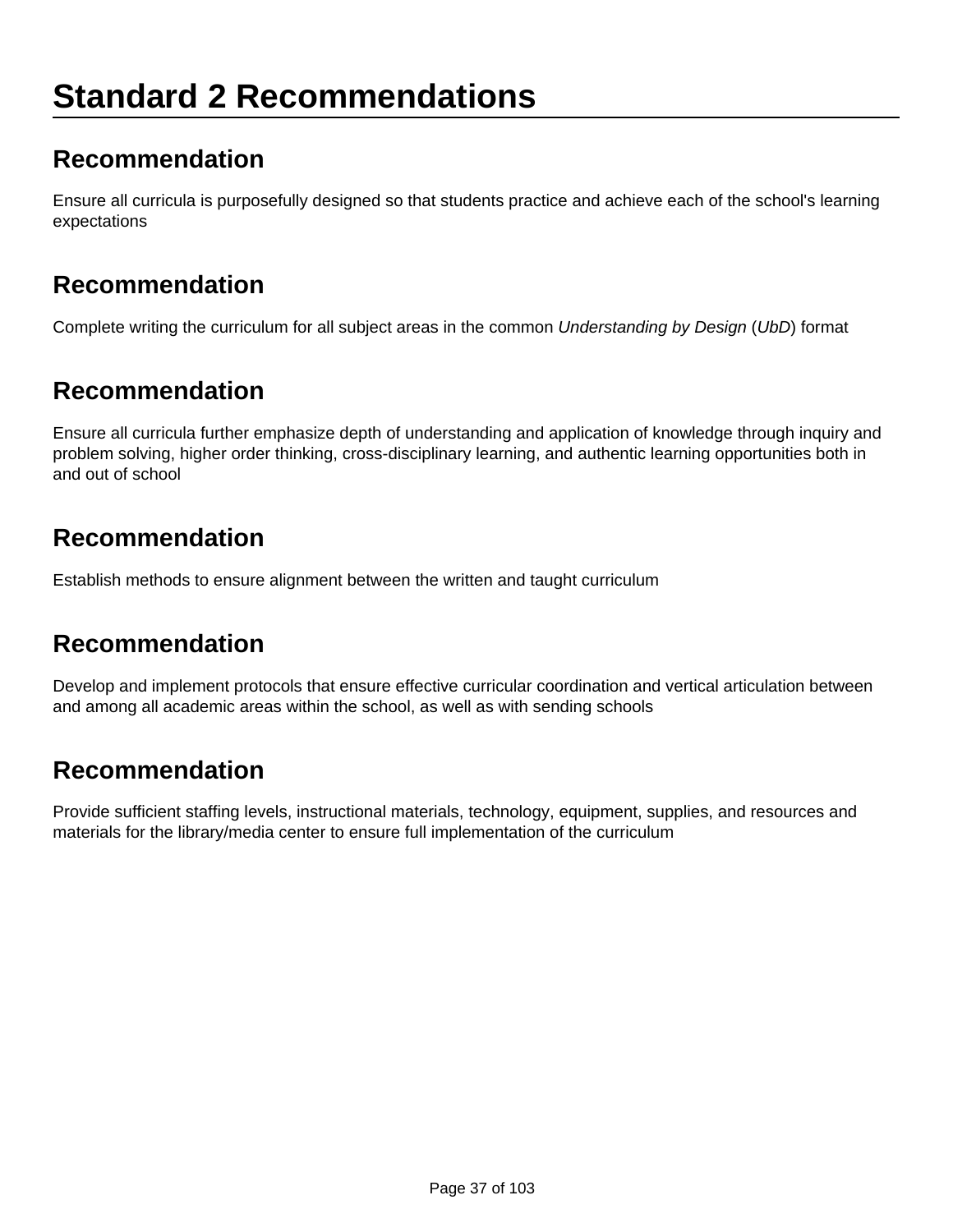Sometimes teachers' instructional practices are examined to ensure consistency with the school's core values, beliefs, and 21st century learning expectations. The school's core values and beliefs about learning are posted in every classroom and some activities are explicitly related to the expectations for student learning. For example, the expectation "become independent and self-directed learners" was frequently mentioned by student about their learning experiences, from teachers about their instructional practices, on many white boards in classrooms as part of the daily lesson information, and in rubrics for projects. Beginning in 2013, the core values, beliefs, and the 21st century learning expectations were written in all formal lesson plans, which routinely drive instruction. However, there is a lack of clarity by some teachers on the role for the school's beliefs. For example, one of the beliefs was listed on the whiteboard as an objective for the day, yet the lesson was not focused on this belief. Teachers reflect on their practices independently and collaboratively during their grade-level team meetings that occur multiple times per week for the middle school teachers and once per month for the high school teachers. The content of these meetings is about student progress and teachers informally address their own instructional practices that touch on their beliefs about learning. Teachers' continuous examination and reflection about instructional practices consistent with the core values, beliefs, and 21st century learning expectations will create accountability for student success on all curricular work.

- classroom observations
- self-study
- student shadowing
- student work
- teacher interview
- teachers
- students
- Standard sub-committee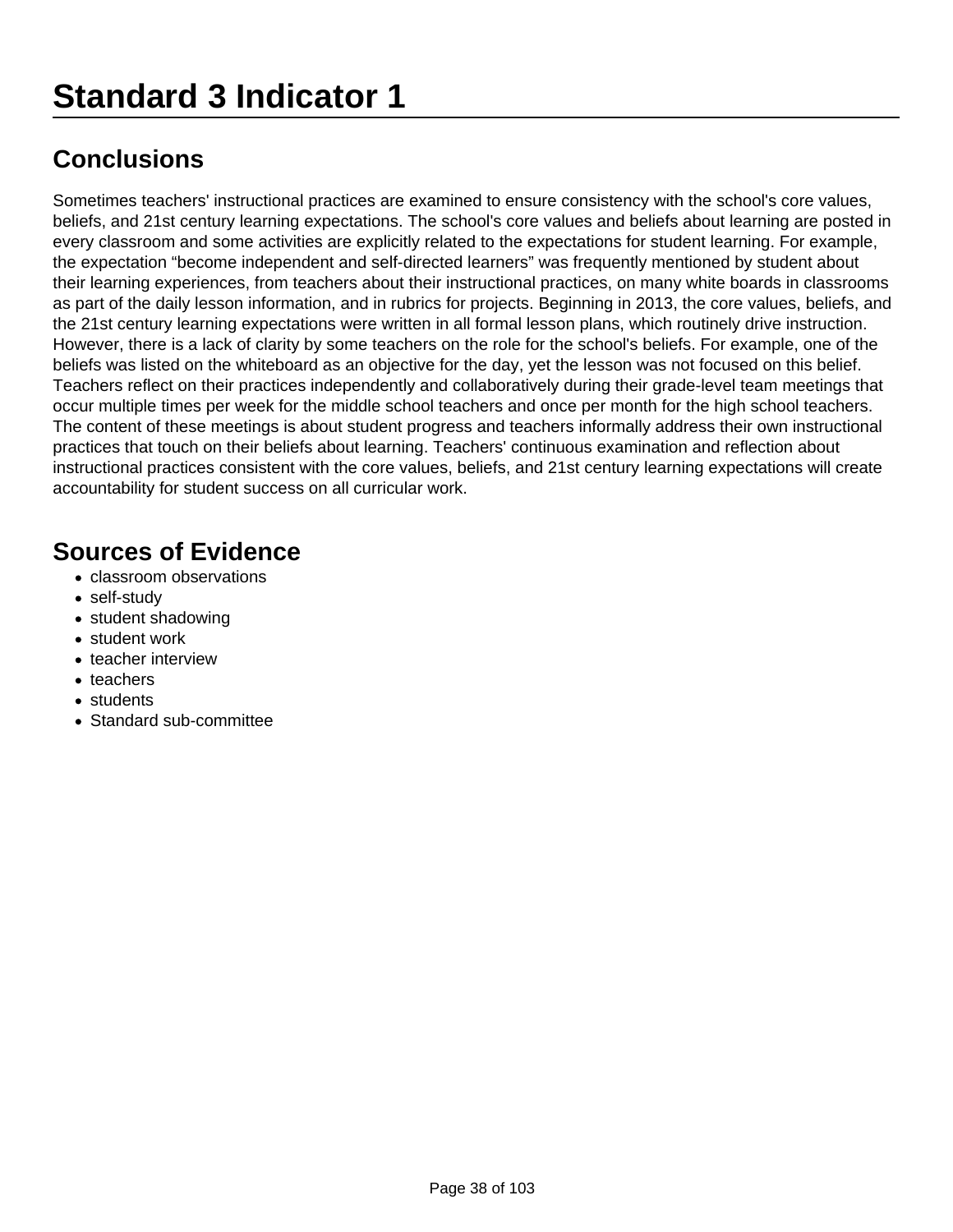The vast majority of teachers' instructional practices support the achievement of the school's 21st century learning expectations by often personalizing instruction, engaging students as active and self-directed learners, engaging student in self-assessment and reflection, and integrating technology. Some teachers occasionally engage students in cross-disciplinary learning, inquiry-based learning, problem solving and higher order thinking, or applying knowledge and skills to authentic tasks. Teachers pride themselves on creating personal relationships with students. Many students report that their teachers personalize their instruction and more than half report their teachers spend one-to-one time with them. The majority of teachers personalize instruction, which aligns with the strong relationships that occur in this small learning community. The staff is proud that they know the names of every individual student in the school. Students are actively engaged as self-directed learners with regular and frequent opportunities to exercise choice in topics as well as assessment and presentation modalities and the use of school-wide rubrics. The majority of students, 67.2 percent, agree their teachers give them opportunities to choose topics for some assignments. School-wide rubrics include a self-assessment component. The majority of students, 92.1 percent, report that their teachers provide them with opportunities to assess their own work. Seventy-six percent of students also report their teachers ask them to use technology in their assignments. There is a wide variety of technology available to teachers including SMART Boards, SMART televisions, and Chromebooks. Therefore, many teachers integrate technology in their instruction and expect students to use technology when completing assignments. Some teachers use interdisciplinary projects, particularly at the middle level. For example, an American Indian project addresses four content areas. Higher order thinking and authentic application is more prevalent in middle school as well as in the honors and Advanced Placement (AP) classes and the Capstone project at the high school level. Authentic applications are also the main focus for the career and technology education courses such as culinary arts and computer-aided design (CAD). According to the Endicott survey, 89.5 percent of staff report emphasizing inquiry, problem solving, and higher order thinking. A variety of these practices is used in different content area classes observed. For example, in a social studies class, students were directed to develop a marketing plan to promote and advertise key aspects of school citizenship that were connected to the school vision and mission. Students were were prompted to use a variety of strategies that enabled them to use out of the box approaches to accomplish their goal. However, the coordination of these practices was identified as a desire by the teaching staff because they expressed that a school/department wide approach is desired. As a result of utilizing instructional practices that include personalized learning, engaging students as active self-directed learners, and involving students in self-assessment and reflection as well as integrating technology, students experience a rich learning environment; therefore, increasing the rigor and frequency of student engagement in higher order thinking skills, and inquiry-based learning will give students opportunities to develop and practice the 21st century expectations for student learning.

- classroom observations
- self-study
- student shadowing
- teachers
- Endicott survey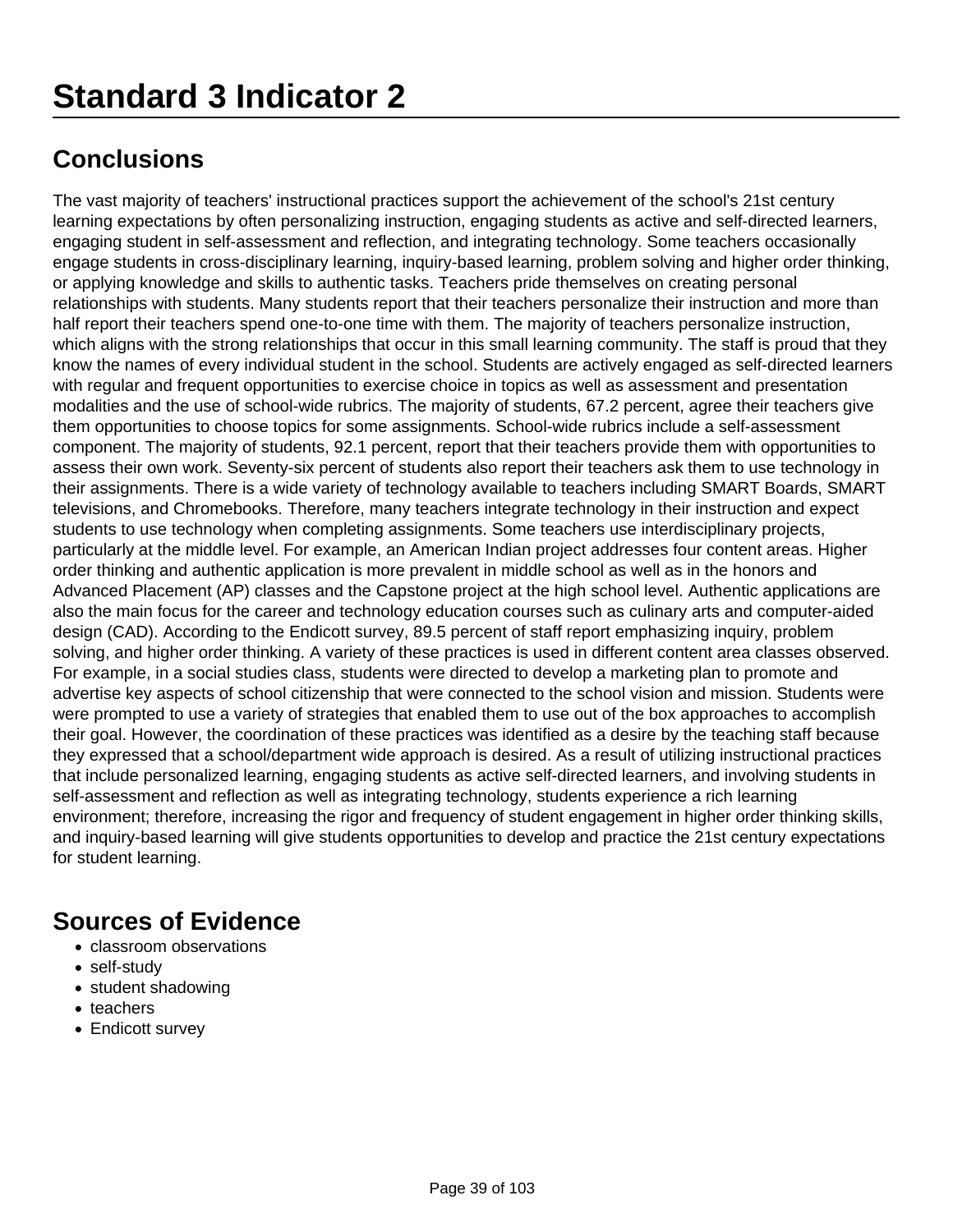Teachers frequently adjust their instructional practices to meet the needs of each student by using formative assessments during instruction, implementing group learning activities, and by providing additional support within the regular classroom after school. Employing strategic differentiation is developing. Most teachers in all grade levels often ask students to give evidence of their understanding on exit tickets and this information is used for individual student support and for planning the next lesson. The use of small white boards, thumbs up or thumbs down, and journal entries are also used as formative assessment strategies. Some promising practices using technology have been also used by individual teachers. Group work is often used for students to collaborate on problem solving and projects. According to the Endicott survey, 85 percent of students agree they experience this instructional strategy. In some areas teachers purposefully organize the student groups during learning activities to address learning needs and lesson goals. For example, in a math class students were partnered for solving different problems; then they circulated to a different partner to solve a different problem. Notably, teachers generously offer academic and emotional support to their students by establishing a trusting relationship that is demonstrated by many individual student-to-teacher conversations and offering after-school time almost daily for extra help. Differentiation has been a focus for staff professional development over the last three years and most of these sessions were focused on scientific research-based interventions (SRBI). Teachers frequently adjust their instructional practices to meet the needs of each student by using formative assessments during instruction, implementing group learning activities, and by providing additional support within the before, during and after school to meet the needs of each student; therefore, when teachers more extensively integrate differentiated instruction into their daily lessons, all students will be able to learn at high levels.

- classroom observations
- self-study
- student shadowing
- Endicott survey
- Standard sub-committee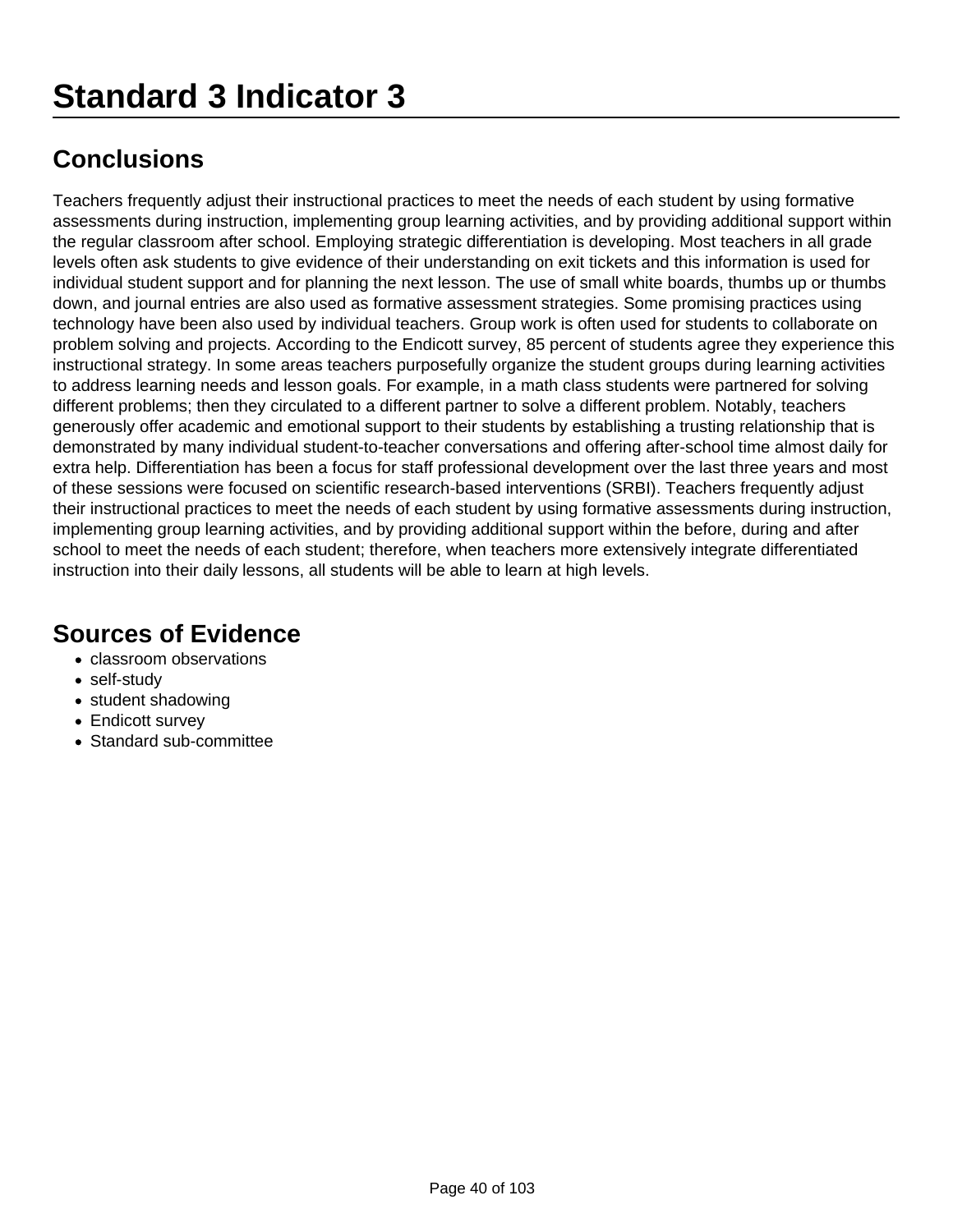Some teachers individually, and to a more limited degree collaboratively, improve their instructional practices by using student achievement data from a variety of formative and summative assessments, using feedback from other teachers and supervisors and occasionally from students and parents, examining limited current research, and engaging in professional discourse focused on instructional practice. The supportive relationships that exist across the school between students and teachers allow for honest, healthy interactions and extensive use of effective feedback on student academic performance and social behaviors. Teachers occasionally solicit from students and often give feedback to students in a variety of ways. Student peer review is often a part of this reflective assessment process. Teacher feedback on assignments are specific and when appropriate, immediate to allow students to use this information to improve their performance. Student self-assessment practices are integrated in many assignments including the school-wide rubrics and teachers individually counsel with students about their responses to align their perspective to the appropriate level of performance and to plan next steps for meeting expectations. Feedback from other teachers to inform instruction is solicited through voluntary classroom observation visits. These visits involve approximately a third of the faculty and occur on a volunteer basis. Participants are predominantly middle school and electives teachers. Feedback from supervisors is garnered through the supervision and evaluation process. Teachers find this process to be collaborative in nature with the advent of new administrators who provide useful guidance and feedback for improvement. There is limited teacher use of parent feedback with only 22.5 percent of parents who responded to the Endicott survey reporting being asked for feedback on teachers' instructional practices.Student achievement data from formative and summative assessments is used to a limited degree to improve instructional practices, more so at the middle school. STAR Reading and Math benchmark data is gathered across the majority of grade levels to assess student achievement and ascertain student need. Use of formative and summative assessment data from the middle school content areas is used to improve instructional practices. The middle school also participates in professional discourse focused on instructional practice to an extensive degree through daily team meetings both within and across content areas. Teachers at the high school level do not have the opportunity to participate in professional discourse other than monthly professional learning community (PLC) meetings and little additional opportunity to collaborate. During the PLC meeting there is not much time scheduled for ongoing collaboration to improve instructional practices by analyzing achievement data from a variety of sources. There are areas where teachers have examined current research to improve instructional practices. Research-based practices used to inform school decision-making have primarily focused on using the Understanding by Design curriculum framework and exploring differentiated instruction. The majority of professional development opportunities have been teacher driven and teacher delivered with limited professional development accessed in specific content areas for the purpose of improving instruction. The opportunity to engage in either vertical or horizontal alignment for the purposes of improving instructional practices occasionally occurs within the school. Consistently providing all teachers the opportunity, individually and collaboratively, to improve instructional practices by using student achievement data from a variety of formative and summative assessments, examining student work, using feedback from a variety of sources, including students, other teachers, supervisors, and parents, examining current research, and engaging in professional discourse focused on instructional practice will support and benefit teaching and learning.

- classroom observations
- self-study
- student shadowing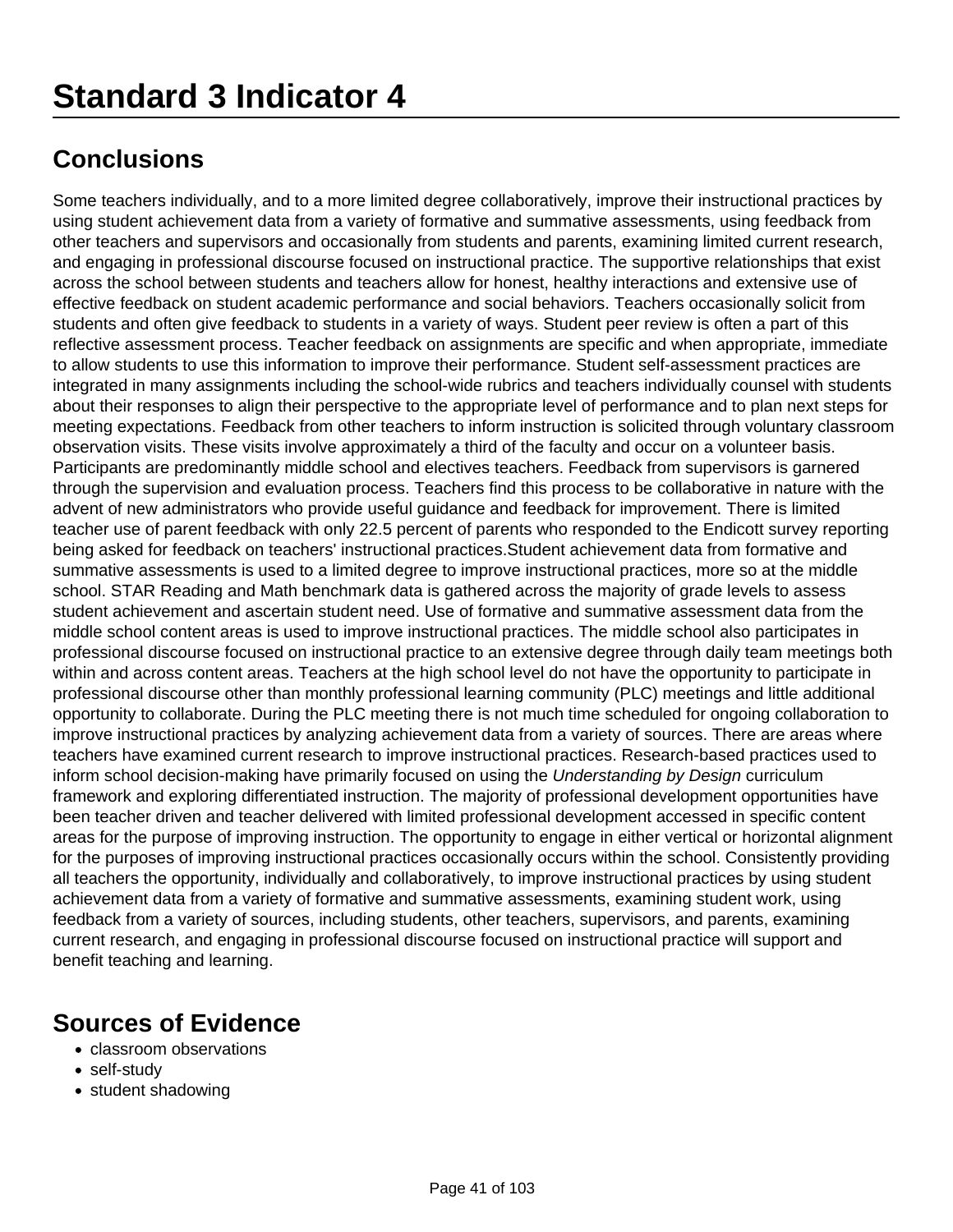- student work
- teacher interview
- department leaders
- central office personnel
- school leadership
- Endicott survey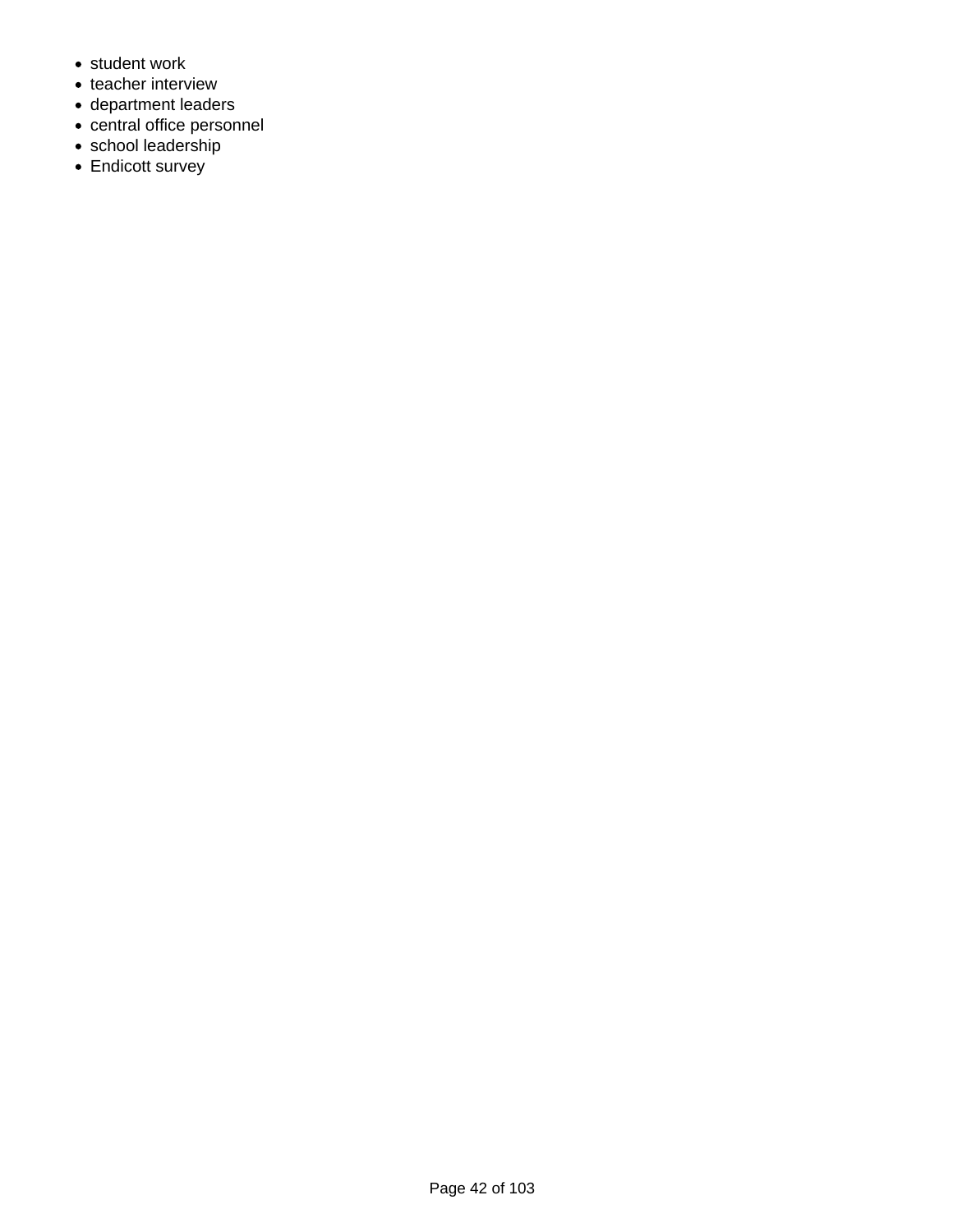Teachers, as adult learners and reflective practitioners, maintain expertise in their content area and in contentspecific instructional practices. According to the Endicott survey, staff, students, and parents believe teachers maintain expertise in their subject areas and are knowledgeable in the subjects they teach. There are monthly department meetings at which there is collegial sharing, monthly faculty meetings, and two colleague observation days per year. About ten teachers participate in the observation days. The reading specialist/scientific researchbased interventions (SRBI) coordinator provides a substantial amount of in-house professional development in the areas of differentiation and reading strategies. Teachers also use webinars such as one on differentiated instruction led by Carol Ann Tomlinson and a few on the Next Generation Science Standards coordinated by the Connecticut Department of Education. A popular teacher-led sharing of best practices professional development event was considered by teachers to be interesting and useful. There are a few consultants from University of Connecticut and Eastern Connecticut State University brought in for professional learning in targeted areas and for ongoing support. Teachers attend regional conferences in their content areas. A recent survey of teachers resulted in the formation of a list of nine professional practices that will be explored in future professional learning community meetings. As a result, teachers, as adult learners and reflective practitioners, maintain expertise in their content area and in content-specific instructional practices that will benefit students.

- self-study
- teacher interview
- students
- parents
- department leaders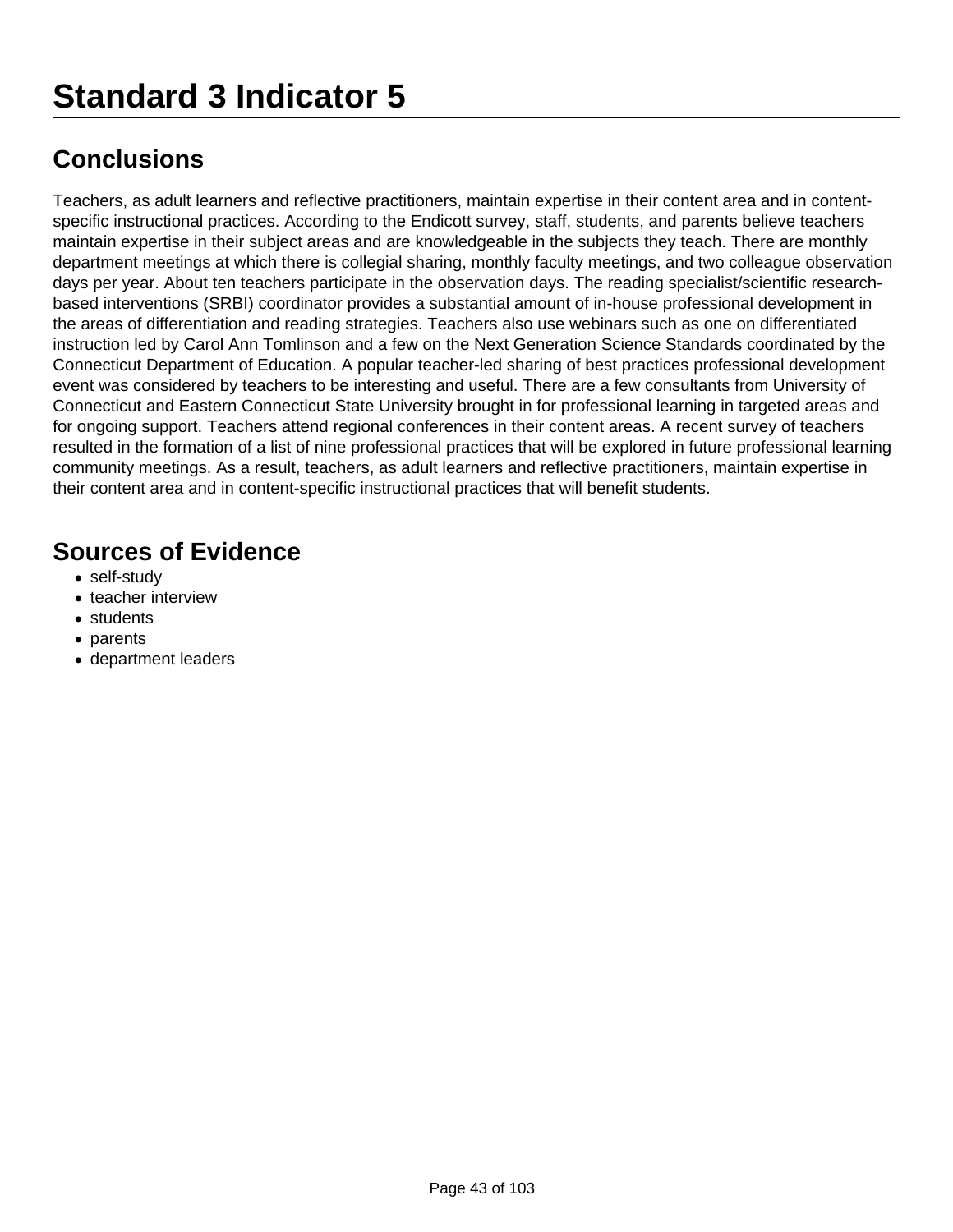# **Standard 3 Commendations**

### **Commendation**

The use of personalized learning and engaging students as active and self-directed learners, which contributes to a positive learning environment

### **Commendation**

The use of student self-assessment, particularly through the use of the school-wide rubrics

#### **Commendation**

The frequent adjustment of instructional practices to meet the needs of each student by using formative assessments during instruction, implementing group learning activities, and the extensive support within the regular classroom and after school

#### **Commendation**

The core values and beliefs that are visible everywhere in multiple modalities and referred to often during instruction

#### **Commendation**

The extensive use of additional supports both during and after school to meet the instructional needs of each student

### **Commendation**

The use of feedback from students, peers, and supervisors to inform instructional practices

#### **Commendation**

The sharing of areas of expertise collegially and in a collaborative manner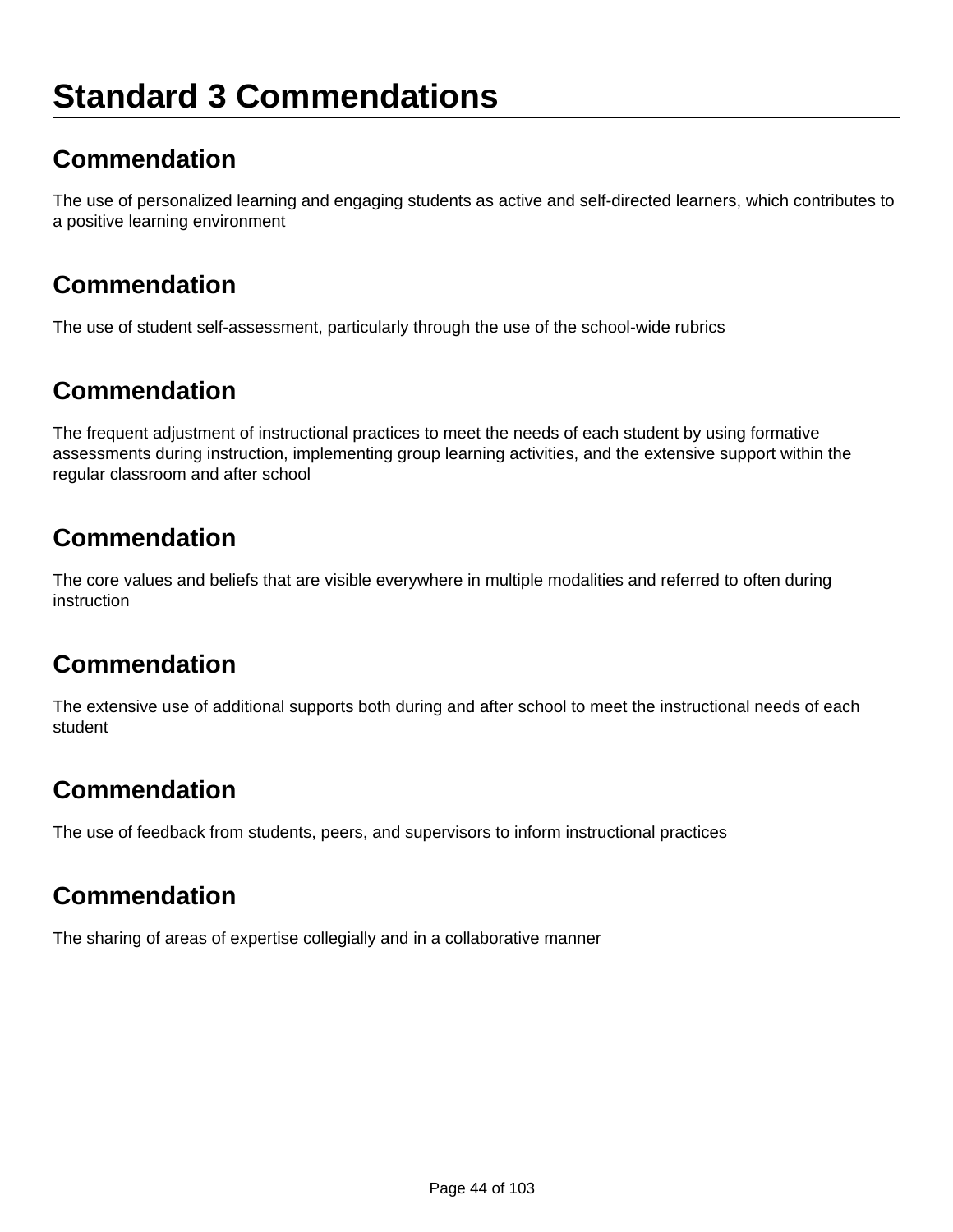# **Standard 3 Recommendations**

#### **Recommendation**

Ensure teachers' instructional practices are continuously examined to ensure consistency with the school's core values and beliefs

#### **Recommendation**

Devise and employ differentiated instructional strategies in all classes to meet the needs of all students

#### **Recommendation**

Ensure all teachers, individually and collaboratively, improve instructional practices by using student achievement data from a variety of formative and summative assessments, examining student work, using feedback from a variety of sources, including students, other teachers, supervisors, and parents, examining current research, and engaging in professional discourse focused on instructional practice

#### **Recommendation**

Develop further capacity for implementing inquiry-based learning and facilitating development of higher order thinking skills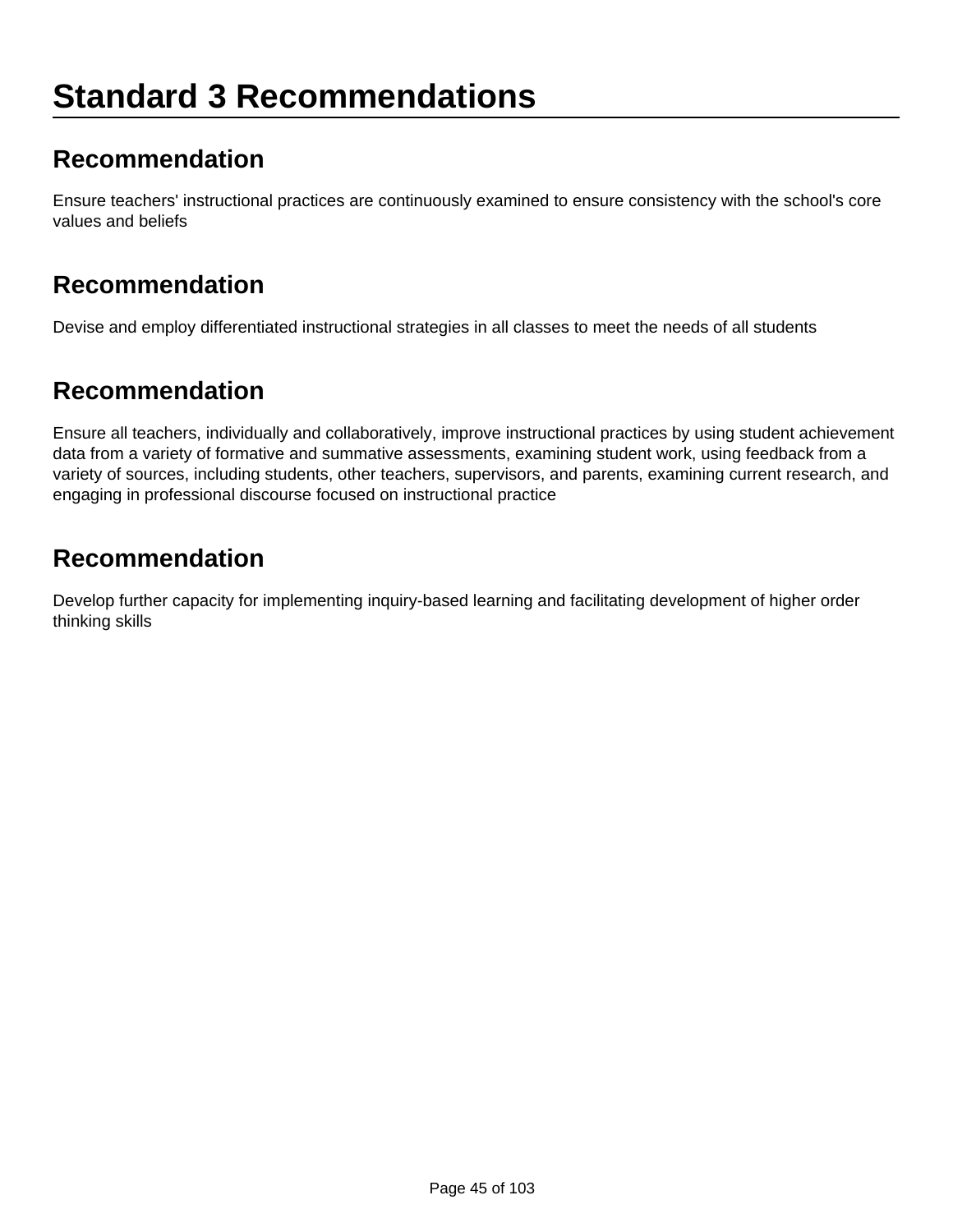The professional staff often employs a formal process, based on school-wide rubrics, to assess individual student progress in achieving the school's 21st century learning expectations. Although school-wide data is widely collected, there is limited use of the data school-wide to assess school progress. There are seven school-wide rubrics which have been approved by the faculty and used at a 97 percent rate as reported by the Endicott survey. Departments have been assigned primary responsibility for using the rubrics. In addition, teachers are required to use at least two rubrics on two separate occasions during the semester. In a seventh grade English class, the speaking rubric was used to evaluate speeches. A tenth grade history teacher uses the writing rubric. A chemistry teachers uses the problem-solving rubric in the lab work. However, several students report that expectations based on rubrics vary among teachers. In addition, teachers adapt the school-wide rubric or use additional rubrics to assess individual student progress. Teachers create situational rubrics for specific purposes in conjunction with the school-wide rubrics. Teachers may add to the school-wide rubrics and when creating these situational teacher-made rubrics, they may not change them. Over the past two years, teachers will be required to report out on benchmark data based on the school-wide rubrics, which will be used to assess wholeschool progress through the use of a developed common form that is managed by the guidance office When the professional staff continuously employs a formal and consistent process based on school-wide rubrics to assess whole-school and individual student progress, the 21st century learning expectations can be accurately assessed.

- classroom observations
- self-study
- student shadowing
- student work
- teacher interview
- teachers
- students
- Endicott survey
- Standard sub-committee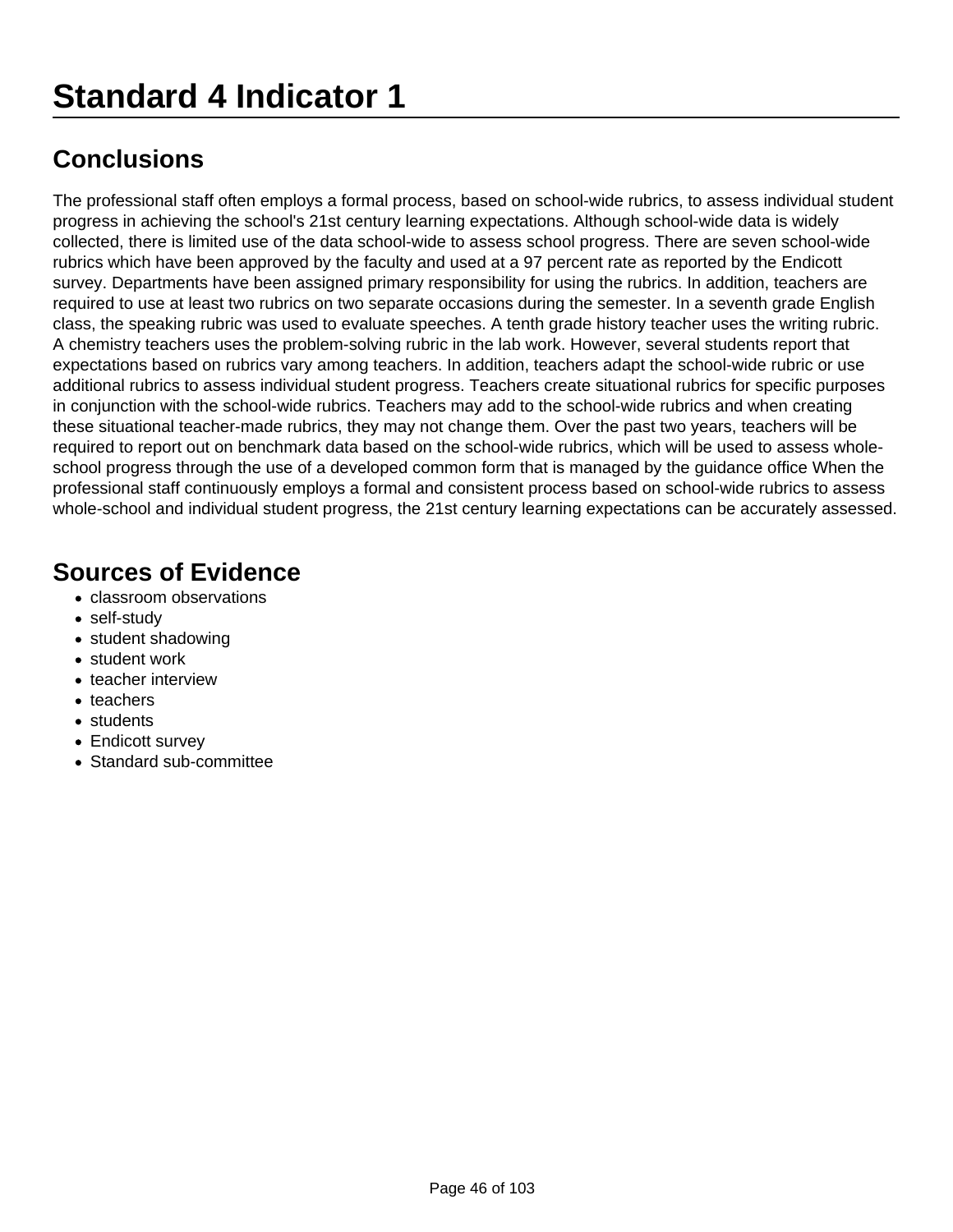The school's professional staff communicates individual student progress in achieving the school's 21st century learning expectations to students and their families in various ways. The school's professional staff, in some areas, communicates the school's progress in achieving the school's 21st century learning expectations to the school community**.** This is done in the form of parent meetings and communications that are sent home to families. Students and families are provided several different forms of communication regarding progress toward 21st century learning expectations. Although significant effort was made to determine mechanisms to share 21st learning expectations with parents, a technical glitch prohibited sharing of this information with parents. Each department is responsible for assessing all of their students with their designated rubric twice per semester and reporting each student's progress per indicator in PowerSchool, which is a web-based portal. Both students and families are encouraged to access student grades on PowerSchool. In addition, parent conferences areheld once a semester, through which teachers communicate student progress toward 21st century learning expectations to students' families.Moreover, according to the Endicott survey, 70.3 percent of parents feel that the school provides them with a formal report, in addition to course grades, which explains their children's progress in achieving school-wide 21st century learning expectations. The school's professional staff communicates individual student progress in achieving the school's 21st century learning expectations to students and their families; therefore, reporting whole-school progress in achieving the school's 21st century learning expectations to the school community will provide data to inform future revisions to curriculum, instruction, and assessment to enhance achievement of the learning expectations.

- classroom observations
- self-study
- student shadowing
- panel presentation
- teacher interview
- teachers
- students
- parents
- school board
- Endicott survev
- Standard sub-committee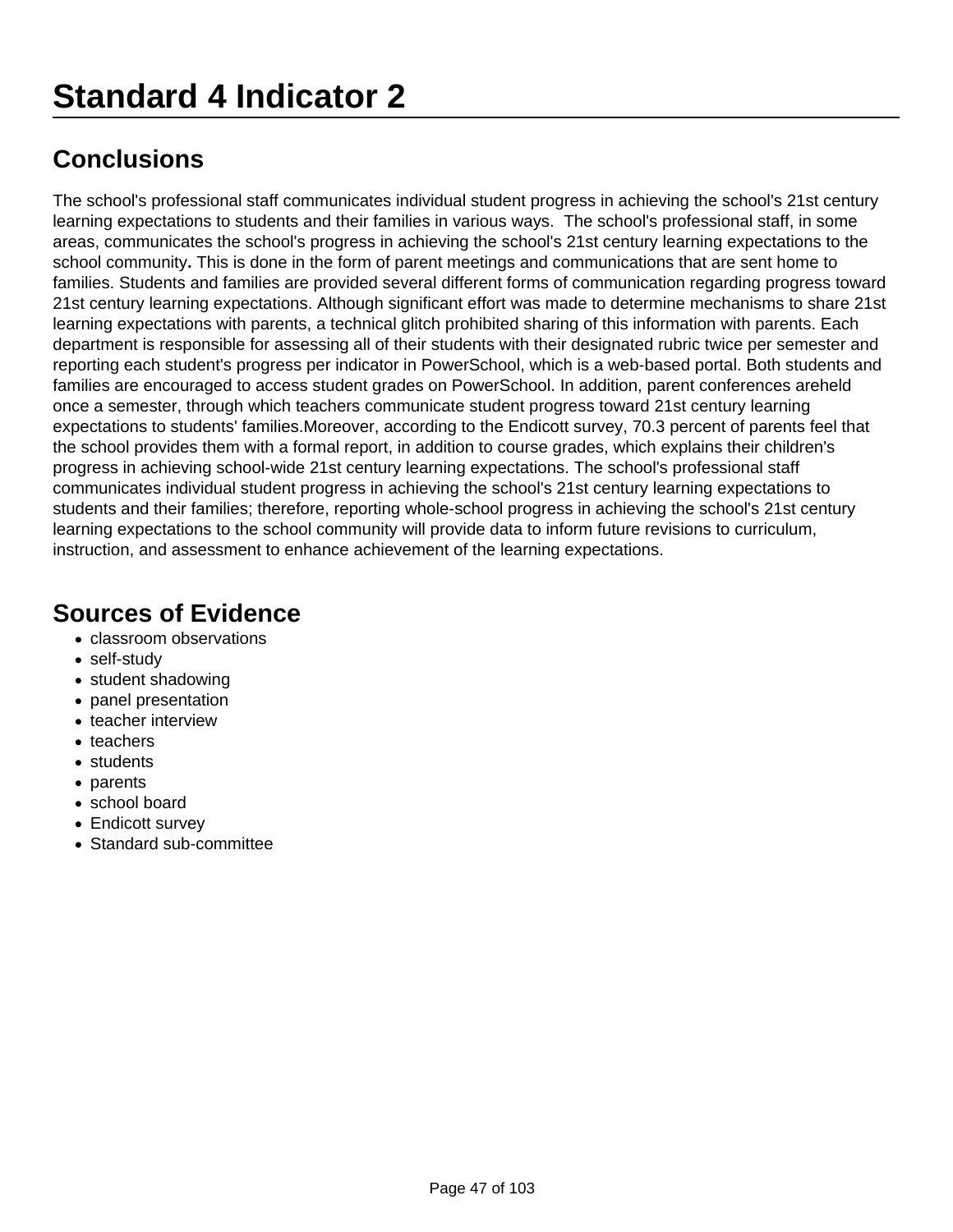The professional staff collects, disaggregates, and analyzes data to identify and respond to inequities in student achievement in a limited way. State summative assessment results are disaggregated by grade level and student to determine each student's strengths and weaknesses. For example, the seventh grade team uses STAR math scores to differentiate materials and instruction. In a seventh grade social studies class, the teacher uses an online program that differentiates texts based on Lexile levels during instruction. Additionally, the middle school teams meet as grade-level teams and discuss data from STAR reports. Students that are determined to be atrisk by STAR's designation of such, are assigned to scientific research-based interventions (SRBI) placement, such as remedial classes or assignment to homework club. Homework club meets Tuesday and Thursday from 2:30 p.m. to 3:45 p.m. weekly and some middle school teachers volunteer to provide students with extra help. The club can be assigned due to a student's need. One high school teacher disaggregated PSAT data, according to standard and pacing, due to a low median score reported for the class. This information was shared with the math department to improve instruction and achievement. Efforts will be made in this upcoming year to work with the English department to repeat this same task. The English language learners (ELL) teacher described the high school process for referring students to SRBI. If a student is identified as at-risk, based on the STAR assessment, the ELL teacher will request and analyze data from content teachers to determine intervention strategies. The middle school counselor is able to access all state testing data from the three sending elementary schools. Additionally, math teachers at the elementary school level recommend students for Pre-Algebra based on Smarter Balanced Assessment Consortium (SBAC) scores. Although there is some data collection and the school's five-year plan includes the creation of data teams, current use of data school-wide and at the high school level is limited. When all professional staff has opportunities to collect, disaggregate, and analyze data in a systematic, formal way, teachers will be able to regularly identify and respond to inequities in student achievement.

- self-study
- panel presentation
- teacher interview
- teachers
- department leaders
- school support staff
- Standard sub-committee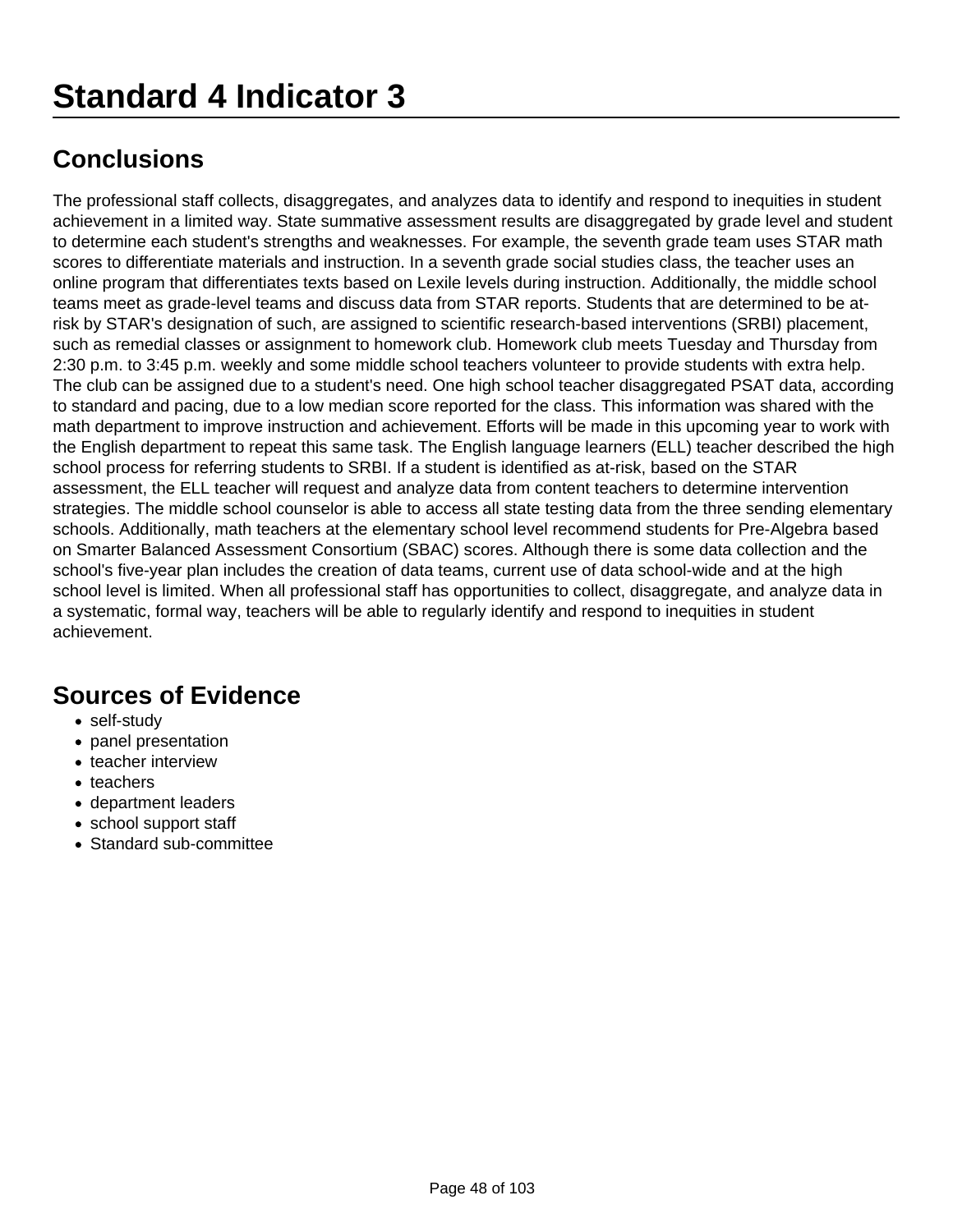Prior to each unit of study, many teachers in some areas communicate to students the school's applicable 21st century learning expectations and related unit-specific learning goals to be assessed. The 21st century learning expectations are posted in each classroom and teachers link daily lessons to specific learning expectations. Unit plans have 21st century learning expectations included. Many teachers ask students to articulate connections between what is learned in class and the 21st century learning expectations, in addition to posting unit objectives, goals, and/or essential questions in the classroom. These goals are expressed in terms of the core values and beliefs, Common Core State Standards, criteria or skill-based goals, or curriculum-specific goals. Further, the Endicott survey reveals that over 70 percent of students agree that their teachers notify them of goals and learning expectations prior to each unit of study. In a seventh grade English class, expectations were posted and linked to the objectives being taught in class. Students report that some teachers consistently post and refer to learning expectations. In a seventh grade math class, learning expectations were posted and stated at the beginning of the lesson; however, there was no objective posted and no connection to unit-specific learning goals. Eleventh grade advisory lessons are based on civic and social expectations. A student shared that almost all teachers have 21st century learning expectations posted in the classroom and remind students about them. Prior to each unit of study, teachers communicate to students the school's applicable 21st century learning expectations and related unit-specific learning goals to be assessed; therefore, students see the relevancy of the curriculum and understand what they are supposed to know and be able to do.

- classroom observations
- self-study
- student shadowing
- teacher interview
- teachers
- students
- Endicott survey
- Standard sub-committee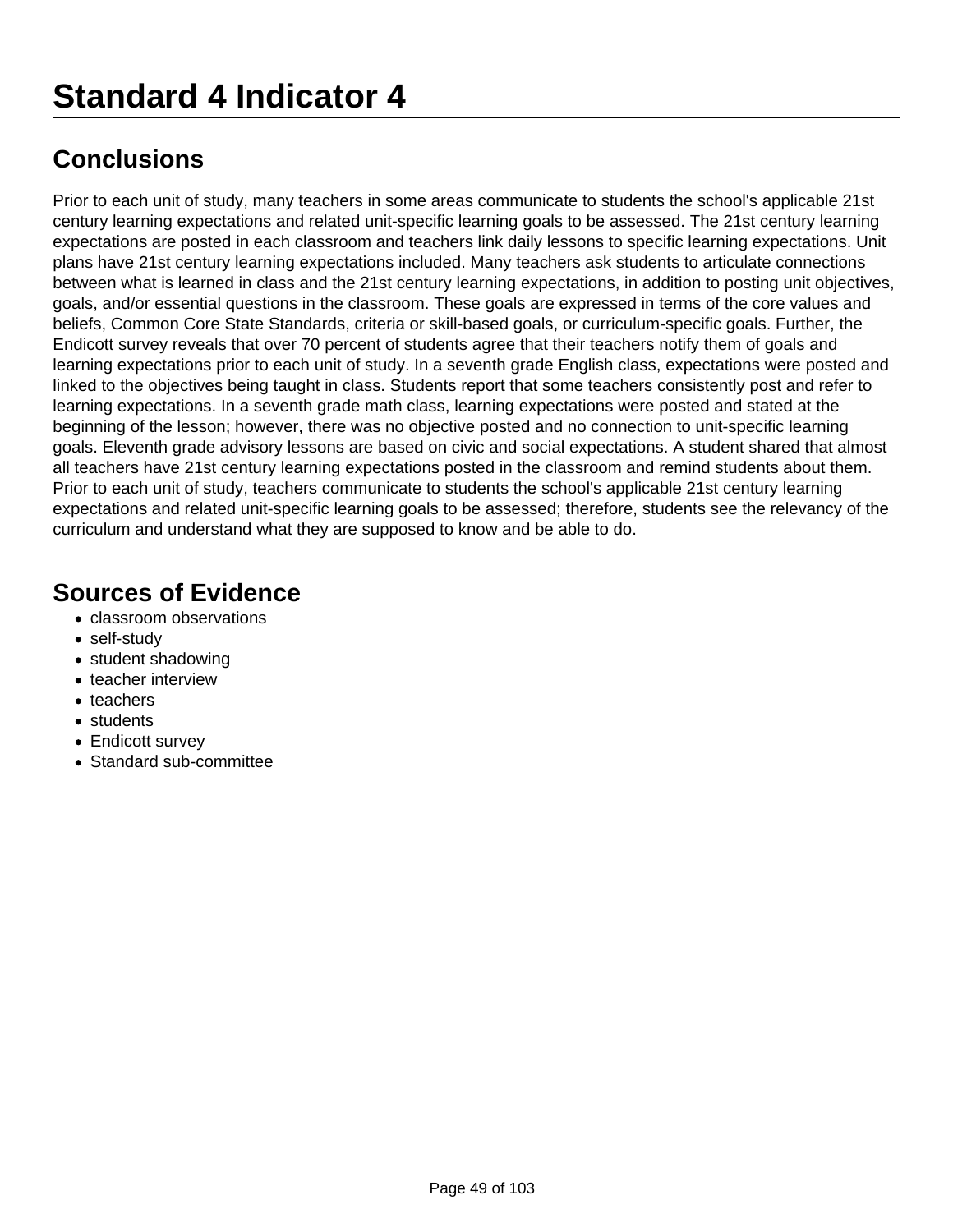The vast majority of teachers provide students with specific and measurable criteria to define targeted high levels of achievement prior to some summative assessments. Various summative assessments are used by teachers, such as unit tests, presentations, cumulative as well as competency-based individual and group projects, essays, artwork portfolios, music performances, and a senior Capstone project. Teachers give rubrics to students prior to summative assessments. However, the school does not yet have a formal process to target these rubrics toward high levels of achievement. Currently, all students use the same school-wide rubrics. Considering the rubrics are relatively new, many students are adept at working with the rubrics. According to the Endicott survey, 77.3 percent of students report that their teachers use rubrics to assess their work, and 76.9 percent agree that they understand in advance what work they have to accomplish to meet their teacher's expectations. Each teacher is responsible for two or more of the school-wide rubrics; however, any teacher may use any and all the rubrics needed. The music and chorus teachers use extensive rubrics for evaluating student performance. The world languages teachers use the Middlebury College Language School assessment tools. Teachers introduce and review the rubrics at the beginning of the year or before a summative assessment, at times highlighting important aspects of the rubric so that students have a good idea of what is expected. For instance, the problem-solving rubric is pasted inside students' lab journals and in English classes students are given the speaking rubric before an oral presentation. Exemplars illustrating acceptable as well as unacceptable submissions may also be provided. A high school social studies teacher uses rubrics in assessing document-based questions (DBQs). Prior to the summative DBQ assignment, students are provided with exemplars and the rubric. Prior to summative assessments, teachers provide students with specific and measurable criteria for success, such as corresponding rubrics; however, when the rubrics define targeted high levels of achievement, students will experience greater rigor.

- classroom observations
- student shadowing
- teacher interview
- teachers
- students
- department leaders
- Endicott survev
- Standard sub-committee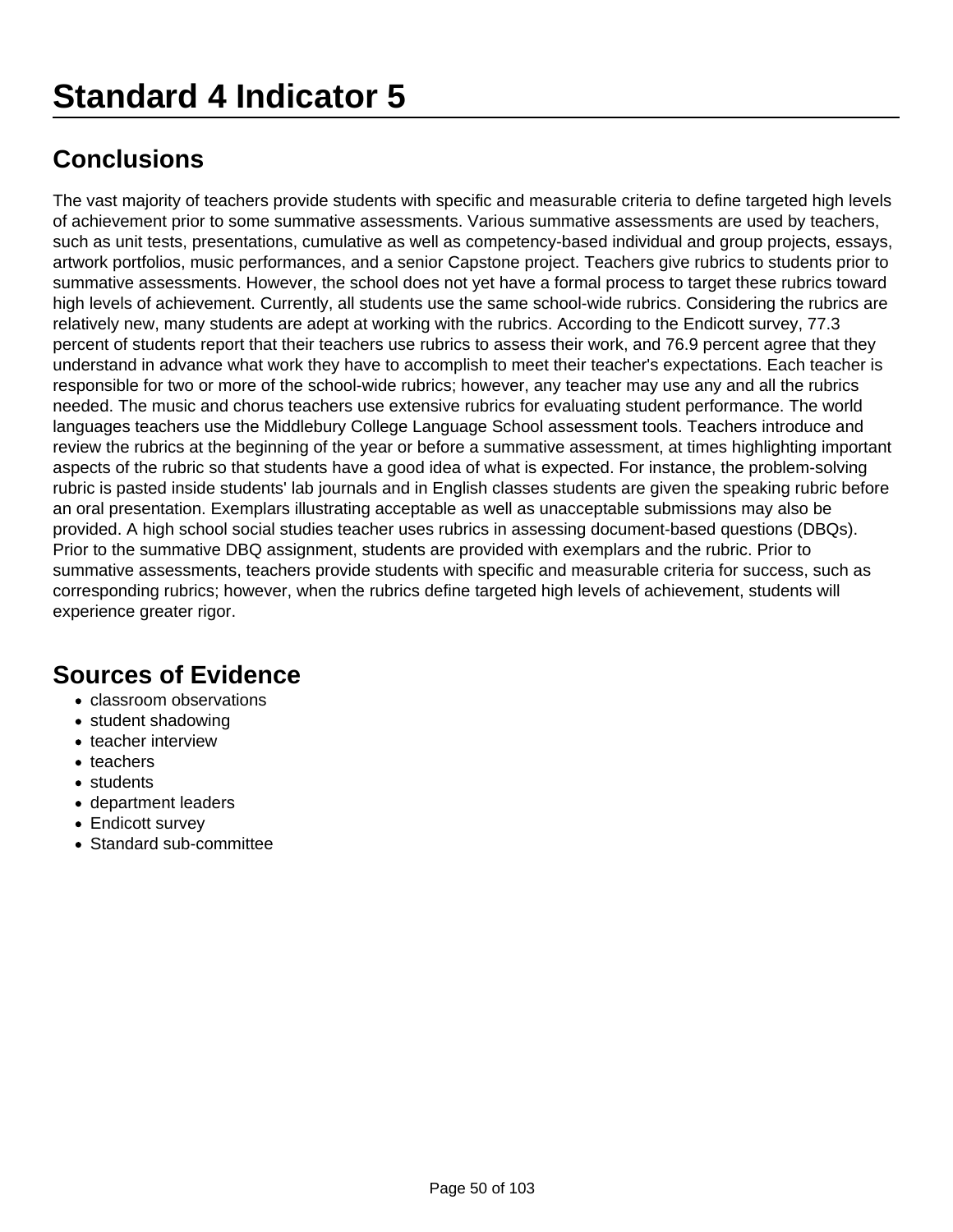In each unit of study, teachers employ a range of assessment strategies, including formative and summative assessments. Teachers consistently employ formative and summative assessment to gauge and monitor students during the learning process. Several departments, such as music, accounting, and world languages use software or online programs that provide immediate feedback to students. Some programs give more detailed feedback. For example, the accounting classes use Aplia, a computer software program which provides feedback and a detailed explanation for every answer. The world languages teachers use Middlebury College Language Schools software to monitor students' speaking, listening, and writing skills. The teachers can also provide written feedback below the student's assignment as well as recorded feedback. SMART Music, a self-grading music learning software program is available to students on three computers in the music room. In classrooms across grades 8-12, teachers use a variety of formative assessments. In a seventh grade science classroom, the teacher used a game where students silently matched their vocabulary to another student's definition of that vocabulary word. Middle school English and math teachers use informal checks such as online quiz programs, mini-white boards, thumbs up/thumbs down to check for understanding during instruction. At the high school level, teachers develop common end-of-course assessments and use state assessment data to inform instruction. Teachers across the school setting utilize additional summative assessments such as individual assignments, projects, essays and reports, research papers, and midterm and final course assessments. Occasionally exemplars illustrating acceptable as well as unacceptable submissions may also be provided. Some teachers use warm-up exercises and exit tickets. For example, in a middle school math classroom, the teacher assisted students with the exit tickets. A few students report that some teachers report warm-up and exit tickets grades on PowerSchool. This lets the students know if they "get it." When in each unit of study, all teachers across grade levels employ a range of assessment strategies, including formative and summative assessments, student progress can be more fully monitored.

- classroom observations
- self-study
- student shadowing
- student work
- teacher interview
- teachers
- students
- Endicott survey
- Standard sub-committee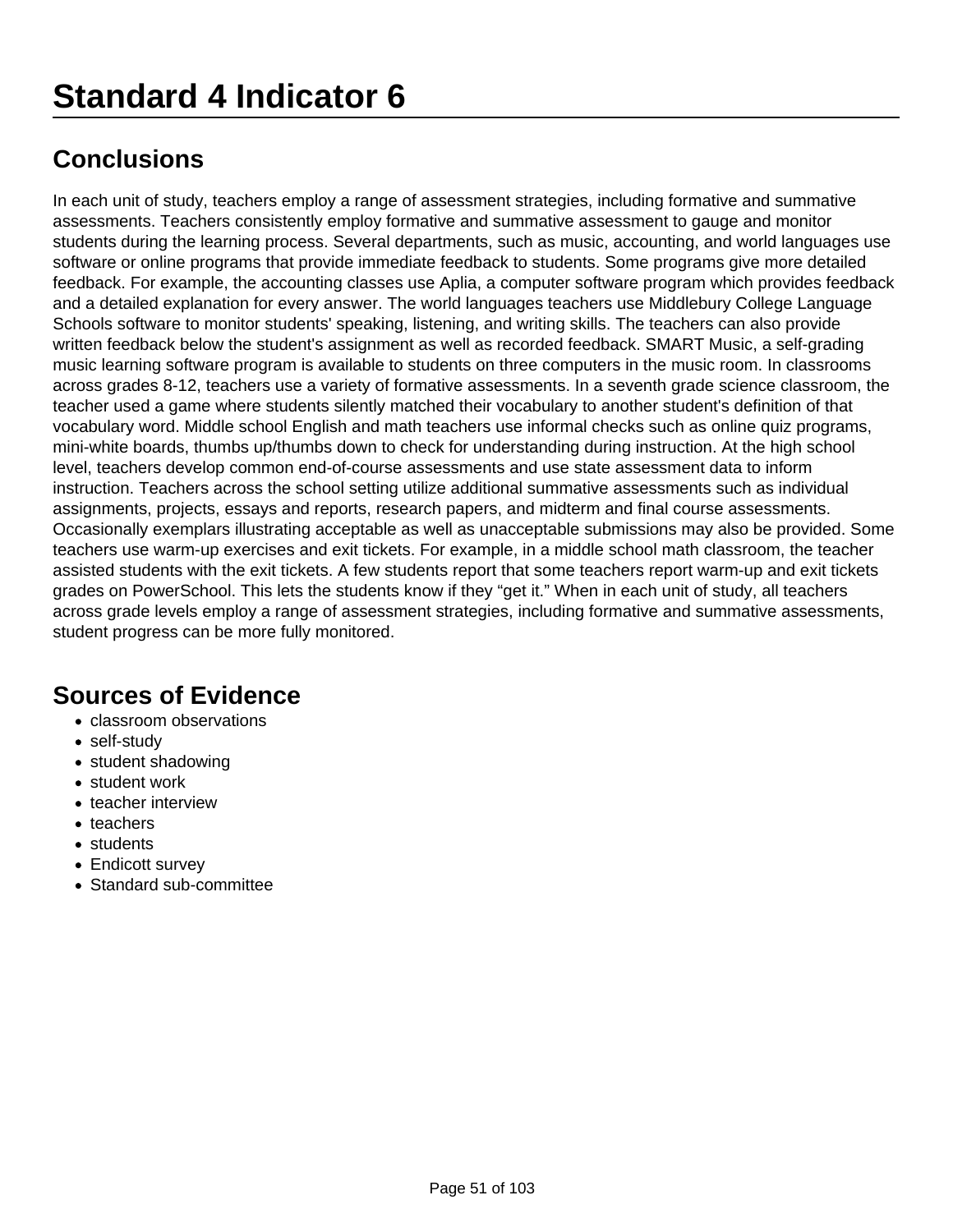Teachers, in some areas, collaborate regularly in formal ways on the creation, analysis, and revision of formative and summative assessments, including common assessments. High school teachers meet in grade-level teams monthly. The senior Capstone project is an example of collaboration about assessment strategies. Capstone committee members work together to evaluate and revise the Capstone rubric and manual as needed. The Capstone presentation rubric has been revised each year by the Capstone committee. Middle school teams meet four times per week to collaborate about instruction, student progress, and discussion of data. Special education of teachers collaborate in formal ways on creation, analysis, and revision of formative and summative assessments. A high school science teacher creates three versions of tests and collaborates with the special education teacher to ensure accommodations and modifications are made for special needs students. Some teachers collaborate about and reflect on midterm exams and provide written evidence of that reflection. Also, common assessments for each course are used in the math and science departments but not in other departments. The school has made a goal to employ more opportunities for cross-curricular assessment collaboration in the upcoming school year. When teachers formally collaborate and practice the creation, use, analysis, and revision of formative and summative assessments, student performance can be accurately evaluated and compared across departments.

- classroom observations
- self-study
- panel presentation
- student work
- teacher interview
- teachers
- Endicott survey
- Standard sub-committee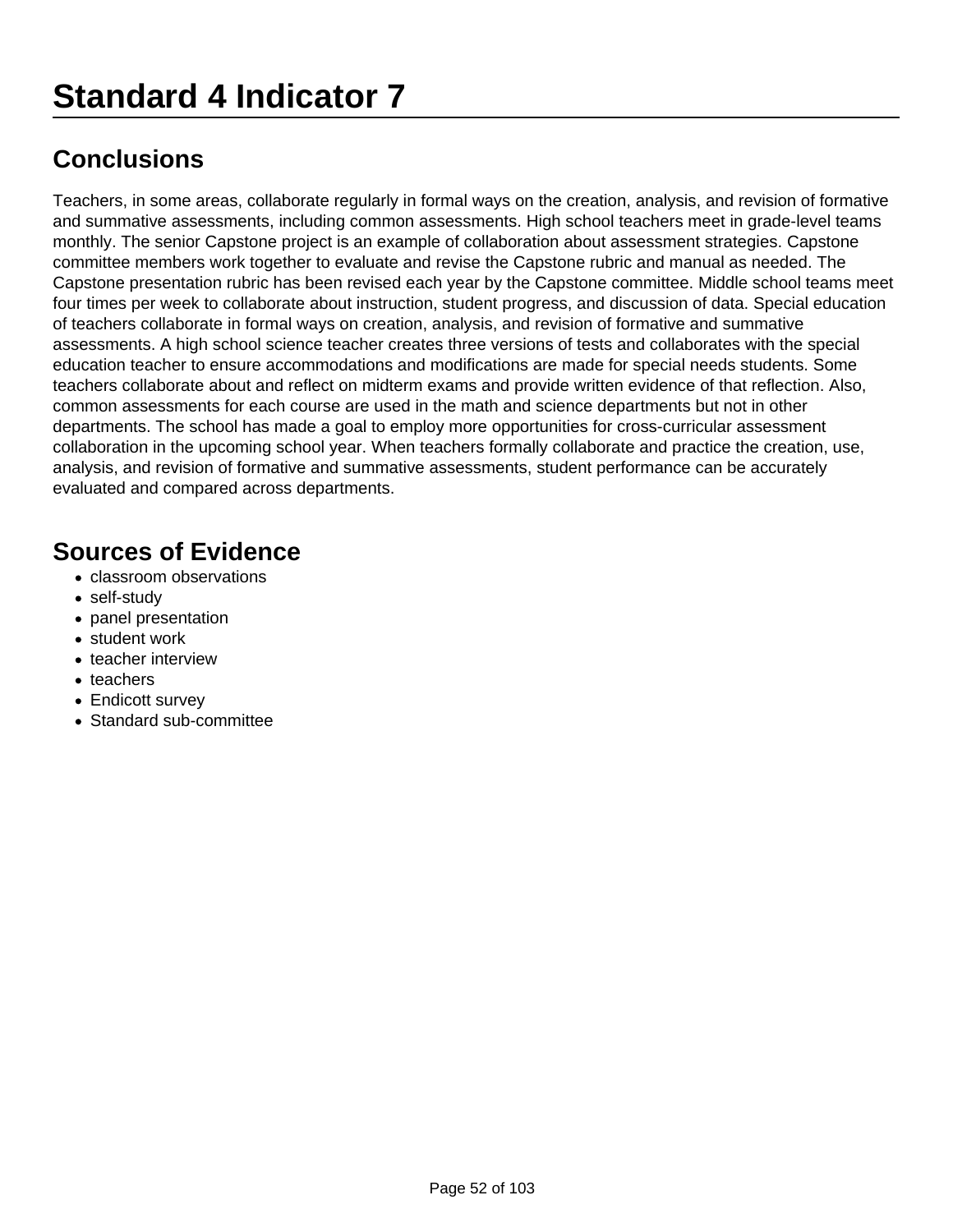Teachers frequently provide specific, timely, and corrective feedback to ensure students revise and improve their work. Teachers consistently employ a wide variety of methods to communicate with students regarding their progress toward meeting course and school-wide standards and to prepare them to effectively revise and improve on their work. These methods include, verbal and written feedback, graphic organizers that track teacher and peer feedback, digital comments and edits for work submitted online, and in many cases, joint studentteacher evaluation for student work using school-wide rubrics. Some online formative assessments used in the classroom provide immediate feedback to students. An art teacher uses verbal and written feedback very frequently and often uses tracing paper to help a student revise and improve work. Further, the music teacher uses an online program to help students receive immediate feedback and suggestions to improve performance. World languages teachers use an online program to enhance student learning that includes assessment. Middle school English teachers provided comments written on a speaking rubric, which was returned the day after the presentation was given. Various teachers provide comments on rubrics. Art and music rubrics have comment sections included on the rubric. As a result of teachers frequently providing specific, timely, and corrective feedback to ensure students revise and improve their work, students are able to develop deeper knowledge.

- classroom observations
- self-study
- student shadowing
- student work
- teacher interview
- teachers
- students
- parents
- Endicott survey
- Standard sub-committee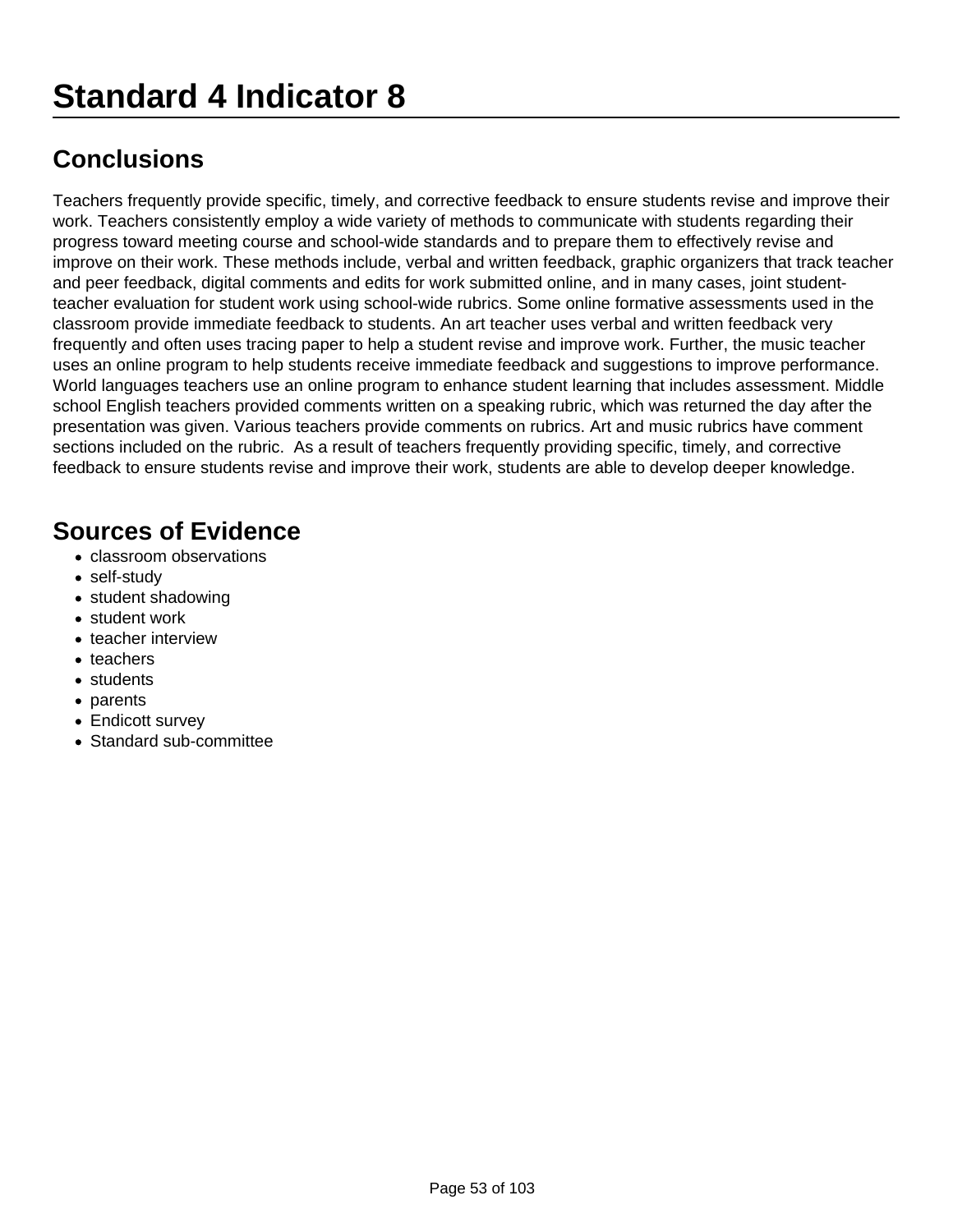Teachers consistent use formative assessment techniques in the classroom and use the results to inform and adapt their instruction for the purpose of improving learning. Teachers in most areas in the middle school and high school indicate the use of available meeting time to review exit tickets, quizzes, and other departmentadopted formative models of checking for understanding for the purpose of adapting instruction. Additionally, in a seventh grade math classroom, exit tickets were given and the teacher assisted students in completing them. The eighth-grade English and special education co-teachers use results from Quizlet to break students into smaller groups for reteaching. In a middle school English classroom, students give peer feedback on speeches. The teacher collected the student feedback and it revealed that the student feedback was of poor quality. The teacher then created a lesson to provide students with practice on giving feedback. This lesson used the actual poor quality feedback, anonymously, and had students reflect, learn, and revise it. The music teacher used the results of a formative assessment to determine difficulty of selected music. At times, the music needs to be adjusted or additional supports like smaller ensemble groups need to be assembled in order to improve performance. There are online formative assessment activities in social studies that provide immediate feedback. The results of these online assessments are quickly garnered by teachers and used for purposes of improving student learning. The consistent use of a variety of formative assessments and analysis of results provides teachers with the information necessary to adapt instruction to improve student learning.

- classroom observations
- self-study
- student shadowing
- student work
- teacher interview
- teachers
- students
- Standard sub-committee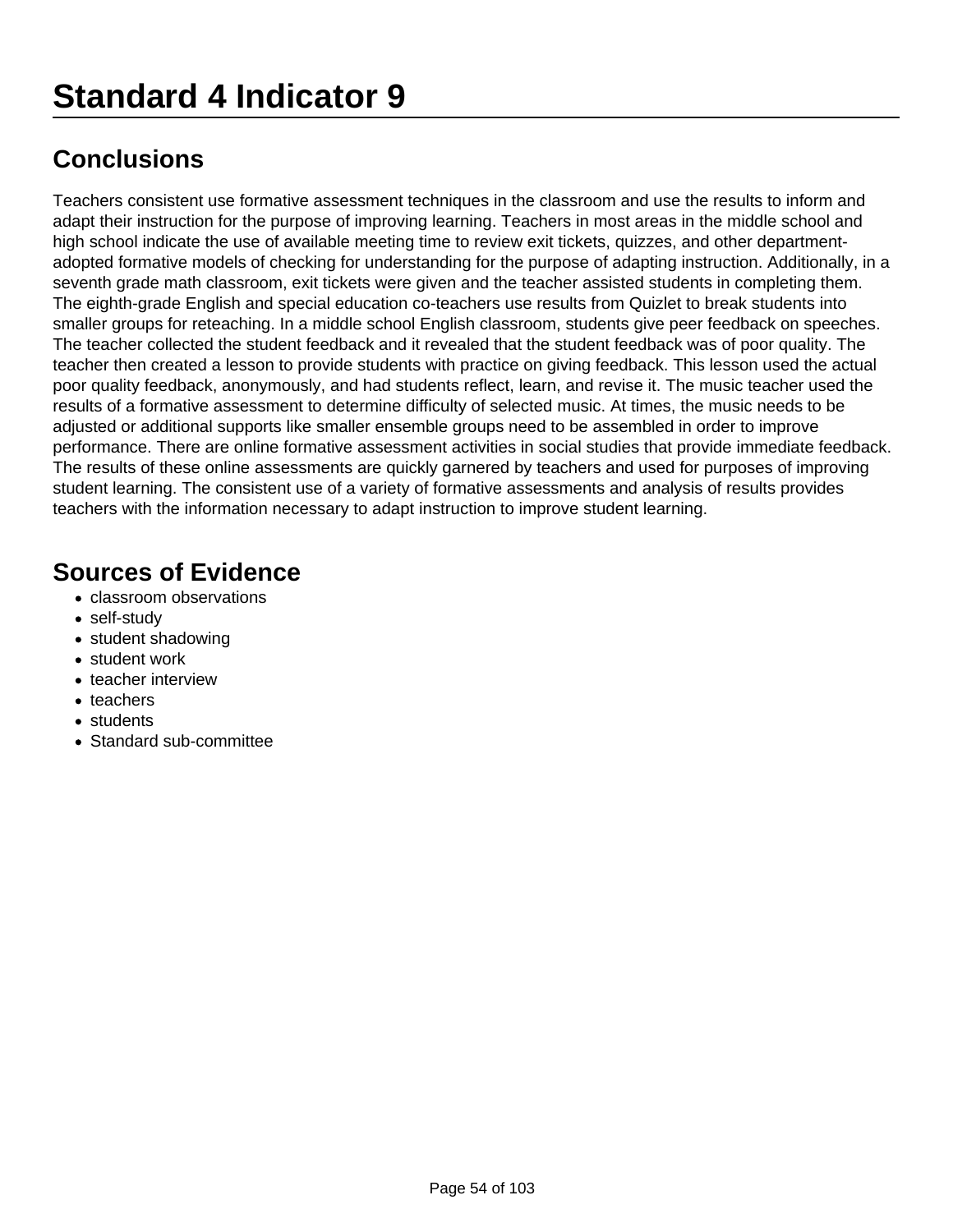Teachers, in some areas, individually and collaboratively, examine a range of evidence of student learning for the purpose of revising curriculum and improving instructional practice including student work; common course and common grade-level assessments; individual and school-wide progress in achieving the school's 21st century learning expectations; standardized assessments; data from sending schools, receiving schools, and postsecondary institutions; and survey data from current students and alumni. Student performance data on midterm and final analyses suggest curriculum modifications are suggested and made; however, it is unclear if a formal process resulted in curriculum change or improvement of instructional practice. While there is curriculum review and revision completed by teachers, there is limited administrative coordination of these efforts. Teacher reflections on midterm and final exams include information about the current year's test scores and revision suggestions for the following year. A high school math teacher, in response to sub-par PSAT scores, correlated results from each question to the subject and unit it was taught, and then developed lessons to reteach the material. This work was shared with colleagues within and beyond the department. A middle school English teacher collects student work in a student portfolio for the purpose of improvement of practice. The middle school teams regularly analyze individual and grade-level progress in achieving learning expectations as well as standardized assessments. These analyses provide the middle school teams with evidence for improvement of practice or curricula modifications. All teachers use a range of student evidence for the creation of their SMART goals. Additionally, teachers collaborate with administrators and revise these goals for the purpose of improving instruction practice. There is data received from post-secondary institutions, but collected data is not used a formal way to revise curriculum or to improve instructional practice. Students regularly complete a needs assessment survey; however, this data is not used in a formal way to inform curricular and pedagogical practices. According to the Endicott survey, 67.3 percent of teachers and administrators say they examine a variety and range of student work, common course assessments, common grade-level assessments, and standardized assessments to revise and improve curriculum and instructional practices. When all teachers and administrators, individually and collaboratively, examine a range of evidence of student learning including student work; common course and common grade-level assessments; individual and school-wide progress in achieving the school's 21st century learning expectations; standardized assessments; data from sending schools, receiving schools, and post-secondary institutions; and survey data from current students and alumni, the school will be able to make evidence-based decisions in revising curriculum and improving instructional practice.

- classroom observations
- self-study
- student work
- teacher interview
- teachers
- department leaders
- school leadership
- Endicott survey
- Standard sub-committee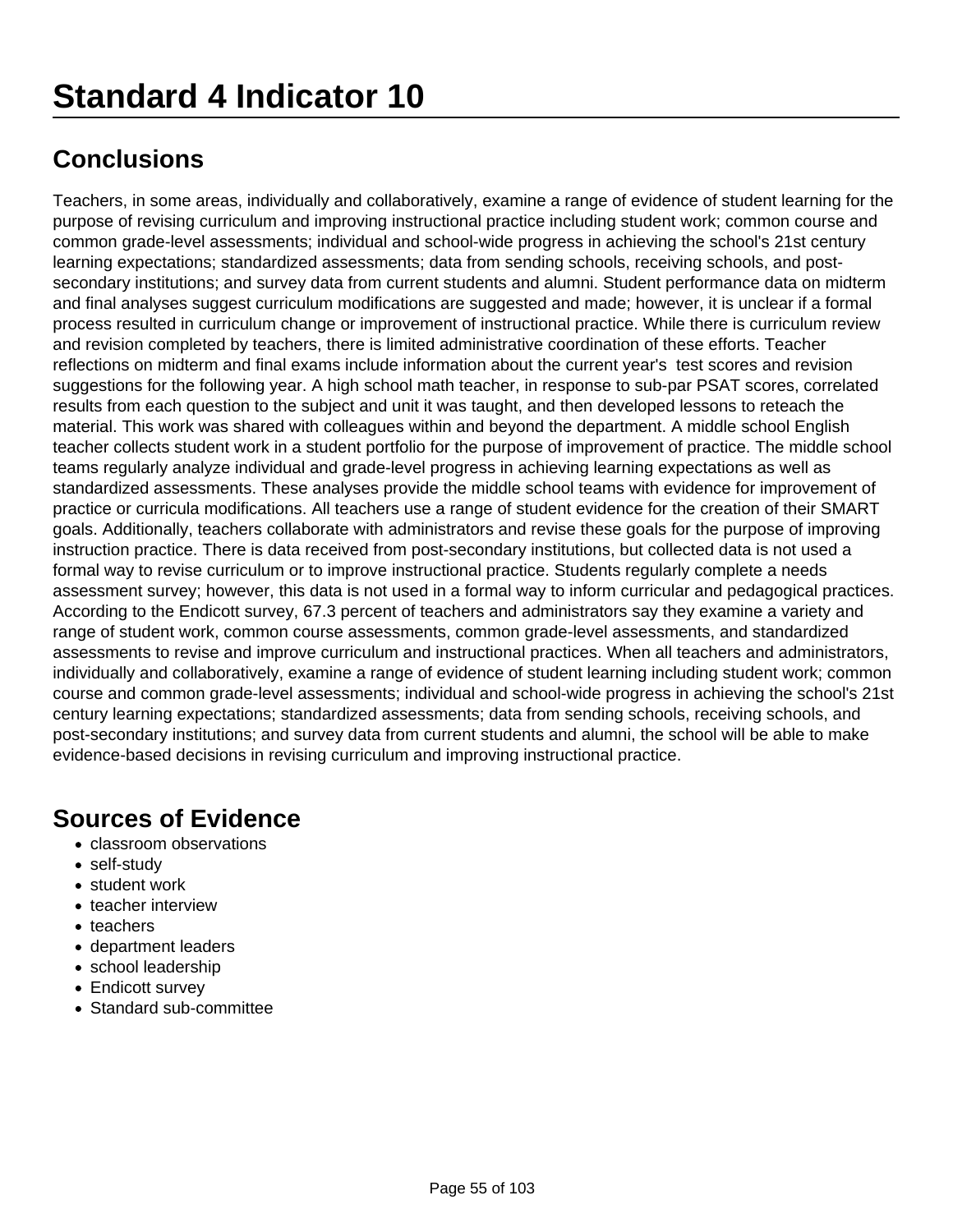Review and revision of grading and reporting practices to ensure alignment with the school's core values and beliefs about learning is infrequent. Thirty-four percent of the professional staff agrees that school-wide grading and reporting practices are regularly reviewed and revised. Teachers' current grading policies vary from teacher to teacher and the grading practices are not consistent among courses, teachers, and levels. At this time, conversations about grading policies and standards-based grading are evolving within the school. The professional development committee administered a survey last year through which teachers indicated the need for a professional learning community (PLC) to review grading policies. This year, the PLC was formed and will meet six times, during professional development days, to discuss grading practices and inequities. In addition, five teachers attended a standards-based grading workshop last year and four teachers will attend this year. Since the inception of the school-wide rubrics, teachers believe students' grades and expectations have improved. Some teachers allow students to make up assessments and assignments while others do not. For example, the make-up work for a math class is a take-home quiz and the highest grade is used. When used, the rubrics are very helpful in communicating teacher expectations and provide some consistency among grading as indicated by parents and students. PowerSchool allows parents and guardians to engage in reviewing students' progress and allows students to take more responsibility for their learning. Grades are posted in a timely manner. Regularly reviewing and revising grading and reporting practices aligned to the school's core values and beliefs about learning will ensure all students are graded equitably and with the same degree of academic rigor.

- classroom observations
- self-study
- student shadowing
- teacher interview
- teachers
- students
- parents
- department leaders
- Endicott survey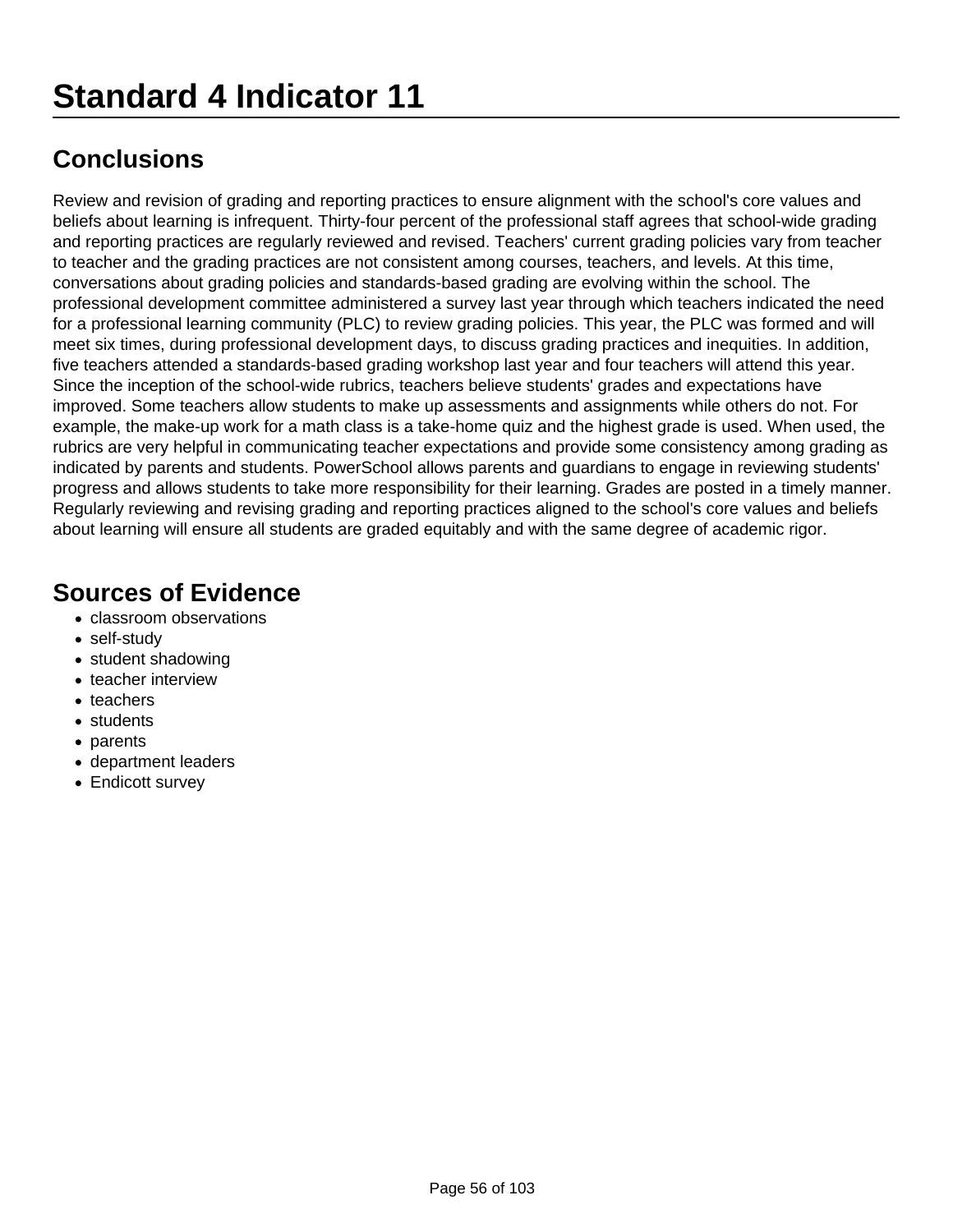# **Standard 4 Commendations**

## **Commendation**

The consistent communication with parents and students regarding individual student progress in achieving 21st century learning expectations

#### **Commendation**

The consistent use of middle school meeting time for teachers to analyze data and to respond to inequities in student learning

### **Commendation**

The regular collaboration on the creation, analysis, and revision of formative and summative assessments by special education teachers

## **Commendation**

The communication of the school's applicable 21st century learning expectations and related unit-specific learning goals to be assessed prior to each unit of study

### **Commendation**

The use of a variety of strategies to assess student learning

### **Commendation**

The rubrics, scoring guides, and review guides that are provided before summative assessments and the students' awareness of rubrics

### **Commendation**

The use of PowerSchool to provide parents and students with timely feedback about grades

### **Commendation**

The consistent, immediate, and various methods of corrective feedback provided to students daily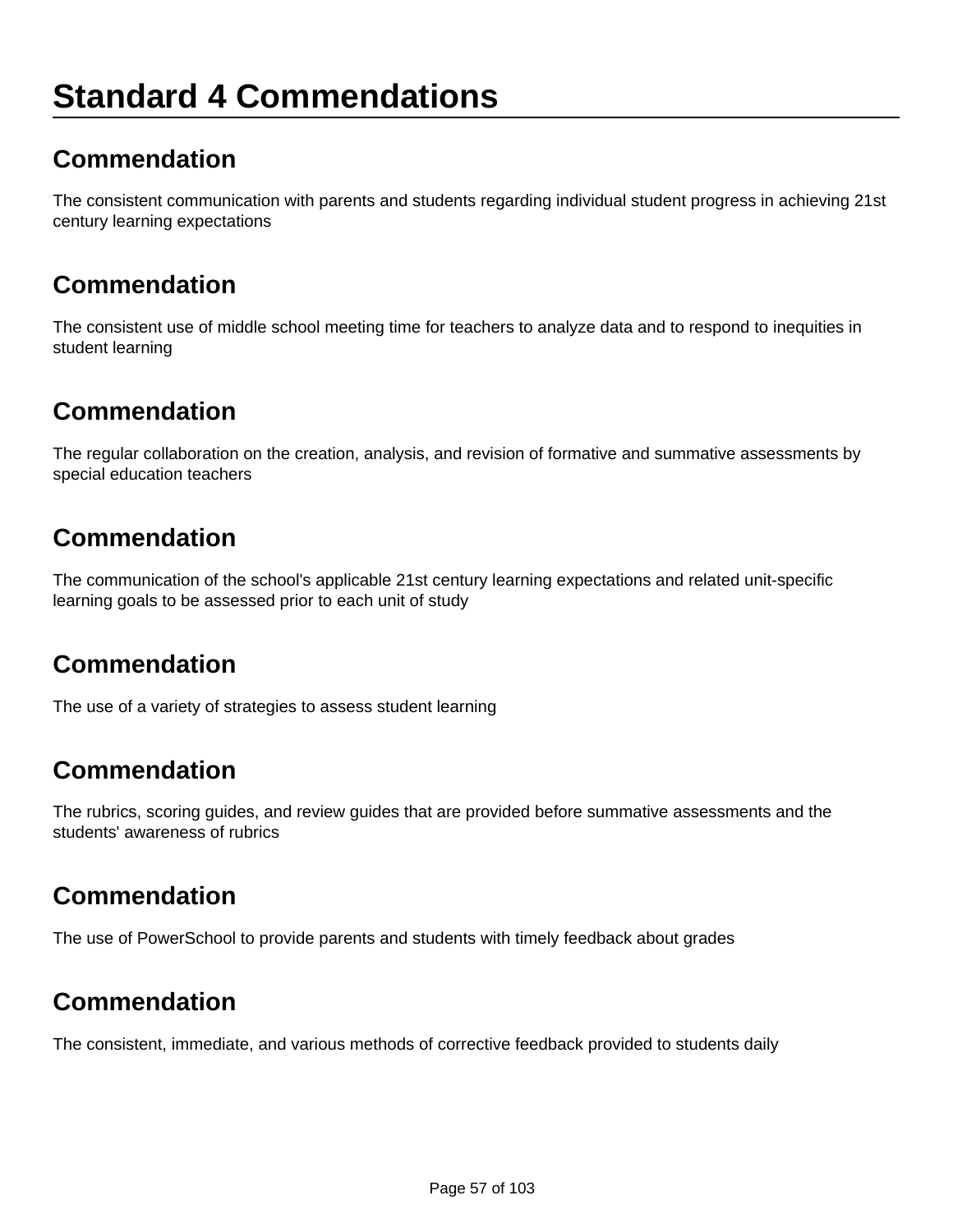# **Commendation**

The consistent use of a variety of formative assessments and analysis of results that provides teachers with the information necessary to adapt instruction to improve student learning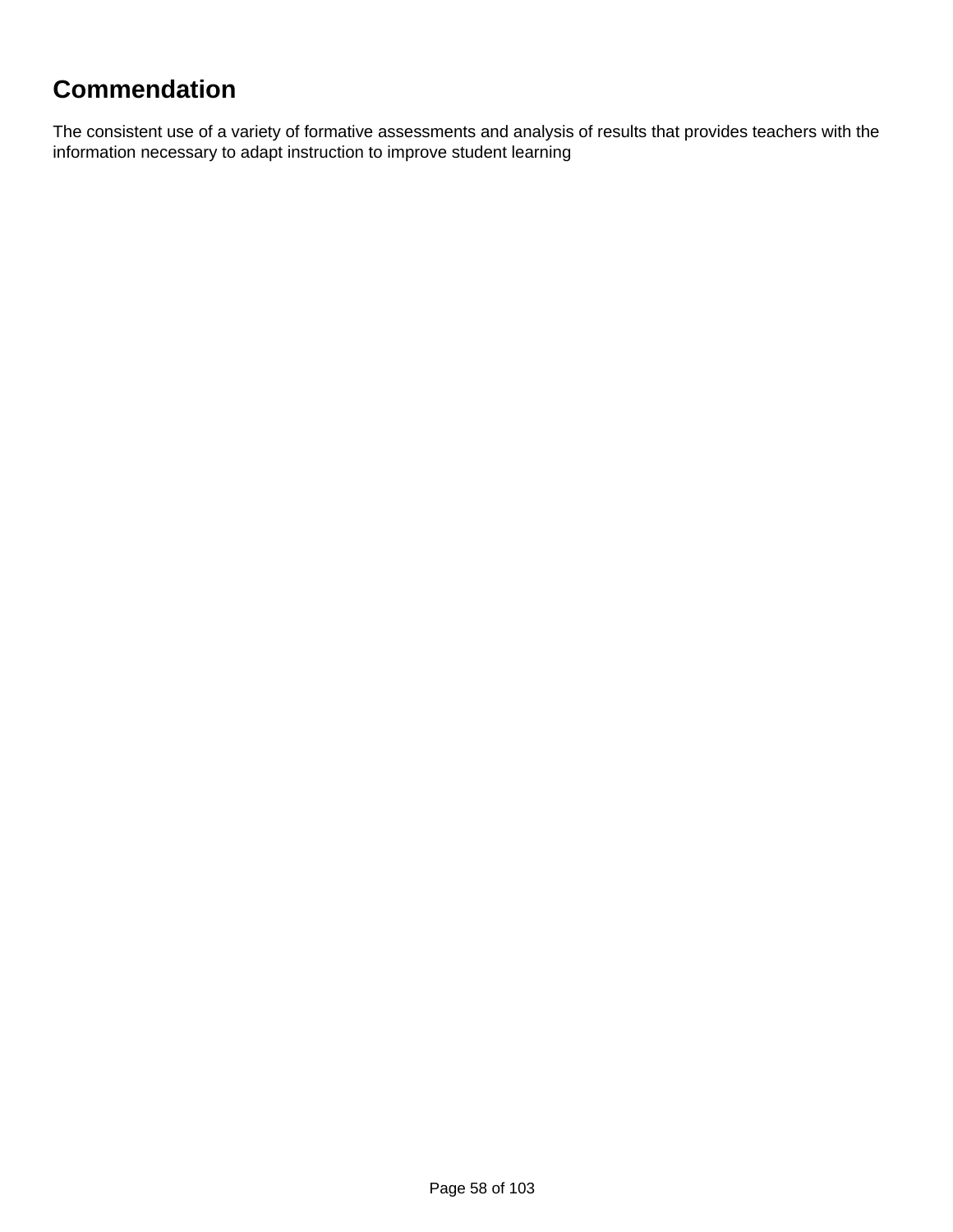# **Standard 4 Recommendations**

#### **Recommendation**

Employ a formal and consistent process, based on school-wide rubrics, to assess whole-school progress toward achievement of the 21st century learning expectations

#### **Recommendation**

Develop and implement a method for teachers to formally collaborate and practice the creation, use, analysis, and revision of formative and summative assessments

#### **Recommendation**

Review and revise grading and reporting practices regularly to ensure alignment with the school's core values and beliefs about learning

#### **Recommendation**

Ensure all professional staff collects, disaggregates, and analyzes data to identify and respond to inequities in student achievement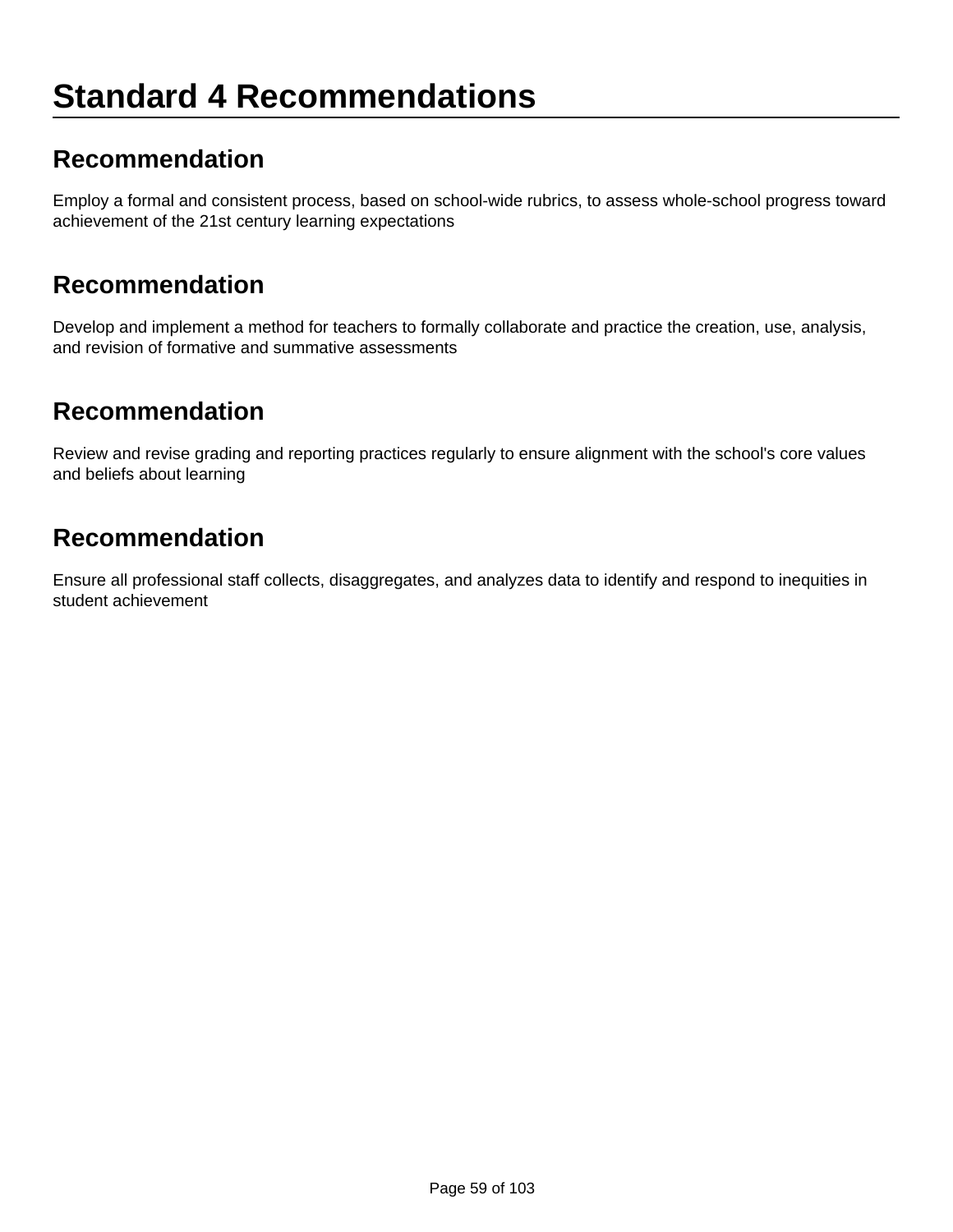The school community has created a safe, positive, and respectful learning environment where students are increasingly engaged in a culture that fosters student responsibility for learning and results in shared ownership and pride and high social expectations. The school has gone through a significant evolution in recent years with changes in staffing and leadership. The new administrative team has taken significant steps in creating a community of individuals devoted to student success. Teachers report that they feel respected, trusted, and valued, which is having an increased impact on student success and pride in their school. Parents believe the school is safe and students feel that they are part of a "family"; this word choice was repeated by a wide variety of stakeholders. The student handbook clearly delineates the school's core values, the student code of conduct, and behavioral expectations. These expectations are also visibly present in all classrooms and hallways. The administrative team is viewed by parents and students as fair and equitable in following the code of conduct and applying disciplinary actions. After significant events, the administrative team often meets with the faculty to discuss school issues and solicits feedback from a variety of community members. Because of the broad application of the school values, improved scientific research-based interventions (SRBI), and an increase in communication, the number of suspensions have decreased significantly. The faculty uses a variety of indicators including grades, attendance, and assessments to identify at-risk students. The tracking of behavioral data and the Positive Behavioral Interventions and Supports (PBIS) model has only been partially implemented, but will continue to be a priority in the future. The facility has been analyzed by the Connecticut State Police and security measures have been implemented by adding security cameras, clearing sight lines, and building a security kiosk at the main entrance. Students and staff know the security procedures for evacuations and shelter in place scenarios.

The school community is truly committed to reaching every learner. The small class size and individual attention allows all students the opportunity to grow and feel valued and respected. All stakeholders believe that students with special needs are well integrated into the community and make significant progress in their educational growth. After years of limited parent communication, the new principal created a parent-teacher organization (PTO) which is heavily active in all aspects of the learning community. They volunteer their time to meet with the administration to help develop goals for the district and school. Parents spent large portions of their summer improving the physical plant, painting classrooms, landscaping and generally improving the visual appearance of a school that is close to 50 years old. This new partnership has had a profound impact on how all the stakeholders feel about the community and its future. An increase in community support has been showcased at events like Empty Bowls, which is a national fundraiser for soup kitchens, celebrating veterans, sporting events, and a community parade where 100 students assembled and marched alongside three floats, which celebrated "Pirate Pride." Many of these programs are lead by students or by student groups. Because the school community consciously and continuously employed efforts to improve culture and climate, the creation of a safe, positive, respectful, and supportive culture where students have taken responsibility for their own learning results in shared ownership, pride, and high social expectations for all.

- self-study
- panel presentation
- teacher interview
- students
- parents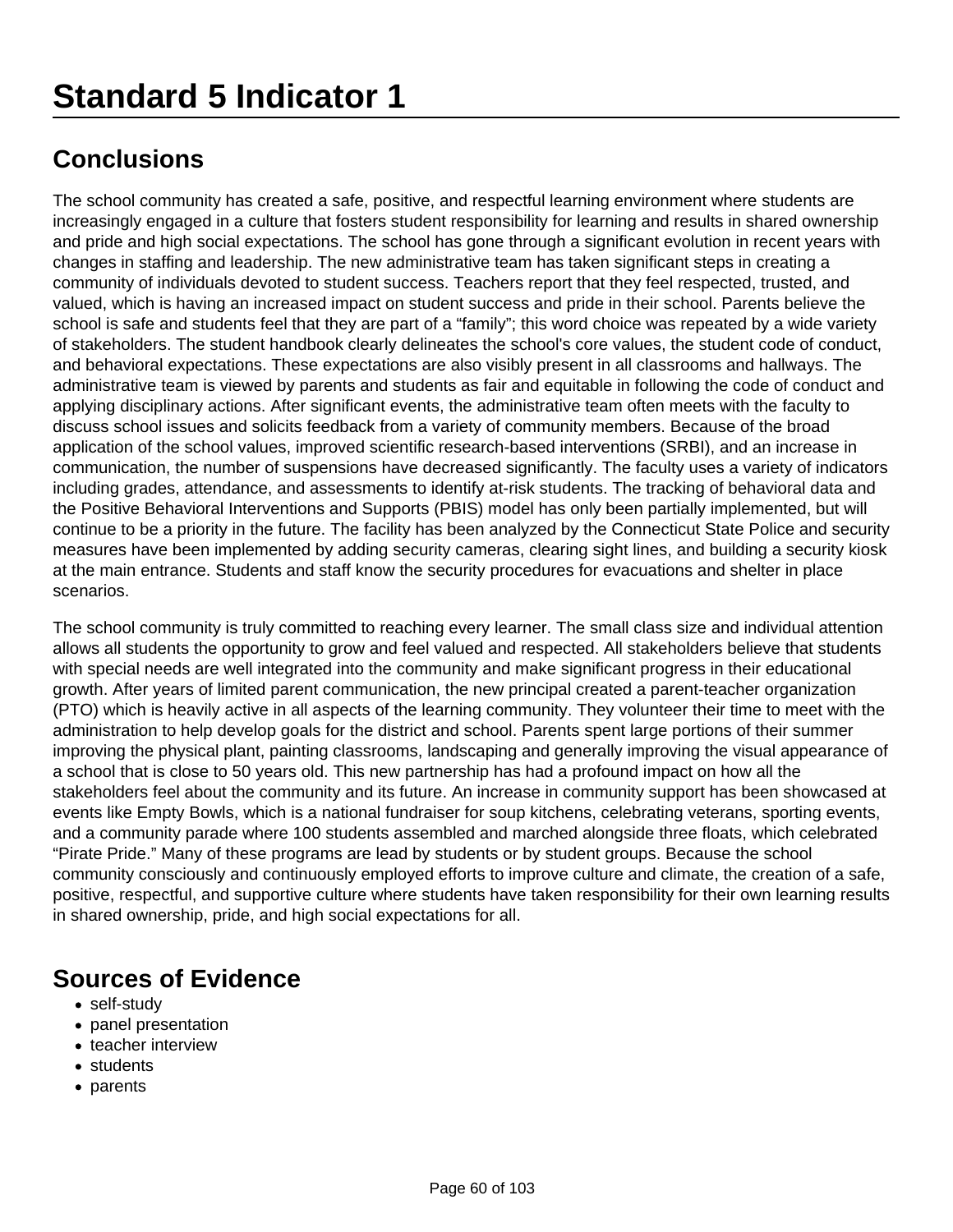- community members
- school leadership
- Endicott survey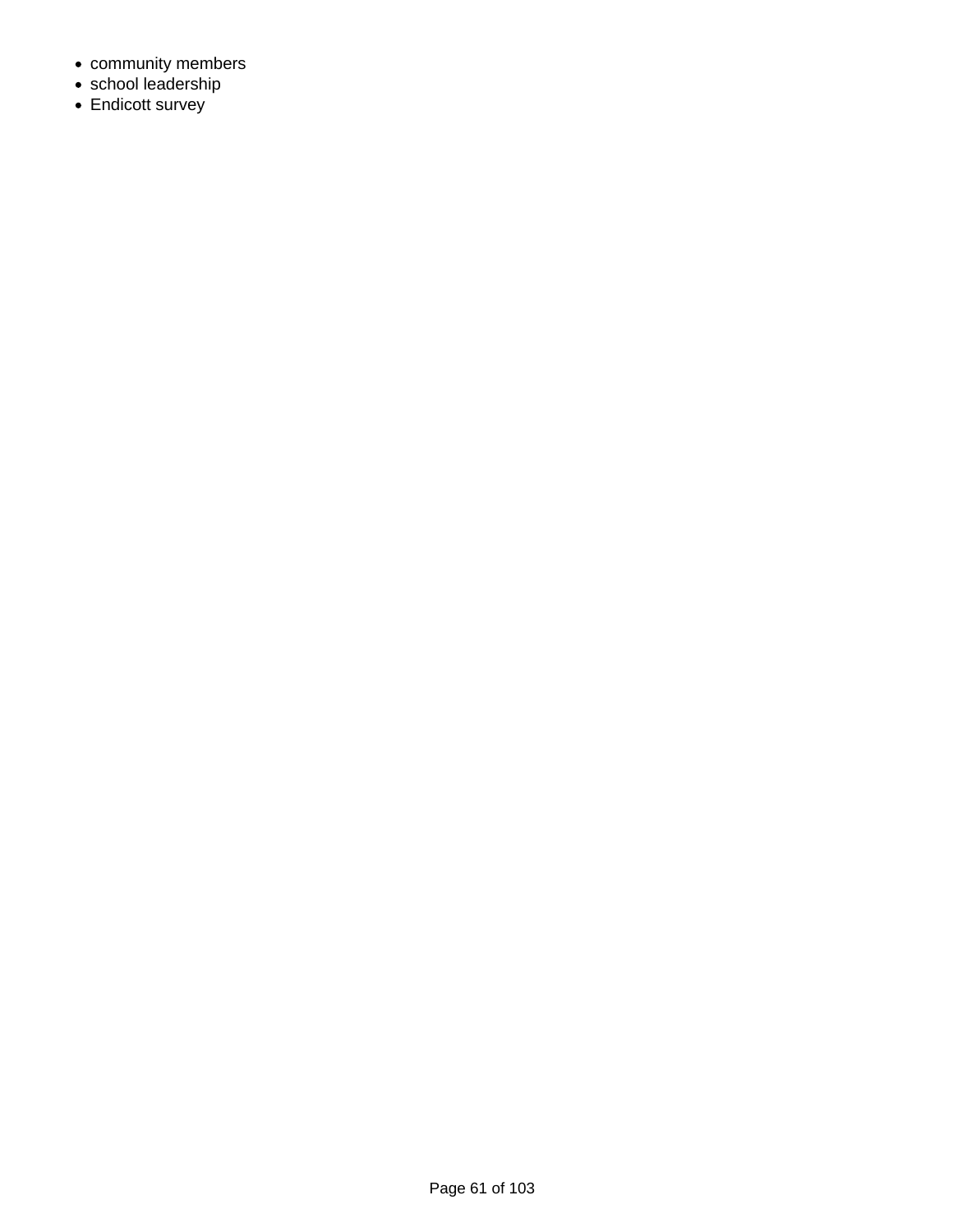# **Standard 5 Indicator 2**

# **Conclusions**

The Parish Hill Middle High School is equitable and inclusive, promoting access to challenging academic experiences for most students, making certain that courses throughout the curriculum are populated with students reflecting the diversity of the student body, and supporting the achievement of the school's 21st century learning expectations. At the middle school level, all students are heterogeneously grouped and organized by teams, ensuring significant inclusion and appropriate tiered intervention strategies. At the high school level, students participate in three mandated heterogeneous classes, World History, Integrated Science, and Civics. Additionally, electives are heterogeneously grouped and supported by special educators to facilitate inclusive classrooms. The school's counselors know students personally and encourage all students to take courses that are appropriate and challenging. Parish Hill has no restrictions or pre-requisites for students who would like to enroll in Advanced Placement (AP) classes. In a business class, students created a personalized poster identifying how the core educational values are meaningful and specific to each learner. This activity was differentiated for diverse learning abilities and personalized based on interests. The school community takes great pride in its inclusion and support of diverse learners academically, socially, and athletically. Parents made several comments that their children feel as if they are a part of a family. There were multiple examples of faculty, students, and coaches reaching out to students with special needs and making them feel valued as members of the community to foster equity. Additionally, there is a culture where upperclassmen serve as mentors and role models for diverse learners. Programs like the homework club are well attended by students and supported by faculty on a voluntary basis. Parents and teachers agree that, at Parish Hill, "students do not fall through the cracks." Because the school strives to ensure that all students have access to equitable and inclusive courses that promote heterogeneity; therefore, ensuring that all learners are appropriately challenged academically will provide opportunities for all students to achieve the school's 21st century learning expectations.

- classroom observations
- self-study
- student shadowing
- teacher interview
- school leadership
- school support staff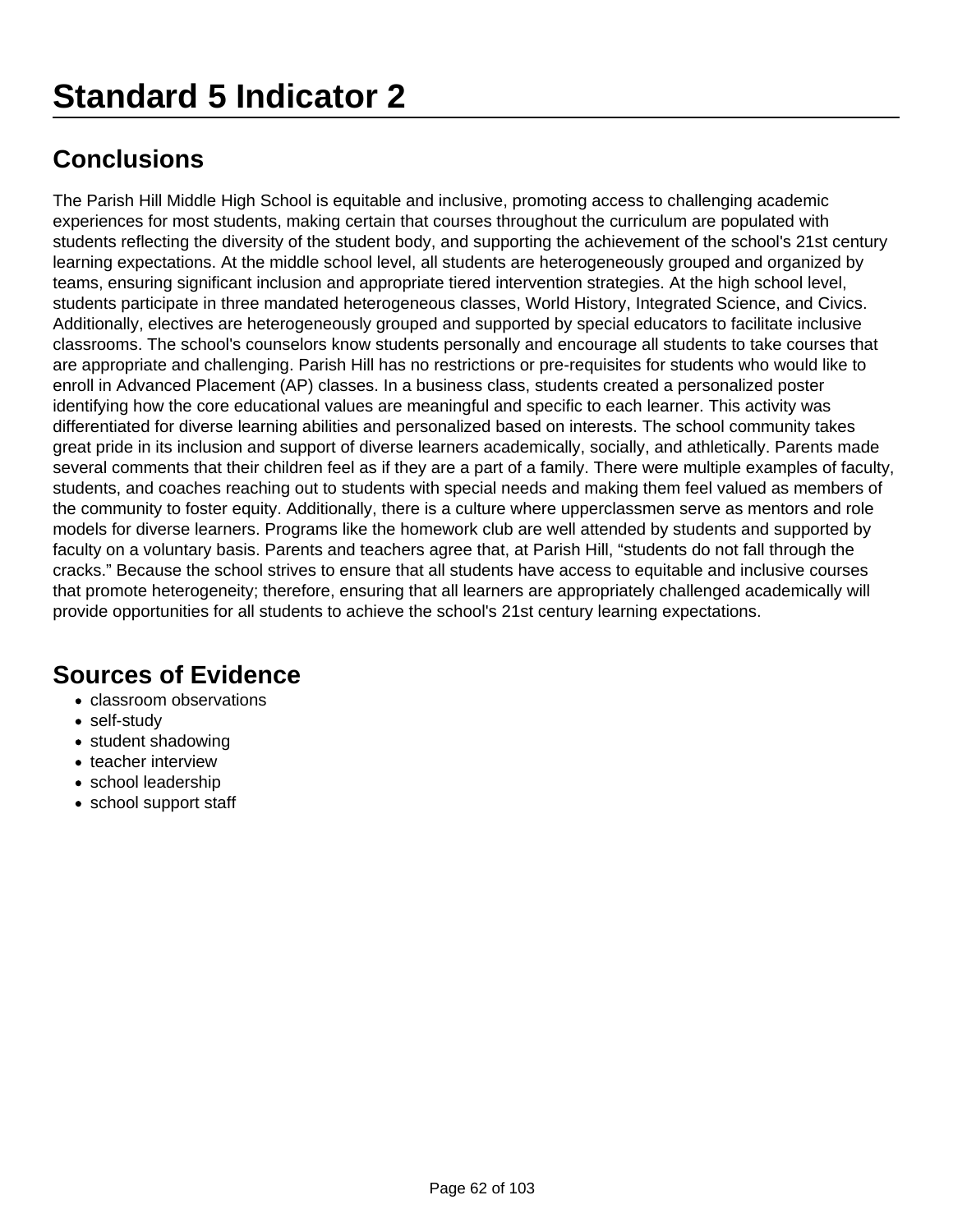# **Standard 5 Indicator 3**

# **Conclusions**

There is a formal, ongoing program through which each student has an adult in the school, in addition to the school counselor, who knows the student well and assists the student in achieving the school's 21st century learning expectations. The Pirate Activities That Harness Success (PATHS) program is a comprehensive curriculum that promotes the school's core values and culminates with the Capstone experience. Every two years students are assigned to a specific teacher who mentors seven to ten students and shepherds them through a variety of activities that promote personal growth, college and career readiness, and an inclusive school environment. This program is foundational in the implementation and usage of the school-wide rubrics, 21st century learning expectations, and a positive shift in school culture. Students meet once a week and participate in the development of interpersonal skills, time management, goal setting, academic success plans, acceptance of diversity, and problem solving. This program is viewed clearly as a flagship of the curriculum and elicits remarkable support. According to the Endicott survey, 89.5 percent of teachers report that they actively participate as a mentor, and 94 percent of students feel like they have a connection with one adult, in addition to the school counselor. Students express that PATHS has a rich, cumulative value, which provides an evolution of skills vital to their future success. The Capstone curriculum is comprehensive and valuable to students. During the senior year, students select a personalized inquiry-based question, complete research and analysis, then draft an eight to ten page research paper, which is presented and defended toward the end of the year, as it is required for graduation. Expectations for this Capstone experience are differentiated to meet student needs, and multiple students report that Capstone is the most challenging and helpful process in their educational experience. Through the formal, ongoing PATHS program, each student has a connection with a caring adult in the school, in addition to the school counselor, who knows the student well and provides each student with the opportunity to develop and achieve the school's 21st century learning expectations.

- classroom observations
- self-study
- panel presentation
- teacher interview
- students
- parents
- school leadership
- Endicott survey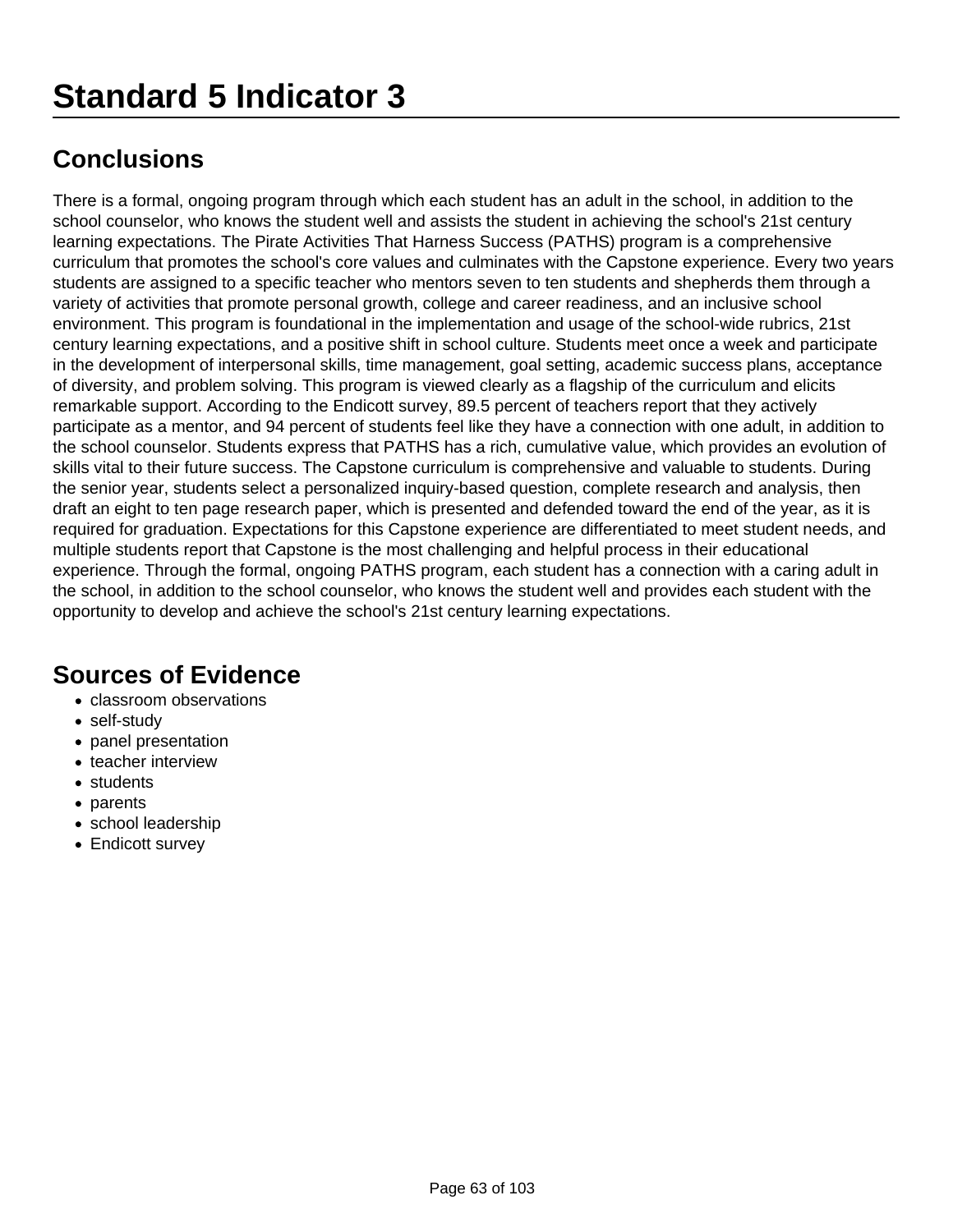In an attempt to support student learning through professional development opportunities, the principal and the professional staff engage in professional discourse for reflection, inquiry, and analysis of teaching and learning; use resources outside of the school to maintain currency with best practices; dedicate formal time to implement professional development; and apply the skills, practices, and ideas gained in order to improve curriculum, instruction, and assessment. These professional development opportunities have assisted in providing common language and consistent focus areas at Parish Hill. The new administrative team fosters opportunities for collaborative planning, which have been positively received. The new administrators are responsive to the faculty's professional development needs. Most requests for professional development opportunities are supported and welcomed. The positive collaboration between faculty and administration, fostered by administrators led to conducting a survey addressing the professional needs of the teachers. The survey was conducted during the summer of 2016. The professional development committee, created prior to the survey, analyzed the collected data and made recommendations to administrators for the high interest areas. The district is currently exploring professional learning communities (PLCs) based on the top areas of demand indicated by the survey. The administrators are also exploring a schedule change to improve collaborative opportunities. Teachers initiate opportunities for professional development and assess the effectiveness of those offerings on a regular basis. There is an ongoing effort to keep staff informed of current applicable professional development opportunities. Professional readings relevant to 21st century learning expectations are provided to the faculty by the administrators on regular basis. Departments meet once a month and use the time to discuss various school initiatives including, but not limited to, discussions involving curriculum, teaching strategies, and evaluation of student work. The skills, practices, and ideas gained from professional development are not yet fully applied in every classroom to improve curriculum, instruction, and assessment. There is a high percentage of veteran teachers trained as mentors who work with new teachers to provide an ongoing support. The current teacher evaluation process supports professional development opportunities. Professional development opportunities can be suggested to teachers through the evaluation process as well. Although there is progress in this area, a systemic professional development model has yet to be fully in place. There is significant progress implementing professional development that empowers the professional staff to engage in a reflective inquiry and analysis of teaching and learning; therefore, by fully incorporating resources outside of the school to maintain currency with best practices; dedicating formal time to implement professional development; and applying the skills, practices, and ideas gained, curriculum, instruction, and assessment will improve.

- classroom observations
- self-study
- teacher interview
- department leaders
- central office personnel
- school leadership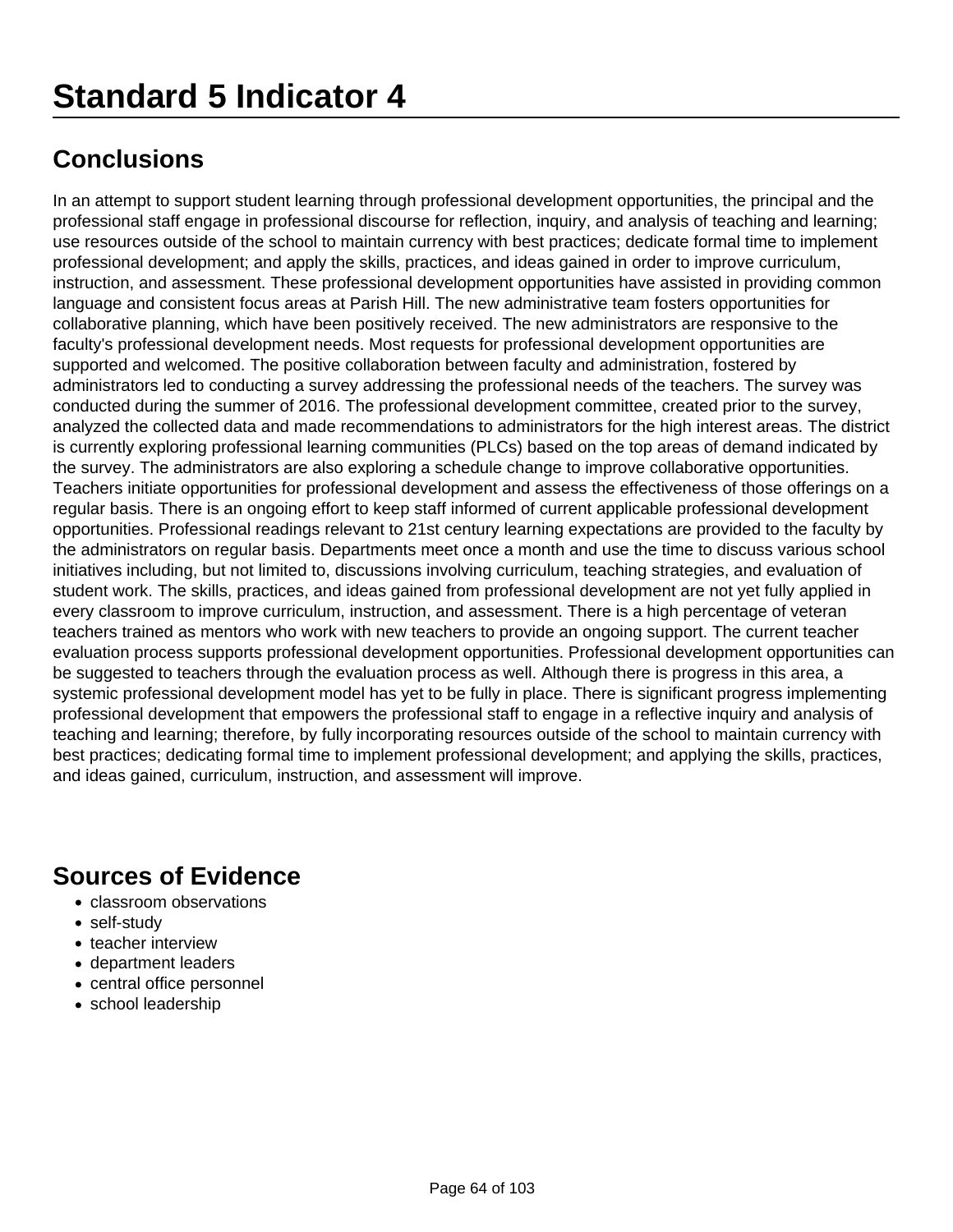School leaders use research-based evaluation and supervision processes that focus on improved student learning. The evaluation system based on the EASTCONN model, which was previously approved by the Connecticut (CT) State Department of Education's System for Educator Evaluation and Development (SEED) model, is aligned to the Connecticut Common Core of Teaching rubric for effective teaching. Teachers are observed both formally and informally by the principal, who uses the district-adopted evaluation model. Tenured teachers are observed formally and informally on a cycled basis, while non-tenured and first and second year teachers are formally observed three times a year, in conjunction with one informal observation. All formal observations are preceded by a pre-conference scheduled with the teacher to provide feedback and clarity. Teacher goals and expectations are aligned to the 21st century learning expectations. The principal is very supportive and helpful to teachers when goals are formulated and data collection decisions are made. A midyear conference is used to assess goal progress and to suggest future benchmarks. Professional development is often recommended during the conference. Informal observations conducted by administrators on regular basis are appreciated and supported by the learning community and they positively impact the school's culture. During drop-ins, administrators are always positive and commend achievements of students and teachers. The Endicott survey indicates that 65.5 percent of teachers feel that the teaching evaluation plan in place is essential to improving instructional practices. All outcomes of the teacher evaluation process are recorded in a program, My Learning Plan. The program allows evaluators and teachers to upload goals, lesson plans, any documents needed and used during the lesson, and the evidence collected by the evaluator. Because school leaders use a well established and research-based teacher evaluation plan, it supports and ensures the implementation of teaching practices that positively impact teaching and student learning.

- self-study
- teacher interview
- department leaders
- central office personnel
- school leadership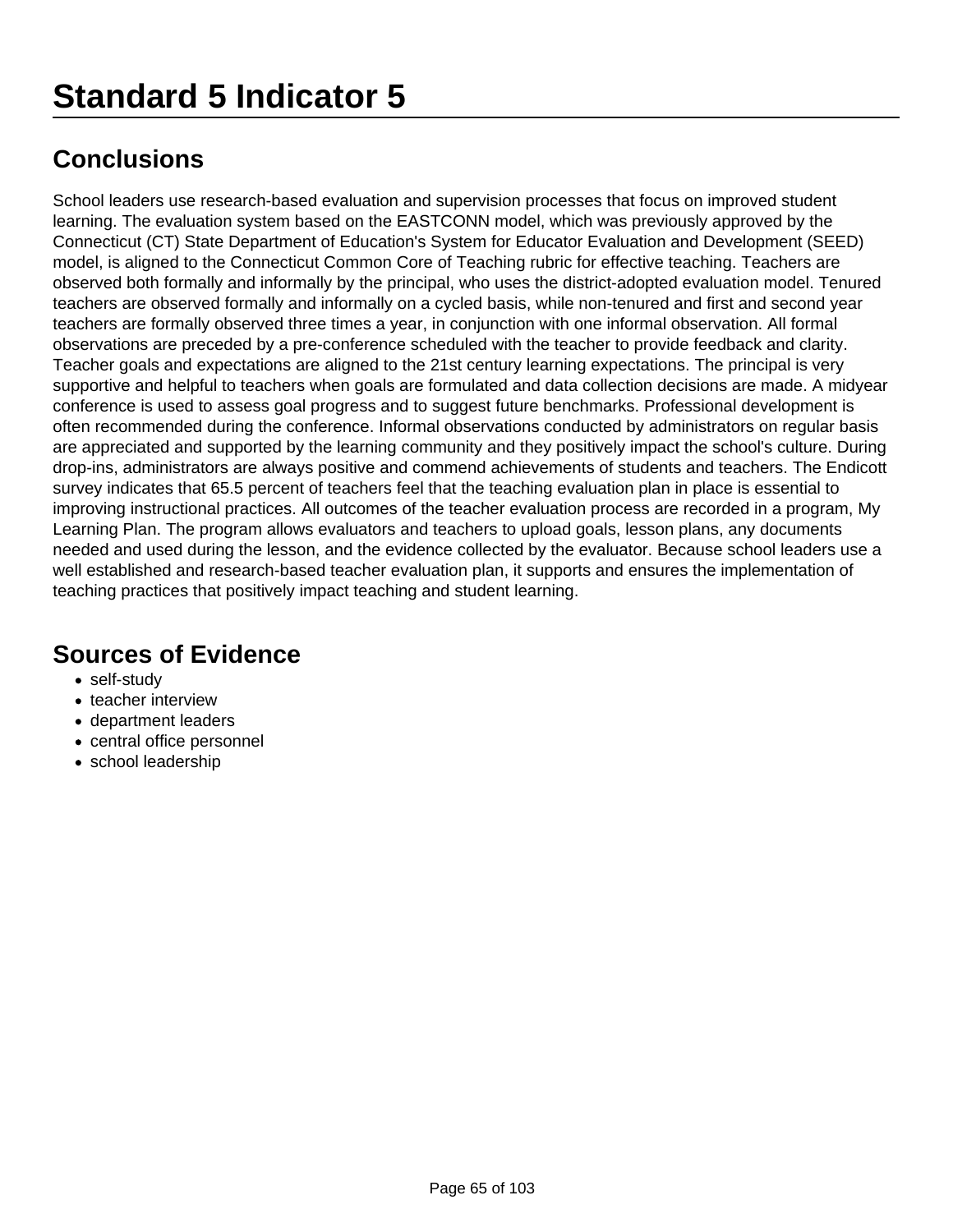The school is currently revising and evaluating the organization of time to support research-based instruction, professional collaboration among teachers, and the learning needs of all students. At the middle school level, each grade is organized by teams, which meet four times per week to discuss student progress, assessments, and best practices. This very effective model is desired at the high school level. The committed and dedicated staff at the high school have a formal opportunity to meet and collaborate once a month by team, but much of their interdisciplinary interaction happens informally and on a voluntary basis. This yields significant positive outcomes as teachers have several interdisciplinary lessons that are integrated with cross-curricular learning objectives. The new administrators have provided opportunities after school to discuss student progress and to develop strategies and interventions. However, teachers report not having enough collaborative time to vertically align curriculum. Several teachers are writing their own curriculum and would welcome the assistance to improve curriculum coordination. Data is currently being collected via PowerSchool, but administrators and staff recognize that they need more collaborative time to analyze student achievement and implement responsive and effective interventions. The team of teachers and administrators effectively collaborate via the middle school teams and as a small close knit community at the high school; therefore, the organization of time to further support researchbased instruction and professional collaboration will ensure the learning needs of all students are being fully met.

- classroom observations
- self-study
- teacher interview
- central office personnel
- school leadership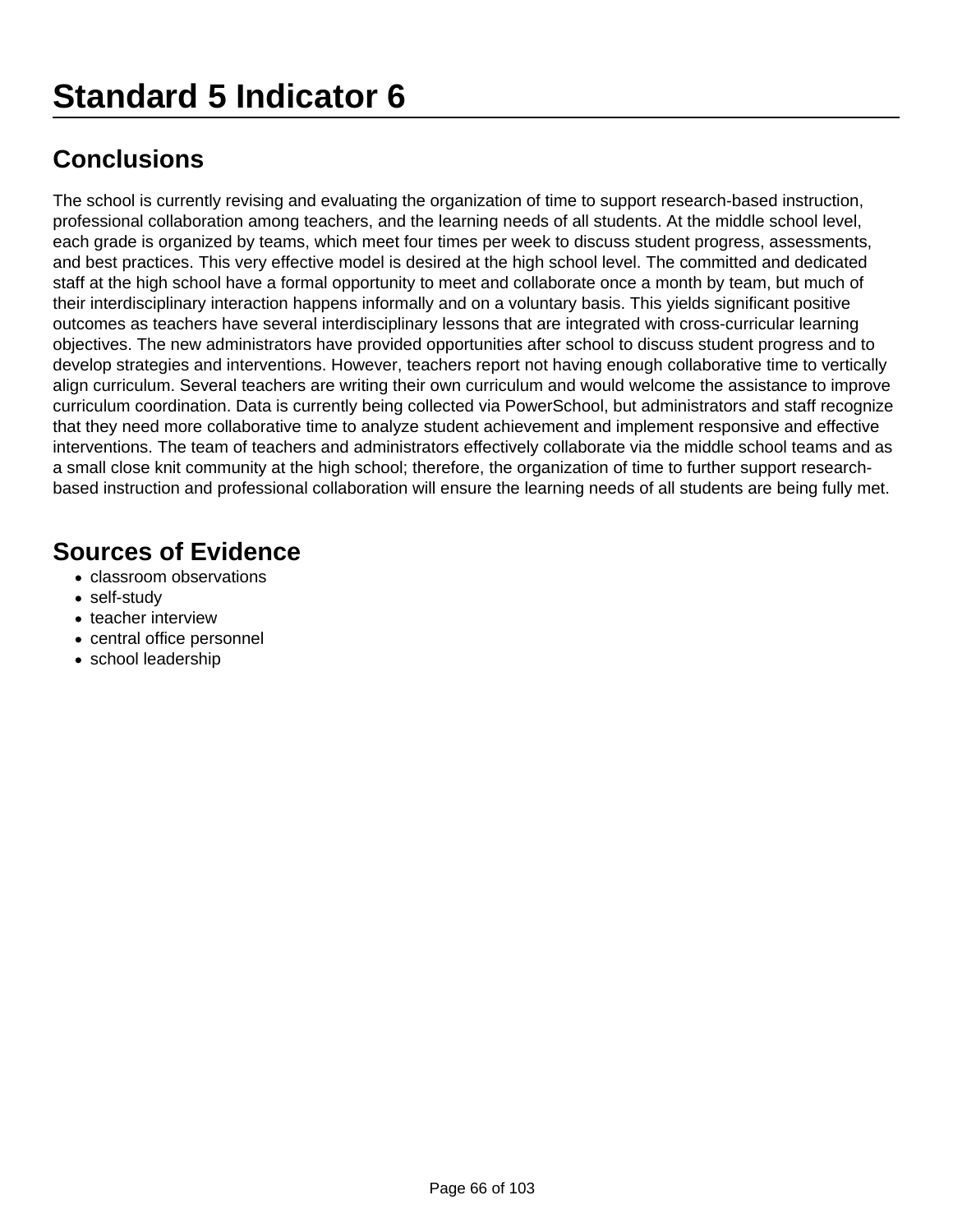The student load and class size enable the teachers to meet the learning needs of individual students. One of the strengths is the small class sizes, which provide opportunities for differentiated teaching and learning. According to the Endicott survey, 85.2 percent of students agree that class sizes in their courses are reasonable, and 71 percent of staff agree that class size enable them to meet the learning needs of individual students. There are 27 regular education teachers, 5 special education teachers, and 11 paraprofessionals. The student-to-teacher ratio is 9.6 to 1. The special education student-to-teacher ratio is 8.8 to 1. The teachers are able to address and meet the learning needs of all students. Each year the school's master schedule is built based on student needs and teacher recommendations. The guidance department makes every effort to accommodate all student requests. As a result, a variety of classes are offered, which keeps class sizes small. This allows teachers to provide differentiated instruction. Most of the teachers at have multiple preparations due to the small size of the school and the programs offered. Additionally, numerous classes are offered online and supported through the FuelEd program. Additional individual support to students is offered after school on Tuesdays and Thursdays. Teachers refer students to the scientific research-based interventions (SRBI) team for support if needed. SRBI intervention time is built into the academic schedule. As a result, the student load and small class size enable teachers to meet most of the needs of individual students.

- classroom observations
- self-study
- student shadowing
- panel presentation
- teacher interview
- parents
- community members
- school leadership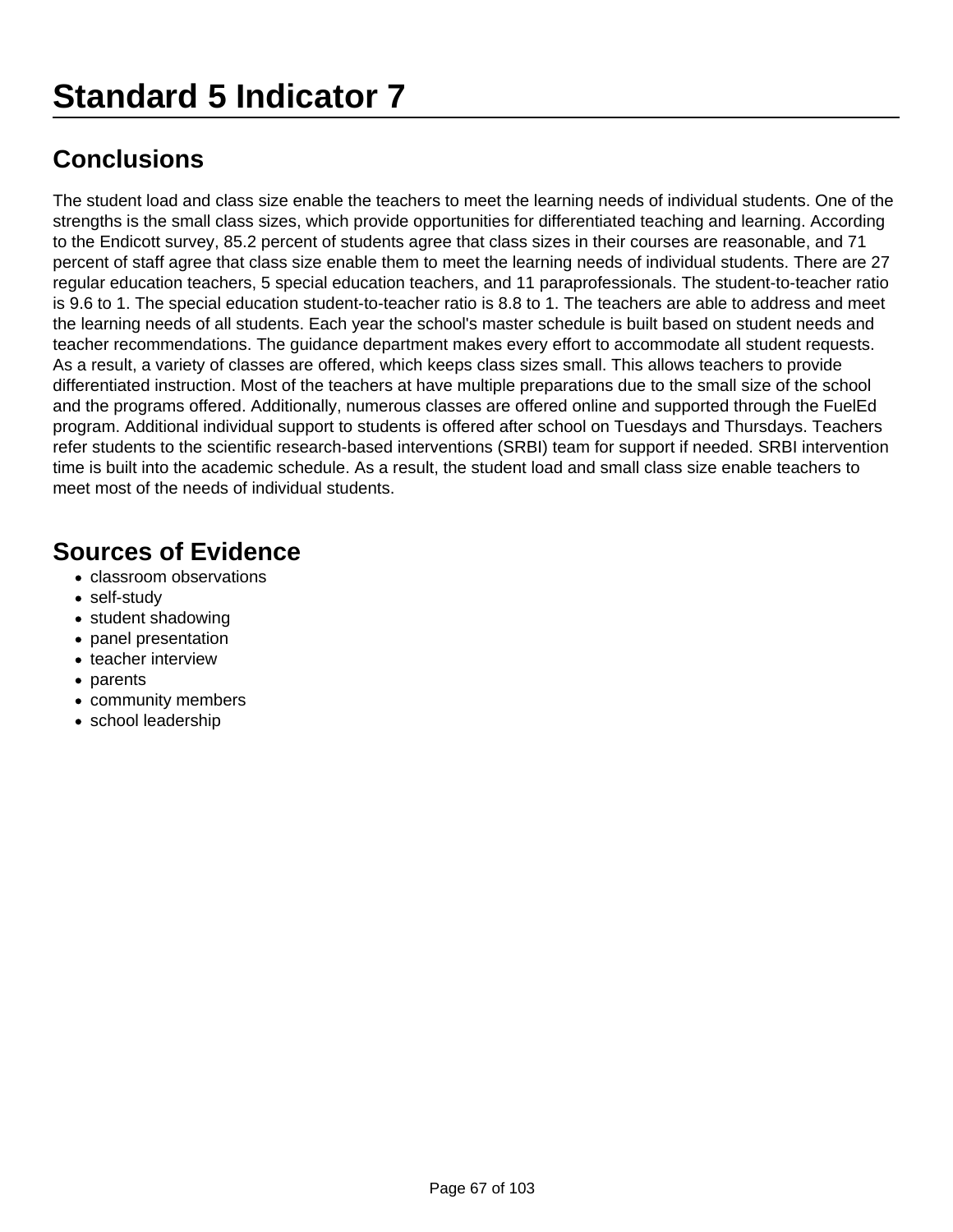# **Standard 5 Indicator 8**

# **Conclusions**

The principal, working with other building leaders, provides instructional leadership that is rooted in the school's core values, beliefs, and learning expectations. In the 2013-2014 school year, the administrative team created an ad hoc core values committee to create and implement the school's current academic and social expectations. This team facilitated the development of the school-wide rubrics, which were edited and revised by the entire faculty in subcommittees. The school's core values are clearly visible, known by faculty and students, and well measured by a variety of indicators. The current principal and assistant principal are forging a new era of good feelings amongst the staff and student population. The administrators serve as role models of the values that they expect of their students and actively participate as members of the learning community. They greet the students each morning, know all of them by first name, and model acceptance of diverse learners. The administrative team has an open door policy, students and faculty are responsive to suggestions to improve learning outcomes including student-led events, teacher leadership initiatives, and teacher-focused professional development. The administrators identified key teachers who serve as team leaders at the middle school level and department chairs at the high school level. The key teachers facilitate meaningful discussion about students, curriculum, assessment, and interventions. The seventh and eighth grade teams have a greater focus on student achievement and intervention, while the high school focuses on assessment, curriculum, and logistics. During department meetings, the principal regularly provides educational journals, studies, and articles to encourage a growth mindset for the staff. Each Wednesday the principal and SRBI coordinator hosts voluntary grade-level team meetings; each grade meets once per month. These meetings are not mandatory by contract but are well attended and support the core values and expectations for learning. The principal and leadership team are making progress in providing instructional leadership that is rooted in the school's core values, beliefs, and learning expectations.

- self-study
- teacher interview
- department leaders
- school leadership
- Standard sub-committee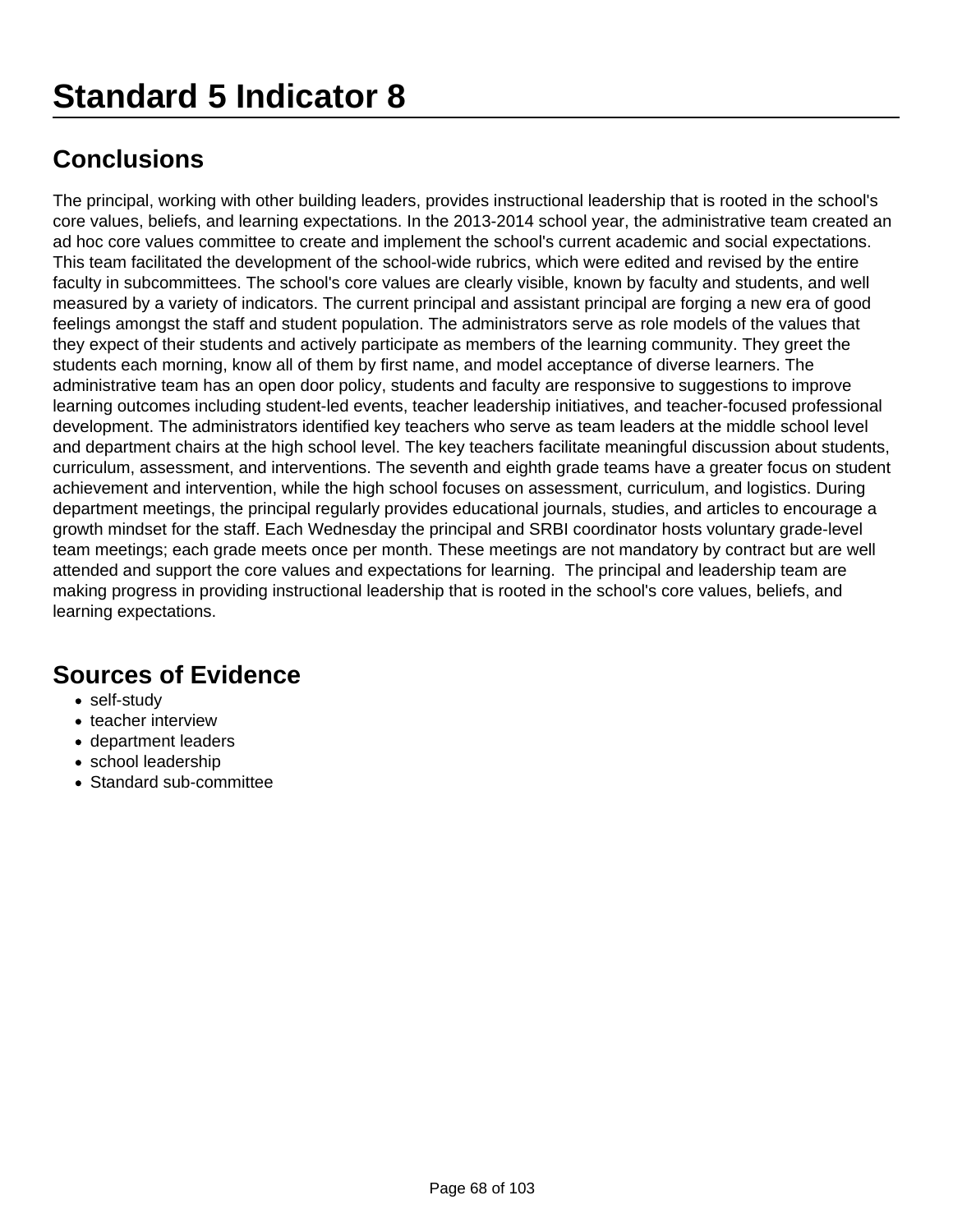Teachers, students, and parents at are involved in meaningful and defined roles in decision-making that promote responsibility and ownership. Each academic department has a key teacher who facilitates monthly department meetings. During department time opportunities to address curriculum needs exist, but currently there is no system in place to support alignment and revision of the curriculum. Teaching practices and student learning are evaluated. Also, during department meetings, feedback from teachers is solicited and collected. Department meeting time is used to identify department budget needs. The principal oversees the financial needs of the departments and prepares a combined budget. The administration is very sensitive to the financial needs of each department. The principal meets with key teachers once a month to address current issues and faculty requests. The increased administrative support has positively impacted school climate and serves as a sound base for building and establishing a cohesive working environment. Each staff member creates his/her own professional goals and teachers feel supported by the principal during the evaluation process. The principal promotes staff and faculty engagement in various committees such as the school health committee, the NEASC committees, and others. Teachers are encouraged to apply for and coordinate grants such as the Durational Shortage Area Permit and Perkins Grant. Parish Hill was awarded a \$130,000 state grant for the Video Communications class, which has promoted student-centered learning and is showcased each day via morning announcements. Students have an active role in decision making by promoting ownership of their school and community. Students are active participants in student government, National Honor Society, and a variety of leadership programs available to students. Class officers regularly meet with the principal to share ideas regarding school events. A positive relationship exists between the principal and the student body. The principal plays an important role in establishing and maintaining positive collaboration with families, students, and school staff. This initiative has been a focal area of improvement at Parish Hill Middle High School. The principal successfully initiated a parent advisory council (PAC) during the 2015-2016 school year. PAC serves as an opportunity for parents, teachers, and administrators to meet and discuss student achievements. As a result, PAC is a successful tool ensuring positive communication between school and parents. Parents have multiple opportunities to meet with school administration and teachers at different events such as coffee with the principal, open house, and parent-teacher conferences. The principal has an open door policy through which teacher and parent initiatives are discussed and supported. According to the Endicott survey, 60 percent of parents agree that they have opportunities to be involved in the decision-making process at the school. Parents can meet with teachers and administrators during parent-teacher conferences, and on an as-needed basis to discuss student progress. Several stakeholder surveys are conducted during the year to gather information on school climate and culture. The data are used by administrators to help inform school decisions. The administrative team has made significant progress initiating, establishing, and maintaining a positive school climate reflective of the school's vision and mission, and maintaining a positive line of communication between parents and school. The school's involvement of students, parents, and teachers in the decision-making process is having a meaningful impact on shared responsibility and ownership through creating and promoting the school's vision, mission, and 21st century expectations.

- classroom observations
- self-study
- student shadowing
- panel presentation
- teacher interview
- parents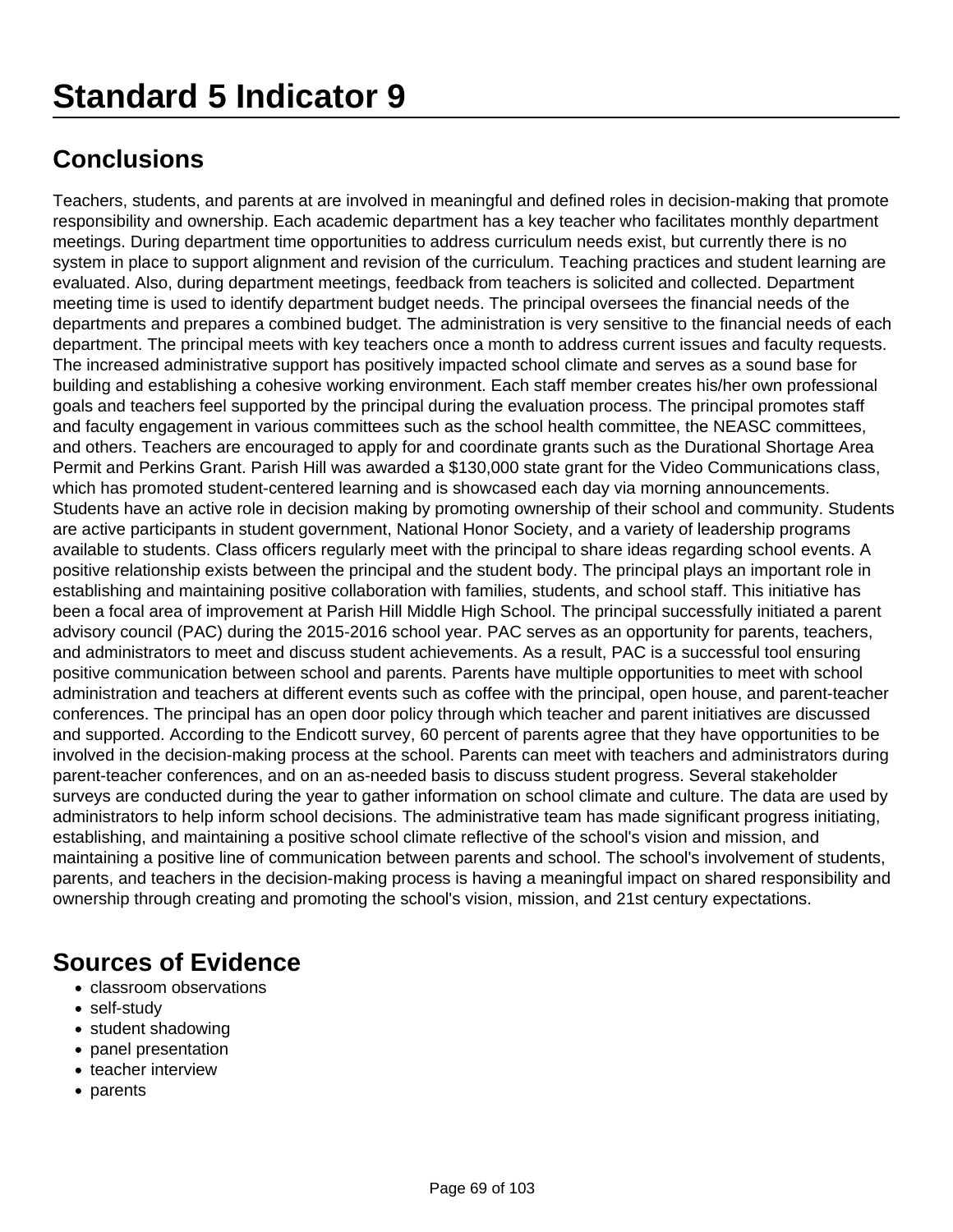- community members
- department leaders
- school leadership
- Standard sub-committee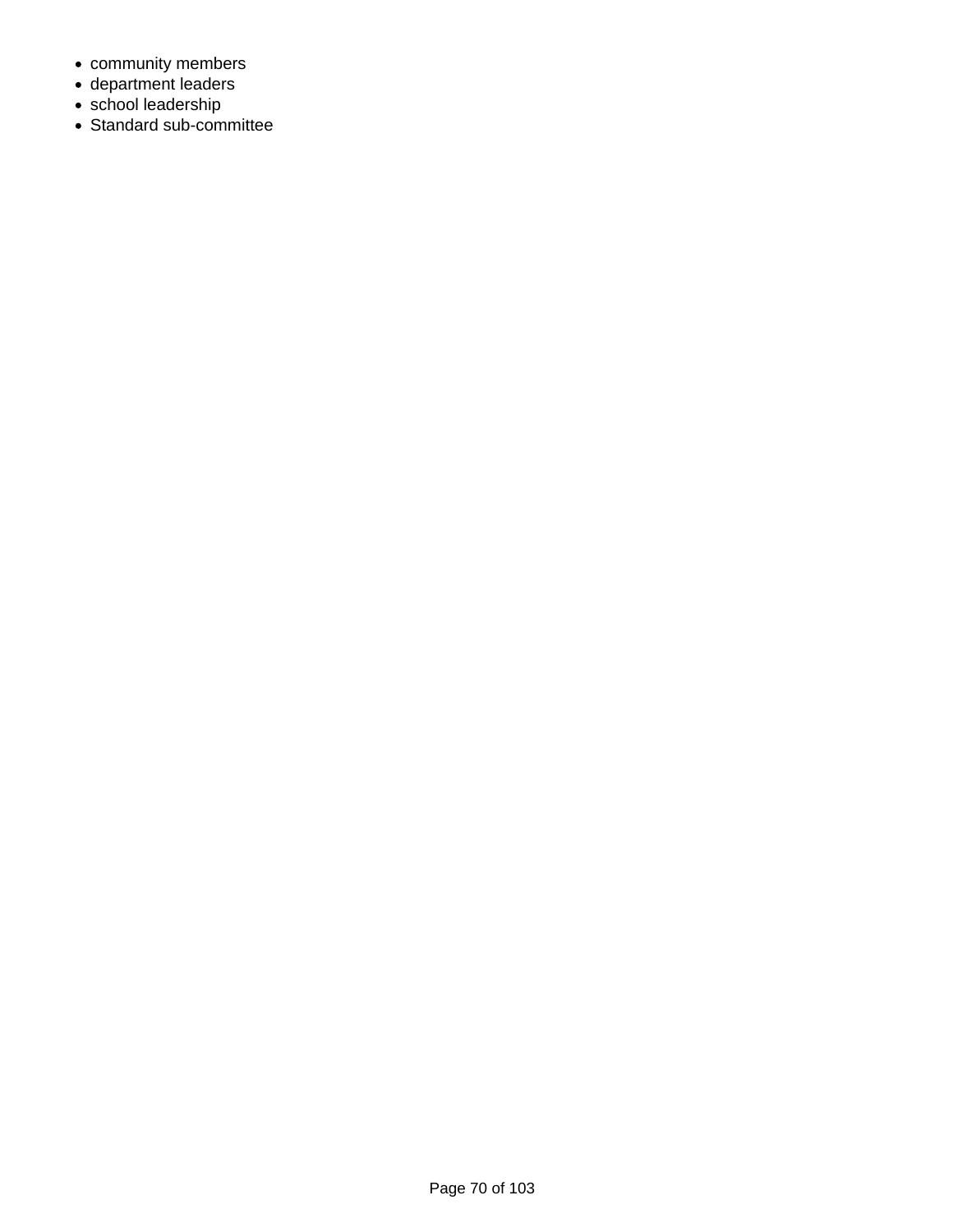Teachers exercise initiative and leadership essential to the improvement of the school and to increase students' engagement in learning. Administrators welcome and support numerous teacher- and faculty-led initiatives. Many initiatives have been recommended and implemented by the teacher community. The faculty serves on numerous committees such as the professional development committee and NEASC committees. Some serve as key teachers. Many teachers are advisors of various clubs. The initiatives serve as a solid base for establishing and reinforcing positive relationships among teachers, students, and administrators. The cohesive environment that has been established reinforces the positive school climate essential to effective teaching and student learning. Teachers consistently offer solutions to concerns rather than lament about problems that could be facing the school. Teachers initiated a variety of field trips to increase experiential learning opportunities by visiting the Body Exhibit in Hartford and the Newport mansions, and through business trips to New York and Boston. Two new classes were offered, Forensics and Environmental Science to support increased student interest. The student academics and wellness (SAW) club serves as an after-school opportunity for students to experience growth in the learning process along with physical and social exercise. The Parishutes, a mentoring opportunity for students to mentor other students meet twice a week after school to mentor students with specific academic needs. Model United Nations is a teacher-led group that encourages student engagement by role playing international diplomacy, culminating in an academic competition in New York. Another example of teacher initiative is the annual blood drive contest, in which various high schools in the area compete for the best donor turnout. Several members of the faculty are certified to teach College Connections and Early College Education, through which students can attain college credits. As a result of teachers being involved in committees and activities that lead to school improvement and increased student engagement, the school supports its students in their engagement with and achievement of the school's 21st century learning expectations.

- self-study
- teacher interview
- department leaders
- school leadership
- Standard sub-committee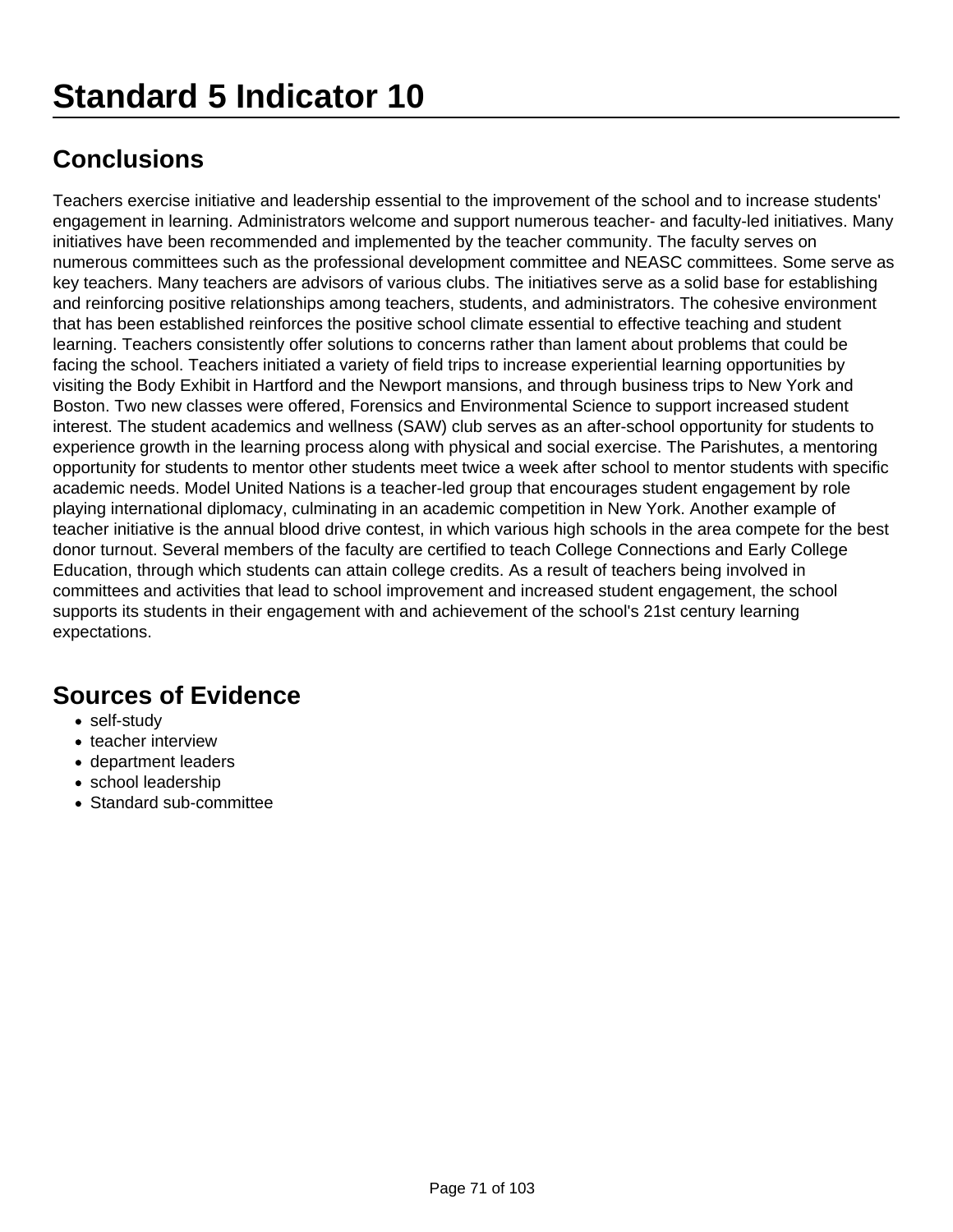The school board, superintendent, and principal are increasingly collaborative, reflective, and constructive in achieving the school's 21st century learning expectations. As Parish Hill engaged stakeholders in the school's mission, core values, learning expectations statements, the school board was an active participant, which culminated in a vote of support. The principal meets weekly with the superintendent to discuss district goals and strategic planning. At times, those meetings include the assistant principal and the elementary school principal depending on the superintendent's agenda. The superintendent establishes an annual goal and the administrative team has developed a two-year and five-year plan. The annual goals have included professional development on Understanding by Design, curriculum writing, differentiation, and standards-based assessment. The two-year plan includes goals to improve the physical plant by improving communication and efficiency of the maintenance team. Additionally, the school is looking to revise and create a master schedule that will allow high school teachers more collaborative time and opportunities to analyze student learning. A vital component of this plan in Parish Hill's future success is to create procedures for teachers to provide input into school-wide decisions and the development of rigorous, vertically aligned curriculum supported by a curriculum coordinator. The five-year plan includes major capital expenditure to improve the physical plant and significant instructional improvements including the formal creation of data teams, a revised SRBI process, and a formal five-year curriculum review process. Being a small district with limited resources, stakeholders recognized the necessity of creating more opportunities for student experiences and coursework. Working with EASTCONN and the local community, the superintendent and previous building administrators developed opportunities for student learning through the College Board, FuelEd, Middlebury Language Schools, and Quinebaug Valley Community College. These actions were supported by all stakeholders and had a positive impact on diversifying learning opportunities and assisting students with credit retrieval. The superintendent and principal have been reflective and collaborative in making significant progress in developing short- and long-terms plans in order to achieve the school's 21st century learning expectations.

- self-study
- panel presentation
- teacher interview
- central office personnel
- school leadership
- Standard sub-committee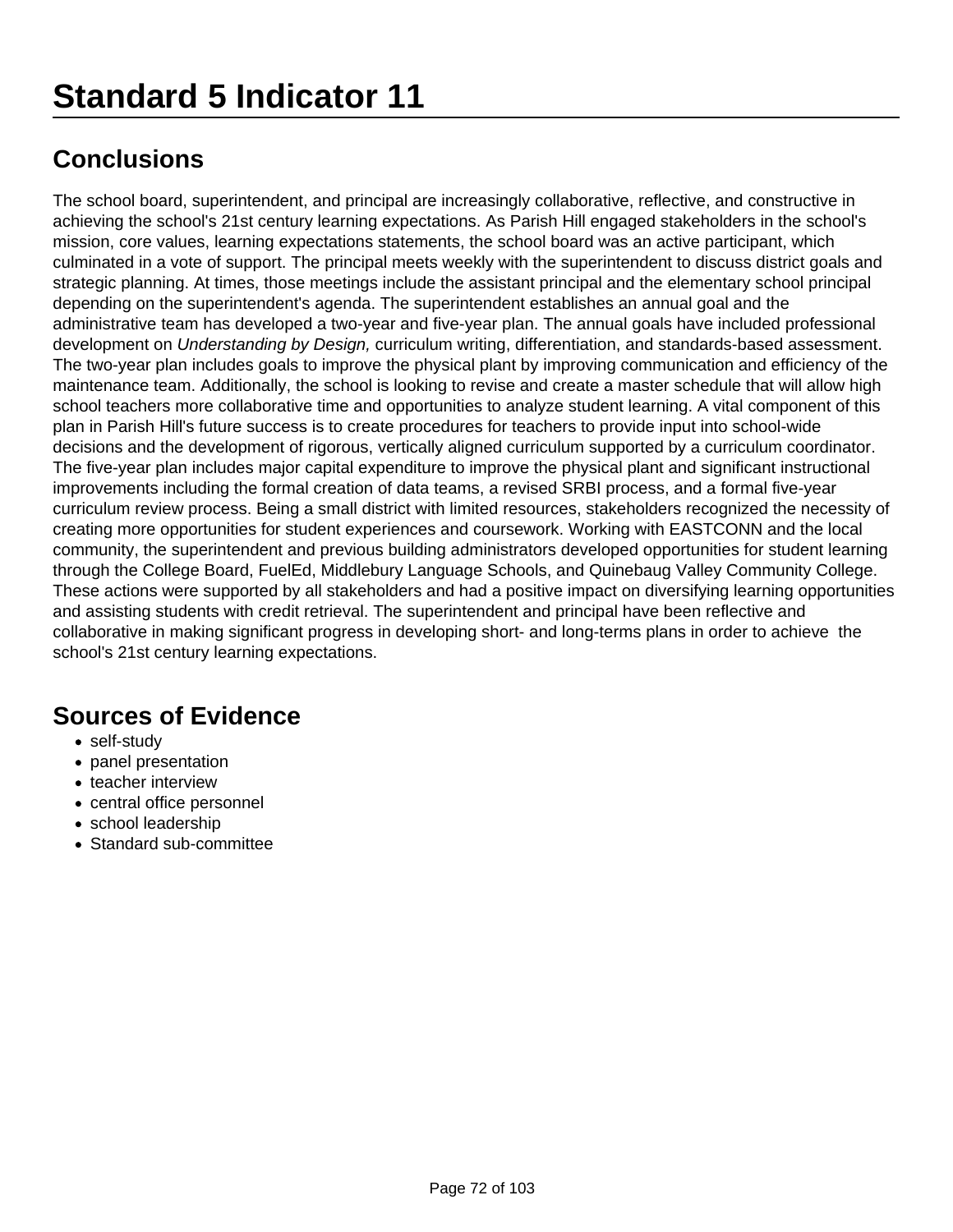The superintendent and school board have gradually increased the principal's decision-making authority to lead the school. According to the Endicott survey, 10.5 percent of teachers agree that the principal has adequate autonomy to lead the school. The superintendent's active presence in the high school creates confusion regarding administrative duties and responsibilities. To sustain the process of school improvement, teachers identified that the current school administrators set a tone for the future and this is supported by central office administrators in promoting staff-directed professional development and decision-making at the building level. The current administrators have created significant momentum within the learning community. Parents, teachers, and students commented on the positive change in school climate. Although significant progress has been made to increase the principal's ability to act autonomously, the school climate and culture will be positively impacted from an increase in the principal's decision-making authority to lead the school through greater collaboration with the school board and central office administrators.

- self-study
- teacher interview
- community members
- school leadership
- Endicott survey
- Standard sub-committee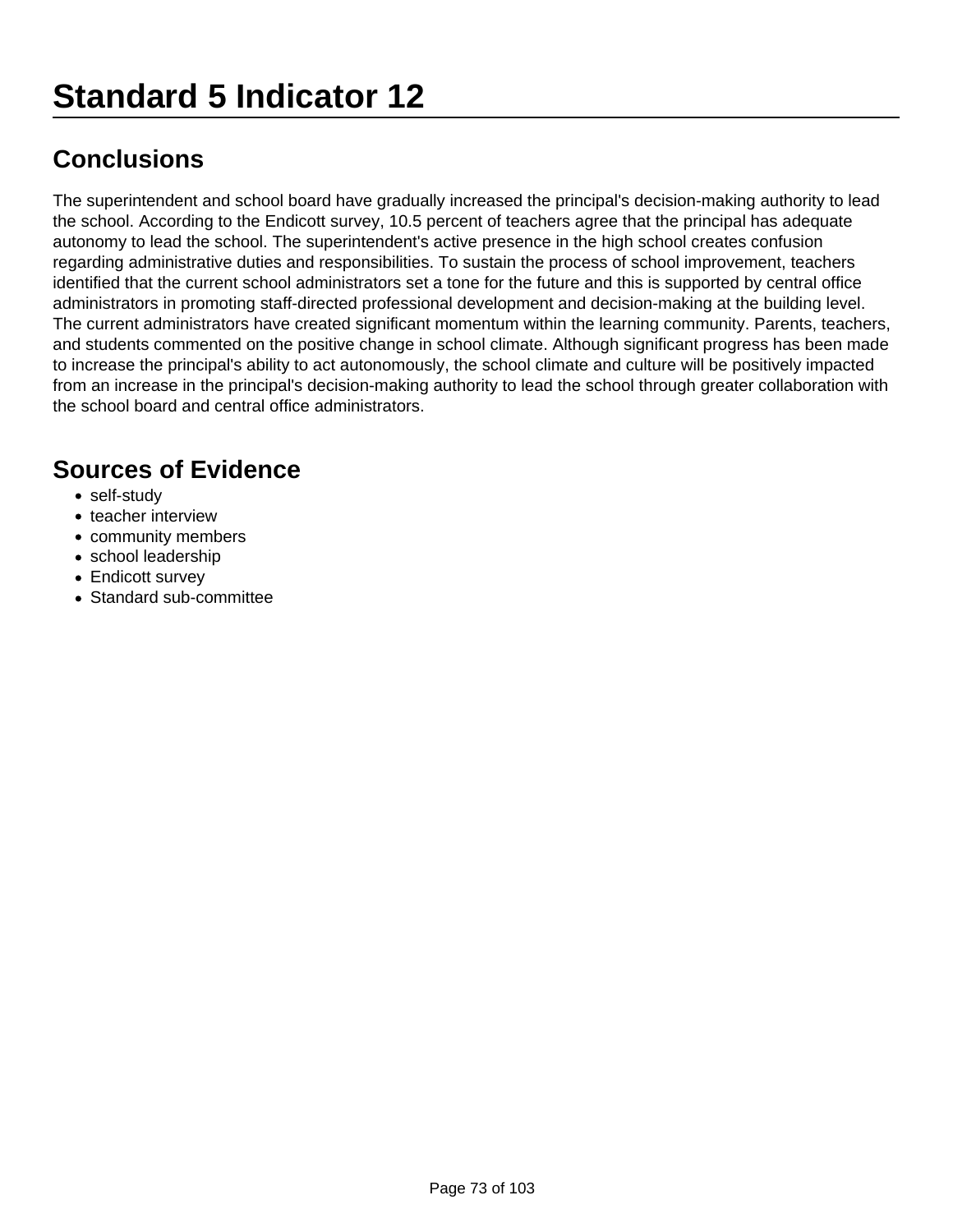## **Standard 5 Commendations**

## **Commendation**

The significant progress made by the administrative team in building a community of learners committed to the school's core values and the creation of a safe, positive, respectful, and supportive culture that fosters student responsibility for learning and results in shared ownership and pride for all

## **Commendation**

The emotional and educational support afforded to students from a dedicated and caring faculty that makes students feel as if they are among family

## **Commendation**

The PATHS program which is effective in implementing the core values and essential learning goals of the school and community

## **Commendation**

The opportunities provided for teachers to explore and pursue relevant and meaningful professional development

## **Commendation**

The effective use of a modified version of the EASTCONN RESC model to evaluate teachers

## **Commendation**

The informal and formal collaboration efforts, analysis, and intervention strategies used by the middle school teams

## **Commendation**

The small class size, use of differentiation, and individual attention to assure academic and emotional support to students

## **Commendation**

The active engagement in promoting the school's core values and beliefs through the instructional leadership of building leaders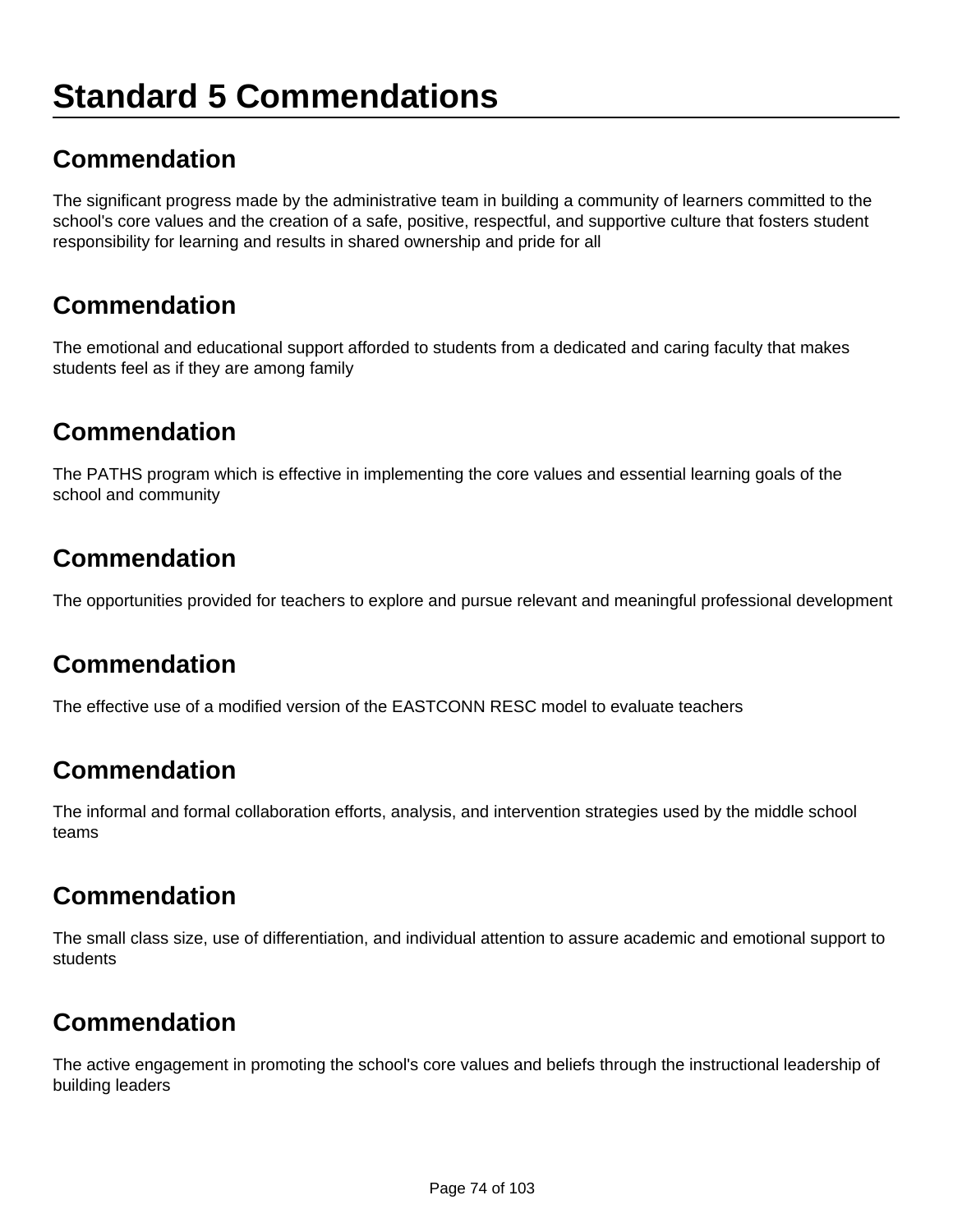## **Commendation**

The meaningful and defined roles in decision making by teachers, students, and parents

## **Commendation**

The initiative and leadership of teachers to improve school climate and to increase student engagement in learning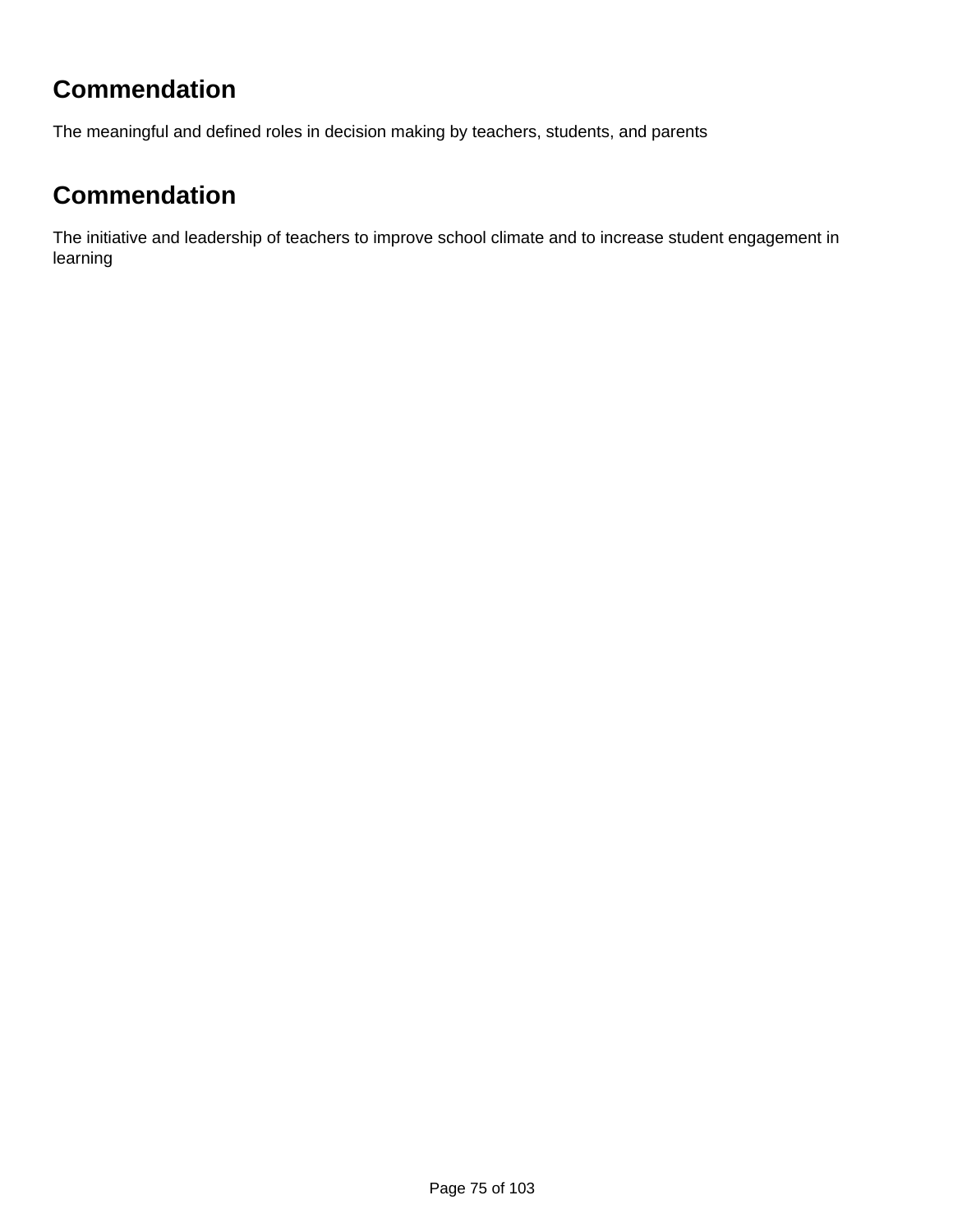## **Standard 5 Recommendations**

#### **Recommendation**

Ensure the organization of time further supports research-based instruction and professional collaboration among teachers at all grade levels to fully meet the learning needs of all students

#### **Recommendation**

Ensure the school board, superintendent, and principal are collaborative, reflective, and constructive in achieving the school's century learning expectations

#### **Recommendation**

Provide the principal with sufficient decision-making authority to lead the school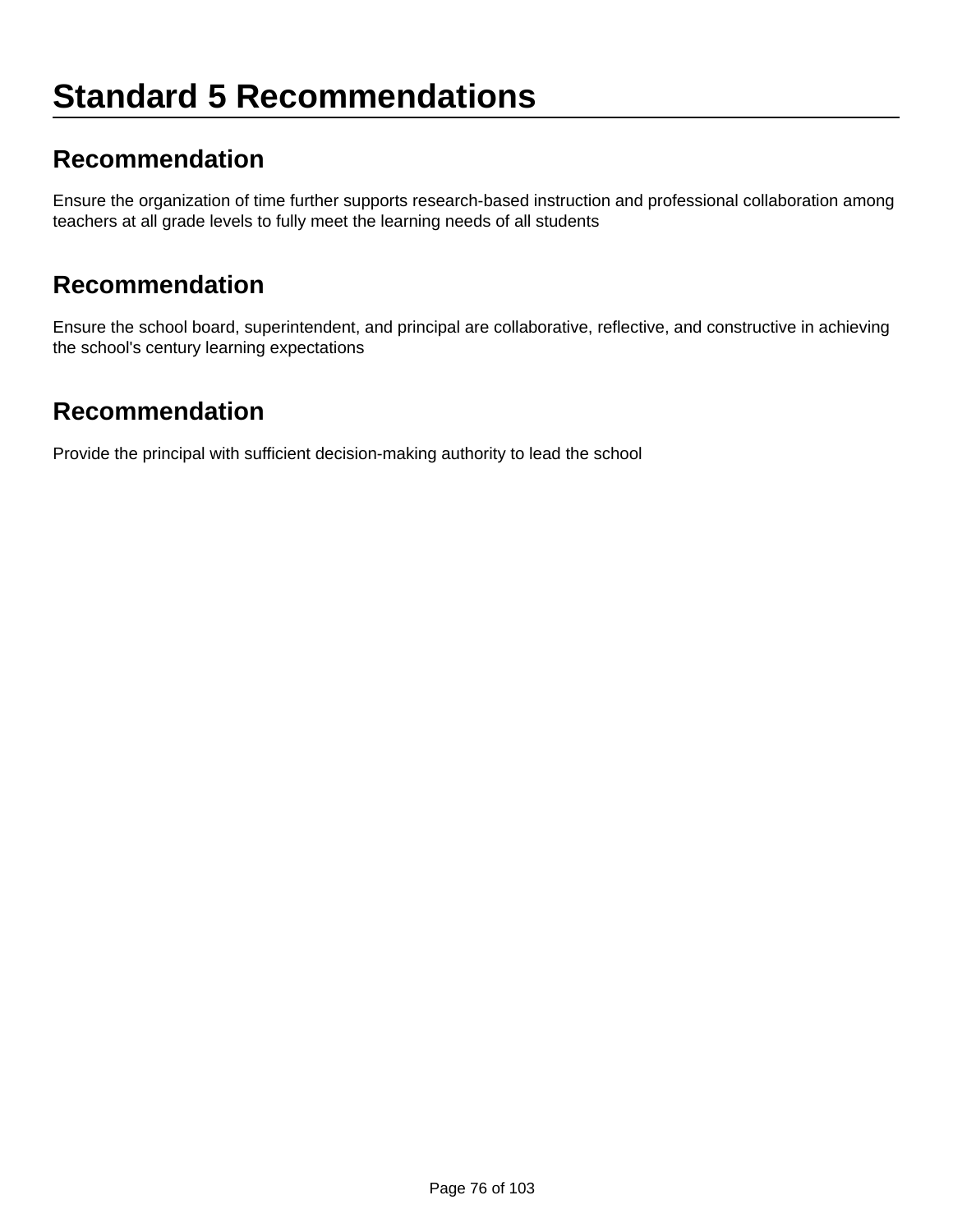The school has intervention strategies for all students that support each student's achievement of the school's 21st century learning expectations, but has yet to achieve timely, and fully coordinated and directive services for all students. Among students who responded to the Endicott survey, 23.7 percent of tenth graders agree that the school meets the needs of all students. Fifty-five percent of seventh graders agree, but less than 50 percent of the other grades concur. In contrast, 78.9 percent of responding staff agree that the school has timely, coordinated, and direct intervention strategies for all students, including special education, 504, and at-risk students, that support each student's achievement of the school's learning expectations. The school utilizes some aspects of Positive Behavioral Intervention Supports (PBIS), although a complete framework is not in place. A vestige of PBIS is the Pirate Pride acronym. Pirate Pride focuses on three core attributes: respect, safety, and responsibility. Students are recognized for positive behavior through a Pirate Pride referral, which is then reviewed in a one-to-one meeting with the student and principal; the referral is displayed on the Pirate Pride bulletin boards outside of student services and by the library; a copy of the referral is sent home to parents. Struggling high school students can participate in a summer credit recovery program offered at the school. This online program runs for four weeks during the summer at a very reasonable cost to allow students to gain lost credit. There are Scientific Research-Based Interventions (SRBI) math and writing lab classes available to all middle school students and by arrangement for high school students. When there are scheduling conflicts students use "X block," which is a weekly open block, to access the extra support. Students who do not have a specific need during X block remain with their advisory teachers by default, but students identified as requiring tier 2 or tier 3 interventions can have that time in these resources. Students are sometimes formally referred and there is a referral form, but they are often referred informally by verbal or email communication among staff. Because the school has established timely, coordinated, and directive interventions strategies for all middle school students and is developing the implementation of coordinated and directive interventions for the high school, students have increasing opportunities to learn and grow.

- self-study
- facility tour
- teacher interview
- school support staff
- Endicott survey
- Standard sub-committee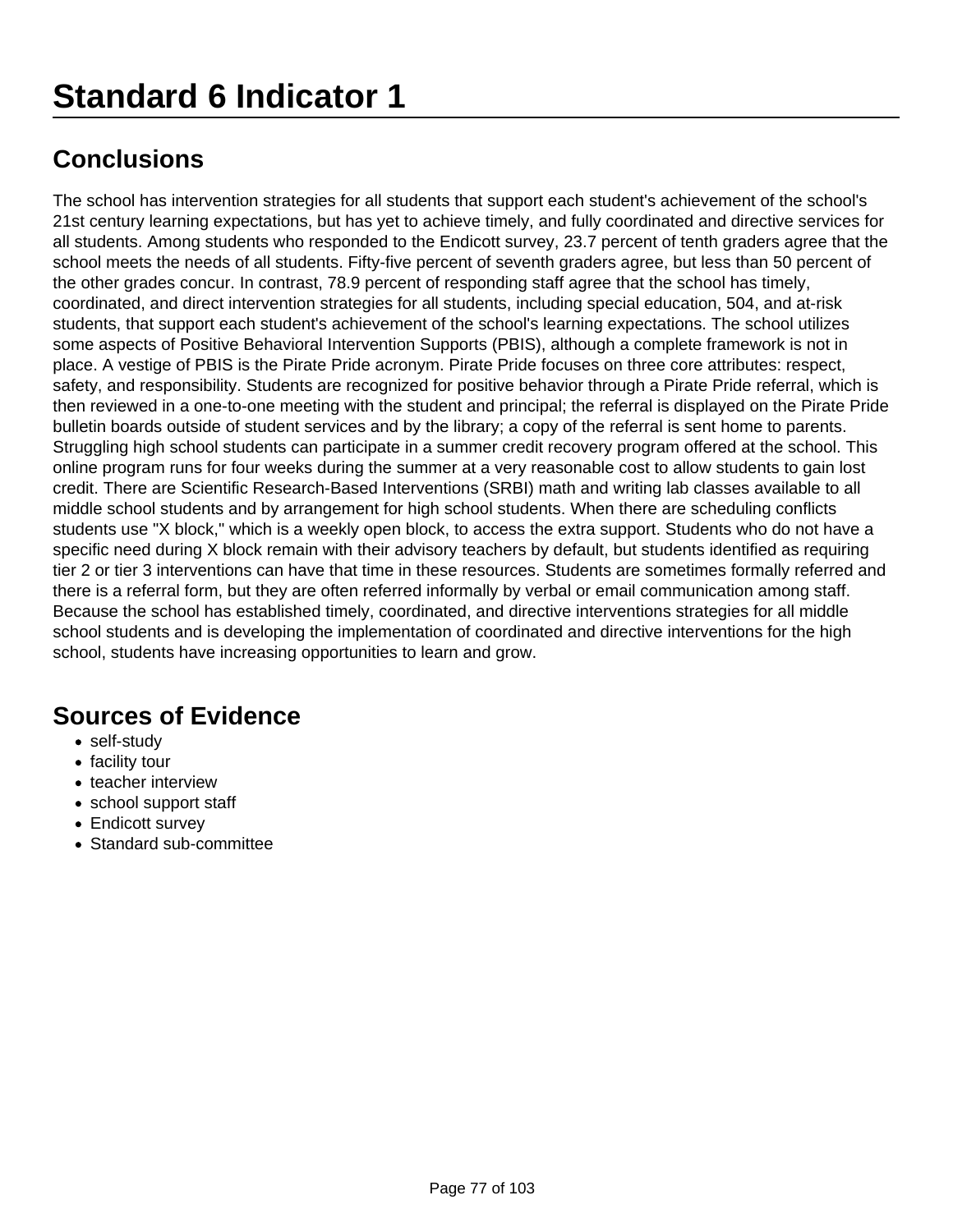The school consistently provides the community with appropriate and necessary information to assist families, especially those most in need. Prior to students entering Parish Hill Middle High School (PHMHS), parent/guardians are invited to attend seventh grade parent night, which is held in the spring for incoming seventh grade students. This is an informational meeting that educates parents/guardians about all services offered. Information regarding the school is also sent home with sixth graders during transition activities that are held by the grades 7-10 counselor and school social worker at Chaplin, Hampton, and Scotland Elementary Schools. During the summer, an information packet is sent home to all parents. The packet contains a parent handbook, free and reduced lunch applications, and health forms. Parents are asked to send back a signed form stating that they received the handbook. At the beginning of each school year, all students receive a student handbook, which outlines all available services. The handbook is also offered digitally on the website. The principal produces a weekly newsletter that may include information from anyone. Health services reaches out through the newsletter to provide information on topics such as the annual flu clinic and availability of mental health services through a state grant. Access to Medical Home Model, a state service, is by referral. The Endicott survey indicates that 77.7 percent of students who responded know who to go to if they have a problem. The social worker/director of special education reaches out to hard-to-reach families and does home visits when she cannot get in touch with parents of students in need of extra support. Of parents who responded to the Endicott survey, 74.7 percent believe that all families are informed of how to access support services. Because the school provides information to families, including to those most in need, about available student support services, there are many opportunities for parents to stay informed of available services and to access and implement them for their families.

- self-study
- student shadowing
- teacher interview
- parents
- department leaders
- school support staff
- Endicott survey
- school website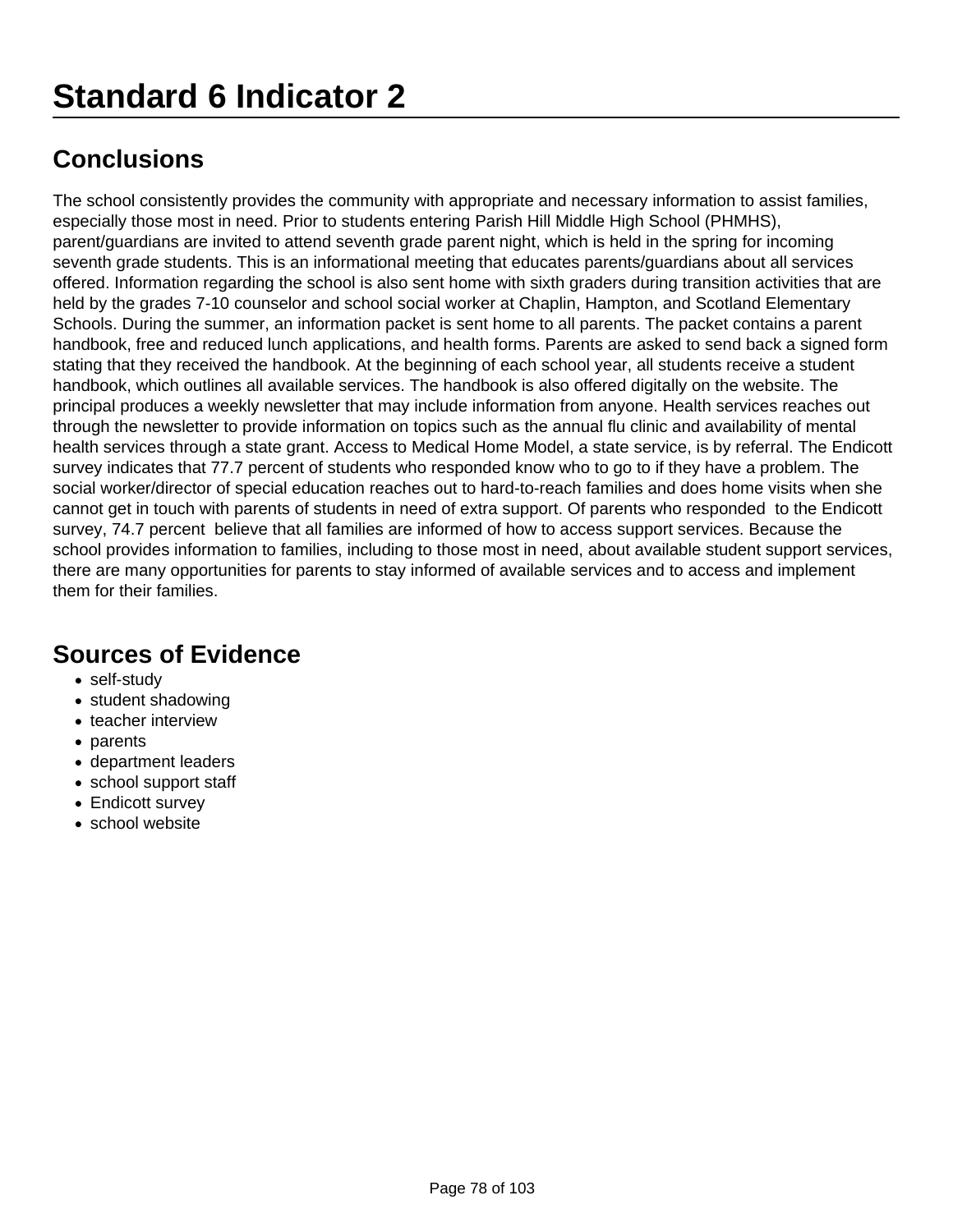Support services staff use technology to deliver an effective range of coordinated services for each student. A variety of technological resources exists to assist student support services professional staff in providing comprehensive school counseling, special education, and health services to the school community. Technological resources are limited in some areas such as Chromebook availability, and 2.0 web tools. PowerSchool is used to create and track student schedules, maintain grades, produce transcripts, and to record and track attendance and discipline. The nurse uses PowerSchool as a medical records management tool. A scope and sequence is being developed and implemented this year, which includes learning style inventories, career cluster surveys, aptitude surveys, career interest inventories, resume writing, and college and scholarship searches. The special education department uses IEP Direct to generate Individualized Education Programs (IEPs). Technology is available for student support and includes iPads, SMART Boards, Chromebooks, frequency modulation (FM) units for hearing impaired students and pass-around microphones for classmates, Dragon Naturally Speaking Talk to Text, Don Johnston Co-Writer Universal, Story Creator, Google Apps for Education, Lexia, and Raz-kids. The library media center has its physical catalog of holdings on Follett Destiny, an online system accessible to any student with Internet access. There is a variety of databases for research and Encyclopedia Britannica on the school's website. Additionally, there are links to EasyBib and TurnItIn and Infobase Video on Demand online video-streaming service. The school counselors use PowerSchool, Blackboard Connect, Naviance, a monthly newsletter, and the school website to publicize services and communicate with the school community. Because support services staff use technology to deliver an effective range of coordinated services, students have the opportunity to grow and learn individually and collaboratively.

- self-study
- panel presentation
- teacher interview
- school support staff
- school website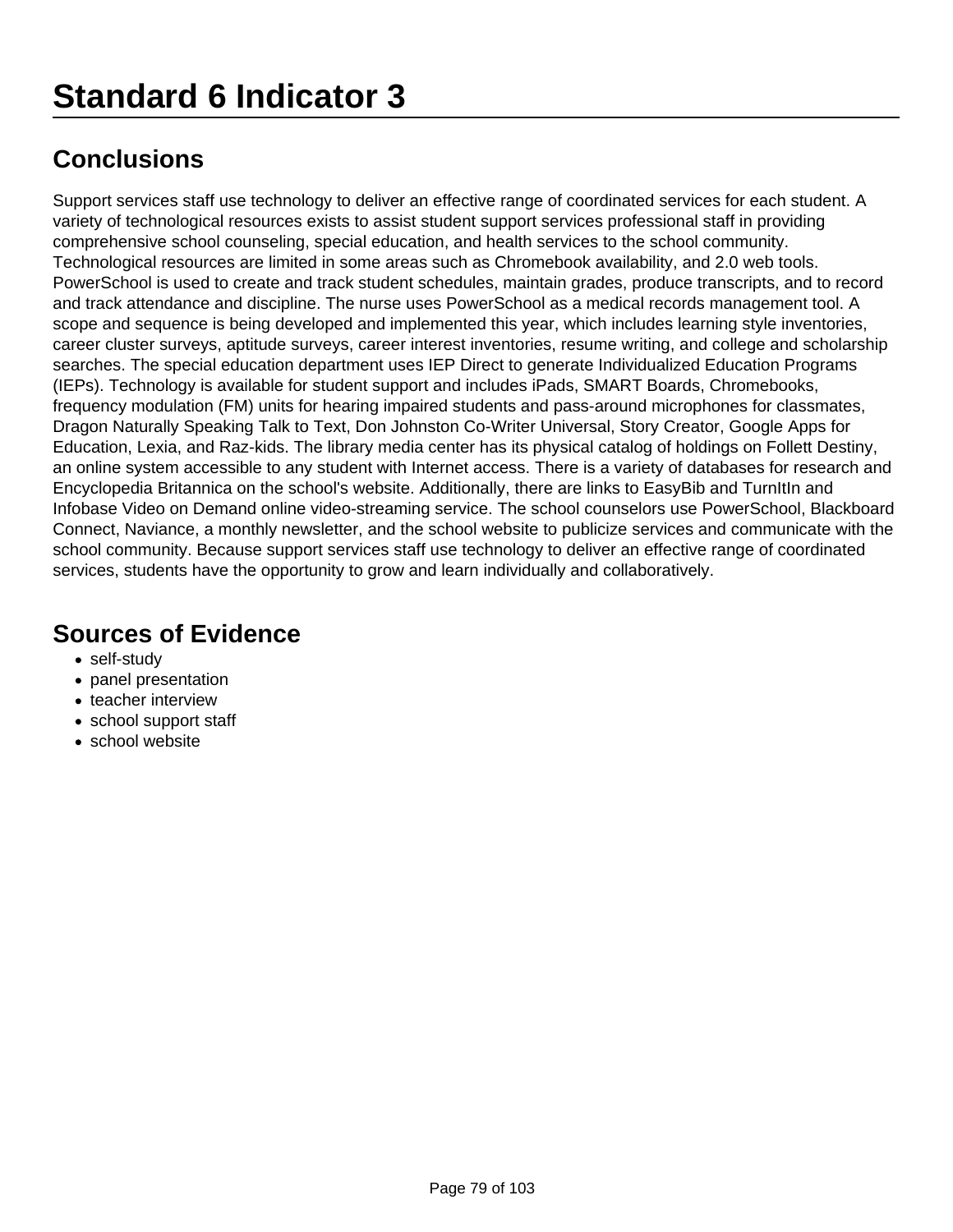School counseling services have an adequate number of certified/licensed personnel and support staff who deliver a written, developmental program; consistently meet with students to provide personal, academic, career, and college counseling; frequently engage in individual and group meetings with all students; regularly deliver collaborative outreach and referral to community and area mental health agencies and social service providers; and use ongoing, relevant assessment data, including feedback from the school community, to improve services and ensure each student achieves the school's 21st century learning expectations. The school employs three school counselors and has favorable student-to-school counselor ratios, and one school counselor holds a national certification in counseling. The school counseling office has an adequate number of support staff employed to assist the counselors in providing services to the school community. The school counselors have a written developmental curriculum for students in grades 7-12. The school counseling curriculum addresses the American School Counselor Association's (ASCA) three domains of academic, social/personal, and college and career readiness. School counselors provide an age-appropriate, developmental school counseling program to meet the needs of the students through individual and group counseling opportunities that meet the expectations of the ASCA. The school counselors meet with students in both individual and group settings to address the academic, social/personal, and college and career readiness needs of the students. Students report that school counselors are available and willing to meet with them on demand or by appointment. School counselors also schedule meetings with students throughout the year. The school counselors have numerous groups that meet throughout the year in addition to a minimum of one or two individual meetings per year. However, school counselors are in need of a scheduling and documenting mechanism to ensure that all students receive appropriate services. The school counselors and social worker have established positive relationships with local mental health agencies in the Tri-Town communities. The school counselors have conducted a thorough needs assessment of students, faculty, and parents to determine the efficacy of their program and to consider what improvements and changes need to be made in the school counseling office and school counseling curriculum. There are exit surveys for juniors and seniors establishing data to inform future decision making by the department. Because school counseling services have a sufficient number of certified, licensed personnel who meet on a regular basis with students, provide a written, comprehensive, developmental program, engage in individual and group meetings with students, provide appropriate services for all learners through data-driven decision making that are connected with 21st century learning expectations, and deliver collaborative outreach and referrals to community and area mental health agencies and social service providers, all students have opportunities to be successful learners.

- self-study
- students
- school support staff
- school website
- Standard sub-committee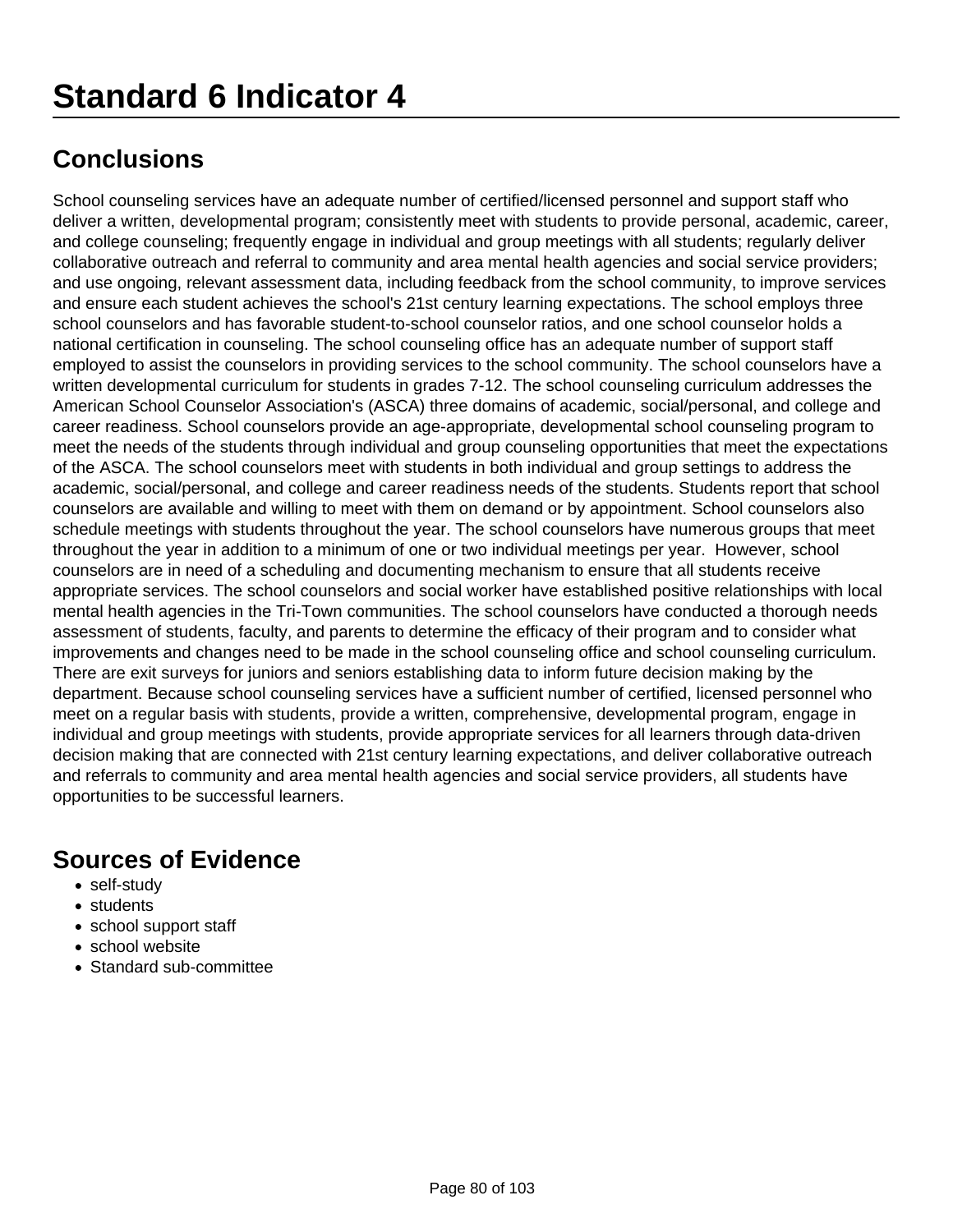## **Standard 6 Indicator 5**

## **Conclusions**

The school's health services have an adequate number of certified/licensed personnel and support staff who provide preventative health services and direct intervention services; use an appropriate referral process; conduct ongoing student health assessments; and use ongoing, relevant assessment data, including feedback from the school community, to improve services and ensure each student achieves the school's 21st century learning expectations. The school has a full-time nurse who is an integral part of the school and works with and uses resources of the counseling suite. The school's health services provide adequate level of supports for the school community and is an integral part of the school's student support services. The school nurse provides both direct intervention services for all students including emergency response services, injury assessment, pain management, evaluation of illness, and medication administration. The nurse provides vision screening to ninth grade students, hearing screening to eighth grade students, and annual scoliosis screenings for seventh to ninth grade students. Additionally, the nurse is a guest speaker in health classes and educates individuals and groups of students on health issues and topics when appropriate. The student/parent handbook provides information to parents regarding health services, including health assessments. Incoming seventh grade parents receive information about health services and appropriate documentation in May, prior to their enrollment. The nurse also uses the weekly news bulletin as a way to inform parents of pertinent information, for example, reminding parents of the necessary health forms for sports participation. The nurse refers students and parents to appropriate outside agencies when necessary including ProHealth Physicians and CVS Minute Clinic. The nurse also provides internal referrals at the school when necessary and appropriate to Section 504, Individualized Education Programs (IEPs), and related services. The nurse is included in the student services' needs assessment survey distributed to students, staff, and parents. Student services staff, including the nurse, review the results and assess the data with a focus on improving services to ensure that each student achieves the school's 21st century learning expectations. Because the school's health services have an adequate number of certified/licensed personnel and support staff who provide preventative health services and direct intervention services; use an appropriate referral process; conduct ongoing student health assessments; and use ongoing, relevant assessment data, including feedback from the school community, to improve services and ensure each student achieves the school's 21st century learning expectations, the student population is provided with the tools and opportunities to grow in good health and develop healthy lifestyles.

- self-study
- student shadowing
- school support staff
- school website
- Standard sub-committee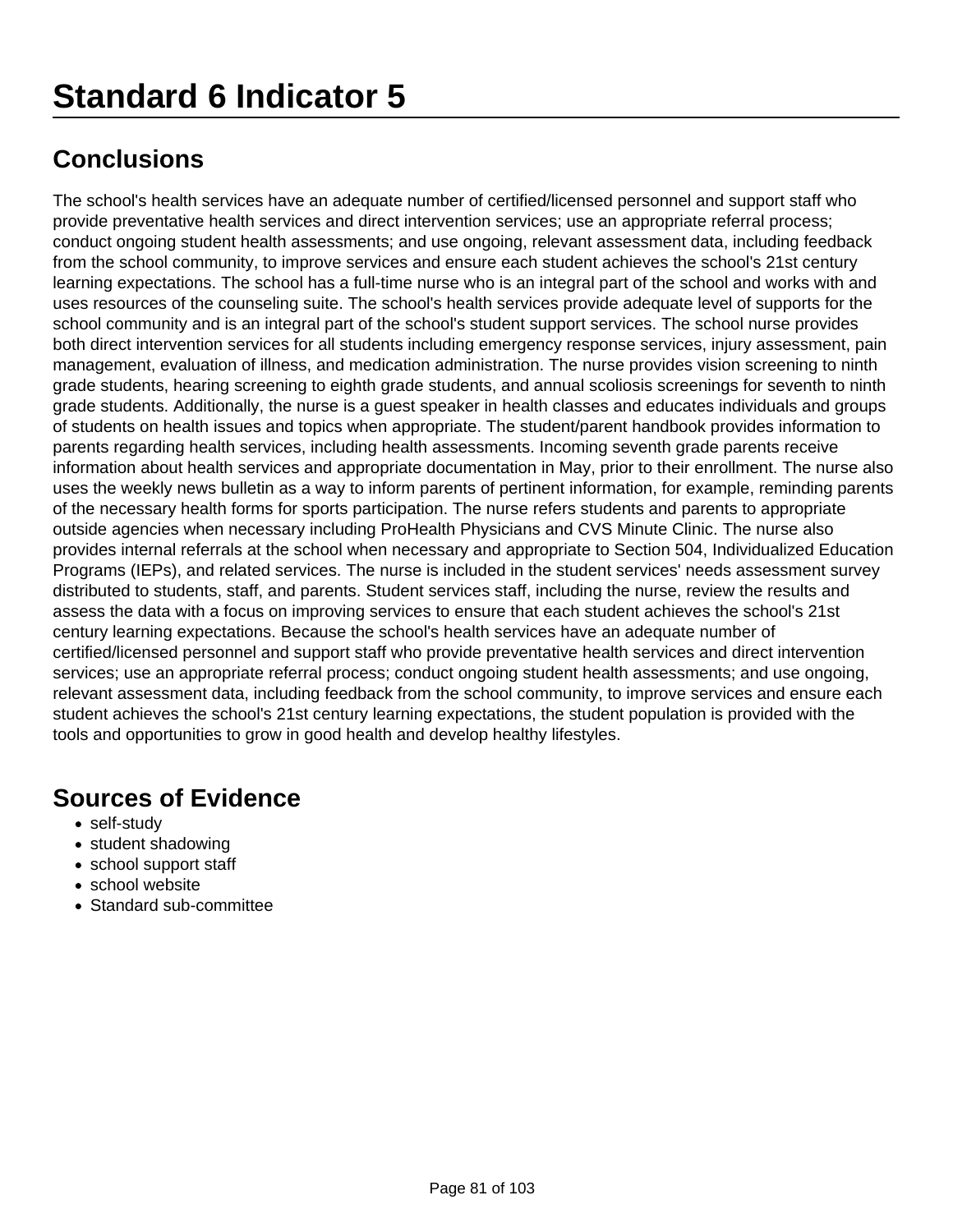Library media services has certified/licensed personnel and support staff who are actively engaged in the implementation of the school's curriculum and provide a wide range of materials, technologies, and other information services in support of the school's curriculum. Library media services are partially integrated into the curriculum and instructional practices. However, the full-time licensed staff position was reduced, limiting the facility availability for students and teachers before, during, and after school. The LMS is responsive to students' interests and needs in order to support independent learning, but does not yet conduct ongoing assessment using relevant data including feedback from the school community to improve services and ensure each student achieves the school's 21st century learning expectations. The school recently reduced the position of library media specialist to from 1.0 full-time equivalent (FTE) to a .6 FTE to service its 240 students. A library paraprofessional covers the circulation desk during the LMS's planning period and half-hour lunch break. Consequently, the library media center is open from 7:40 a.m. to 2:55 p.m. on Tuesday, Wednesday, and Thursday. To address the .4 FTE reduction, administrators are exploring opportunities to provide staff coverage to address accessibility issues. The library media center (LMC) is also available for teachers to take classes for research Monday through Friday. The LMS is a member of the English department but does not attend monthly department meetings because her hours were reduced. The LMS does not participate in development of curriculum, but works as requested with teachers who bring research projects to her. She works closely with transitioning seventh graders in introducing them to the LMC and its resources and to reinforce instruction on citation, meeting with them weekly for eight weeks during double blocks. She also works closely with seniors on their Capstone projects. Of students responding to the Endicott survey, 76 percent agree that, "The library has the resources I need," and 85.2 percent agree that, "The library provides me with a wide range of materials, technology, and other information services." Of responding staff, 92.1 percent agree that library staff provide a wide range of print and non-print materials, including technologies and other information services, that fully support the curriculum. The LMS made decisions about cutting subscription costs for databases, while maintaining an adequate collection of online resources. Although the Endicott survey indicates that 67.2 percent of responding students agree that the LMC was accessible before, during, and after school hours, the reduction of the library media specialist position and corresponding reduction in the times the library is open occurred after the survey was administered. The LMC provides a wide range of materials and technologies which support the curriculum. There are nine computers in the library, twenty-four in the library computer lab, and WiFi is also available. The library holdings include 13,000 titles and a small DVD collection. Of students who responded to the Endicott survey, 68.1 percent agree that the library staff is willing to help them find information they need or want. Library statistics regarding individual student use of the library show an increase of 81 percent from the 2013-2014 school year to the 2014-2015 school year. The LMC contains books of various reading levels to meet a wide variety of student needs. New materials are purchased to support changes in the curriculum and include adolescent literature. A student attempting to do research on a Chromebook in a science classroom, when directed to the library website in order to use a database, said he could not proceed because he did not have the password to any of the subscription sites. This scenario was repeated several times. The database passwords are available, but username and password information are different for every resource, so if students (or staff) do not have the database passwords sheet on hand or committed to memory, the six databases are inaccessible to them at that time. In a class working on a research paper several days after the class went to the library, only one student was using a book from the LMC, which she left class to find with help from the LMS. Students successfully accessed the library to iConn, the Connecticut State Library site, which requires no password.The LMC does not yet have a system in place to use ongoing data and feedback from the school community to improve services and assess program effectiveness, other than circulation reports from Destiny and the Endicott survey. Library media services provides a variety of resources and technologies to the learning community and supports curriculum and responds to students interests and needs; however, adequate staff who can assist with integration of library media services into curriculum, ensure that the facility is available and staffed for teachers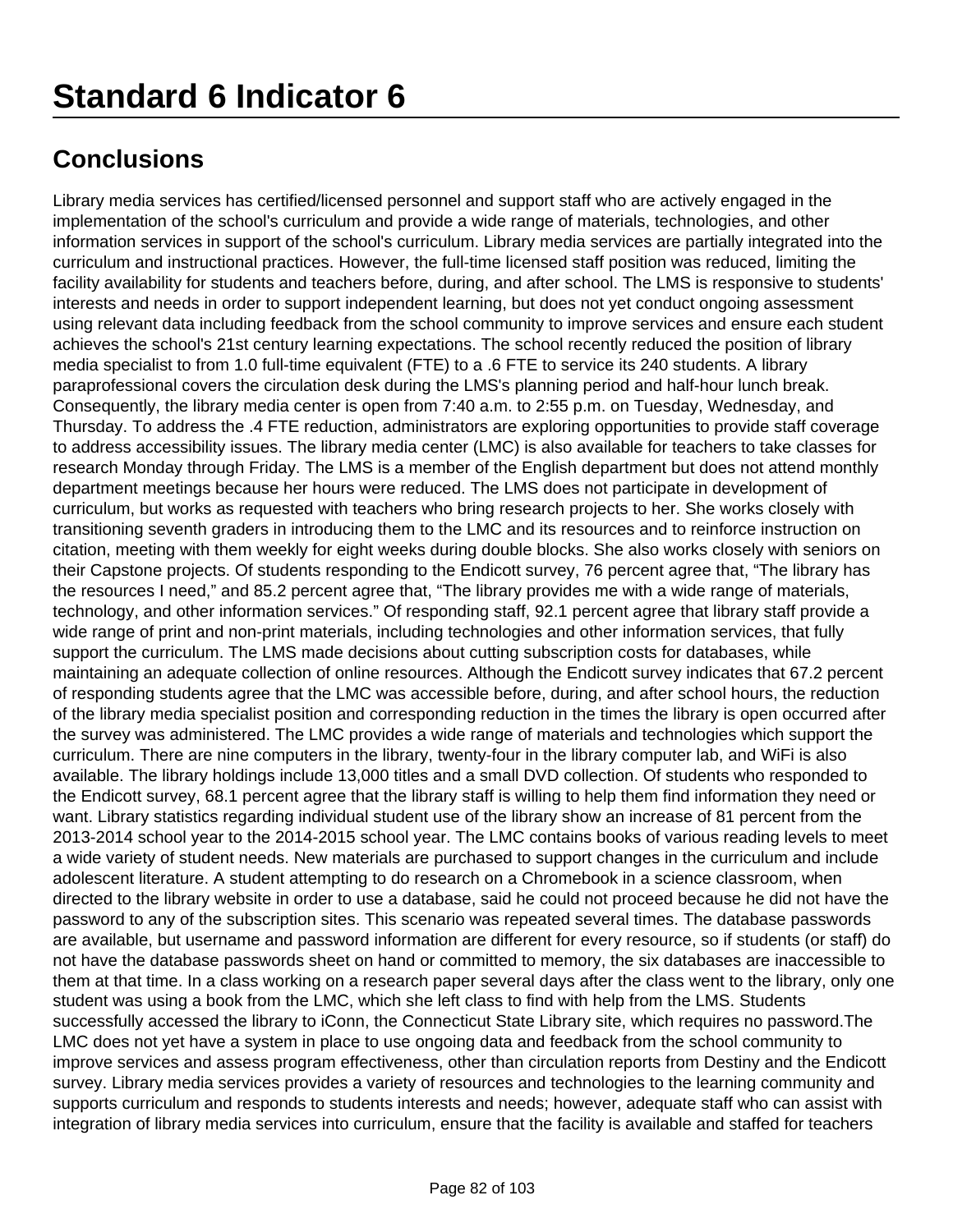and students before, during and after school, can further respond to students' interests and needs through database accessibility in order to fully support independent learning, and conduct ongoing assessment using relevant data, including feedback from the school community, to improve services and ensure each student achieves the school's 21st century learning expectations will further integrate services into the curriculum, increase availability to resources, and support student engagement and achievement.

- classroom observations
- self-study
- student shadowing
- teacher interview
- school support staff
- Endicott survey
- school website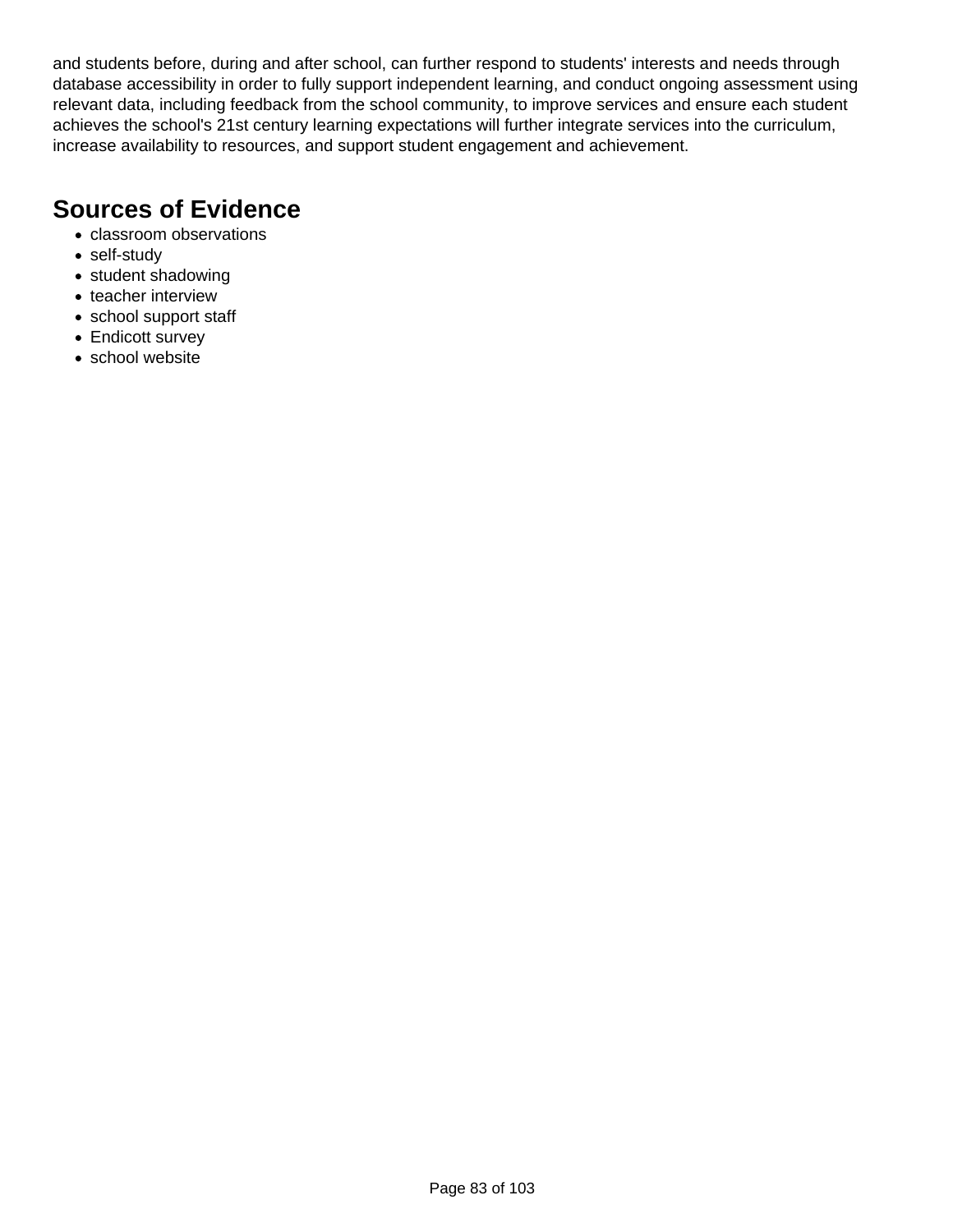There are an adequate number of certified/licensed personnel and support staff to provide support services for students including special education, Section 504 of the Americans with Disabilities Act (ADA), and English language learners (ELL) who collaborate with teachers, counselors, targeted services and other support staff to achieve 21st century learning expectations; provide inclusive learning opportunities for all students; and perform ongoing assessment using relevant data, including feedback from the school community, to improve services and ensure each student achieves the school's 21st century learning expectations. There are five full-time licensed and certified special education teachers, a clinical school counselor who works with identified students, a parttime speech and language therapist, ten full-time paraprofessionals and one part-time paraprofessional. Occupational therapy (OT), physical therapy (PT) services, and school psychologists who complete testing are contracted out of district. Students with Section 504 Plans are serviced by the school counselors, nurse, and other school personnel as necessary. One reading teacher is also the ELL teacher. Special education teachers, acting as case managers, provide information to regular education teachers at the start of school regarding accommodations and modifications for their shared students. Special education case managers consult and collaborate with general education teachers about individual students and their progress toward the general education curriculum. Differentiated instruction by regular education teachers is inconsistent, but special educators adapt and modify work for students as needed. There is a wide range of classes and instructional models based on student need. Almost all special education students are placed in inclusion or general education classes, with resource classes available to appropriately support and serve students' needs. The special educators and related service personnel are dedicated to using many forms of assessment to guide their instruction and to identify student need and student success. Special educators conduct data collection and progress monitoring for students with IEPs. Assessment tools, including the Woodcock Johnson III, Test of Written Language (TOWL), Gray Oral Reading (GORT IV), and Wechsler Individual Achievement (WIAT), are used to establish eligibility and to monitor progress. Behavior rating scales used include the Vineland Adaptive Behavior Scale and the Behavior Assessment System for Children (BASC). Parish Hill Middle High School contracts the services of local professionals for students requiring cognitive assessments and certain other specialized assessments. Students eligible for the Connecticut Alternate Assessment (CTAA) program are assessed using that model. In conjunction with other departments, the special education department has used parent/guardian surveys to inform decision making in regards to possible changes to programs and practices. Because there is an adequate number of personnel and support services for identified students, including special education, Section 504 of the ADA, and ELL learners, who collaborate with teachers, counselors, targeted services, and other support staff, provide inclusive learning opportunities for students, and use relevant and ongoing data, all students are in a position to achieve the school's 21st century learning expectations.

- self-study
- facility tour
- teacher interview
- teachers
- school support staff
- Endicott survey
- school website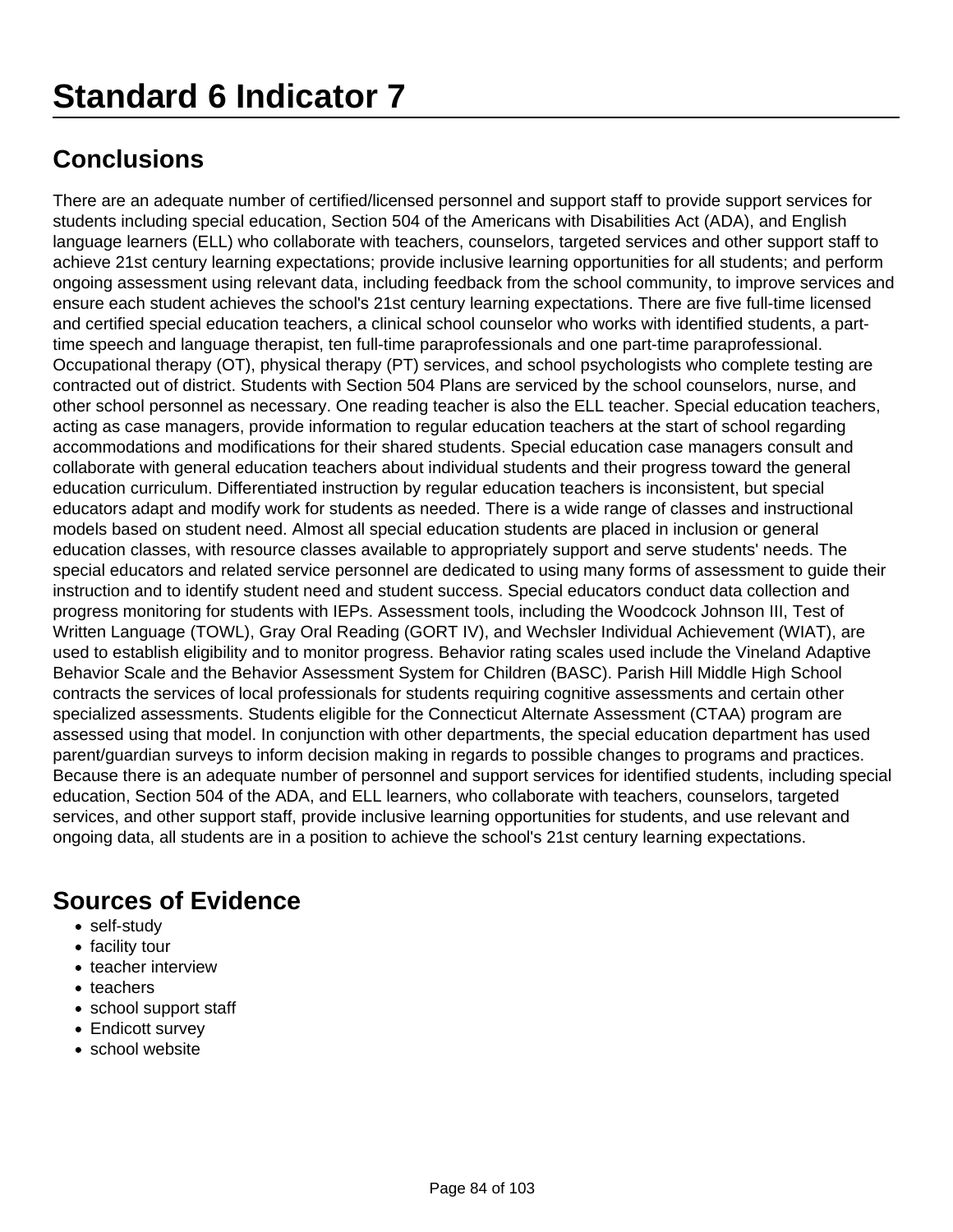## **Standard 6 Commendations**

## **Commendation**

The vast array of supports available to students, families, and the school community through student services

#### **Commendation**

The use of many supports for identified students and the use of the inclusion model for special education students to ensure access to the curriculum

### **Commendation**

The provision of consistent, appropriate, and necessary information to assist families, especially those most in need, about support services

### **Commendation**

The transition program coordinated between the elementary schools' and PHMHS's counselors to provide information to families

## **Commendation**

The use of technology to deliver an effective range of coordinated support services

## **Commendation**

The use of Naviance to assist with college and career readiness and the provision of a wide range of services by the counselors

#### **Commendation**

The implementation of a student support services needs assessment that successfully surveyed students, parents, and faculty in order to better serve the school community and to improve programs and services

## **Commendation**

The conscientious use of health care professional development and student health data to inform practice and decision making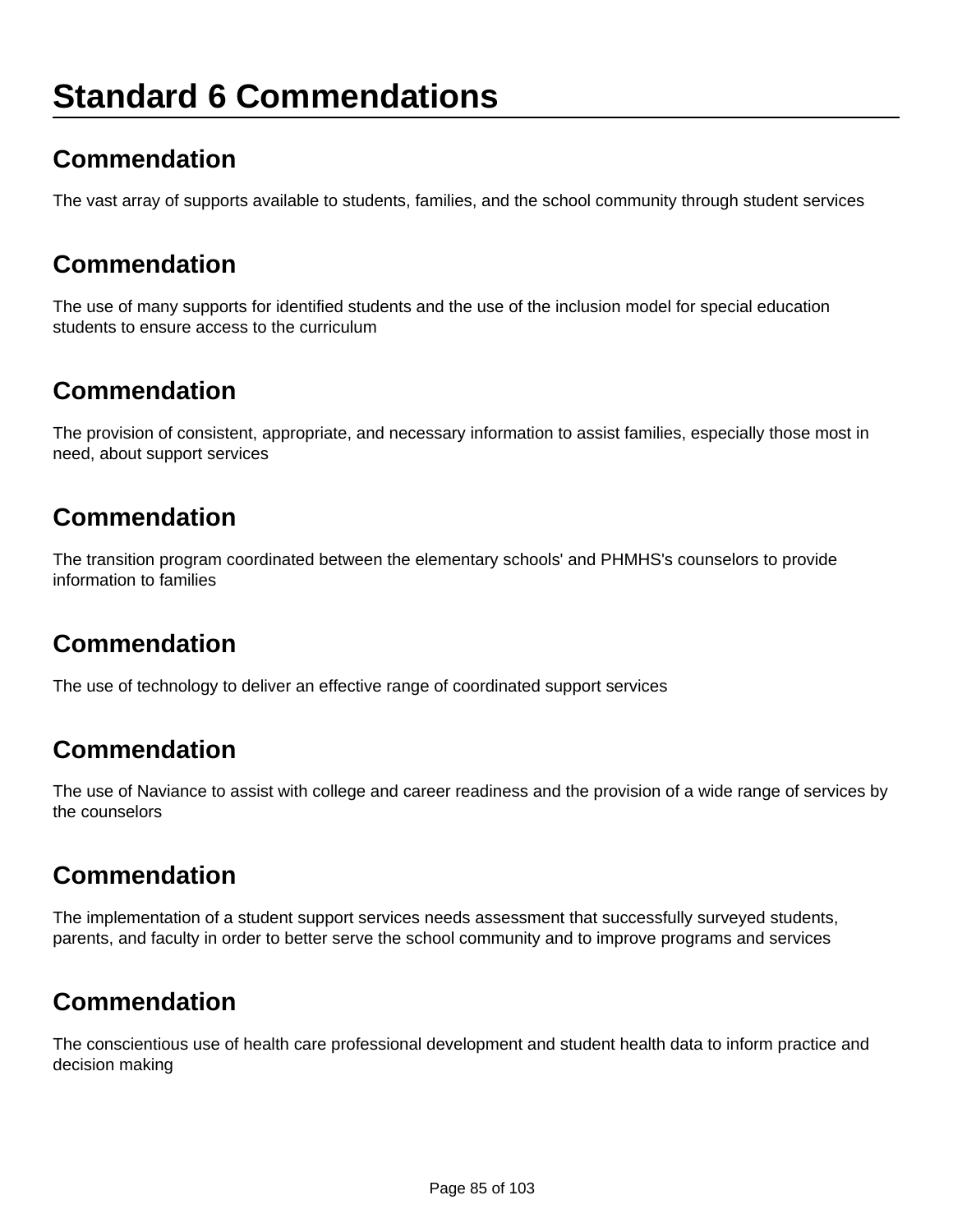## **Commendation**

The innovative allocation of limited funds to provide comprehensive, varied, relevant and up-to-date resources in the library media center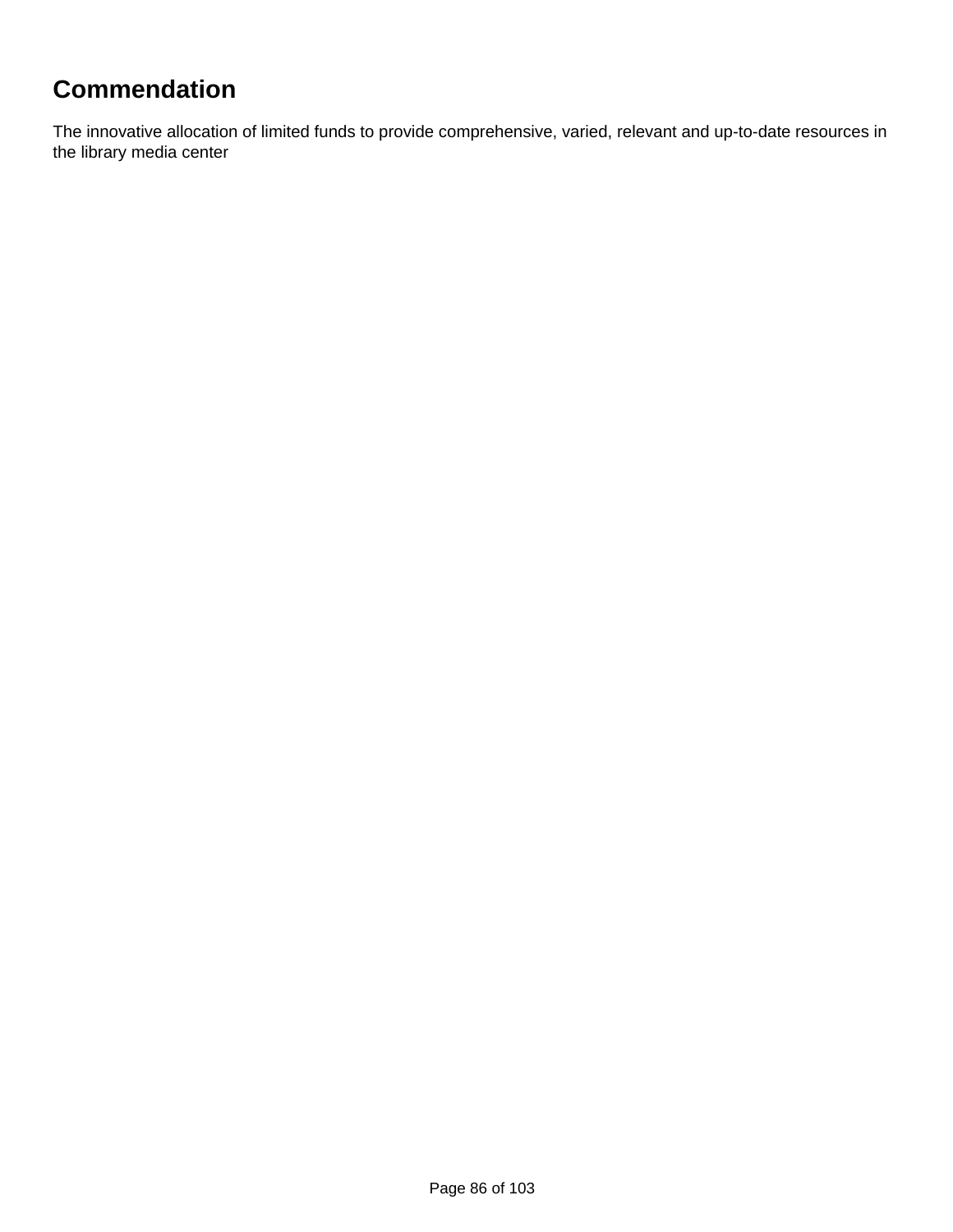## **Recommendation**

Design and implement timely, coordinated, and directive intervention services consistently at all grade levels

#### **Recommendation**

Ensure that the library media center is available and staffed for teachers and students before, during, and after school, can further respond to students' interests and needs through database accessibility in order to fully support independent learning, and conducts ongoing assessment using relevant data, including feedback from the school community, to improve services and ensure each student achieves the school's 21st century learning expectations to further integrate services into the curriculum, increase availability to resources, and support student engagement and achievement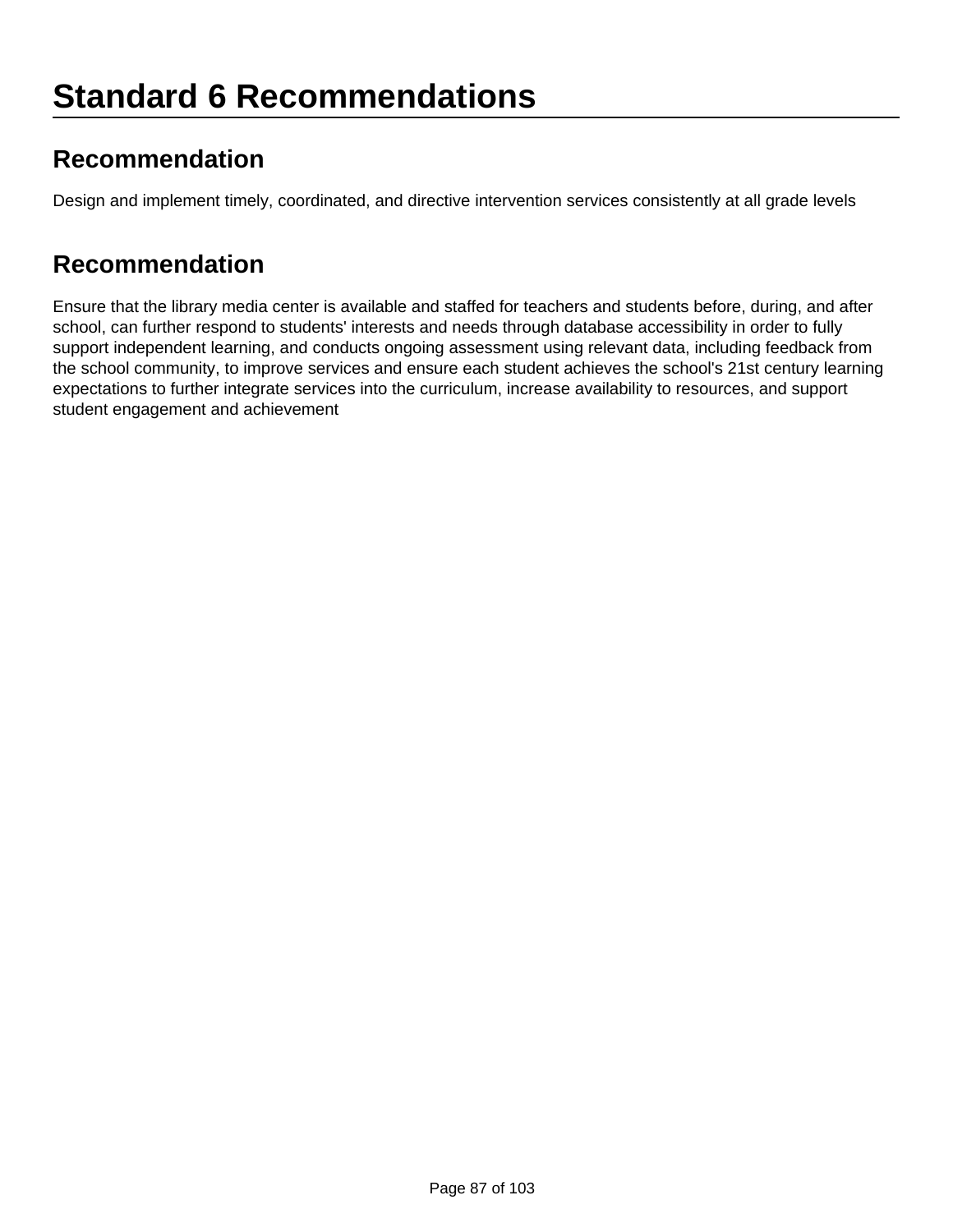The Parish Hill Middle High School community and board of education provide dependable but minimal funding for a wide range of school programs and services, sufficient professional and support staff, ongoing professional development and curriculum revision, a full range of technological support, sufficient equipment, and instructional materials and supplies. The district's governing body, the board of education, approved a budget of \$6,397,047 for the 2015-2016 school year. This was an increase of .96 percent over the previous year's budget amount, in comparison to the average budget increase for the state of Connecticut for 2015-2016, which was approximately three percent. For the 2016-2017 year, the superintendent recommended a budget with an increase of .83 percent over 2015-2016. This budget was rejected by the board of education. The approved budget for the 2016- 2017 year had a zero percent increase. The school utilizes grant funding and parent support to supplement the budget to provide additional supports to benefit students. For example, the culinary arts teacher wrote a grant to obtain stainless steel tables for the culinary room. Perkins Grant money was used to purchase a Hobart industry quality dishwasher, a True refrigerator, and a Moffat proofer for the culinary program. Perkins funds were also used to purchase a color printer for the business department and a StopSaw, a safety equipped table saw. Parish Hill Middle High School offers eight Advanced Placement (AP) courses: Calculus, English Literature, English Language, United States (US) History, Biology, Statistics, Studio Art, and Spanish 5. The district provides full funding for students to take the AP exams. For the 2015-2016 year, 54 exams, at a cost of \$3,667, were administered. Parish Hill Middle High School also offers a variety of elective and enhancement courses that seek to meet the unique needs of students such as Culinary I and II, Three Dimensional Art/Pottery, Music Technology/Composition, Computer-Aided Drafting, Gaming Design, Video Production, Human Communications. Additionally, students are able to enter support classes in math and language arts as needed. Parish Hill Middle High School (PHMHS) has a total enrollment of 246 students. There are a total of 27 content teachers, which equates to an overall 9.6 to 1 student-to-teacher ratio. There are five special education teachers, each with a caseload of 10 to 12 students. The school's two-year targeted plan calls for a position for curriculum coordination. There is a desire to review the feasibility of hiring a 0.1-0.2 full-time equivalent (FTE) curriculum coordinator to address curricular updates, revisions, and pacing needs, and to provide support for interdisciplinary learning and lesson planning. Adequate funds are available to support teacher professional development. Teachers have been able to attend professional development opportunities upon request if the opportunity pertains to achieving school goals. In the last budget cycle, \$4,500 was budgeted for curriculum. This was subsequently cut to \$1,500, but with grant funding the amount was restored back to the original \$4,500. Teachers, upon approval of the principal, are paid to write and/or revise curriculum. Parish Hill Middle High School currently utilizes a variety of technological tools that support 21st century learning skills. Many classrooms have an interactive whiteboard. Training for the use of the SMART Boards was made available to teachers on multiple occasions. Four carts of Chromebook computers are also available for student and faculty use, which total approximately 85 computers. Two Windows-based computer labs and one computer-aided design (CAD) lab are also a resource. Additionally, language teachers have a classroom set of Chromebook computers to access the Middlebury World Language online program. The science laboratories are reasonably equipped with data collection probes. Department key teachers are provided with adequate annual budgets that allow for the purchase of instructional materials and supplies. While the Parish Hill Middle High School community and board of education provide dependable, but minimal funding for a wide range of school programs and services, sufficient professional and support staff, ongoing professional development and curriculum revision, a full range of technology support, sufficient equipment, and sufficient instructional materials and supplies, fully funding the needs of the school will support teaching, learning, and student achievement.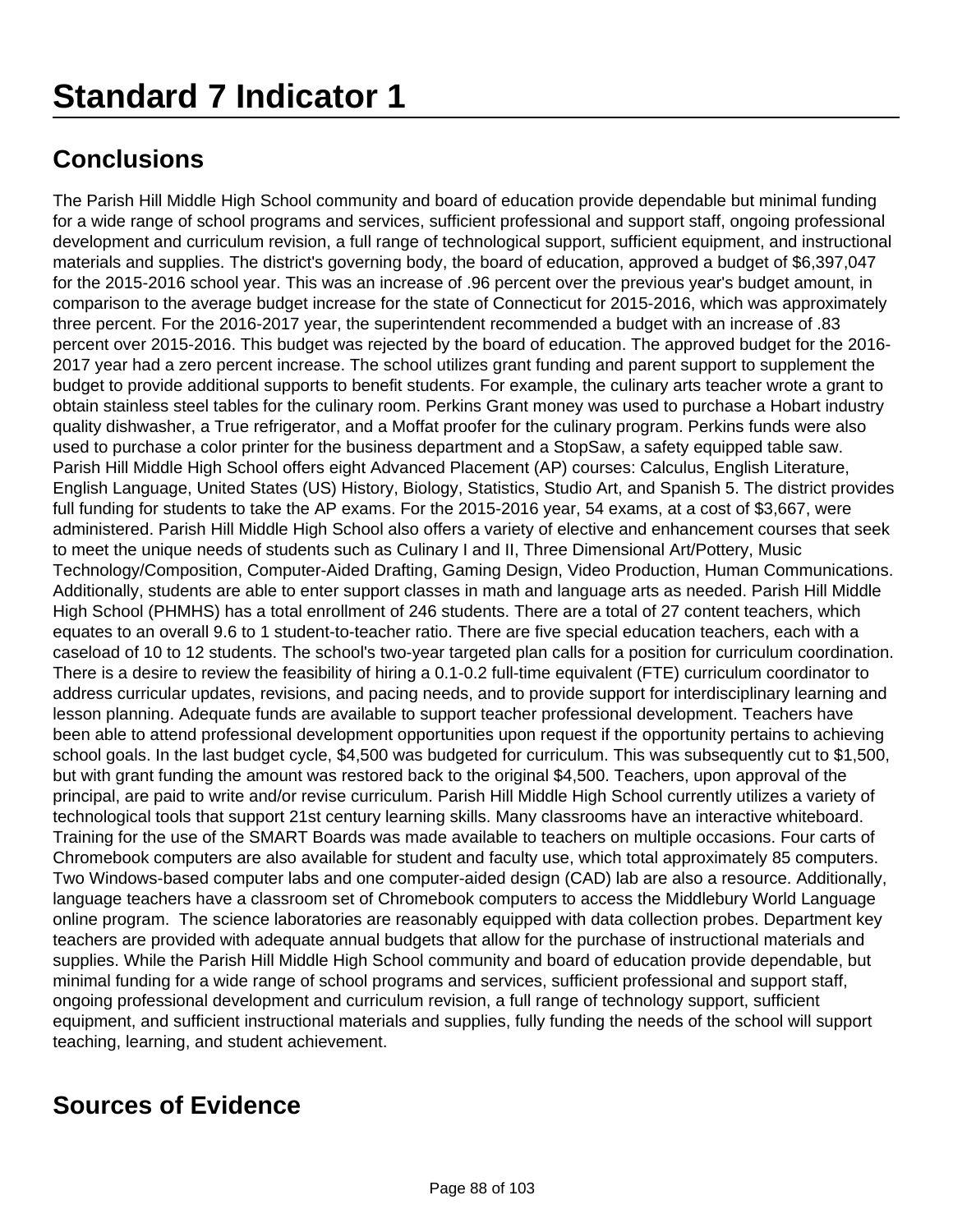- self-study
- panel presentation
- facility tour
- teachers
- Endicott survey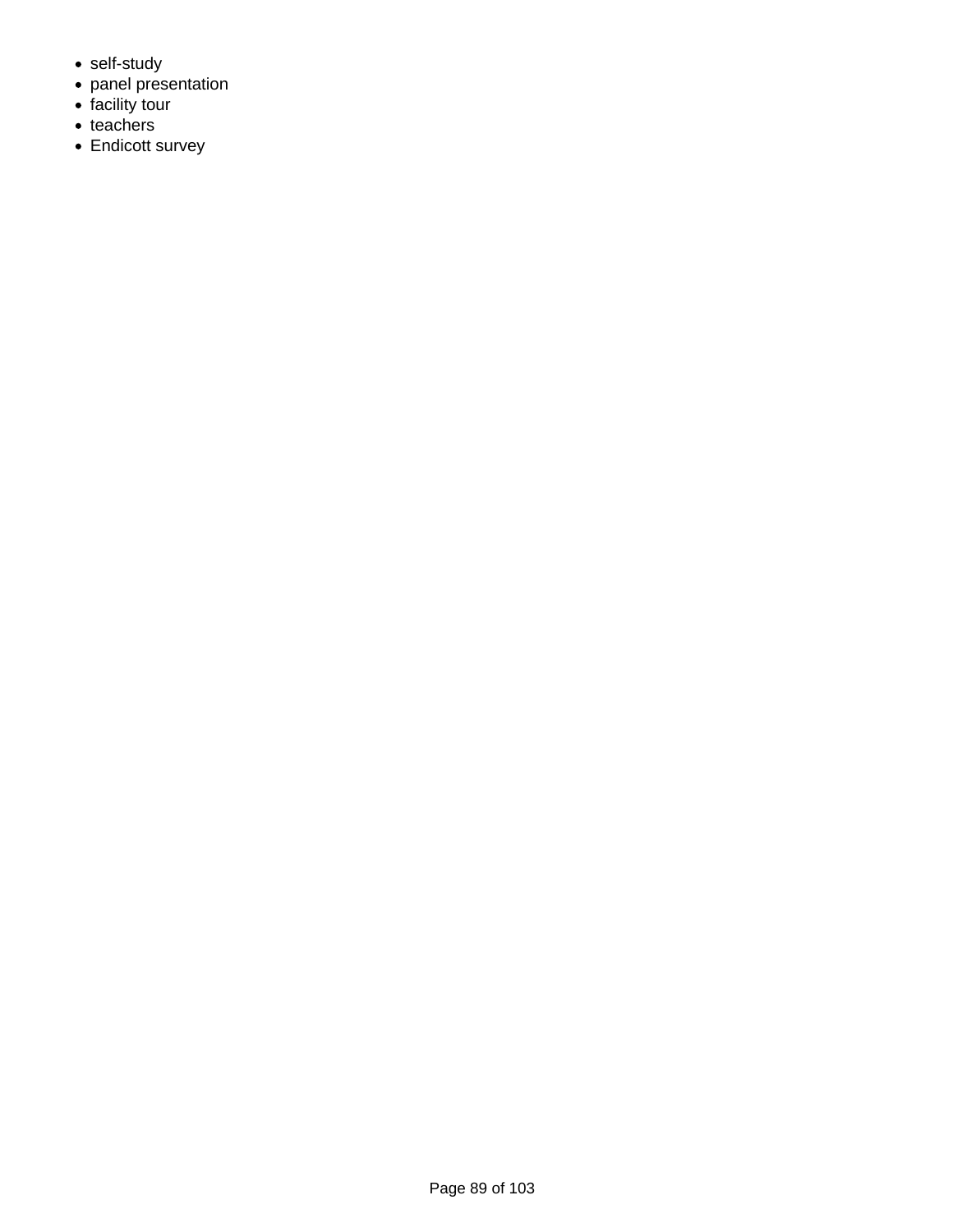Parish Hill Middle High School (PHMHS) develops and plans, but minimally funds, programs to ensure the maintenance and repair of the building and school plan to properly maintain, catalogue, and replace equipment and to keep the school clean on a daily basis. Parish Hill Middle High School staff and faculty utilize an electronic help desk system, through which they can send help tickets to the technology support person(s) when help is needed to repair or replace any technology equipment throughout the building. Staff and faculty also routinely use email to contact the director of maintenance when repairs or replacements are needed for other types of equipment. The Endicott survey data indicate 44.6 percent of staff agrees that needed repairs are completed in a timely manner, and 26.3 percent of the staff agrees that the school is clean and well-maintained. Additionally, 34.1 percent of students agree that furniture and equipment in their classrooms are in good condition. The school employs four custodians, including the director of maintenance. Two work during the school day to clean, maintain, and/or repair anything that might occur while students and teachers are in the building. Two work after school hours to clean the building after the school day, and refresh the building for the following day. Room cleanliness often varies throughout the school. The Endicott survey indicated a general lack of cleanliness, but since the study, significant positive changes have been made in this area. The custodians also prepare the cafeteria, auditorium, or gymnasium for special events that are held by school staff. When necessary, faculty members fill out a building use form to use various areas of the school and provide the date of the event, location of the event, the need of equipment or furniture, and/or set-up needs for the event. The building use form is given to the appropriate custodial staff, who will then arrange for the appropriate equipment and manpower needed to hold the event. The custodian job description itemizes the tasks that are to be performed daily, biweekly, weekly, monthly, quarterly, biannually, and once per year. At least annually, all equipment goes through a thorough inspection for maintenance needs. All air conditioning units and heaters have filters changed and are inspected to ensure that they are in working order. Each summer, the boiler goes through a complete inspection, tune-up, and cleaning. The school's emergency generator is also given the same inspection and clean up during the summer. Parish Hill Middle High School has a large storage outbuilding available behind the school that houses large equipment, such as lawn mowers, an all-terrain vehicle, and snowblowers. There is also a basement and garage area that the custodial staff utilizes to safely house maintenance supplies and equipment. Many items are maintained or repaired in house. When a specific machine or device requires a service technician, an outside vendor is utilized. As Parish Hill Middle High School develops, plans, and fully funds programs to ensure the maintenance and repair of the building and school plant, to properly maintain, catalogue, and replace equipment, and to keep the school clean on a daily basis, teaching and learning will be enhanced by a comfortable physical environment.

- self-study
- facility tour
- parents
- school support staff
- Endicott survey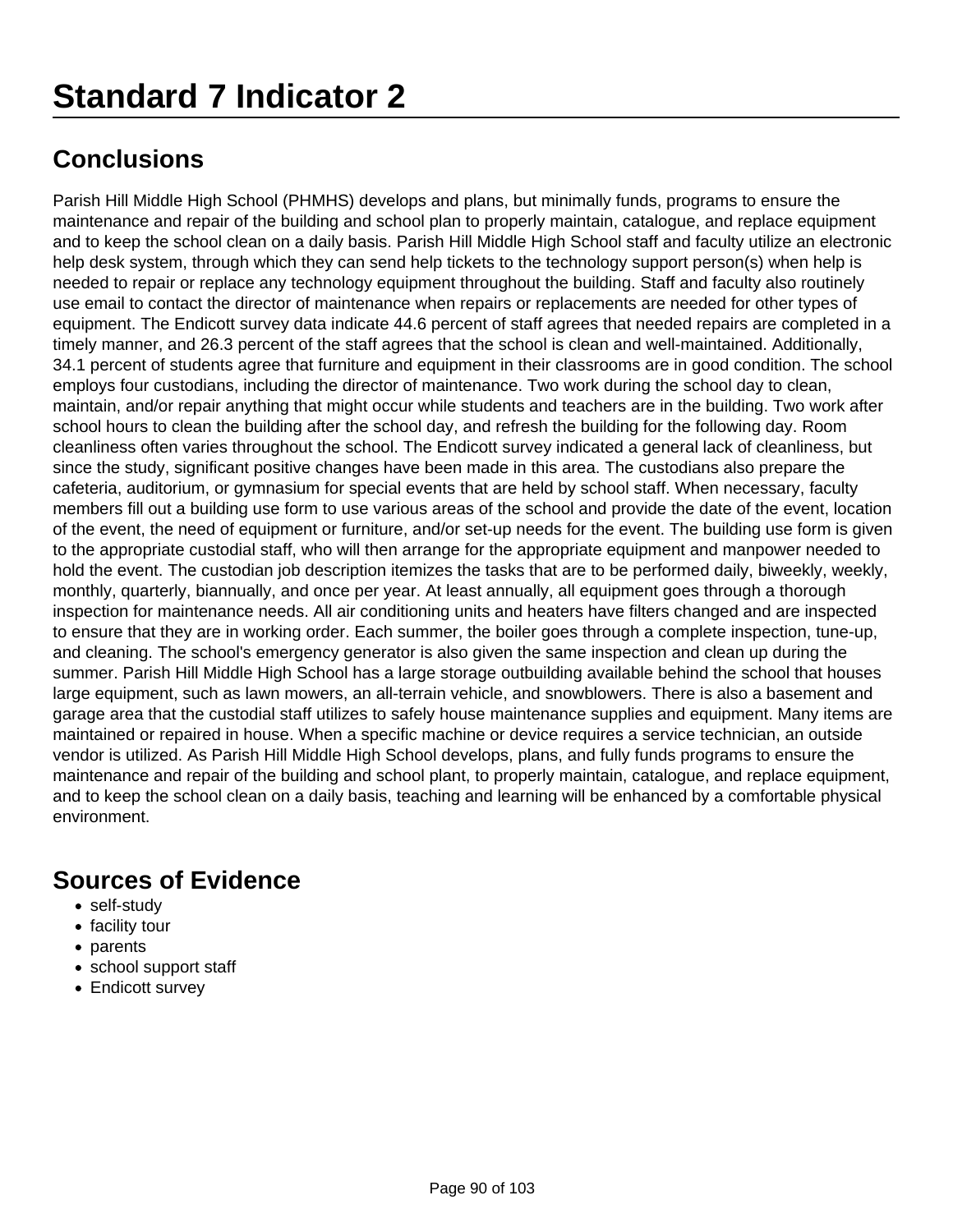The community minimally funds and the school sometimes implements a long-range plan that addresses programs and services, enrollment changes and staffing needs, facility needs, technology, and capital improvements. The community minimally funds and the school implements a long-range plan that addresses programs and services, enrollment changes and staffing needs, facility needs, technology, and capital improvements. Parish Hill Middle High School has a long-term Capital Improvement Plan and a Technology Improvement Plan valid through the summer of 2015. The annual budget is created with staffing needs based upon enrollment numbers. The superintendent develops, in concert with the director of maintenance and administration, a long-range Capital Improvement Plan for the years 2013-2019 based on annual assessments of the facility. The plan is presented to the board of education during budget time for the present and following fiscal years. The board then votes on approval of the plan. The plan has both large and small capital improvement items and these are prioritized based on needs and available resources, primarily money and staffing. The board recently included a separate operating budget line item for capital improvement. Parish Hill Middle High School also has a capital, nonrecurring fund, which is a limited amount of money which becomes available in the scenario of a budget surplus. State statute allows the school to roll over a maximum of one percent of an unfunded balance surplus, which amounts to about \$63,000. The Capital Improvement Plan funds have been used for a wide variety of projects. This includes the purchase and installation of SMART Boards in almost every classroom; the creation and upgrade of many classrooms and offices, such as the Adapted Living resource room and science labs; the upgrade and expansion of the chorus room; painting some classrooms and hallways; installing new ceilings in some classrooms and hallways; installing the new gymnasium floor; installing new lockers in the middle school hallways; refurbishing the well station; new servers for the computers; and new vinyl composition tile (VCT) flooring in the cafeteria. In 2012, a school committee established a three-year technology plan that addressed technology integration into the curriculum, equitable use of technology, infrastructure, and administrative needs. This plan was followed with fidelity and substantial changes were realized. Recently, there have been informal discussions about technology plans for the future, but there is no formal long-term plan in place. The Endicott survey results indicate that 75.2 percent of students agree that computers are available for them before, during, and after school hours. Part of the school's two-year targeted plan calls for proper maintenance and repair of building and physical plant. This plan calls for interior painting, the repair of the front facade, replacement of old ceiling tiles, replacement of old lighting with high efficiency fixtures, the repair of window frames, replacement of worn floor tiles, installation of a new main entry away from cafeteria, heating, ventilation and air-conditioning (HVAC) updates by replacing thermostats, valves, and motor switches, and replacement of the loading dock platform. The replacement of old lighting with high efficiency fixtures has begun. The long-term maintenance plan includes replacement of boiler components with high efficiency parts and fittings, replacement of portions of the roof, HVAC upgrades, replacement of four sets of building entry doorways, replacement of the boiler and chimney breeches, and systematic replacement of fire detection sensors. It is noteworthy that the boilers were built in 1962 and are the original and only heat/hot water source for the school. Over the last decade, significant community discord regarding the budget demands to run Parish Hill Middle High School combined with a drop in enrollment has spurred public concern about the possibility of school closure. As a result, this ongoing community discussion has limited the school's ability to address the budgetary nee ds. When the community fully funds, and the school can fully implement a long-range plan that addresses programs and services, enrollment changes and staffing needs, facility needs, technology, and capital improvements, the educational needs of each student can be fully supported.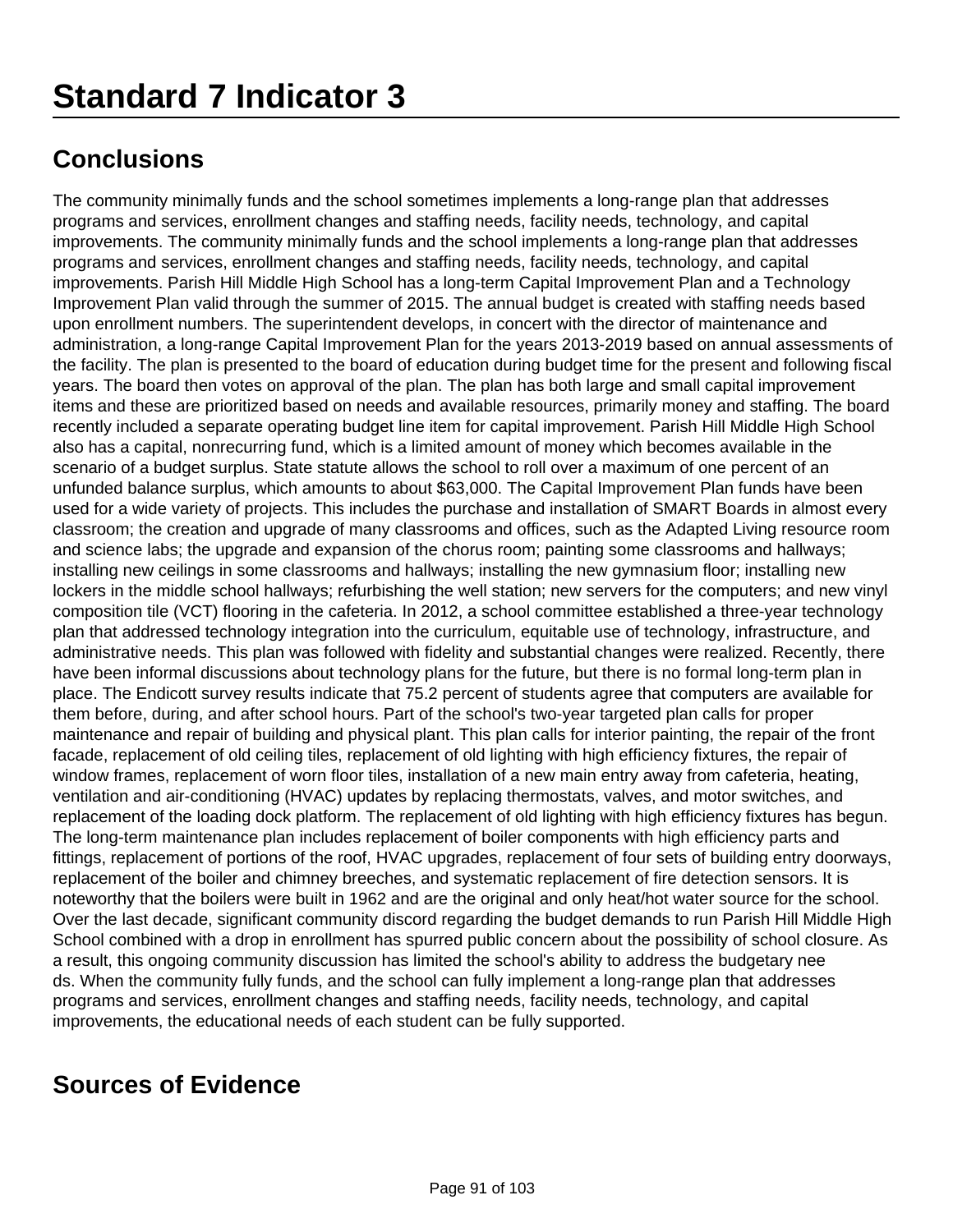- self-study
- facility tour
- central office personnel
- school leadership
- school support staff
- Endicott survey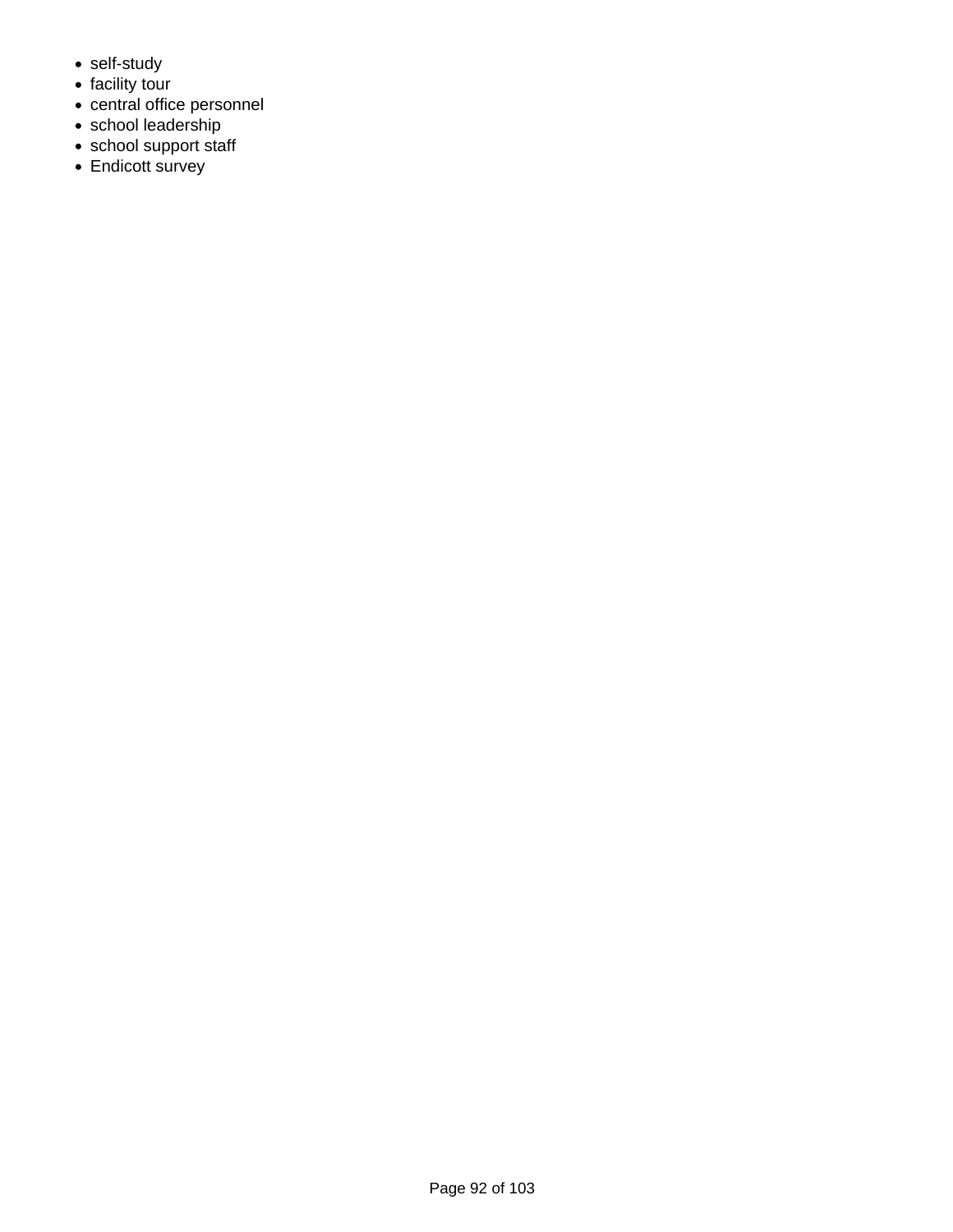Parish Hill Middle High School faculty and building administrators are actively involved in the development and implementation of the budget. Parish Hill Middle High School utilizes the key teachers as leaders and representatives of each department. There is one key teacher per department. Key teachers are responsible for creating and implementing an annual budget for their department and evaluating and revising course offerings. Teacher budget requests are collected by key teachers and they prioritize the requests. These budgets are made in conjunction with the principal, and are modified by the superintendent. In January, the superintendent discusses the proposed budget with the board of education. The board finalizes the budget by March in preparation for a May Tri-Town vote for budget approval. Faculty and administrators are involved in the development and implementation of the school budget, therefore, they feel empowered to make responsible decisions about how monies are prioritized for the benefit of students.

- self-study
- teacher interview
- department leaders
- central office personnel
- school leadership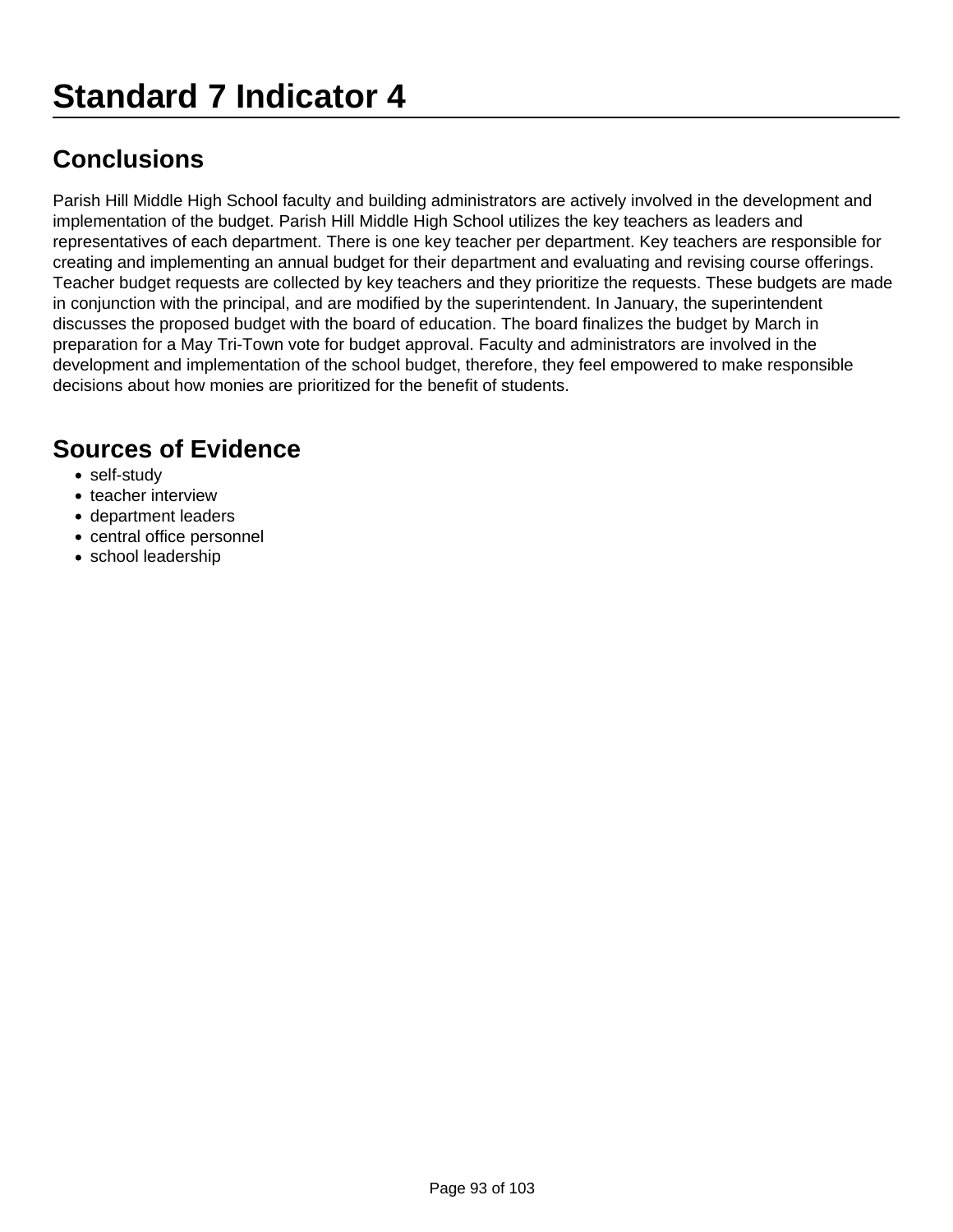The Parish Hill Middle High School site and plant somewhat supports the delivery of high quality school programs and services. Parish Hill Middle High School is a single-level school building, with designated middle and high school classroom areas. Generally, the middle school course offerings are kept to one area of the building, while high school courses are kept to another. This arrangement supports age-appropriate interactions and close placement of middle school team teachers. Student support services are centrally located for students who need to visit the nurse or school counselors. The information technologies department is located next to the library, which allows for close communication between the library media specialist and the technology support person. Parish Hill Middle High School recently updated the secretary's office to be near the entrance of the building in order to accommodate parents and community members upon entering the school. The gymnasium is located at the end of the building, adjacent to athletic fields. There is also a new fitness center next to the gym, which houses a variety of cardio and weight equipment. Students, staff, and community are encouraged to use this facility before, during, and after school hours. A number of worthwhile school and community activities occur at the school. Opposite the gymnasium is the auditorium, choral room, band room, and culinary department. The culinary classroom has recently been updated to include restaurant quality equipment. Many of the improvements have been due to equipment obtained through grants written by the technology education and culinary teachers. Recent equipment purchases include restaurant quality Hobart dishwasher, a TRUE refrigerator, a Moffat proofer, and stainless steel tables. Other grant purchases include a three-dimensional printer for technology education, a color printer for business education, a StopSaw for wood shop, and computers for student use. In the basement of the building, there is an expansive wood shop and a computer-aided design (CAD) lab to fully support students' achievement of the 21st century learning expectations. Parish Hill Middle High School also applied for the Public Educational and Governmental Programming and Education Technology Investment Account Grant Program. School personnel worked closely with the local cable provider in order to upgrade the video production studio from analog systems to digital technology, which resulted in having industrystandard equipment and editing capabilities. There are three computer labs and four computer carts for classroom use. All computer labs are equipped with printers. Endicott survey data indicate that 65 percent of students agree that the facility adequately supports its programs and services while only 40 percent of teachers agree that the facility adequately supports its programs and services. When the school site and plant fully support the delivery of high quality school programs and services, students experience success in meeting the school's learning expectations and achieve personal success.

- classroom observations
- self-study
- facility tour
- teacher interview
- Endicott survey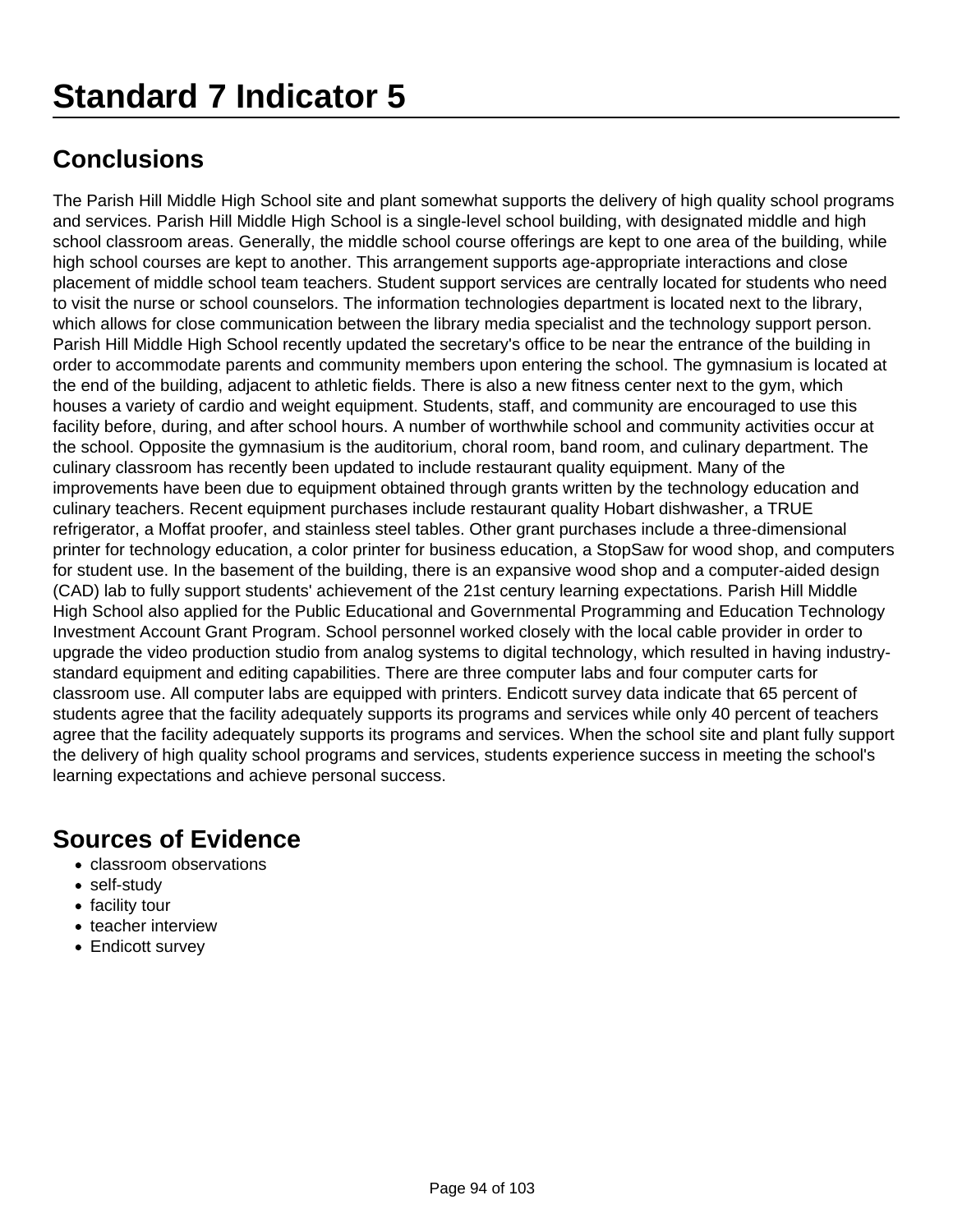The school maintains documentation that the physical plant and facilities meet all applicable federal and state laws and are in compliance with local fire, health, and safety regulations. Parish Hill Middle High School documents the safety and security plan in the formal All Hazards School Security and Safety Plan. Many of the plant facilities are inspected and serviced by outside vendors. For example, Aqua Pumps routinely tests and monitors the school's wells to keep in compliance with the State Department of Health. Similarly, there are vendors contracted for boiler service, generator backup system, the alarm systems, and fire extinguisher compliance. The boiler is inspected and has passed safety tests by the state of Connecticut. The cafeteria has an up-to-date food service license issued through the Eastern Highlands Health District. The latest inspection reports, conducted by the State of Connecticut Department of Public Health, are posted in the kitchen. The food services personnel are in charge of maintaining the Connecticut State Board of Education Administrative Review of the National School Lunch Program and the School Breakfast Program. The school kitchen has maintained scores of 95 and above for inspections conducted by the State of Connecticut Department of Public Health. In addition, substantial upgrades in safety and security in the building have recently been completed. Additional cameras were added to total 11 cameras that have been installed in critical locations to increase the ability of administrators to monitor events and traffic flow. Entryways are secure and staff must use a key fob to gain entry from most doors. A new visitor entry has been created with a holding area whereby visitors pass through two checkpoints. Because the school maintains documentation that the physical plant and facilities meet all applicable federal and state laws and are in compliance with local fire, health, and safety regulations students and staff, are assured of working and studying in a safe and secure facility.

- self-study
- facility tour
- central office personnel
- school support staff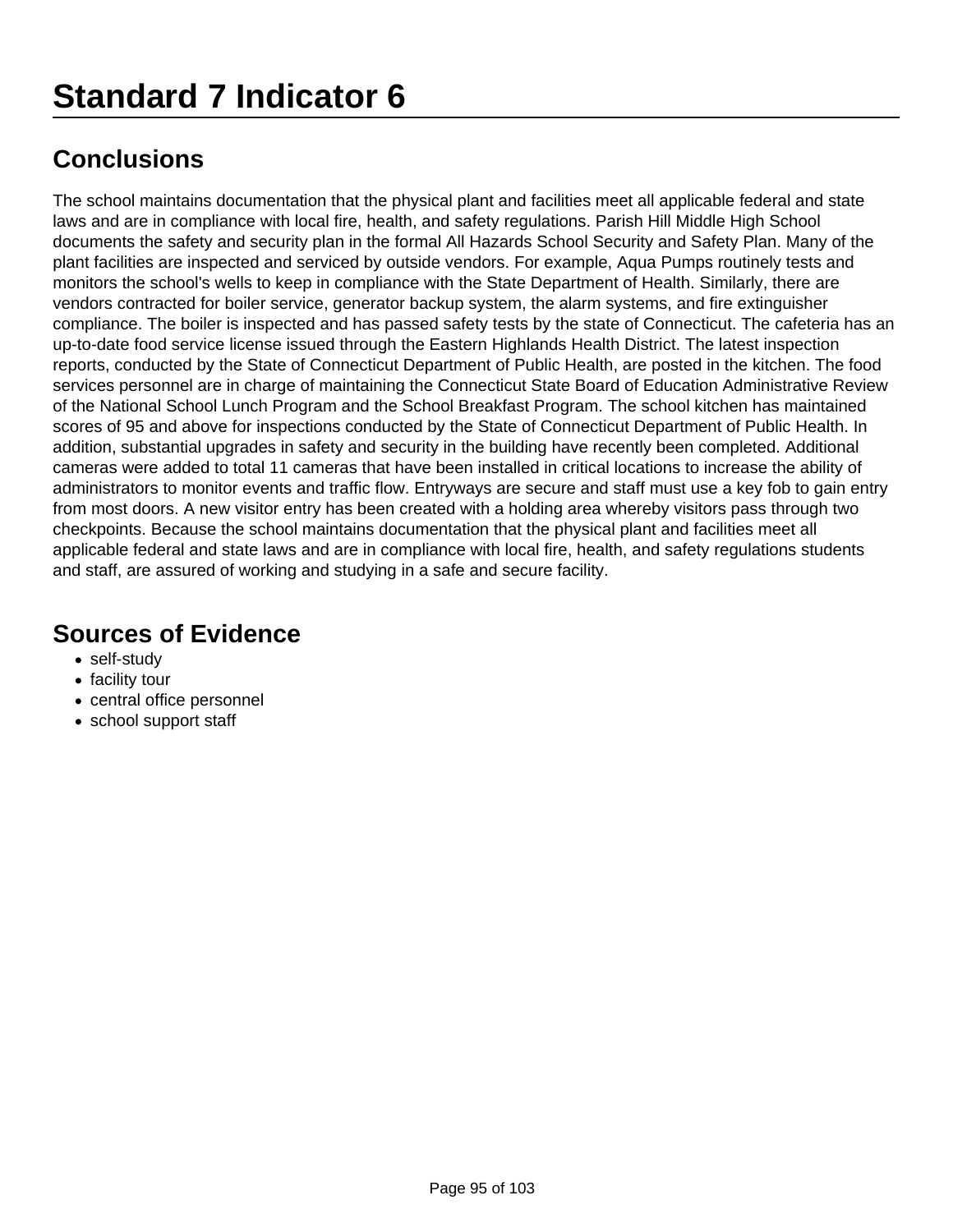## **Standard 7 Indicator 7**

## **Conclusions**

All professional staff actively engage parents and families as partners in each student's education and reach out specifically to those families who have been less connected with the school. In recent years, efforts have been made to expand upon parent and community communications. The school utilizes BlackBoard Connect, which is a system that allows for the universal transmission of emails, text alerts, and phone calls to all participating parents and community members. BlackBoard Connect is used to disperse messages for information such as school events, athletic events, weather-related delays, schedule changes, and more. The staff and faculty utilizes the PowerSchool program to convey information to families and students regarding grades, attendance, lunch, and nurse visits. Parish Hill Middle High School employs a school-wide standard of inputting grades into the system at a minimum interval of every two weeks. However, most faculty input information more frequently that requested. Parish Hill Middle High School also employs a policy in which teachers are to call or email home when students receive a D or an F on an interim or quarterly report card. Additionally, the 2015-2016 district goal is to improve and expand parental and community communication and involvement. This goal is very similar to the 2014-2015 district goal. The administration has made a concerted effort to improve communications with less connected parents and community members. Student services sends out a weekly "Happenings on the Hill" newsletter via email, which provides families and community members with information about topics such as upcoming events, reminders, and successes. The seventh and eighth grade teams also post webpages, using the school's website, to convey information regarding middle school topics and events. The board of education also publishes and distributes informational newsletters. There is a recently re-established parent-teacher organization (PTO) that meets monthly. Parents have supported the school by providing manpower to beautify the school grounds with flowers and shrubs. Parents also worked collaboratively with school maintenance staff to paint some interior spaces and classrooms. Sixty-six percent of parents responded positively to the Endicott survey prompt that the professional staff actively engages my family as partners in my son's/daughter's education. Because the professional staff actively engage parents and families as partners in each student's education and reaches out to those families who have been less connected to the school, students are more likely to succeed and achieve the school's 21st century learning expectations.

- self-study
- parents
- school leadership
- Endicott survey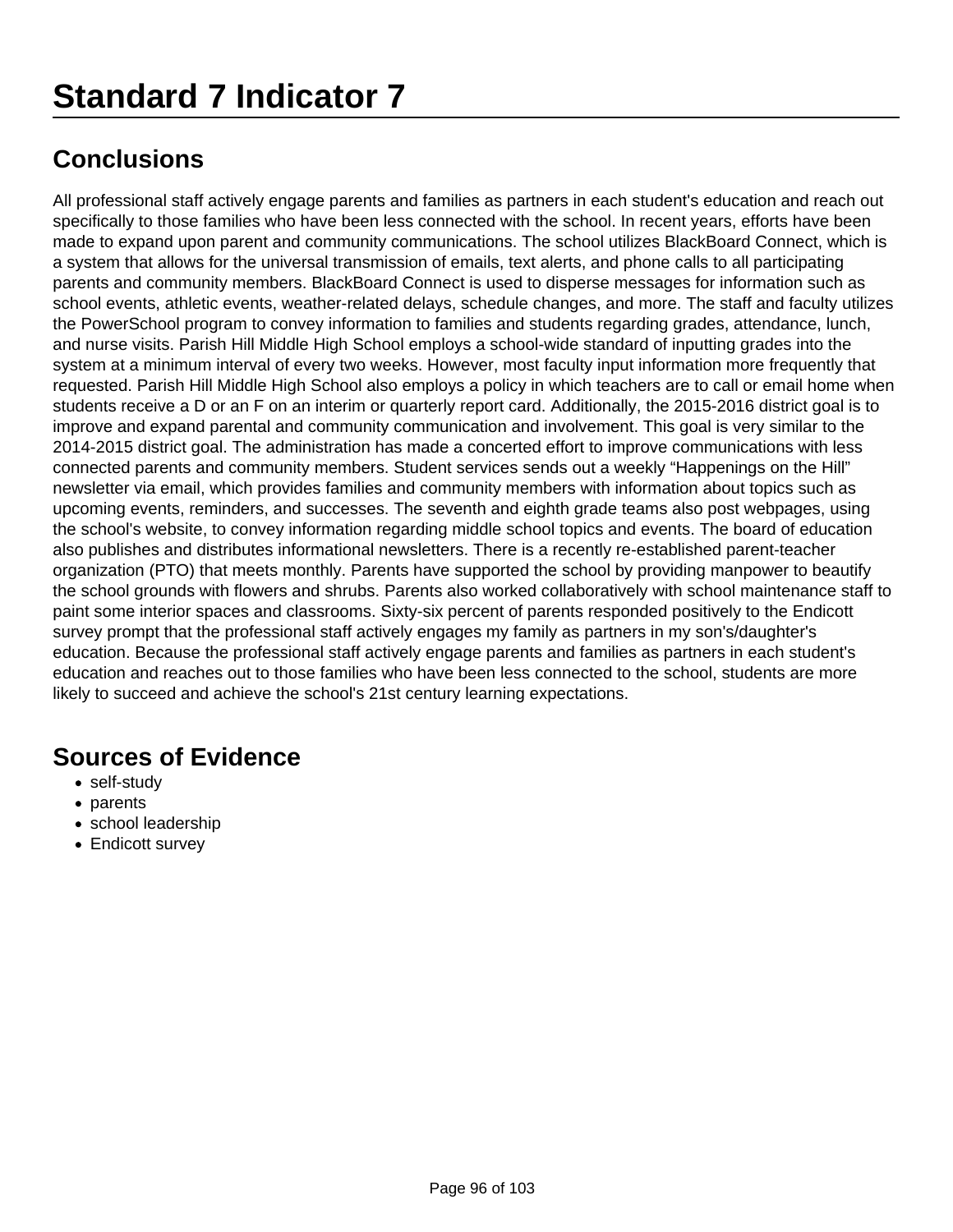Parish Hill Middle High School develops productive parent, community, business, and higher education partnerships that support student learning. The school is engaged in a number of partnerships that support student learning and achievement of the 21st century learning expectations. The school hosts involvement-based activities such as open house, parent-teacher conferences, food drives, the Capstone Fair, concerts, and athletic events in order to help establish a link among students, parents, teachers, administrators, and community members. According to the Endicott survey, 87.8 percent of students agree that their parents have the opportunity to meet teachers, building administrators, and school counselors. Parish Hill Middle High School hosts an annual event called Empty Bowls, in which the school collaborates to make pottery bowls in the art room. These bowls are later used during an evening event in which school staff and members of the community come together to enjoy homemade soups. The money collected is donated to the local Covenant Soup Kitchen. The school social worker runs a Helping Hands program, which provides monetary support for students and their families in times of need. Eighth grade students can also participate in a Youth Health Service Corp., which is a rotation facilitated by Eastern Connecticut State University. Community members are also invited to attend the Capstone Fair, which is an evening event that showcases the research papers and projects completed by each senior as a part of their graduation requirements. Many of these community members are the expert sources for the students; the expert sources act as mentors for seniors as they develop and ultimately present their senior Capstone project. Additionally, many alumni attend this function, further demonstrating a strong community connection to the school. The school also bi-annually hosts a career day event, through which about 30 parents, community members, and local business leaders are invited to share their expertise with students. This is held as a whole-school event. During the 2015-2016 school year, the principal began formulating a parent advisory council (PAC). This council will be modeled after PACs that have been successful in other surrounding small towns. The school also consistently participates in a number of higher education partnerships. The school has a partnership with the Quinebaug Valley Community College (QVCC) that allows any junior or senior with a 2.7 grade point average (GPA) and above to take a free college course for credit. The QVCC College Connections program allows students to earn college credit through certain high school courses, such as Human Communications, Chemistry, Algebra 2, Computer-Aided Design, and Accounting 2. The Eastern Connecticut State University's Windham High Incentive Program (WHIP) allows any junior or senior in the top 30 percent of the class to take a free college credit course. The University of Connecticut (UConn) also has an Early College Experience (ECE) which offers concurrent enrollment through which students can earn both high school and college credit for each UConn course taken at PHMHS. One ECE course, Spanish, is taught at PHMHS. The school develops productive parent, community, business, and higher education partnerships students that incorporate authentic and rigorous learning opportunities to support student learning and the achievement of the school's stated learning expectations.

- self-study
- teacher interview
- parents
- community members
- Endicott survey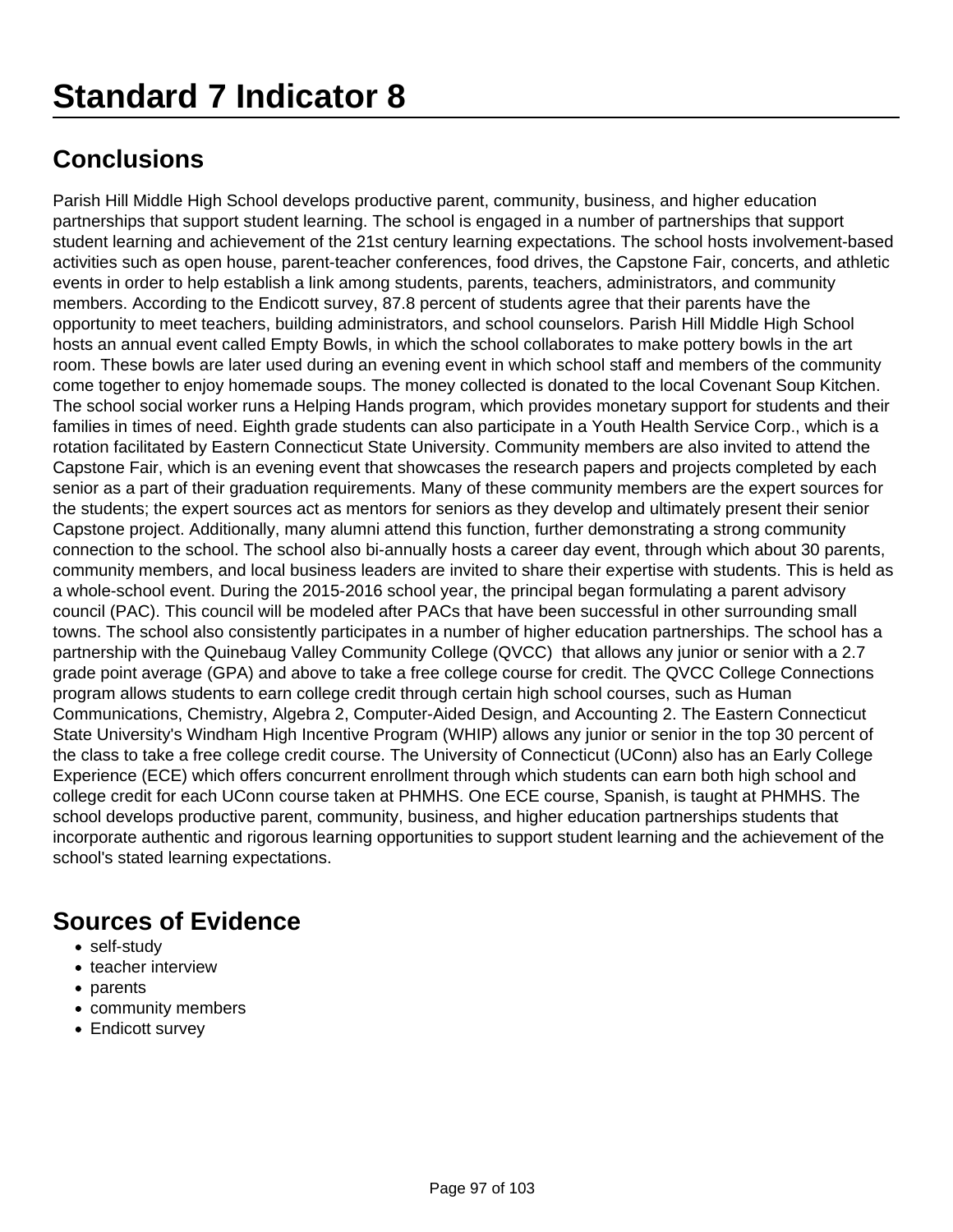## **Standard 7 Commendations**

## **Commendation**

The substantial efforts of some teachers to seek additional funding through grants to supplement the school budget

## **Commendation**

The long-term Capital Improvement Plan that identifies items to be addressed and the associated anticipated costs

### **Commendation**

The completion of the 2012-2015 Educational Technology Plan to ensure needs are identified

## **Commendation**

The structure that is in place to have faculty involvement in the budget process

## **Commendation**

The efforts to increase student exposure to technology used for instructional purposes

## **Commendation**

The recently upgraded safety features and secure front entryway

## **Commendation**

The concerted effort by staff to improve communications with less connected parents and community members

## **Commendation**

The participation of students, staff, and community to support the Empty Bowl event, which, in turn supports the community-at-large

## **Commendation**

The participation of all seniors in a Capstone project that combines the involvement of community mentors in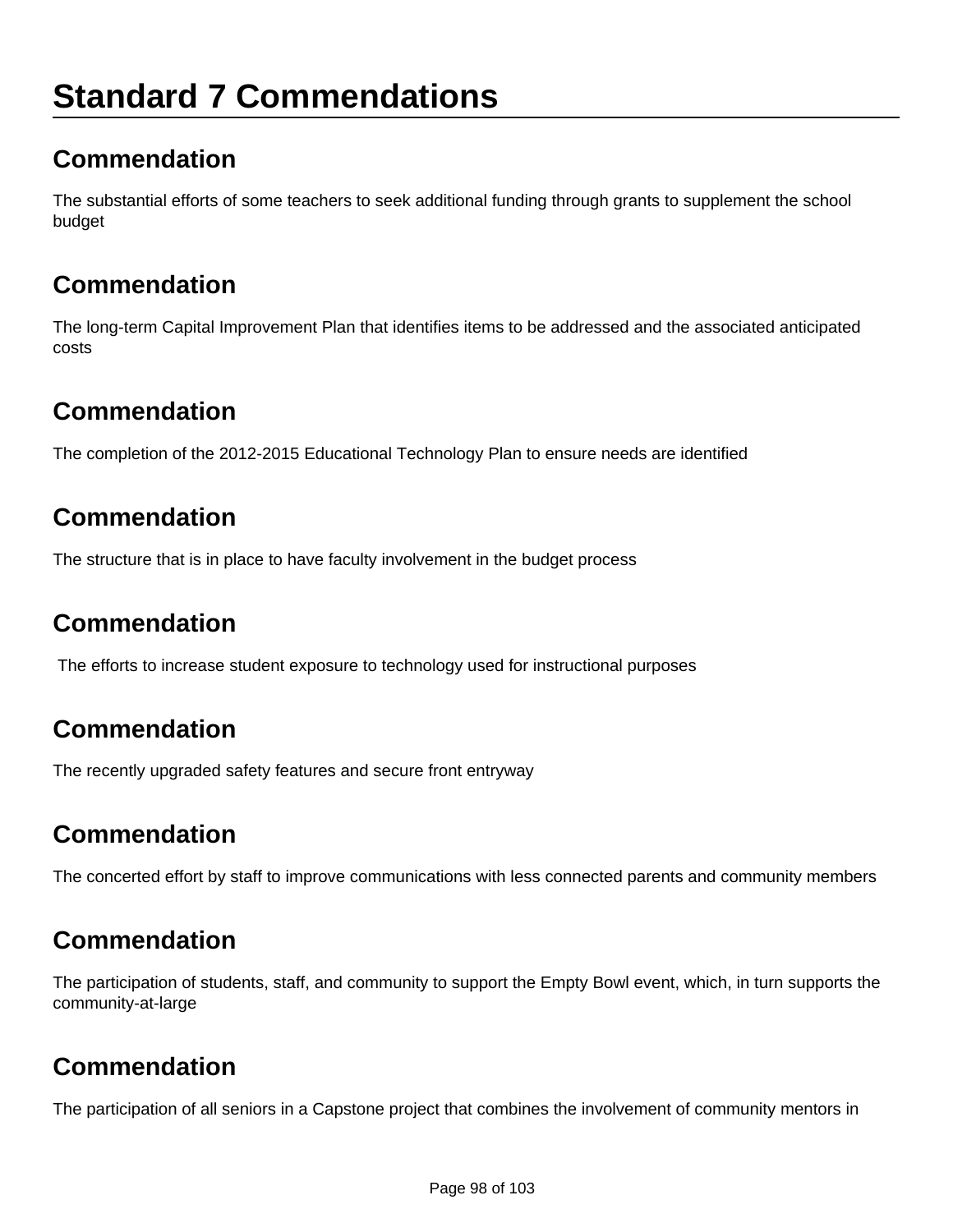## **Commendation**

The efforts of the school's kitchen staff to maintain health and safety standards established by the State of Connecticut Department of Public Health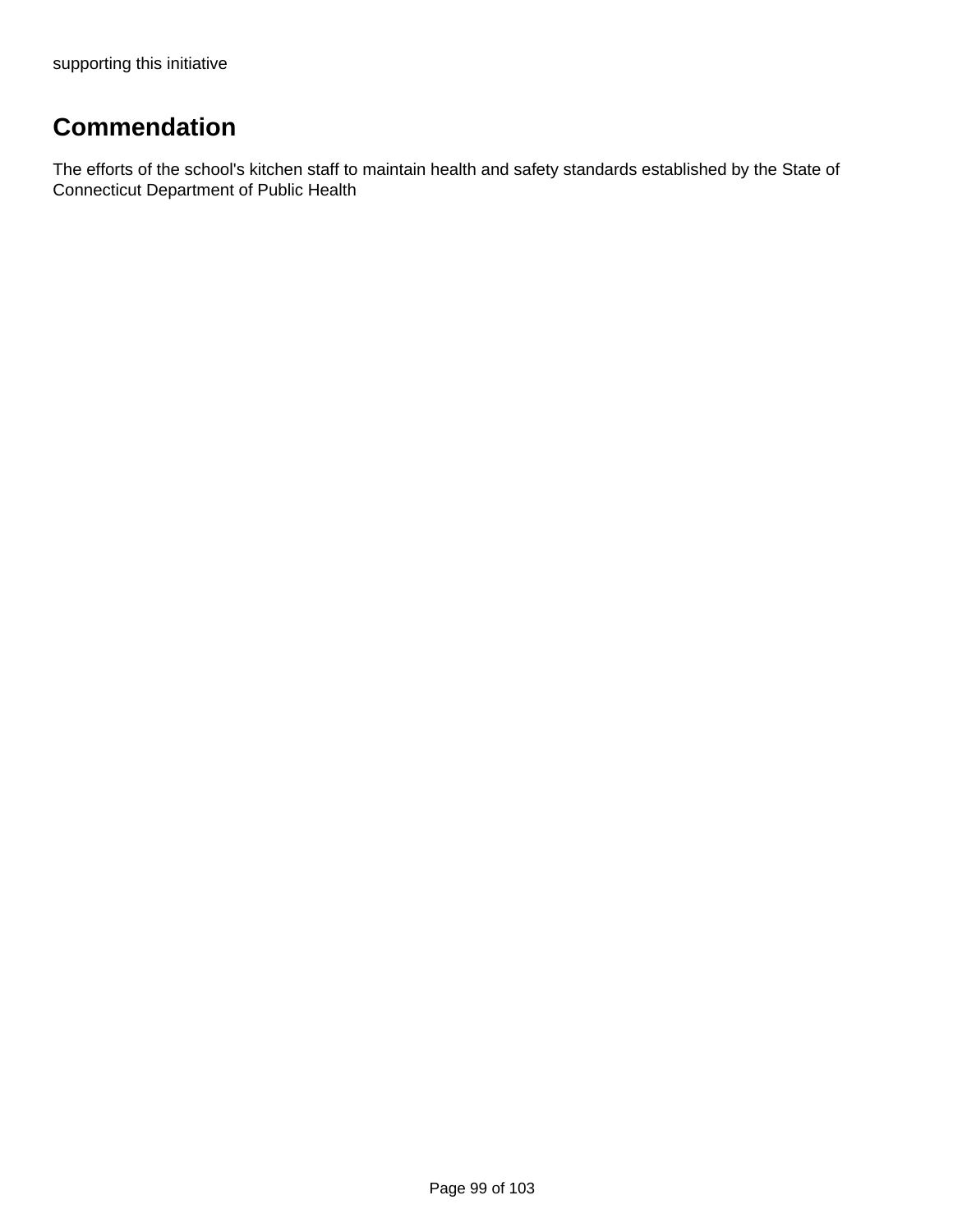### **Recommendation**

Provide adequate, dependable funding for a wide range of school programs and services, sufficient professional and support staff, ongoing professional development and curriculum revision, a full range of technology support, sufficient equipment, and sufficient instructional materials and supplies to support teaching, learning, and student achievement

#### **Recommendation**

Ensure the school can fully implement the long-range plan to address programs and services, enrollment changes and staffing needs, facility needs, technology, and capital improvements, so that the educational needs of each student can be fully supported

#### **Recommendation**

Ensure the school site and plant fully support the delivery of high quality school programs and services so that students experience success in meeting the school's learning expectations and achieve personal success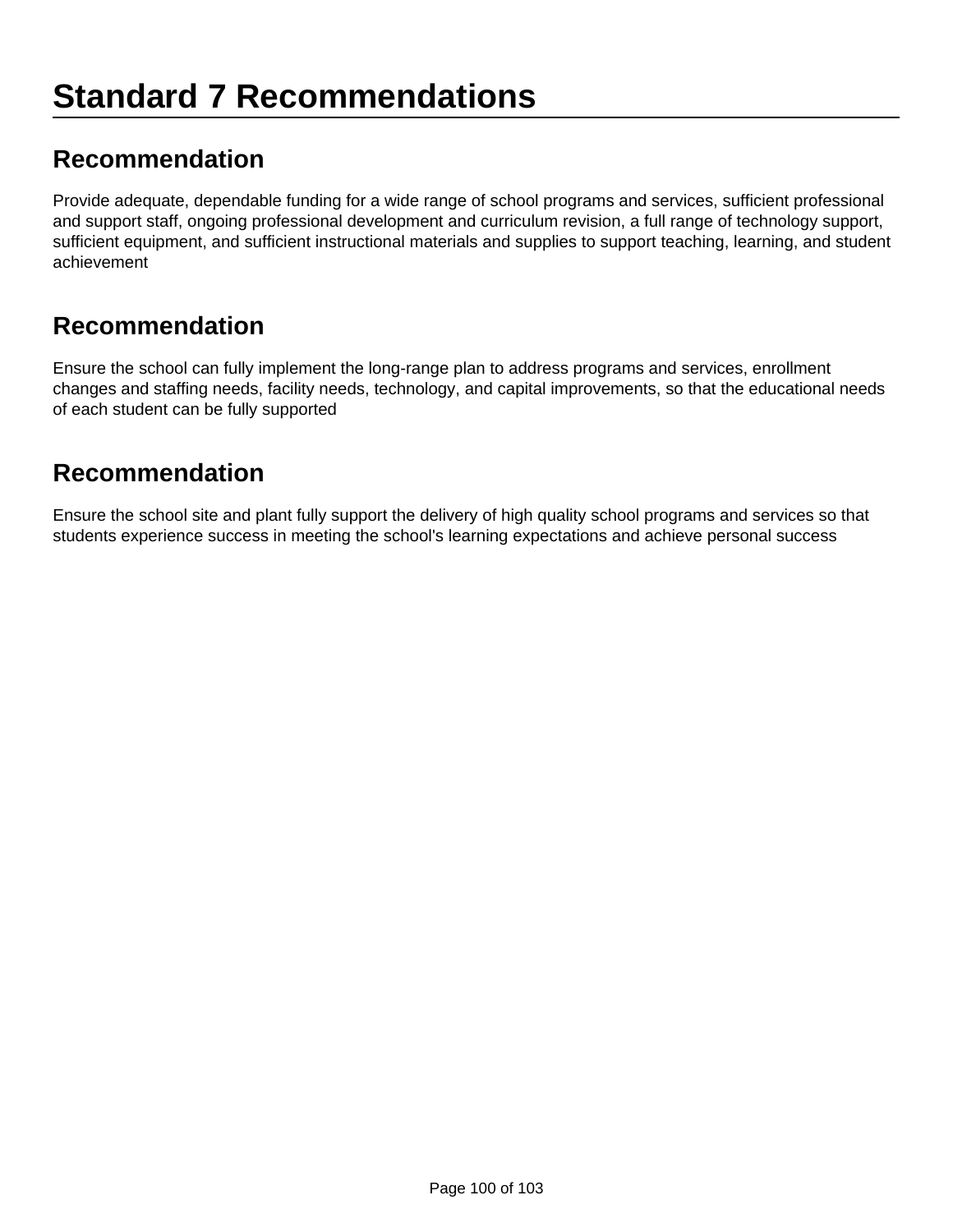# **FOLLOW-UP RESPONSIBILITIES**

This comprehensive evaluation report reflects the findings of the school's self-study and those of the visiting committee. It provides a blueprint for the faculty, administration, and other officials to use to improve the quality of programs and services for the students in this school. The faculty, school board, and superintendent should be apprised by the building administration yearly of progress made addressing visiting committee recommendations.

Since it is in the best interest of the students that the citizens of the district become aware of the strengths and limitations of the school and suggested recommendations for improvement, the Commission requires that the evaluation report be made public in accordance with the Commission's Policy on Distribution, Use, and Scope of the Visiting Committee Report.

A school's initial/continued accreditation is based on satisfactory progress implementing valid recommendations of the visiting committee and others identified by the Commission as it monitors the school's progress and changes which occur at the school throughout the decennial cycle. To monitor the school's progress in the Follow-Up Program, the Commission requires that the principal submit routine Two- and Five-Year Progress Reports documenting the current status of all evaluation report recommendations, with particular detail provided for any recommendation which may have been rejected or those items on which no action has been taken. In addition, responses must be detailed on all recommendations highlighted by the Commission in its notification letters to the school. School officials are expected to have completed or be in the final stages of completion of all valid visiting committee recommendations by the time the Five-Year Progress Report is submitted. The Commission may request additional Special Progress Reports if one or more of the Standards are not being met in a satisfactory manner or if additional information is needed on matters relating to evaluation report recommendations or substantive changes in the school.

To ensure that it has current information about the school, the Commission has an established Policy on Substantive Change requiring that principals of member schools report to the Commission within sixty days (60) of occurrence any substantive change which negatively impacts the school's adherence to the Commission's Standards for Accreditation. The report of substantive change must describe the change itself and detail any impact which the change has had on the school's ability to meet the Standards for Accreditation. The Commission's Substantive Change Policy is included on the next page. All other substantive changes should be included in the Two- and Five-Year Progress Reports and/or the Annual Report which is required of each member school to ensure that the Commission office has current statistical data on the school.

The Commission urges school officials to establish a formal follow-up program at once to review and implement all findings of the self-study and valid recommendations identified in the evaluation report. An outline of the Follow-Up Program is available in the Commission's Accreditation Handbook, which was given to the school at the onset of the self-study. Additional direction regarding suggested procedures and reporting requirements is provided at Follow-Up Seminars offered by Commission staff following the on-site visit.

The visiting committee would like to express thanks to the community for the hospitality and welcome. The school community completed an exemplary self-study that clearly identified the school's strengths and areas of need. The time and effort dedicated to the self-study and preparation for the visit ensured a successful accreditation visit.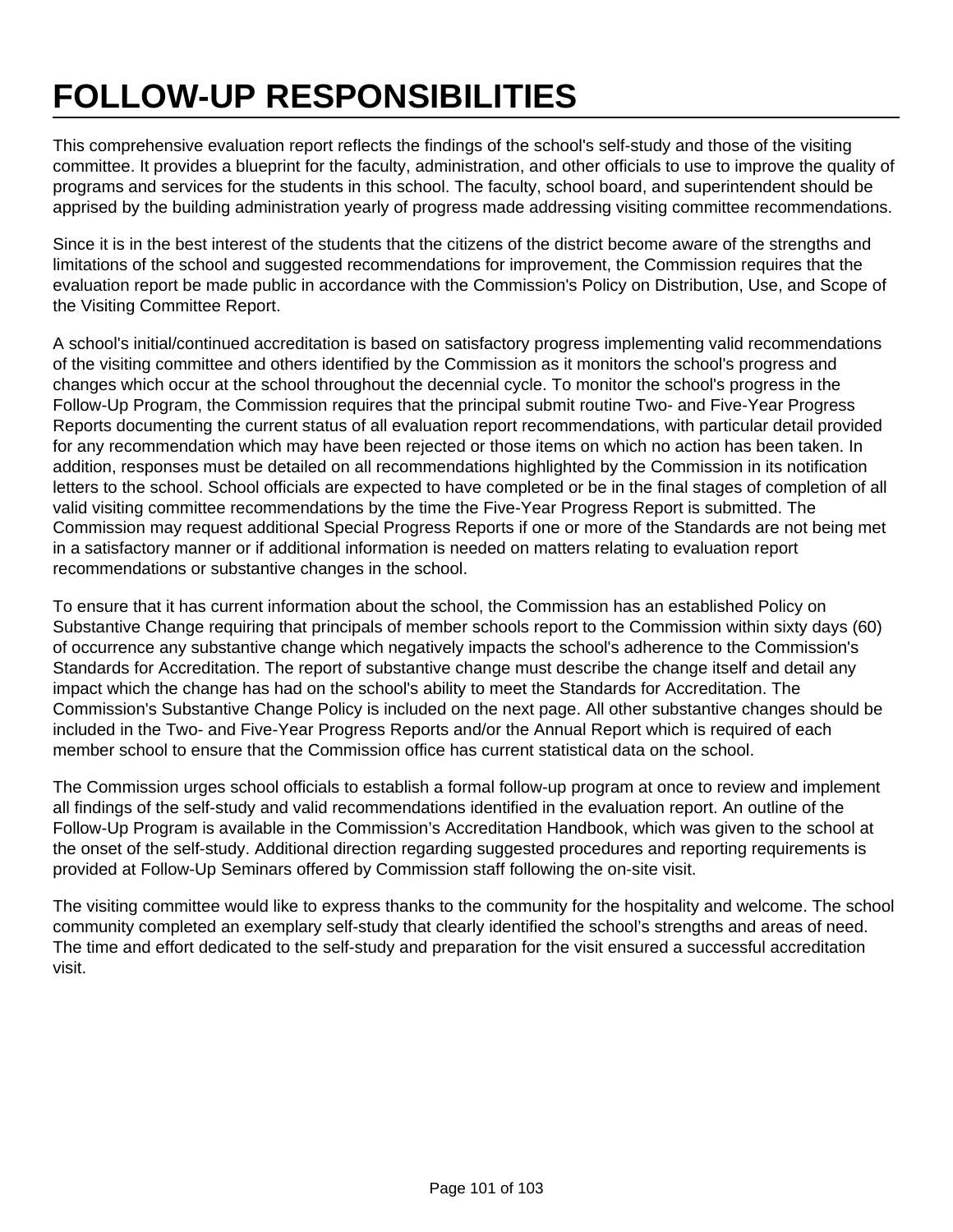## **SUBSTANTIVE CHANGE POLICY**

#### **NEW ENGLAND ASSOCIATION OF SCHOOLS & COLLEGES Commission on Public Secondary Schools**

Principals of member schools must report to the Commission within sixty (60) days of occurrence any substantive change in the school which has a negative impact on the school's ability to meet any of the Commission's Standards for Accreditation. The report of a substantive change must describe the change itself as well as detail the impact on the school's ability to meet the Standards. The following are potential areas where there might be negative substantive changes which must be reported:

- elimination of fine arts, practical arts, and student activities
- diminished upkeep and maintenance of facilities
- significantly decreased funding cuts in the level of administrative and supervisory staffing
- cuts in the number of teachers and/or guidance counselors
- grade level responsibilities of the principal
- cuts in the number of support staff
- decreases in student services
- cuts in the educational media staffing
- increases in student enrollment that cannot be accommodated
- takeover by the state
- inordinate user fees
- changes in the student population that warrant program or staffing modification(s) that cannot be accommodated, e.g., the number of special needs students or vocational students or students with limited English proficiency